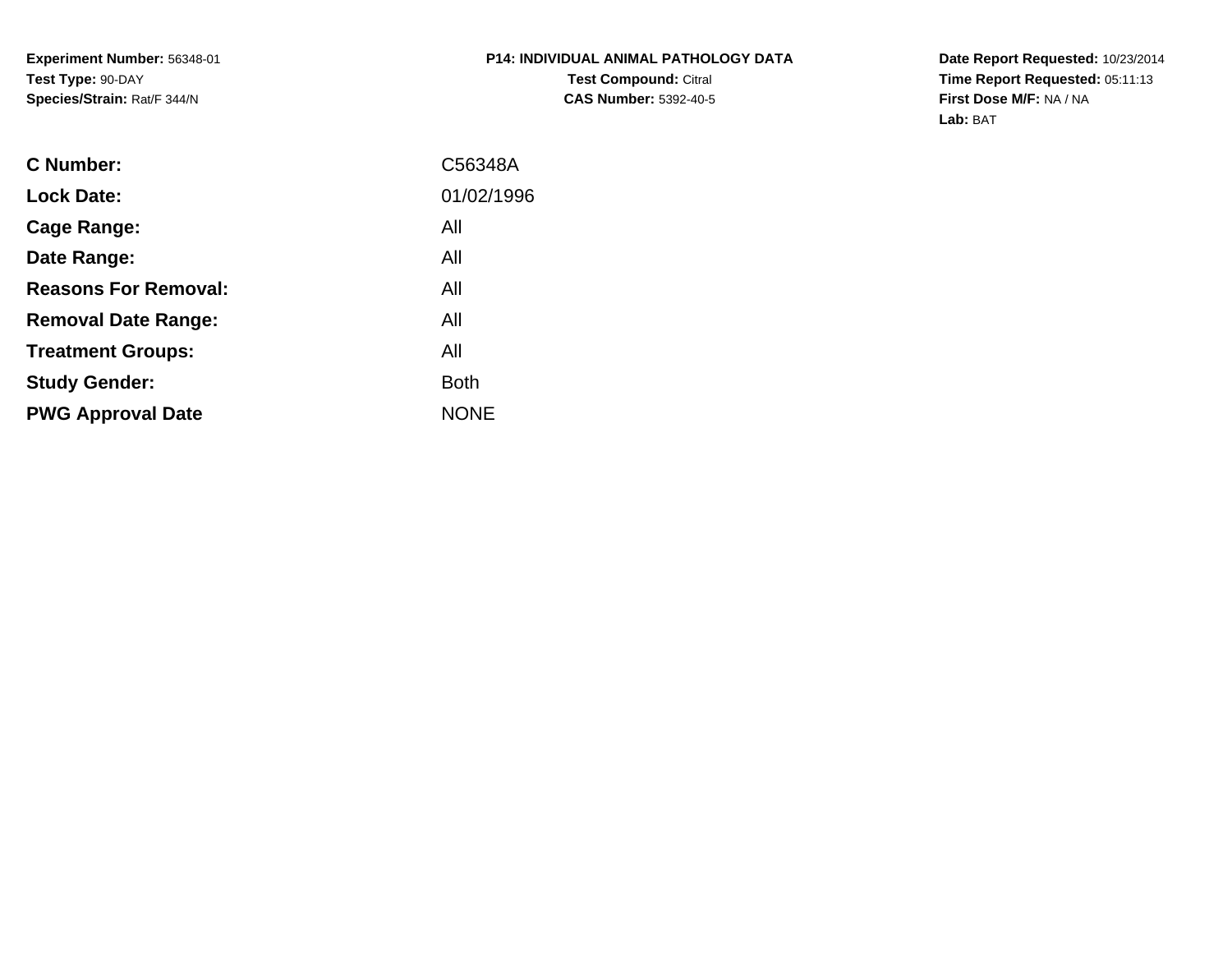| Experiment Number: 56348-01<br>Test Type: 90-DAY<br>Species/Strain: Rat/F 344/N | <b>P14: INDIVIDUAL ANIMAL PATHOLOGY DATA</b><br><b>Test Compound: Citral</b><br><b>CAS Number: 5392-40-5</b> |                                   | Date Report Requested: 10/23/2014<br>Time Report Requested: 05:11:13<br>First Dose M/F: NA / NA<br>Lab: BAT |
|---------------------------------------------------------------------------------|--------------------------------------------------------------------------------------------------------------|-----------------------------------|-------------------------------------------------------------------------------------------------------------|
| <b>ANIMAL ID: 1</b>                                                             | <b>TRT#: 1</b>                                                                                               | <b>SEX: Male</b>                  | DAY ON TEST: 93                                                                                             |
|                                                                                 | <b>DOSE: UNTREAT CONTROL</b>                                                                                 | <b>DISP: Terminal Sacrifice</b>   | <b>HISTO: 9509021</b>                                                                                       |
|                                                                                 |                                                                                                              | ORGAN AND ACCOUNTABLE SITE STATUS |                                                                                                             |
| <b>NORMAL</b>                                                                   |                                                                                                              |                                   |                                                                                                             |
| * Adrenal Cortex                                                                | * Adrenal Medulla                                                                                            | * Blood Vessel                    | * Bone                                                                                                      |
| * Bone Marrow                                                                   | * Brain                                                                                                      | * Epididymis                      | * Esophagus                                                                                                 |
| * Intestine Large, Cecum                                                        | * Intestine Large, Colon                                                                                     | * Intestine Large, Rectum         | * Intestine Small, Duodenum                                                                                 |
| * Intestine Small, Ileum                                                        | * Intestine Small, Jejunum                                                                                   | * Islets. Pancreatic              | * Kidney                                                                                                    |
| * Lung                                                                          | * Lymph Node, Mandibular                                                                                     | * Lymph Node, Mesenteric          | * Mammary Gland                                                                                             |
| * Pancreas                                                                      | * Parathyroid Gland                                                                                          | * Pituitary Gland                 | * Preputial Gland                                                                                           |
| * Prostate                                                                      | * Salivary Glands                                                                                            | * Seminal Vesicle                 | * Skin                                                                                                      |
| * Spleen                                                                        | * Stomach, Forestomach                                                                                       | * Stomach, Glandular              | * Testes                                                                                                    |
| * Thymus                                                                        | * Thyroid Gland                                                                                              | * Trachea                         | * Urinary Bladder                                                                                           |
| <b>OBSERVATIONS</b>                                                             |                                                                                                              |                                   |                                                                                                             |
| * Heart                                                                         |                                                                                                              | Cardiomyopathy                    | Minimal                                                                                                     |
| * Liver                                                                         |                                                                                                              | Hepatodiaphragmatic Nodule        |                                                                                                             |
|                                                                                 |                                                                                                              | Inflammation                      | Chronic, Minimal                                                                                            |
| [Hepatodiaphragmatic Nodule TGLS = 1-6]                                         |                                                                                                              |                                   |                                                                                                             |
| * Nose                                                                          |                                                                                                              | Inflammation                      | Minimal                                                                                                     |
| PRIMARY CAUSE OF DEATH                                                          |                                                                                                              |                                   |                                                                                                             |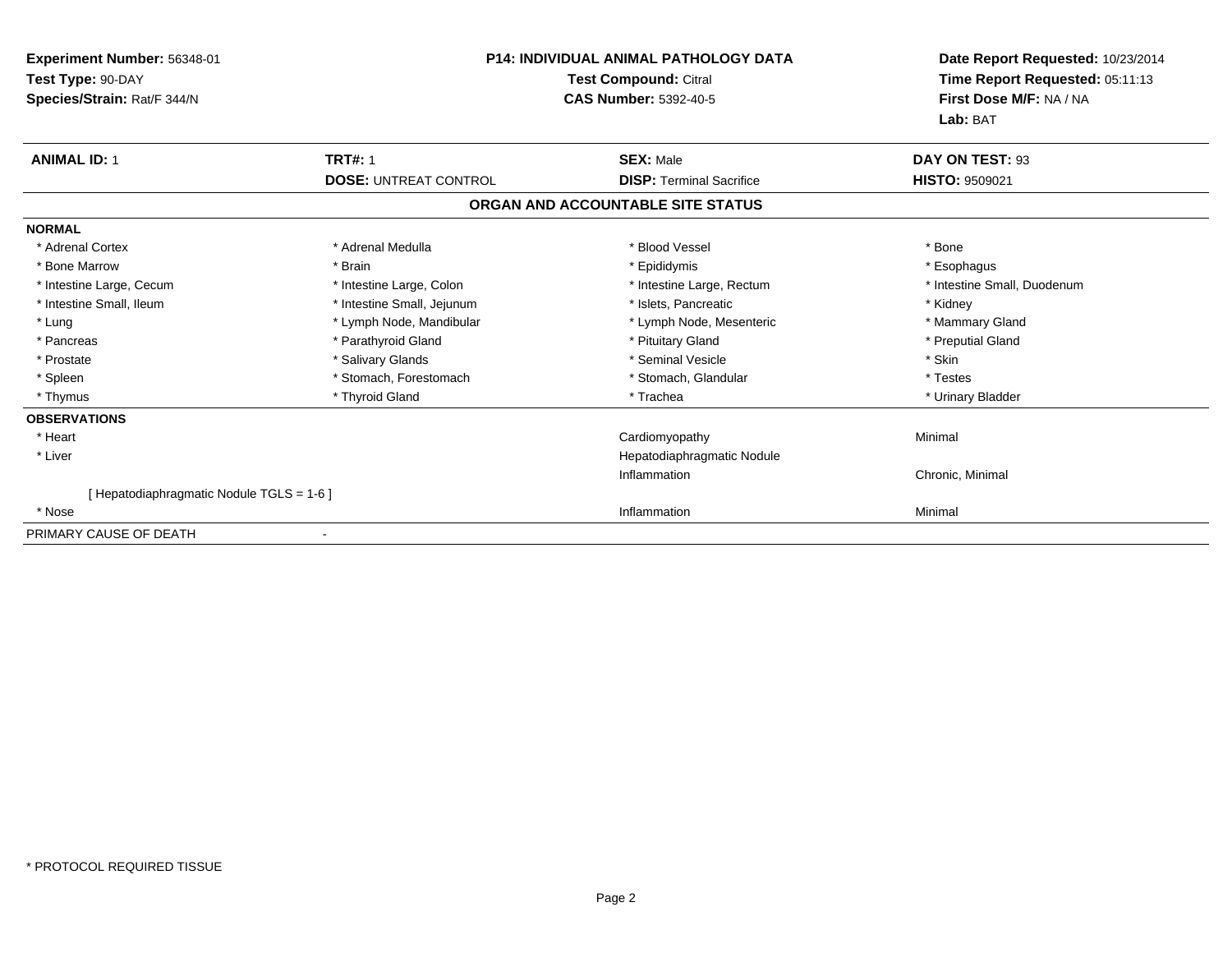| Experiment Number: 56348-01<br>Test Type: 90-DAY<br>Species/Strain: Rat/F 344/N | <b>P14: INDIVIDUAL ANIMAL PATHOLOGY DATA</b><br><b>Test Compound: Citral</b><br><b>CAS Number: 5392-40-5</b> |                                   | Date Report Requested: 10/23/2014<br>Time Report Requested: 05:11:13<br>First Dose M/F: NA / NA<br>Lab: BAT |  |
|---------------------------------------------------------------------------------|--------------------------------------------------------------------------------------------------------------|-----------------------------------|-------------------------------------------------------------------------------------------------------------|--|
| <b>ANIMAL ID: 2</b>                                                             | <b>TRT#: 1</b>                                                                                               | <b>SEX: Male</b>                  | DAY ON TEST: 93                                                                                             |  |
|                                                                                 | <b>DOSE: UNTREAT CONTROL</b>                                                                                 | <b>DISP: Terminal Sacrifice</b>   | <b>HISTO: 9509022</b>                                                                                       |  |
|                                                                                 |                                                                                                              | ORGAN AND ACCOUNTABLE SITE STATUS |                                                                                                             |  |
| <b>NORMAL</b>                                                                   |                                                                                                              |                                   |                                                                                                             |  |
| * Adrenal Cortex                                                                | * Adrenal Medulla                                                                                            | * Blood Vessel                    | * Bone                                                                                                      |  |
| * Bone Marrow                                                                   | * Brain                                                                                                      | * Epididymis                      | * Esophagus                                                                                                 |  |
| * Intestine Large, Cecum                                                        | * Intestine Large, Colon                                                                                     | * Intestine Large, Rectum         | * Intestine Small, Duodenum                                                                                 |  |
| * Intestine Small, Ileum                                                        | * Intestine Small, Jejunum                                                                                   | * Islets, Pancreatic              | * Lung                                                                                                      |  |
| * Lymph Node, Mandibular                                                        | * Lymph Node, Mesenteric                                                                                     | * Mammary Gland                   | * Pancreas                                                                                                  |  |
| * Parathyroid Gland                                                             | * Preputial Gland                                                                                            | * Prostate                        | * Salivary Glands                                                                                           |  |
| * Seminal Vesicle                                                               | * Skin                                                                                                       | * Spleen                          | * Stomach, Forestomach                                                                                      |  |
| * Stomach, Glandular                                                            | * Testes                                                                                                     | * Thymus                          | * Thyroid Gland                                                                                             |  |
| * Trachea                                                                       | * Urinary Bladder                                                                                            |                                   |                                                                                                             |  |
| <b>MISSING</b>                                                                  |                                                                                                              |                                   |                                                                                                             |  |
| * Pituitary Gland                                                               |                                                                                                              |                                   |                                                                                                             |  |
| <b>OBSERVATIONS</b>                                                             |                                                                                                              |                                   |                                                                                                             |  |
| * Heart                                                                         |                                                                                                              | Cardiomyopathy                    | Mild                                                                                                        |  |
| * Kidney                                                                        |                                                                                                              | Mineralization                    | Minimal                                                                                                     |  |
|                                                                                 | <b>Renal Tubule</b>                                                                                          | Regeneration                      | Minimal                                                                                                     |  |
| * Liver                                                                         |                                                                                                              | Inflammation                      | Chronic, Minimal                                                                                            |  |
| * Nose                                                                          |                                                                                                              | Inflammation                      | Minimal                                                                                                     |  |
| PRIMARY CAUSE OF DEATH                                                          |                                                                                                              |                                   |                                                                                                             |  |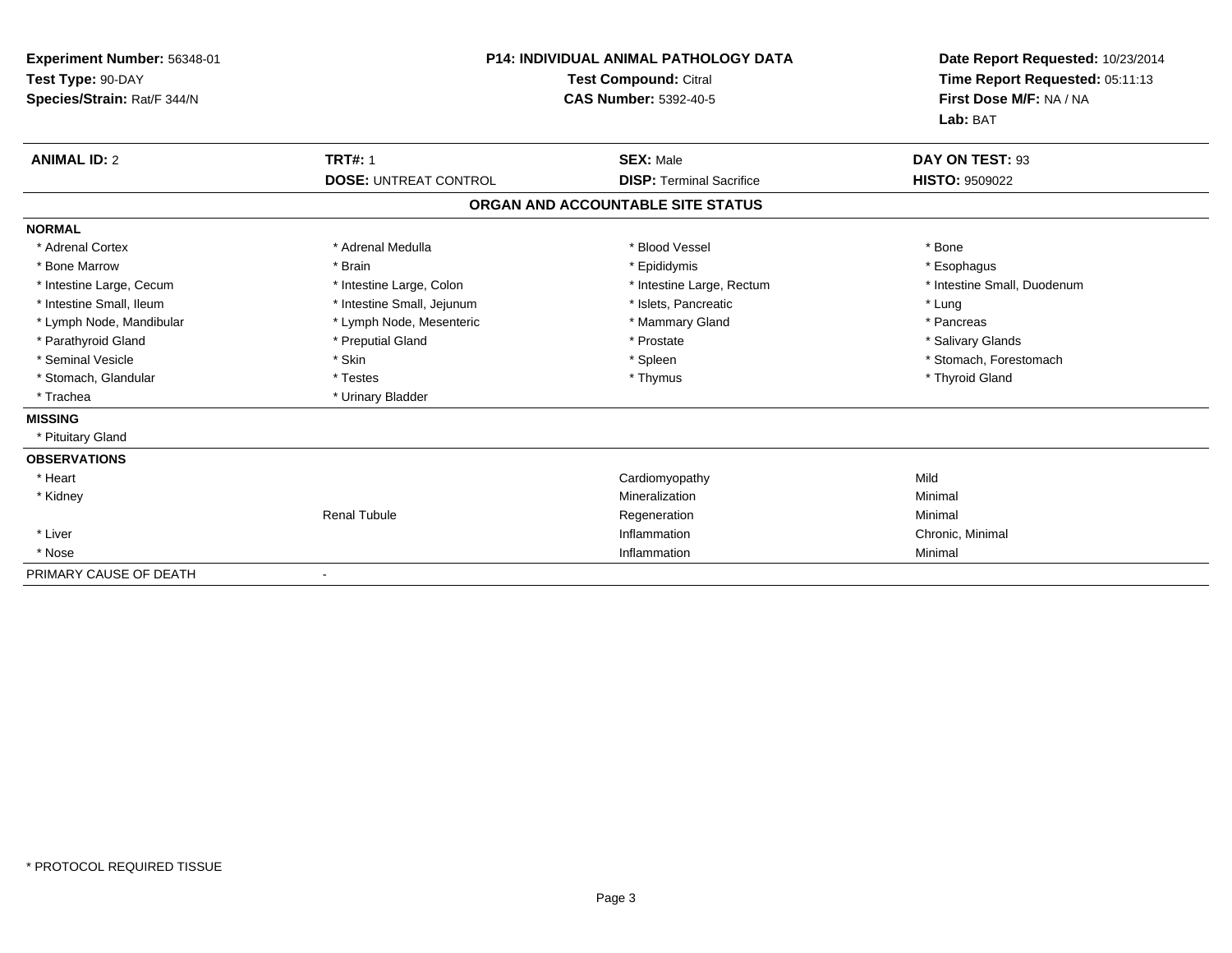| Experiment Number: 56348-01<br>Test Type: 90-DAY<br>Species/Strain: Rat/F 344/N | <b>P14: INDIVIDUAL ANIMAL PATHOLOGY DATA</b><br><b>Test Compound: Citral</b><br><b>CAS Number: 5392-40-5</b> |                                   | Date Report Requested: 10/23/2014<br>Time Report Requested: 05:11:13<br>First Dose M/F: NA / NA<br>Lab: BAT |
|---------------------------------------------------------------------------------|--------------------------------------------------------------------------------------------------------------|-----------------------------------|-------------------------------------------------------------------------------------------------------------|
| <b>ANIMAL ID: 3</b>                                                             | <b>TRT#: 1</b>                                                                                               | <b>SEX: Male</b>                  | DAY ON TEST: 93                                                                                             |
|                                                                                 | <b>DOSE: UNTREAT CONTROL</b>                                                                                 | <b>DISP: Terminal Sacrifice</b>   | <b>HISTO: 9509023</b>                                                                                       |
|                                                                                 |                                                                                                              | ORGAN AND ACCOUNTABLE SITE STATUS |                                                                                                             |
| <b>NORMAL</b>                                                                   |                                                                                                              |                                   |                                                                                                             |
| * Adrenal Cortex                                                                | * Adrenal Medulla                                                                                            | * Blood Vessel                    | * Bone                                                                                                      |
| * Bone Marrow                                                                   | * Brain                                                                                                      | * Epididymis                      | * Esophagus                                                                                                 |
| * Intestine Large, Cecum                                                        | * Intestine Large, Colon                                                                                     | * Intestine Large, Rectum         | * Intestine Small, Duodenum                                                                                 |
| * Intestine Small, Ileum                                                        | * Intestine Small, Jejunum                                                                                   | * Islets, Pancreatic              | * Liver                                                                                                     |
| * Lymph Node, Mandibular                                                        | * Lymph Node, Mesenteric                                                                                     | * Mammary Gland                   | * Pancreas                                                                                                  |
| * Parathyroid Gland                                                             | * Pituitary Gland                                                                                            | * Preputial Gland                 | * Prostate                                                                                                  |
| * Salivary Glands                                                               | * Seminal Vesicle                                                                                            | * Skin                            | * Spleen                                                                                                    |
| * Stomach, Forestomach                                                          | * Testes                                                                                                     | * Thymus                          | * Thyroid Gland                                                                                             |
| * Trachea                                                                       | * Urinary Bladder                                                                                            |                                   |                                                                                                             |
| <b>OBSERVATIONS</b>                                                             |                                                                                                              |                                   |                                                                                                             |
| * Heart                                                                         |                                                                                                              | Cardiomyopathy                    | Minimal                                                                                                     |
| * Kidney                                                                        | <b>Renal Tubule</b>                                                                                          | Regeneration                      | Minimal                                                                                                     |
| * Lung                                                                          | Alveolus                                                                                                     | <b>Infiltration Cellular</b>      | Histiocyte, Minimal                                                                                         |
| * Nose                                                                          |                                                                                                              | Inflammation                      | Minimal                                                                                                     |
| * Stomach, Glandular                                                            |                                                                                                              | Mineralization                    | Minimal                                                                                                     |
| PRIMARY CAUSE OF DEATH                                                          |                                                                                                              |                                   |                                                                                                             |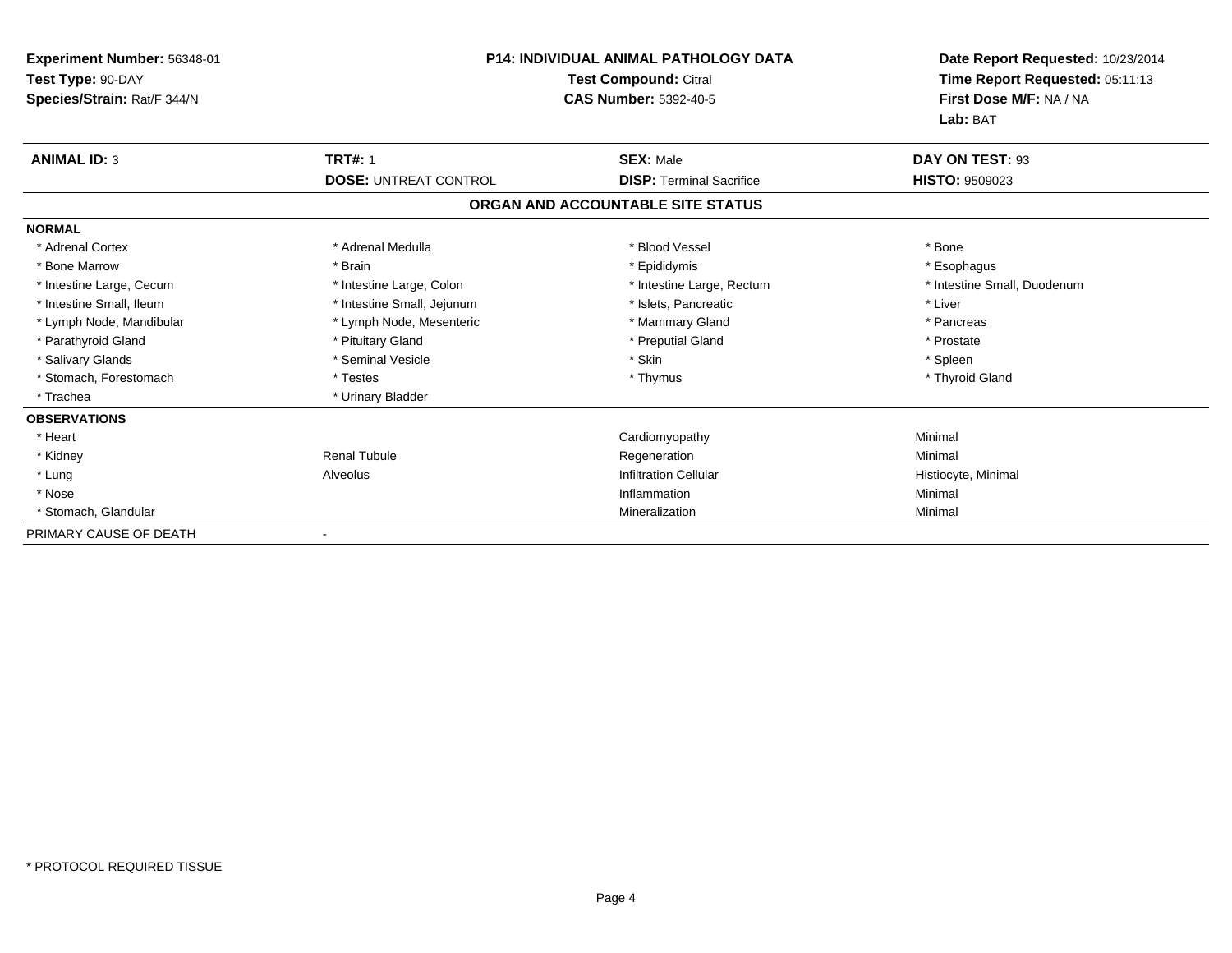| <b>Experiment Number: 56348-01</b><br>Test Type: 90-DAY<br>Species/Strain: Rat/F 344/N | <b>P14: INDIVIDUAL ANIMAL PATHOLOGY DATA</b><br>Test Compound: Citral<br><b>CAS Number: 5392-40-5</b> |                                   | Date Report Requested: 10/23/2014<br>Time Report Requested: 05:11:13<br>First Dose M/F: NA / NA<br>Lab: BAT |
|----------------------------------------------------------------------------------------|-------------------------------------------------------------------------------------------------------|-----------------------------------|-------------------------------------------------------------------------------------------------------------|
| <b>ANIMAL ID: 4</b>                                                                    | <b>TRT#: 1</b>                                                                                        | <b>SEX: Male</b>                  | DAY ON TEST: 93                                                                                             |
|                                                                                        | <b>DOSE: UNTREAT CONTROL</b>                                                                          | <b>DISP: Terminal Sacrifice</b>   | <b>HISTO: 9509024</b>                                                                                       |
|                                                                                        |                                                                                                       | ORGAN AND ACCOUNTABLE SITE STATUS |                                                                                                             |
| <b>NORMAL</b>                                                                          |                                                                                                       |                                   |                                                                                                             |
| * Adrenal Cortex                                                                       | * Adrenal Medulla                                                                                     | * Blood Vessel                    | * Bone                                                                                                      |
| * Bone Marrow                                                                          | * Brain                                                                                               | * Epididymis                      | * Esophagus                                                                                                 |
| * Heart                                                                                | * Intestine Large, Cecum                                                                              | * Intestine Large, Colon          | * Intestine Large, Rectum                                                                                   |
| * Intestine Small, Duodenum                                                            | * Intestine Small, Ileum                                                                              | * Intestine Small, Jejunum        | * Islets, Pancreatic                                                                                        |
| * Liver                                                                                | * Lung                                                                                                | * Lymph Node, Mandibular          | * Lymph Node, Mesenteric                                                                                    |
| * Mammary Gland                                                                        | * Pancreas                                                                                            | * Parathyroid Gland               | * Pituitary Gland                                                                                           |
| * Preputial Gland                                                                      | * Prostate                                                                                            | * Salivary Glands                 | * Seminal Vesicle                                                                                           |
| * Skin                                                                                 | * Spleen                                                                                              | * Stomach, Forestomach            | * Stomach, Glandular                                                                                        |
| * Testes                                                                               | * Thymus                                                                                              | * Thyroid Gland                   | * Trachea                                                                                                   |
| * Urinary Bladder                                                                      |                                                                                                       |                                   |                                                                                                             |
| <b>OBSERVATIONS</b>                                                                    |                                                                                                       |                                   |                                                                                                             |
| * Kidney                                                                               |                                                                                                       | Mineralization                    | Minimal                                                                                                     |
|                                                                                        | <b>Renal Tubule</b>                                                                                   | Regeneration                      | Minimal                                                                                                     |
| * Nose                                                                                 |                                                                                                       | Inflammation                      | Minimal                                                                                                     |
| PRIMARY CAUSE OF DEATH                                                                 |                                                                                                       |                                   |                                                                                                             |

-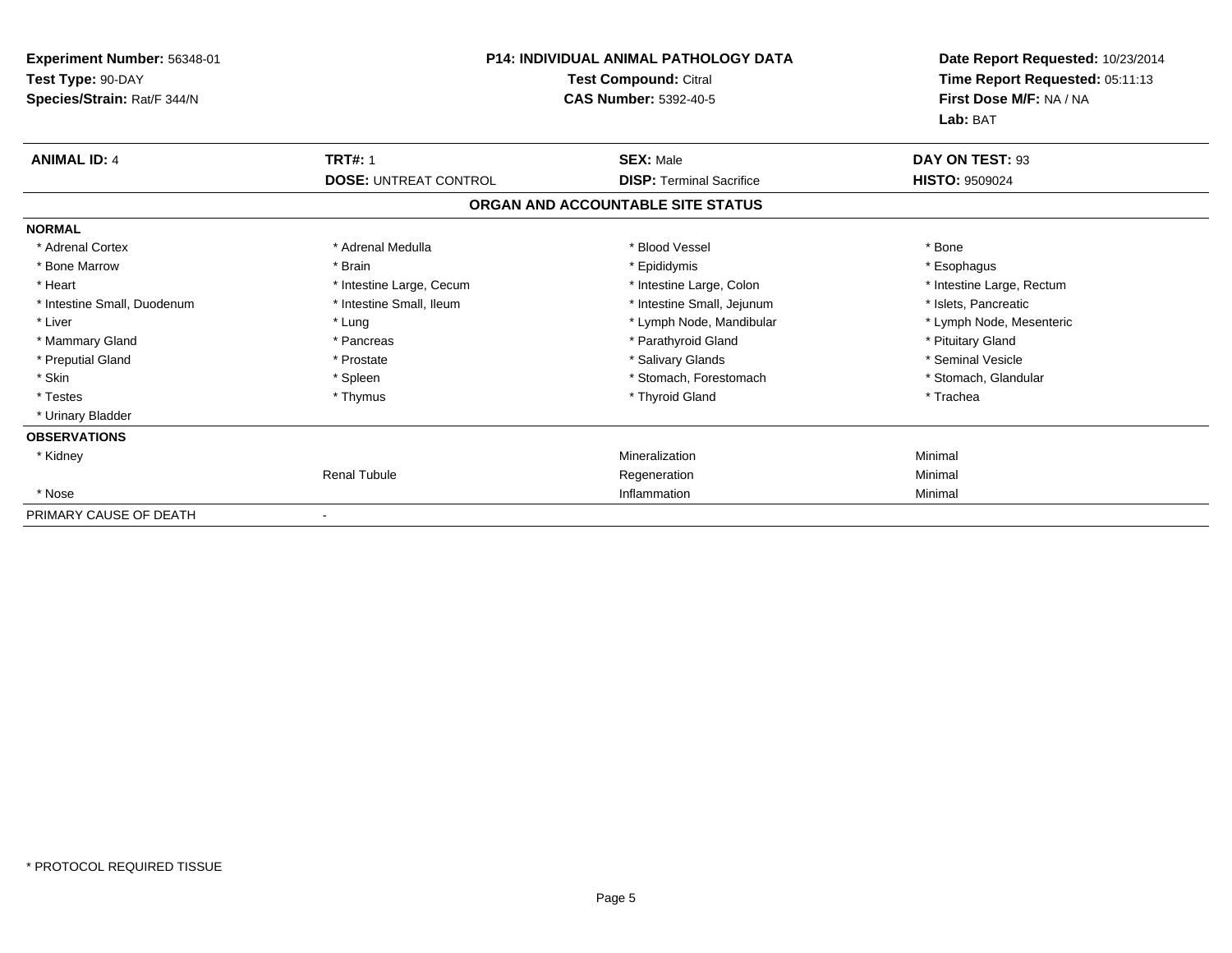| Experiment Number: 56348-01<br>Test Type: 90-DAY<br>Species/Strain: Rat/F 344/N |                              | <b>P14: INDIVIDUAL ANIMAL PATHOLOGY DATA</b><br><b>Test Compound: Citral</b><br><b>CAS Number: 5392-40-5</b> | Date Report Requested: 10/23/2014<br>Time Report Requested: 05:11:13<br>First Dose M/F: NA / NA<br>Lab: BAT |  |
|---------------------------------------------------------------------------------|------------------------------|--------------------------------------------------------------------------------------------------------------|-------------------------------------------------------------------------------------------------------------|--|
| <b>ANIMAL ID: 5</b>                                                             | <b>TRT#: 1</b>               | <b>SEX: Male</b>                                                                                             | DAY ON TEST: 93                                                                                             |  |
|                                                                                 | <b>DOSE: UNTREAT CONTROL</b> | <b>DISP: Terminal Sacrifice</b>                                                                              | <b>HISTO: 9509025</b>                                                                                       |  |
|                                                                                 |                              | ORGAN AND ACCOUNTABLE SITE STATUS                                                                            |                                                                                                             |  |
| <b>NORMAL</b>                                                                   |                              |                                                                                                              |                                                                                                             |  |
| * Adrenal Cortex                                                                | * Adrenal Medulla            | * Blood Vessel                                                                                               | * Bone                                                                                                      |  |
| * Bone Marrow                                                                   | * Brain                      | * Epididymis                                                                                                 | * Esophagus                                                                                                 |  |
| * Intestine Large, Cecum                                                        | * Intestine Large, Colon     | * Intestine Large, Rectum                                                                                    | * Intestine Small, Duodenum                                                                                 |  |
| * Intestine Small, Ileum                                                        | * Intestine Small, Jejunum   | * Islets, Pancreatic                                                                                         | * Lung                                                                                                      |  |
| * Lymph Node, Mandibular                                                        | * Lymph Node, Mesenteric     | * Mammary Gland                                                                                              | * Pancreas                                                                                                  |  |
| * Parathyroid Gland                                                             | * Pituitary Gland            | * Preputial Gland                                                                                            | * Prostate                                                                                                  |  |
| * Salivary Glands                                                               | * Seminal Vesicle            | * Skin                                                                                                       | * Spleen                                                                                                    |  |
| * Stomach, Forestomach                                                          | * Stomach, Glandular         | * Testes                                                                                                     | * Thymus                                                                                                    |  |
| * Thyroid Gland                                                                 | * Trachea                    | * Urinary Bladder                                                                                            |                                                                                                             |  |
| <b>OBSERVATIONS</b>                                                             |                              |                                                                                                              |                                                                                                             |  |
| * Heart                                                                         |                              | Cardiomyopathy                                                                                               | Minimal                                                                                                     |  |
| * Kidney                                                                        |                              | Mineralization                                                                                               | Minimal                                                                                                     |  |
|                                                                                 | <b>Renal Tubule</b>          | Regeneration                                                                                                 | Minimal                                                                                                     |  |
| * Liver                                                                         |                              | Inflammation                                                                                                 | Chronic, Minimal                                                                                            |  |
| * Nose                                                                          |                              | Inflammation                                                                                                 | Minimal                                                                                                     |  |
| PRIMARY CAUSE OF DEATH                                                          |                              |                                                                                                              |                                                                                                             |  |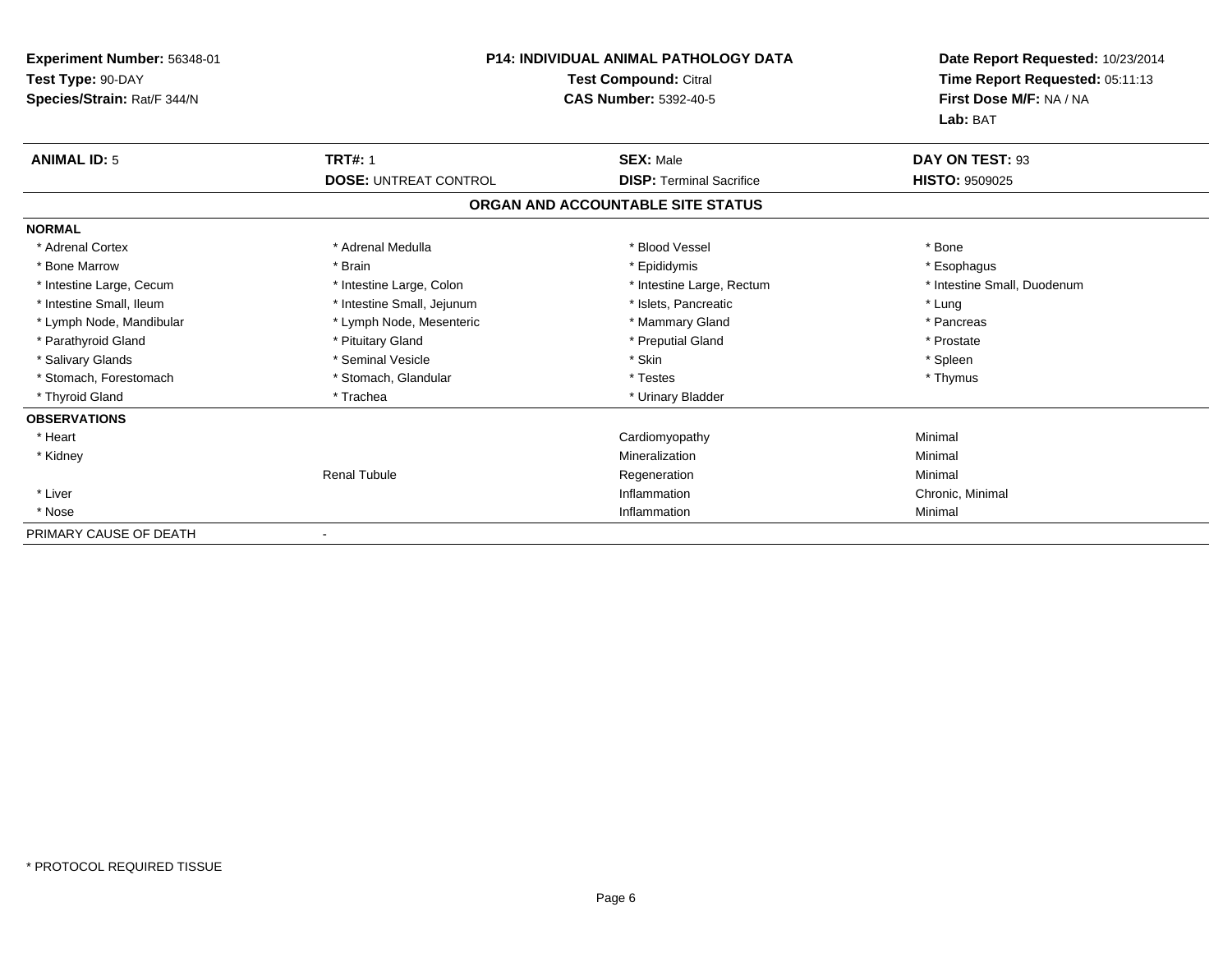| Experiment Number: 56348-01<br>Test Type: 90-DAY<br>Species/Strain: Rat/F 344/N | <b>P14: INDIVIDUAL ANIMAL PATHOLOGY DATA</b><br>Test Compound: Citral<br><b>CAS Number: 5392-40-5</b> |                                   | Date Report Requested: 10/23/2014<br>Time Report Requested: 05:11:13<br>First Dose M/F: NA / NA<br>Lab: BAT |
|---------------------------------------------------------------------------------|-------------------------------------------------------------------------------------------------------|-----------------------------------|-------------------------------------------------------------------------------------------------------------|
| <b>ANIMAL ID: 6</b>                                                             | <b>TRT#: 1</b>                                                                                        | <b>SEX: Male</b>                  | DAY ON TEST: 93                                                                                             |
|                                                                                 | <b>DOSE: UNTREAT CONTROL</b>                                                                          | <b>DISP:</b> Terminal Sacrifice   | <b>HISTO: 9509026</b>                                                                                       |
|                                                                                 |                                                                                                       | ORGAN AND ACCOUNTABLE SITE STATUS |                                                                                                             |
| <b>NORMAL</b>                                                                   |                                                                                                       |                                   |                                                                                                             |
| * Adrenal Cortex                                                                | * Adrenal Medulla                                                                                     | * Blood Vessel                    | * Bone                                                                                                      |
| * Bone Marrow                                                                   | * Brain                                                                                               | * Epididymis                      | * Esophagus                                                                                                 |
| * Intestine Large, Cecum                                                        | * Intestine Large, Colon                                                                              | * Intestine Large, Rectum         | * Intestine Small, Duodenum                                                                                 |
| * Intestine Small, Ileum                                                        | * Intestine Small, Jejunum                                                                            | * Islets, Pancreatic              | * Lung                                                                                                      |
| * Lymph Node, Mandibular                                                        | * Lymph Node, Mesenteric                                                                              | * Mammary Gland                   | * Nose                                                                                                      |
| * Pancreas                                                                      | * Parathyroid Gland                                                                                   | * Pituitary Gland                 | * Preputial Gland                                                                                           |
| * Prostate                                                                      | * Salivary Glands                                                                                     | * Seminal Vesicle                 | * Skin                                                                                                      |
| * Spleen                                                                        | * Stomach, Forestomach                                                                                | * Stomach, Glandular              | * Testes                                                                                                    |
| * Thymus                                                                        | * Thyroid Gland                                                                                       | * Trachea                         | * Urinary Bladder                                                                                           |
| <b>OBSERVATIONS</b>                                                             |                                                                                                       |                                   |                                                                                                             |
| * Heart                                                                         |                                                                                                       | Cardiomyopathy                    | Minimal                                                                                                     |
| * Kidney                                                                        |                                                                                                       | Mineralization                    | Minimal                                                                                                     |
|                                                                                 | <b>Renal Tubule</b>                                                                                   | Regeneration                      | Minimal                                                                                                     |
| * Liver                                                                         |                                                                                                       | Inflammation                      | Chronic, Minimal                                                                                            |
| PRIMARY CAUSE OF DEATH                                                          |                                                                                                       |                                   |                                                                                                             |

-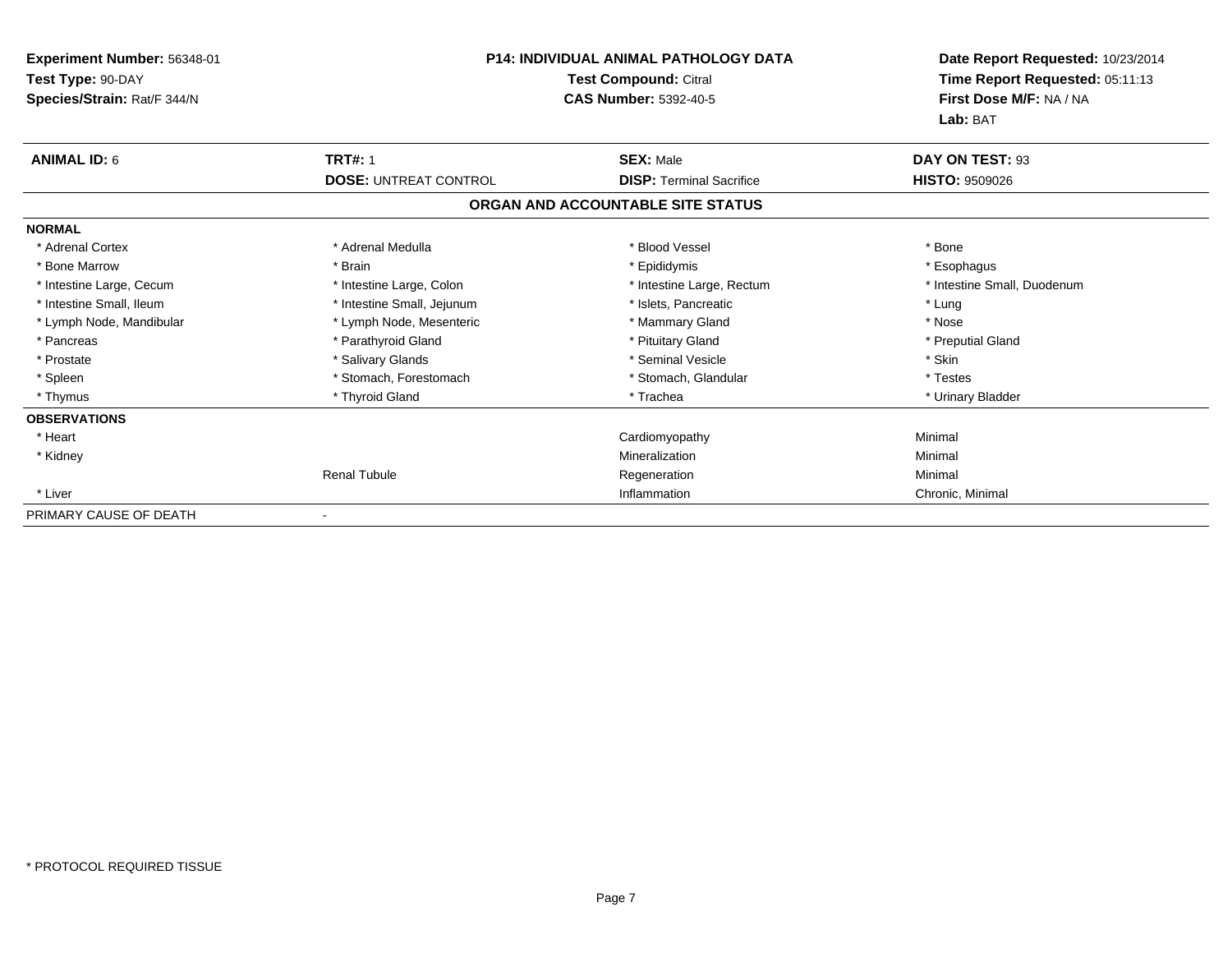| Experiment Number: 56348-01<br>Test Type: 90-DAY<br>Species/Strain: Rat/F 344/N | <b>P14: INDIVIDUAL ANIMAL PATHOLOGY DATA</b><br><b>Test Compound: Citral</b><br><b>CAS Number: 5392-40-5</b> |                                   | Date Report Requested: 10/23/2014<br>Time Report Requested: 05:11:13<br>First Dose M/F: NA / NA<br>Lab: BAT |  |
|---------------------------------------------------------------------------------|--------------------------------------------------------------------------------------------------------------|-----------------------------------|-------------------------------------------------------------------------------------------------------------|--|
| <b>ANIMAL ID: 7</b>                                                             | <b>TRT#: 1</b>                                                                                               | <b>SEX: Male</b>                  | DAY ON TEST: 93                                                                                             |  |
|                                                                                 | <b>DOSE: UNTREAT CONTROL</b>                                                                                 | <b>DISP: Terminal Sacrifice</b>   | <b>HISTO: 9509027</b>                                                                                       |  |
|                                                                                 |                                                                                                              | ORGAN AND ACCOUNTABLE SITE STATUS |                                                                                                             |  |
| <b>NORMAL</b>                                                                   |                                                                                                              |                                   |                                                                                                             |  |
| * Adrenal Cortex                                                                | * Adrenal Medulla                                                                                            | * Blood Vessel                    | * Bone                                                                                                      |  |
| * Bone Marrow                                                                   | * Brain                                                                                                      | * Epididymis                      | * Esophagus                                                                                                 |  |
| * Intestine Large, Cecum                                                        | * Intestine Large, Colon                                                                                     | * Intestine Large, Rectum         | * Intestine Small, Duodenum                                                                                 |  |
| * Intestine Small, Ileum                                                        | * Intestine Small, Jejunum                                                                                   | * Islets, Pancreatic              | * Lymph Node, Mandibular                                                                                    |  |
| * Lymph Node, Mesenteric                                                        | * Mammary Gland                                                                                              | * Pancreas                        | * Parathyroid Gland                                                                                         |  |
| * Pituitary Gland                                                               | * Preputial Gland                                                                                            | * Prostate                        | * Salivary Glands                                                                                           |  |
| * Seminal Vesicle                                                               | * Skin                                                                                                       | * Spleen                          | * Stomach, Forestomach                                                                                      |  |
| * Stomach, Glandular                                                            | * Testes                                                                                                     | * Thymus                          | * Thyroid Gland                                                                                             |  |
| * Urinary Bladder                                                               |                                                                                                              |                                   |                                                                                                             |  |
| <b>OBSERVATIONS</b>                                                             |                                                                                                              |                                   |                                                                                                             |  |
| * Heart                                                                         |                                                                                                              | Cardiomyopathy                    | Minimal                                                                                                     |  |
| * Kidney                                                                        |                                                                                                              | Mineralization                    | Minimal                                                                                                     |  |
| * Liver                                                                         |                                                                                                              | Inflammation                      | Chronic, Minimal                                                                                            |  |
| * Lung                                                                          | Alveolus                                                                                                     | <b>Infiltration Cellular</b>      | Histiocyte, Minimal                                                                                         |  |
| * Nose                                                                          |                                                                                                              | Inflammation                      | Minimal                                                                                                     |  |
| * Trachea                                                                       |                                                                                                              | Inflammation                      | Minimal                                                                                                     |  |
| PRIMARY CAUSE OF DEATH                                                          |                                                                                                              |                                   |                                                                                                             |  |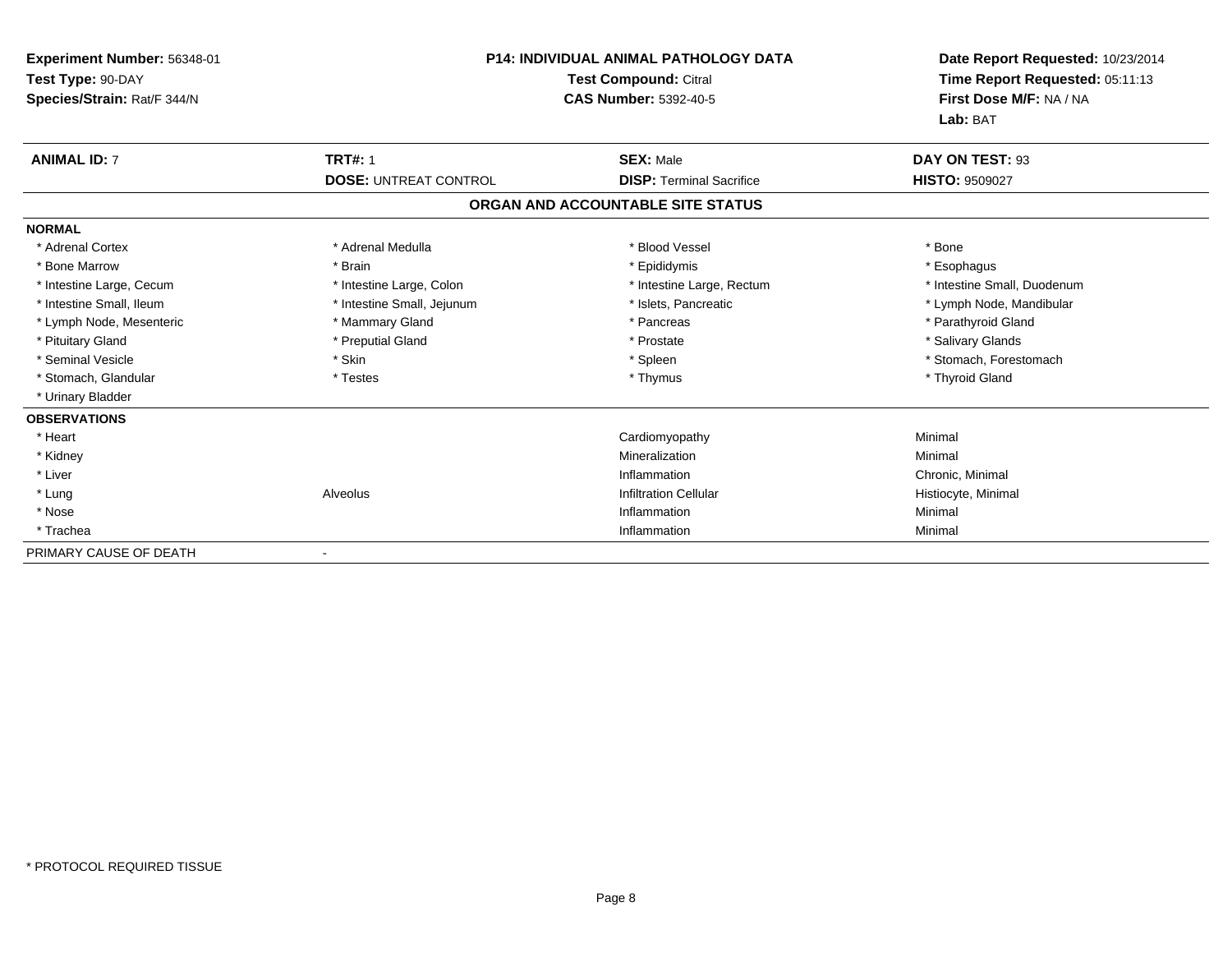| Experiment Number: 56348-01<br>Test Type: 90-DAY<br>Species/Strain: Rat/F 344/N |                              | <b>P14: INDIVIDUAL ANIMAL PATHOLOGY DATA</b><br><b>Test Compound: Citral</b><br><b>CAS Number: 5392-40-5</b> |                             |
|---------------------------------------------------------------------------------|------------------------------|--------------------------------------------------------------------------------------------------------------|-----------------------------|
| <b>ANIMAL ID: 8</b>                                                             | <b>TRT#: 1</b>               | <b>SEX: Male</b>                                                                                             | DAY ON TEST: 93             |
|                                                                                 | <b>DOSE: UNTREAT CONTROL</b> | <b>DISP: Terminal Sacrifice</b>                                                                              | <b>HISTO: 9509028</b>       |
|                                                                                 |                              | ORGAN AND ACCOUNTABLE SITE STATUS                                                                            |                             |
| <b>NORMAL</b>                                                                   |                              |                                                                                                              |                             |
| * Adrenal Cortex                                                                | * Adrenal Medulla            | * Blood Vessel                                                                                               | * Bone                      |
| * Bone Marrow                                                                   | * Brain                      | * Epididymis                                                                                                 | * Esophagus                 |
| * Intestine Large, Cecum                                                        | * Intestine Large, Colon     | * Intestine Large, Rectum                                                                                    | * Intestine Small, Duodenum |
| * Intestine Small, Ileum                                                        | * Intestine Small, Jejunum   | * Islets, Pancreatic                                                                                         | * Lung                      |
| * Lymph Node, Mandibular                                                        | * Lymph Node, Mesenteric     | * Mammary Gland                                                                                              | * Pancreas                  |
| * Parathyroid Gland                                                             | * Pituitary Gland            | * Prostate                                                                                                   | * Salivary Glands           |
| * Seminal Vesicle                                                               | * Skin                       | * Spleen                                                                                                     | * Stomach, Forestomach      |
| * Stomach, Glandular                                                            | * Testes                     | * Thymus                                                                                                     | * Thyroid Gland             |
| * Urinary Bladder                                                               |                              |                                                                                                              |                             |
| <b>OBSERVATIONS</b>                                                             |                              |                                                                                                              |                             |
| * Heart                                                                         |                              | Cardiomyopathy                                                                                               | Minimal                     |
| * Kidney                                                                        | <b>Renal Tubule</b>          | Regeneration                                                                                                 | Minimal                     |
| * Liver                                                                         |                              | Inflammation                                                                                                 | Chronic, Minimal            |
| * Nose                                                                          |                              | Inflammation                                                                                                 | Minimal                     |
| * Preputial Gland                                                               |                              | Inflammation                                                                                                 | Minimal                     |
| * Trachea                                                                       |                              | Inflammation                                                                                                 | Minimal                     |
| PRIMARY CAUSE OF DEATH                                                          |                              |                                                                                                              |                             |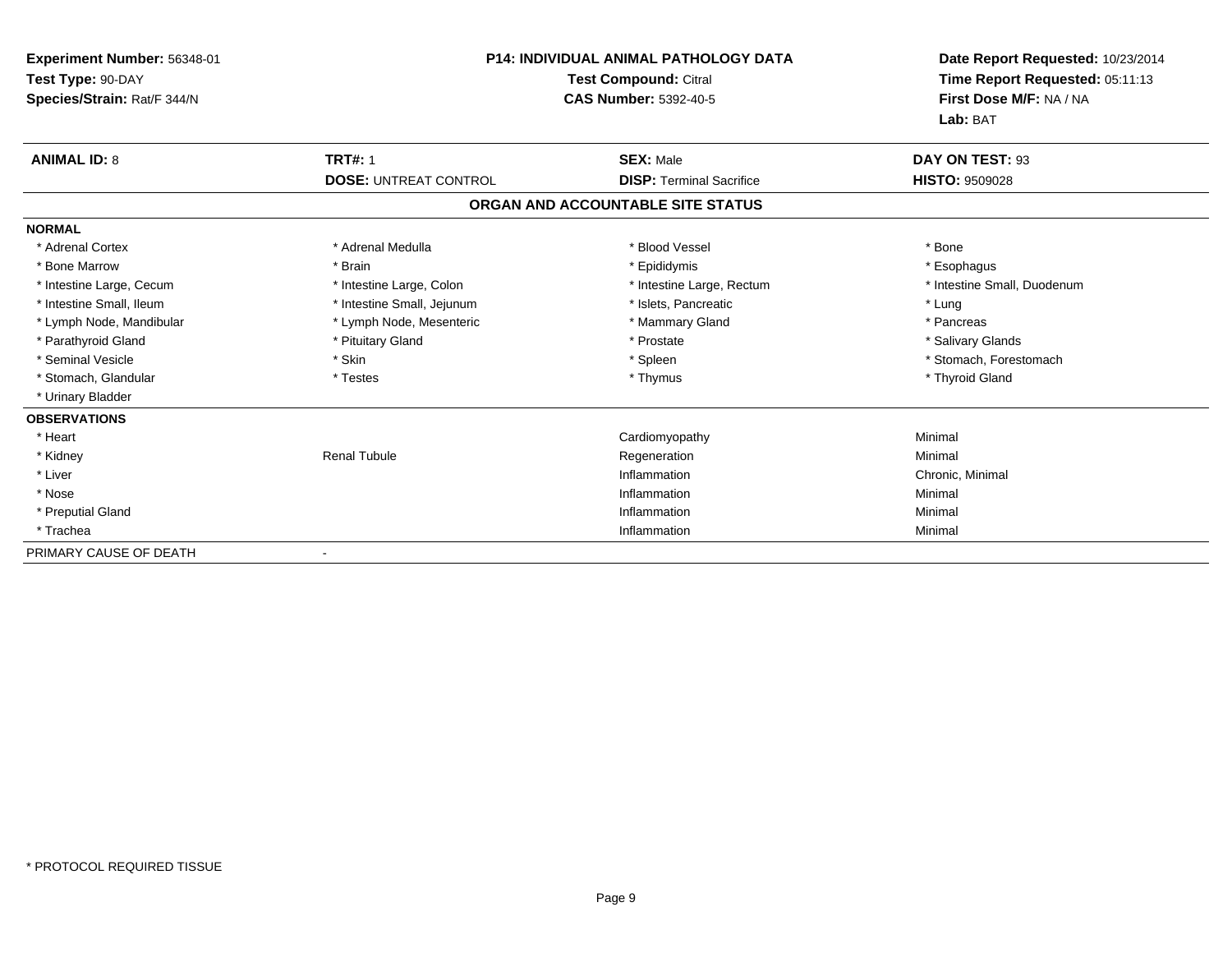| Experiment Number: 56348-01<br>Test Type: 90-DAY<br>Species/Strain: Rat/F 344/N | <b>P14: INDIVIDUAL ANIMAL PATHOLOGY DATA</b><br><b>Test Compound: Citral</b><br><b>CAS Number: 5392-40-5</b> |                                   | Date Report Requested: 10/23/2014<br>Time Report Requested: 05:11:13<br>First Dose M/F: NA / NA<br>Lab: BAT |  |
|---------------------------------------------------------------------------------|--------------------------------------------------------------------------------------------------------------|-----------------------------------|-------------------------------------------------------------------------------------------------------------|--|
| <b>ANIMAL ID: 9</b>                                                             | <b>TRT#: 1</b>                                                                                               | <b>SEX: Male</b>                  | DAY ON TEST: 93                                                                                             |  |
|                                                                                 | <b>DOSE: UNTREAT CONTROL</b>                                                                                 | <b>DISP: Terminal Sacrifice</b>   | <b>HISTO: 9509029</b>                                                                                       |  |
|                                                                                 |                                                                                                              | ORGAN AND ACCOUNTABLE SITE STATUS |                                                                                                             |  |
| <b>NORMAL</b>                                                                   |                                                                                                              |                                   |                                                                                                             |  |
| * Adrenal Cortex                                                                | * Adrenal Medulla                                                                                            | * Blood Vessel                    | * Bone                                                                                                      |  |
| * Bone Marrow                                                                   | * Brain                                                                                                      | * Epididymis                      | * Esophagus                                                                                                 |  |
| * Intestine Large, Cecum                                                        | * Intestine Large, Colon                                                                                     | * Intestine Large, Rectum         | * Intestine Small, Duodenum                                                                                 |  |
| * Intestine Small, Ileum                                                        | * Intestine Small, Jejunum                                                                                   | * Islets, Pancreatic              | * Lung                                                                                                      |  |
| * Lymph Node, Mandibular                                                        | * Lymph Node, Mesenteric                                                                                     | * Pancreas                        | * Parathyroid Gland                                                                                         |  |
| * Pituitary Gland                                                               | * Prostate                                                                                                   | * Salivary Glands                 | * Seminal Vesicle                                                                                           |  |
| * Skin                                                                          | * Spleen                                                                                                     | * Stomach, Forestomach            | * Stomach, Glandular                                                                                        |  |
| * Testes                                                                        | * Thymus                                                                                                     | * Thyroid Gland                   | * Urinary Bladder                                                                                           |  |
| <b>MISSING</b>                                                                  |                                                                                                              |                                   |                                                                                                             |  |
| * Mammary Gland                                                                 |                                                                                                              |                                   |                                                                                                             |  |
| <b>OBSERVATIONS</b>                                                             |                                                                                                              |                                   |                                                                                                             |  |
| * Heart                                                                         |                                                                                                              | Cardiomyopathy                    | Minimal                                                                                                     |  |
| * Kidney                                                                        | <b>Renal Tubule</b>                                                                                          | Regeneration                      | Minimal                                                                                                     |  |
| * Liver                                                                         |                                                                                                              | Inflammation                      | Chronic. Minimal                                                                                            |  |
| * Nose                                                                          |                                                                                                              | Inflammation                      | Minimal                                                                                                     |  |
| * Preputial Gland                                                               |                                                                                                              | Inflammation                      | Minimal                                                                                                     |  |
| * Trachea                                                                       |                                                                                                              | Inflammation                      | Minimal                                                                                                     |  |
| PRIMARY CAUSE OF DEATH                                                          |                                                                                                              |                                   |                                                                                                             |  |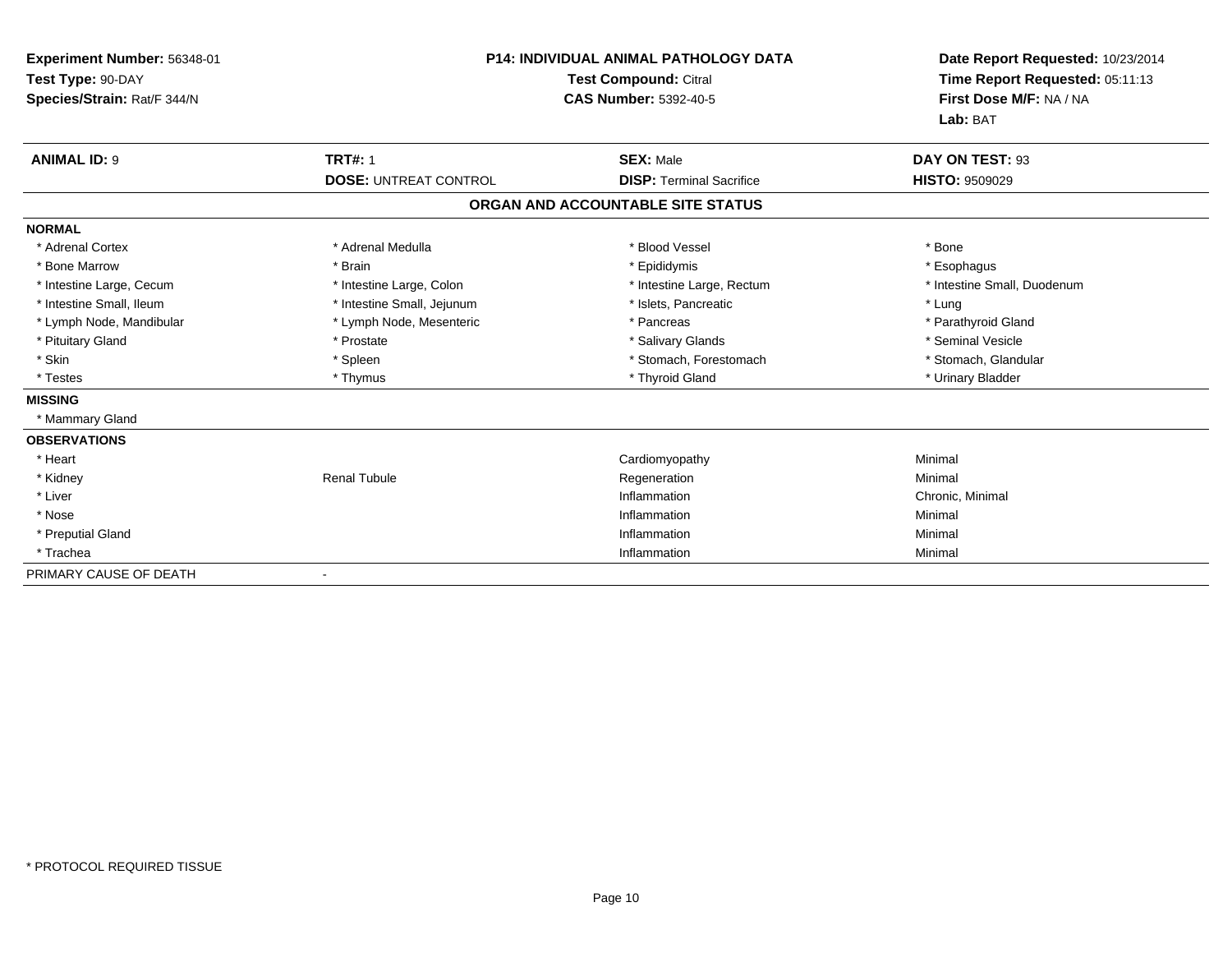| Experiment Number: 56348-01<br>Test Type: 90-DAY<br>Species/Strain: Rat/F 344/N | <b>P14: INDIVIDUAL ANIMAL PATHOLOGY DATA</b><br><b>Test Compound: Citral</b><br><b>CAS Number: 5392-40-5</b> |                                   | Date Report Requested: 10/23/2014<br>Time Report Requested: 05:11:13<br>First Dose M/F: NA / NA<br>Lab: BAT |  |
|---------------------------------------------------------------------------------|--------------------------------------------------------------------------------------------------------------|-----------------------------------|-------------------------------------------------------------------------------------------------------------|--|
| <b>ANIMAL ID: 10</b>                                                            | <b>TRT#: 1</b>                                                                                               | <b>SEX: Male</b>                  | DAY ON TEST: 93                                                                                             |  |
|                                                                                 | <b>DOSE: UNTREAT CONTROL</b>                                                                                 | <b>DISP: Terminal Sacrifice</b>   | <b>HISTO: 9509030</b>                                                                                       |  |
|                                                                                 |                                                                                                              | ORGAN AND ACCOUNTABLE SITE STATUS |                                                                                                             |  |
| <b>NORMAL</b>                                                                   |                                                                                                              |                                   |                                                                                                             |  |
| * Adrenal Cortex                                                                | * Adrenal Medulla                                                                                            | * Blood Vessel                    | * Bone                                                                                                      |  |
| * Bone Marrow                                                                   | * Brain                                                                                                      | * Epididymis                      | * Esophagus                                                                                                 |  |
| * Heart                                                                         | * Intestine Large, Cecum                                                                                     | * Intestine Large, Colon          | * Intestine Large, Rectum                                                                                   |  |
| * Intestine Small, Duodenum                                                     | * Intestine Small, Ileum                                                                                     | * Intestine Small, Jejunum        | * Islets, Pancreatic                                                                                        |  |
| * Lung                                                                          | * Lymph Node, Mandibular                                                                                     | * Lymph Node, Mesenteric          | * Mammary Gland                                                                                             |  |
| * Pancreas                                                                      | * Parathyroid Gland                                                                                          | * Pituitary Gland                 | * Preputial Gland                                                                                           |  |
| * Prostate                                                                      | * Salivary Glands                                                                                            | * Seminal Vesicle                 | * Skin                                                                                                      |  |
| * Spleen                                                                        | * Stomach, Forestomach                                                                                       | * Stomach, Glandular              | * Testes                                                                                                    |  |
| * Thymus                                                                        | * Thyroid Gland                                                                                              | * Trachea                         | * Urinary Bladder                                                                                           |  |
| <b>OBSERVATIONS</b>                                                             |                                                                                                              |                                   |                                                                                                             |  |
| * Kidney                                                                        |                                                                                                              | Mineralization                    | Minimal                                                                                                     |  |
|                                                                                 | <b>Renal Tubule</b>                                                                                          | Regeneration                      | Minimal                                                                                                     |  |
| * Liver                                                                         |                                                                                                              | Inflammation                      | Chronic, Minimal                                                                                            |  |
| * Nose                                                                          |                                                                                                              | Inflammation                      | Minimal                                                                                                     |  |
| PRIMARY CAUSE OF DEATH                                                          |                                                                                                              |                                   |                                                                                                             |  |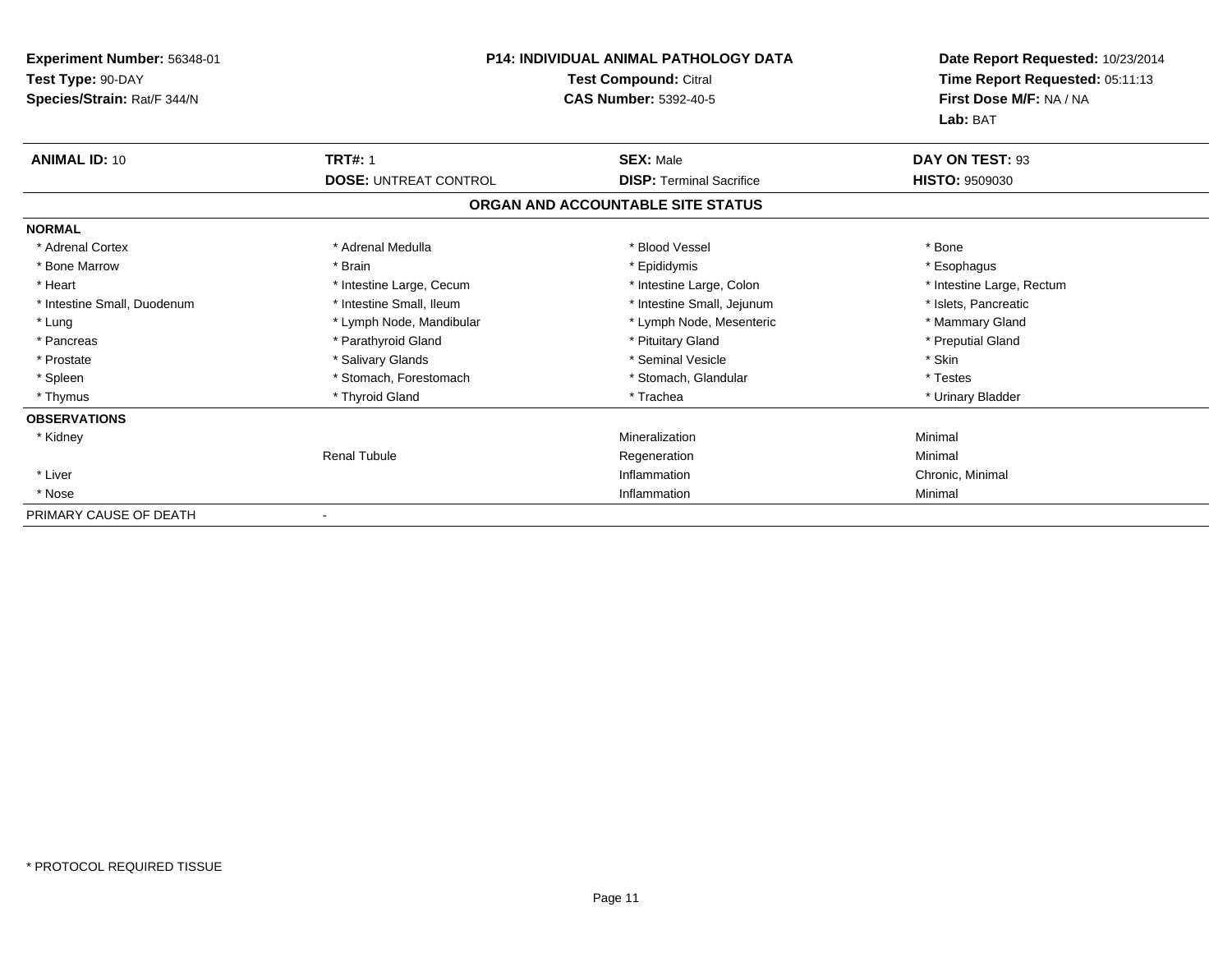| Experiment Number: 56348-01<br>Test Type: 90-DAY<br>Species/Strain: Rat/F 344/N |                              | <b>P14: INDIVIDUAL ANIMAL PATHOLOGY DATA</b><br><b>Test Compound: Citral</b><br><b>CAS Number: 5392-40-5</b> | Date Report Requested: 10/23/2014<br>Time Report Requested: 05:11:13<br>First Dose M/F: NA / NA<br>Lab: BAT |
|---------------------------------------------------------------------------------|------------------------------|--------------------------------------------------------------------------------------------------------------|-------------------------------------------------------------------------------------------------------------|
| <b>ANIMAL ID: 11</b>                                                            | <b>TRT#: 3</b>               | <b>SEX: Male</b>                                                                                             | DAY ON TEST: 93                                                                                             |
|                                                                                 | <b>DOSE: VEHICLE CONTROL</b> | <b>DISP: Terminal Sacrifice</b>                                                                              | <b>HISTO: 9509031</b>                                                                                       |
|                                                                                 |                              | ORGAN AND ACCOUNTABLE SITE STATUS                                                                            |                                                                                                             |
| <b>NORMAL</b>                                                                   |                              |                                                                                                              |                                                                                                             |
| * Adrenal Cortex                                                                | * Adrenal Medulla            | * Blood Vessel                                                                                               | * Bone                                                                                                      |
| * Bone Marrow                                                                   | * Brain                      | * Epididymis                                                                                                 | * Esophagus                                                                                                 |
| * Intestine Large, Cecum                                                        | * Intestine Large, Colon     | * Intestine Large, Rectum                                                                                    | * Intestine Small, Duodenum                                                                                 |
| * Intestine Small, Ileum                                                        | * Intestine Small, Jejunum   | * Islets, Pancreatic                                                                                         | * Lung                                                                                                      |
| * Lymph Node, Mandibular                                                        | * Lymph Node, Mesenteric     | * Mammary Gland                                                                                              | * Pancreas                                                                                                  |
| * Pituitary Gland                                                               | * Preputial Gland            | * Prostate                                                                                                   | * Salivary Glands                                                                                           |
| * Seminal Vesicle                                                               | * Skin                       | * Spleen                                                                                                     | * Stomach, Forestomach                                                                                      |
| * Stomach, Glandular                                                            | * Testes                     | * Thymus                                                                                                     | * Thyroid Gland                                                                                             |
| <b>MISSING</b>                                                                  |                              |                                                                                                              |                                                                                                             |
| * Parathyroid Gland                                                             |                              |                                                                                                              |                                                                                                             |
| <b>OBSERVATIONS</b>                                                             |                              |                                                                                                              |                                                                                                             |
| * Heart                                                                         |                              | Cardiomyopathy                                                                                               | Minimal                                                                                                     |
| * Kidney                                                                        |                              | Mineralization                                                                                               | Minimal                                                                                                     |
|                                                                                 | <b>Renal Tubule</b>          | Regeneration                                                                                                 | Minimal                                                                                                     |
| * Liver                                                                         |                              | Inflammation                                                                                                 | Chronic, Minimal                                                                                            |
| * Nose                                                                          |                              | Inflammation                                                                                                 | Minimal                                                                                                     |
| * Trachea                                                                       |                              | Inflammation                                                                                                 | Minimal                                                                                                     |
| * Urinary Bladder                                                               |                              | Inflammation                                                                                                 | Minimal                                                                                                     |
| PRIMARY CAUSE OF DEATH                                                          |                              |                                                                                                              |                                                                                                             |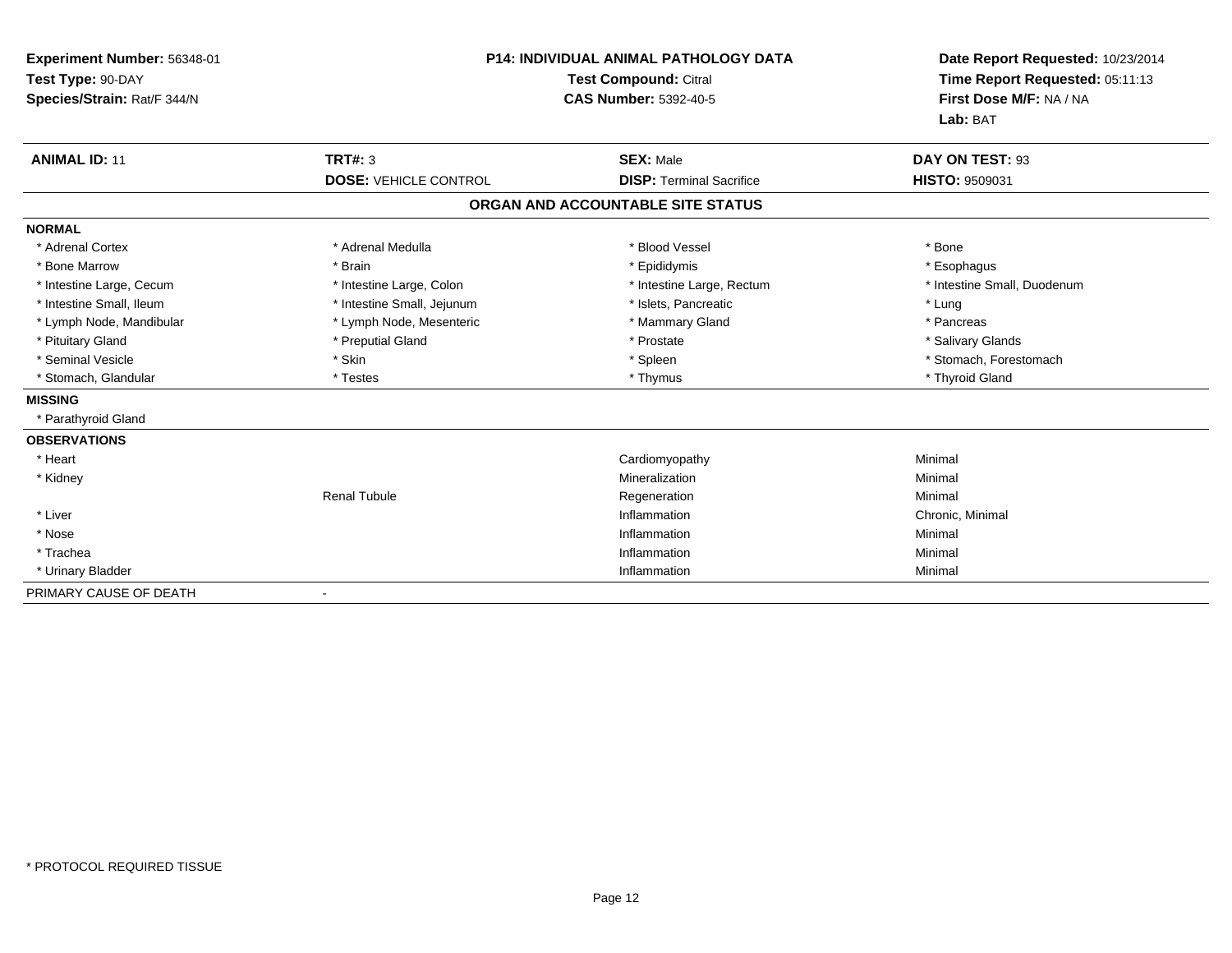| Experiment Number: 56348-01<br>Test Type: 90-DAY<br>Species/Strain: Rat/F 344/N |                              | <b>P14: INDIVIDUAL ANIMAL PATHOLOGY DATA</b><br><b>Test Compound: Citral</b><br><b>CAS Number: 5392-40-5</b> | Date Report Requested: 10/23/2014<br>Time Report Requested: 05:11:13<br>First Dose M/F: NA / NA<br>Lab: BAT |
|---------------------------------------------------------------------------------|------------------------------|--------------------------------------------------------------------------------------------------------------|-------------------------------------------------------------------------------------------------------------|
| <b>ANIMAL ID: 12</b>                                                            | <b>TRT#: 3</b>               | <b>SEX: Male</b>                                                                                             | DAY ON TEST: 93                                                                                             |
|                                                                                 | <b>DOSE: VEHICLE CONTROL</b> | <b>DISP: Terminal Sacrifice</b>                                                                              | HISTO: 9509032                                                                                              |
|                                                                                 |                              | ORGAN AND ACCOUNTABLE SITE STATUS                                                                            |                                                                                                             |
| <b>NORMAL</b>                                                                   |                              |                                                                                                              |                                                                                                             |
| * Adrenal Cortex                                                                | * Adrenal Medulla            | * Blood Vessel                                                                                               | * Bone                                                                                                      |
| * Bone Marrow                                                                   | * Brain                      | * Epididymis                                                                                                 | * Esophagus                                                                                                 |
| * Intestine Large, Cecum                                                        | * Intestine Large, Colon     | * Intestine Large, Rectum                                                                                    | * Intestine Small, Duodenum                                                                                 |
| * Intestine Small. Ileum                                                        | * Intestine Small, Jejunum   | * Islets. Pancreatic                                                                                         | * Lymph Node, Mandibular                                                                                    |
| * Lymph Node, Mesenteric                                                        | * Mammary Gland              | * Nose                                                                                                       | * Pancreas                                                                                                  |
| * Parathyroid Gland                                                             | * Pituitary Gland            | * Prostate                                                                                                   | * Salivary Glands                                                                                           |
| * Seminal Vesicle                                                               | * Skin                       | * Spleen                                                                                                     | * Stomach. Forestomach                                                                                      |
| * Testes                                                                        | * Thymus                     | * Thyroid Gland                                                                                              | * Trachea                                                                                                   |
| * Urinary Bladder                                                               |                              |                                                                                                              |                                                                                                             |
| <b>OBSERVATIONS</b>                                                             |                              |                                                                                                              |                                                                                                             |
| * Heart                                                                         |                              | Cardiomyopathy                                                                                               | Minimal                                                                                                     |
| * Kidney                                                                        | <b>Renal Tubule</b>          | Regeneration                                                                                                 | Minimal                                                                                                     |
| * Liver                                                                         |                              | Inflammation                                                                                                 | Chronic, Minimal                                                                                            |
| * Lung                                                                          | Alveolus                     | <b>Infiltration Cellular</b>                                                                                 | Histiocyte, Minimal                                                                                         |
|                                                                                 |                              | Inflammation                                                                                                 | Chronic, Minimal                                                                                            |
| * Preputial Gland                                                               |                              | Inflammation                                                                                                 | Minimal                                                                                                     |
| * Stomach, Glandular                                                            | Artery                       | Mineralization                                                                                               | Minimal                                                                                                     |
| PRIMARY CAUSE OF DEATH                                                          |                              |                                                                                                              |                                                                                                             |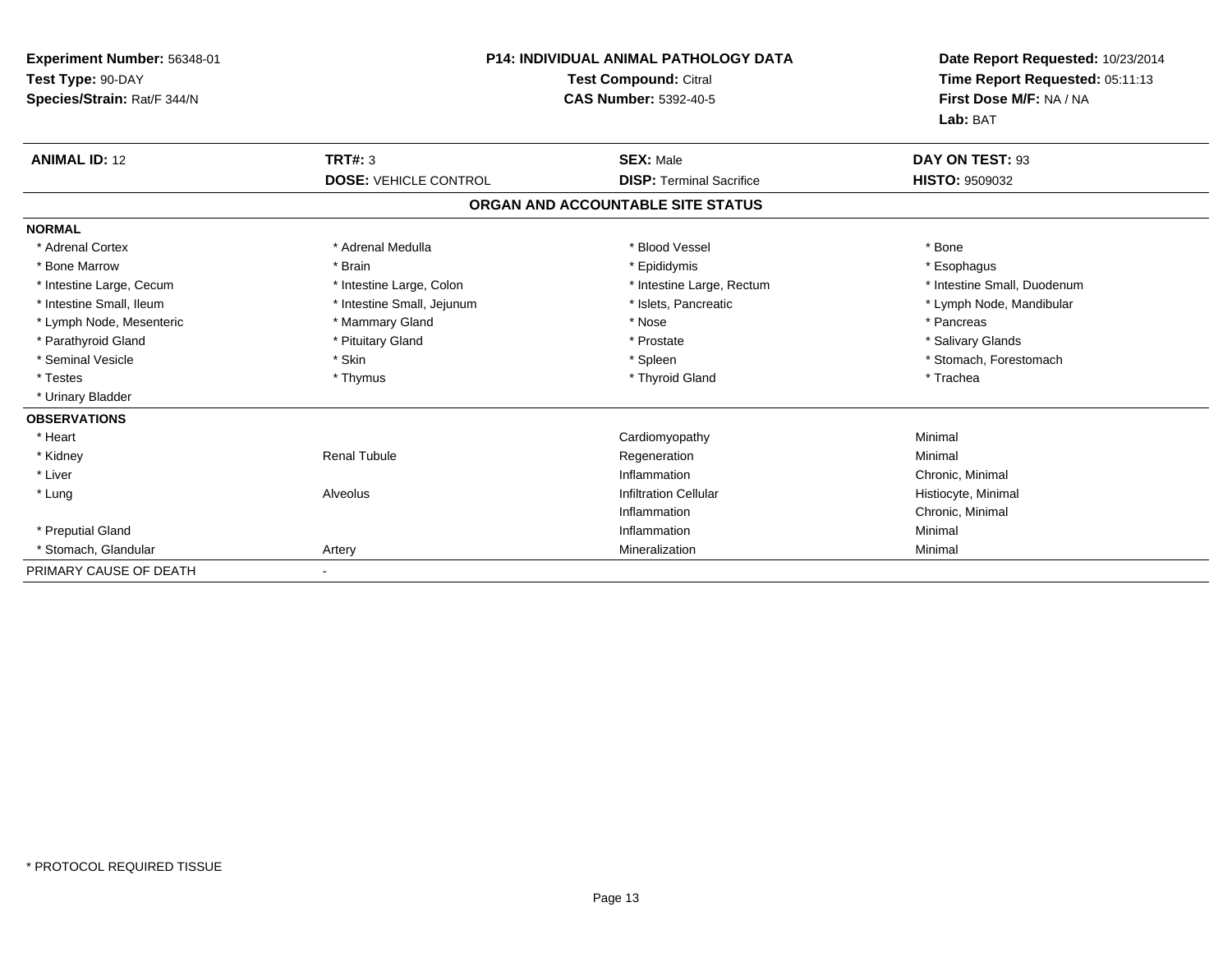| Experiment Number: 56348-01<br>Test Type: 90-DAY<br>Species/Strain: Rat/F 344/N |                              | <b>P14: INDIVIDUAL ANIMAL PATHOLOGY DATA</b><br><b>Test Compound: Citral</b><br><b>CAS Number: 5392-40-5</b> | Date Report Requested: 10/23/2014<br>Time Report Requested: 05:11:13<br>First Dose M/F: NA / NA<br>Lab: BAT |
|---------------------------------------------------------------------------------|------------------------------|--------------------------------------------------------------------------------------------------------------|-------------------------------------------------------------------------------------------------------------|
| <b>ANIMAL ID: 13</b>                                                            | <b>TRT#: 3</b>               | <b>SEX: Male</b>                                                                                             | DAY ON TEST: 93                                                                                             |
|                                                                                 | <b>DOSE: VEHICLE CONTROL</b> | <b>DISP: Terminal Sacrifice</b>                                                                              | <b>HISTO: 9509033</b>                                                                                       |
|                                                                                 |                              | ORGAN AND ACCOUNTABLE SITE STATUS                                                                            |                                                                                                             |
| <b>NORMAL</b>                                                                   |                              |                                                                                                              |                                                                                                             |
| * Adrenal Cortex                                                                | * Adrenal Medulla            | * Blood Vessel                                                                                               | * Bone                                                                                                      |
| * Bone Marrow                                                                   | * Brain                      | * Epididymis                                                                                                 | * Esophagus                                                                                                 |
| * Intestine Large, Cecum                                                        | * Intestine Large, Colon     | * Intestine Large, Rectum                                                                                    | * Intestine Small, Duodenum                                                                                 |
| * Intestine Small, Ileum                                                        | * Intestine Small, Jejunum   | * Islets, Pancreatic                                                                                         | * Lung                                                                                                      |
| * Lymph Node, Mandibular                                                        | * Lymph Node, Mesenteric     | * Mammary Gland                                                                                              | * Pancreas                                                                                                  |
| * Pituitary Gland                                                               | * Prostate                   | * Salivary Glands                                                                                            | * Seminal Vesicle                                                                                           |
| * Skin                                                                          | * Spleen                     | * Stomach, Forestomach                                                                                       | * Stomach, Glandular                                                                                        |
| * Testes                                                                        | * Thymus                     | * Thyroid Gland                                                                                              | * Trachea                                                                                                   |
| * Urinary Bladder                                                               |                              |                                                                                                              |                                                                                                             |
| <b>MISSING</b>                                                                  |                              |                                                                                                              |                                                                                                             |
| * Parathyroid Gland                                                             |                              |                                                                                                              |                                                                                                             |
| <b>OBSERVATIONS</b>                                                             |                              |                                                                                                              |                                                                                                             |
| * Heart                                                                         |                              | Cardiomyopathy                                                                                               | Minimal                                                                                                     |
| * Kidney                                                                        |                              | Mineralization                                                                                               | Minimal                                                                                                     |
|                                                                                 | <b>Renal Tubule</b>          | Regeneration                                                                                                 | Minimal                                                                                                     |
| * Liver                                                                         |                              | Inflammation                                                                                                 | Chronic, Minimal                                                                                            |
| * Nose                                                                          |                              | Inflammation                                                                                                 | Minimal                                                                                                     |
| * Preputial Gland                                                               |                              | Inflammation                                                                                                 | Minimal                                                                                                     |
| PRIMARY CAUSE OF DEATH                                                          | $\blacksquare$               |                                                                                                              |                                                                                                             |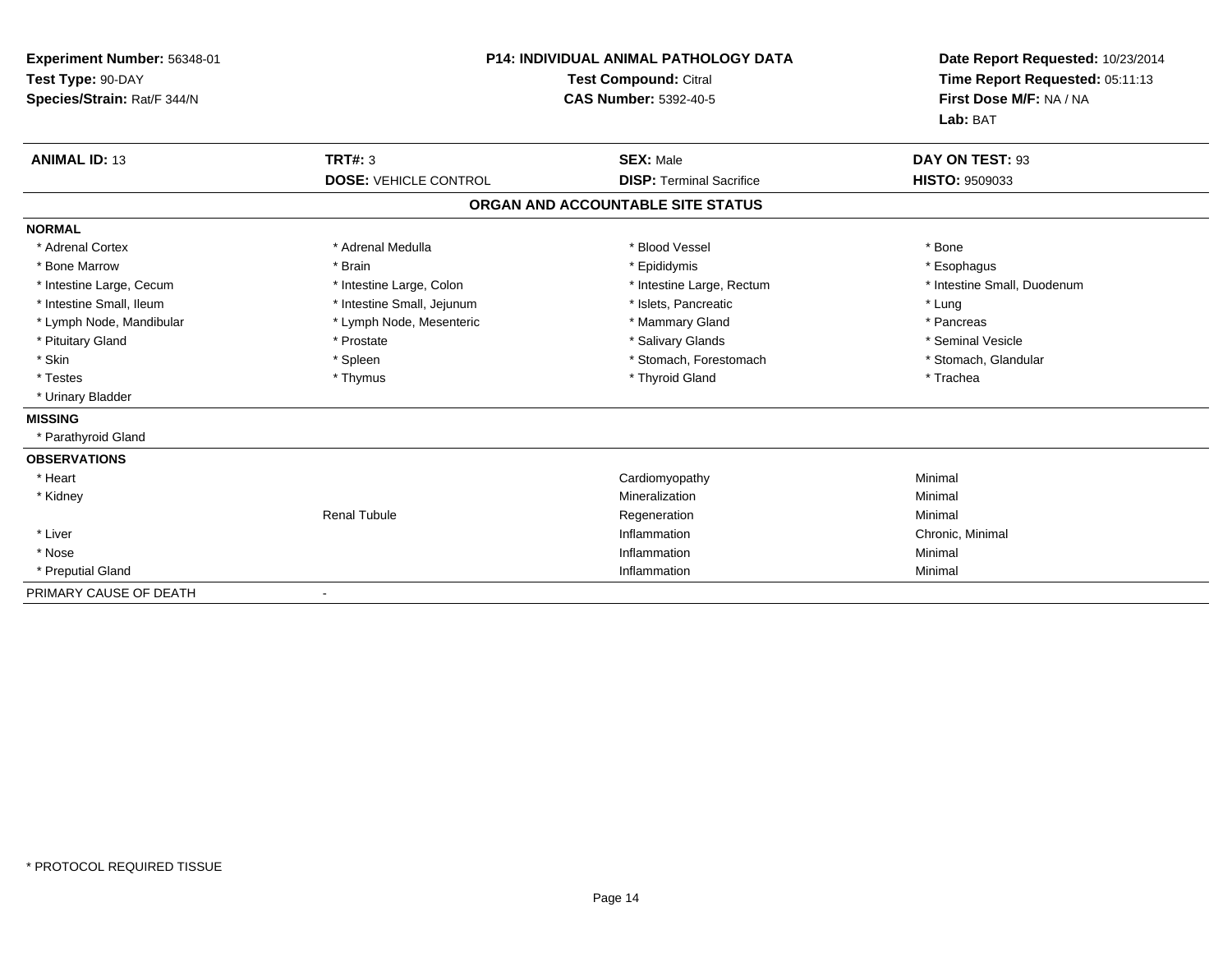| Experiment Number: 56348-01<br>Test Type: 90-DAY<br>Species/Strain: Rat/F 344/N |                              | P14: INDIVIDUAL ANIMAL PATHOLOGY DATA<br><b>Test Compound: Citral</b><br><b>CAS Number: 5392-40-5</b> | Date Report Requested: 10/23/2014<br>Time Report Requested: 05:11:13<br>First Dose M/F: NA / NA<br>Lab: BAT |
|---------------------------------------------------------------------------------|------------------------------|-------------------------------------------------------------------------------------------------------|-------------------------------------------------------------------------------------------------------------|
| <b>ANIMAL ID: 14</b>                                                            | <b>TRT#: 3</b>               | <b>SEX: Male</b>                                                                                      | DAY ON TEST: 93                                                                                             |
|                                                                                 | <b>DOSE: VEHICLE CONTROL</b> | <b>DISP: Terminal Sacrifice</b>                                                                       | <b>HISTO: 9509034</b>                                                                                       |
|                                                                                 |                              | ORGAN AND ACCOUNTABLE SITE STATUS                                                                     |                                                                                                             |
| <b>NORMAL</b>                                                                   |                              |                                                                                                       |                                                                                                             |
| * Adrenal Cortex                                                                | * Adrenal Medulla            | * Blood Vessel                                                                                        | * Bone                                                                                                      |
| * Bone Marrow                                                                   | * Brain                      | * Epididymis                                                                                          | * Esophagus                                                                                                 |
| * Intestine Large, Cecum                                                        | * Intestine Large, Colon     | * Intestine Large, Rectum                                                                             | * Intestine Small, Duodenum                                                                                 |
| * Intestine Small. Ileum                                                        | * Intestine Small, Jejunum   | * Islets, Pancreatic                                                                                  | * Lung                                                                                                      |
| * Lymph Node, Mandibular                                                        | * Lymph Node, Mesenteric     | * Mammary Gland                                                                                       | * Pancreas                                                                                                  |
| * Parathyroid Gland                                                             | * Pituitary Gland            | * Preputial Gland                                                                                     | * Salivary Glands                                                                                           |
| * Seminal Vesicle                                                               | * Skin                       | * Spleen                                                                                              | * Stomach, Forestomach                                                                                      |
| * Stomach, Glandular                                                            | * Testes                     | * Thymus                                                                                              | * Thyroid Gland                                                                                             |
| * Urinary Bladder                                                               |                              |                                                                                                       |                                                                                                             |
| <b>OBSERVATIONS</b>                                                             |                              |                                                                                                       |                                                                                                             |
| * Heart                                                                         |                              | Cardiomyopathy                                                                                        | Minimal                                                                                                     |
| * Kidney                                                                        |                              | Mineralization                                                                                        | Minimal                                                                                                     |
|                                                                                 | <b>Renal Tubule</b>          | Regeneration                                                                                          | Minimal                                                                                                     |
| * Liver                                                                         |                              | Inflammation                                                                                          | Chronic, Minimal                                                                                            |
| * Nose                                                                          |                              | Inflammation                                                                                          | Minimal                                                                                                     |
| * Prostate                                                                      |                              | Inflammation                                                                                          | Minimal                                                                                                     |
| * Trachea                                                                       |                              | Inflammation                                                                                          | Minimal                                                                                                     |
| PRIMARY CAUSE OF DEATH                                                          |                              |                                                                                                       |                                                                                                             |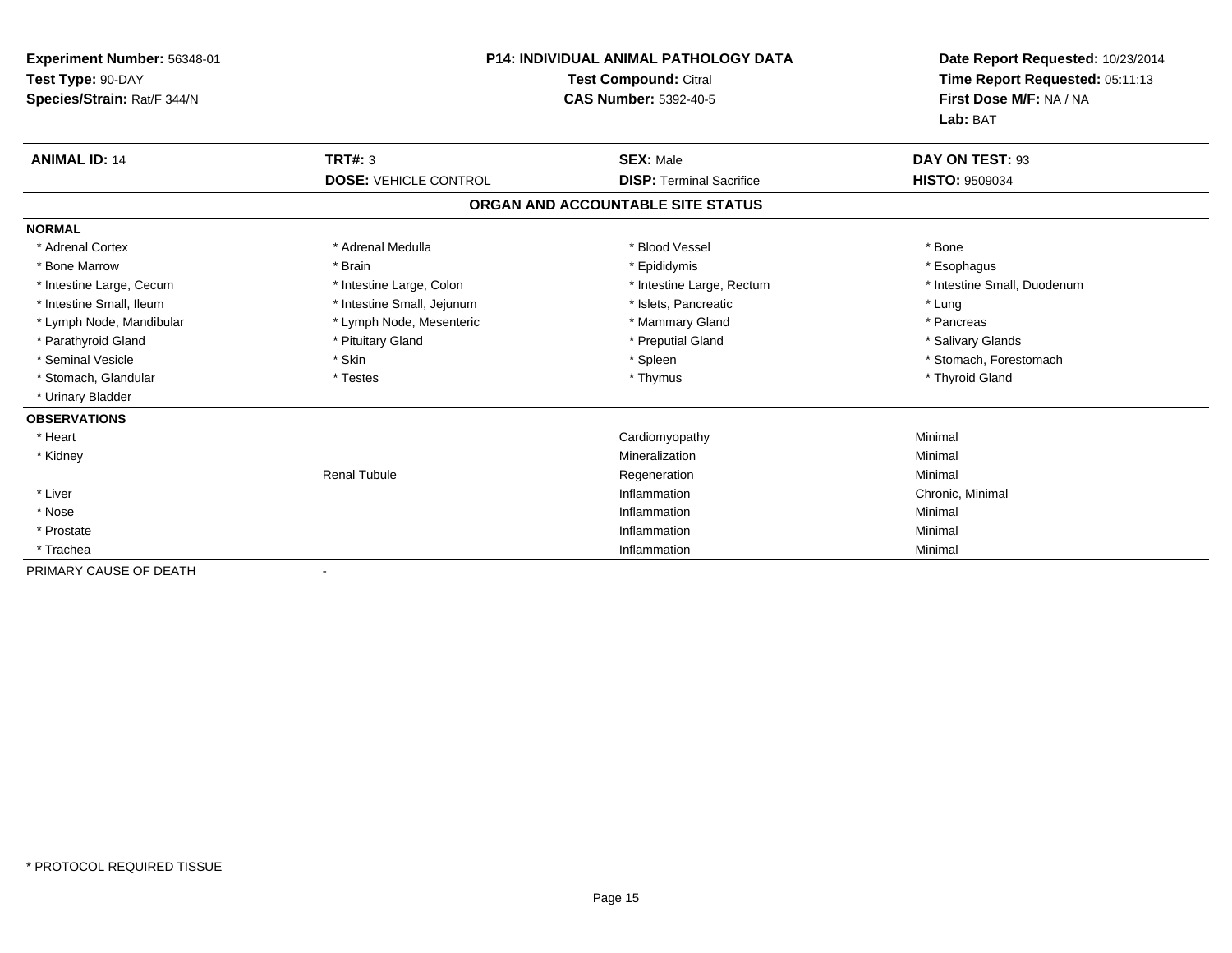| Experiment Number: 56348-01<br>Test Type: 90-DAY<br>Species/Strain: Rat/F 344/N | <b>P14: INDIVIDUAL ANIMAL PATHOLOGY DATA</b><br><b>Test Compound: Citral</b><br><b>CAS Number: 5392-40-5</b> |                                   | Date Report Requested: 10/23/2014<br>Time Report Requested: 05:11:13<br>First Dose M/F: NA / NA<br>Lab: BAT |
|---------------------------------------------------------------------------------|--------------------------------------------------------------------------------------------------------------|-----------------------------------|-------------------------------------------------------------------------------------------------------------|
| <b>ANIMAL ID: 15</b>                                                            | TRT#: 3                                                                                                      | <b>SEX: Male</b>                  | DAY ON TEST: 93                                                                                             |
|                                                                                 | <b>DOSE: VEHICLE CONTROL</b>                                                                                 | <b>DISP: Terminal Sacrifice</b>   | <b>HISTO: 9509035</b>                                                                                       |
|                                                                                 |                                                                                                              | ORGAN AND ACCOUNTABLE SITE STATUS |                                                                                                             |
| <b>NORMAL</b>                                                                   |                                                                                                              |                                   |                                                                                                             |
| * Adrenal Cortex                                                                | * Adrenal Medulla                                                                                            | * Blood Vessel                    | * Bone                                                                                                      |
| * Bone Marrow                                                                   | * Brain                                                                                                      | * Epididymis                      | * Esophagus                                                                                                 |
| * Heart                                                                         | * Intestine Large, Cecum                                                                                     | * Intestine Large, Colon          | * Intestine Small. Duodenum                                                                                 |
| * Intestine Small, Ileum                                                        | * Intestine Small, Jejunum                                                                                   | * Islets, Pancreatic              | * Lung                                                                                                      |
| * Lymph Node, Mandibular                                                        | * Lymph Node, Mesenteric                                                                                     | * Nose                            | * Pancreas                                                                                                  |
| * Parathyroid Gland                                                             | * Pituitary Gland                                                                                            | * Preputial Gland                 | * Prostate                                                                                                  |
| * Salivary Glands                                                               | * Seminal Vesicle                                                                                            | * Skin                            | * Spleen                                                                                                    |
| * Stomach, Forestomach                                                          | * Stomach, Glandular                                                                                         | * Testes                          | * Thymus                                                                                                    |
| * Thyroid Gland                                                                 | * Trachea                                                                                                    | * Urinary Bladder                 |                                                                                                             |
| <b>MISSING</b>                                                                  |                                                                                                              |                                   |                                                                                                             |
| * Mammary Gland                                                                 |                                                                                                              |                                   |                                                                                                             |
| <b>OBSERVATIONS</b>                                                             |                                                                                                              |                                   |                                                                                                             |
| * Intestine Large, Rectum                                                       |                                                                                                              | Parasite Metazoan                 |                                                                                                             |
| * Kidney                                                                        |                                                                                                              | Mineralization                    | Minimal                                                                                                     |
|                                                                                 | <b>Renal Tubule</b>                                                                                          | Regeneration                      | Minimal                                                                                                     |
| * Liver                                                                         |                                                                                                              | Inflammation                      | Chronic, Minimal                                                                                            |
| PRIMARY CAUSE OF DEATH                                                          |                                                                                                              |                                   |                                                                                                             |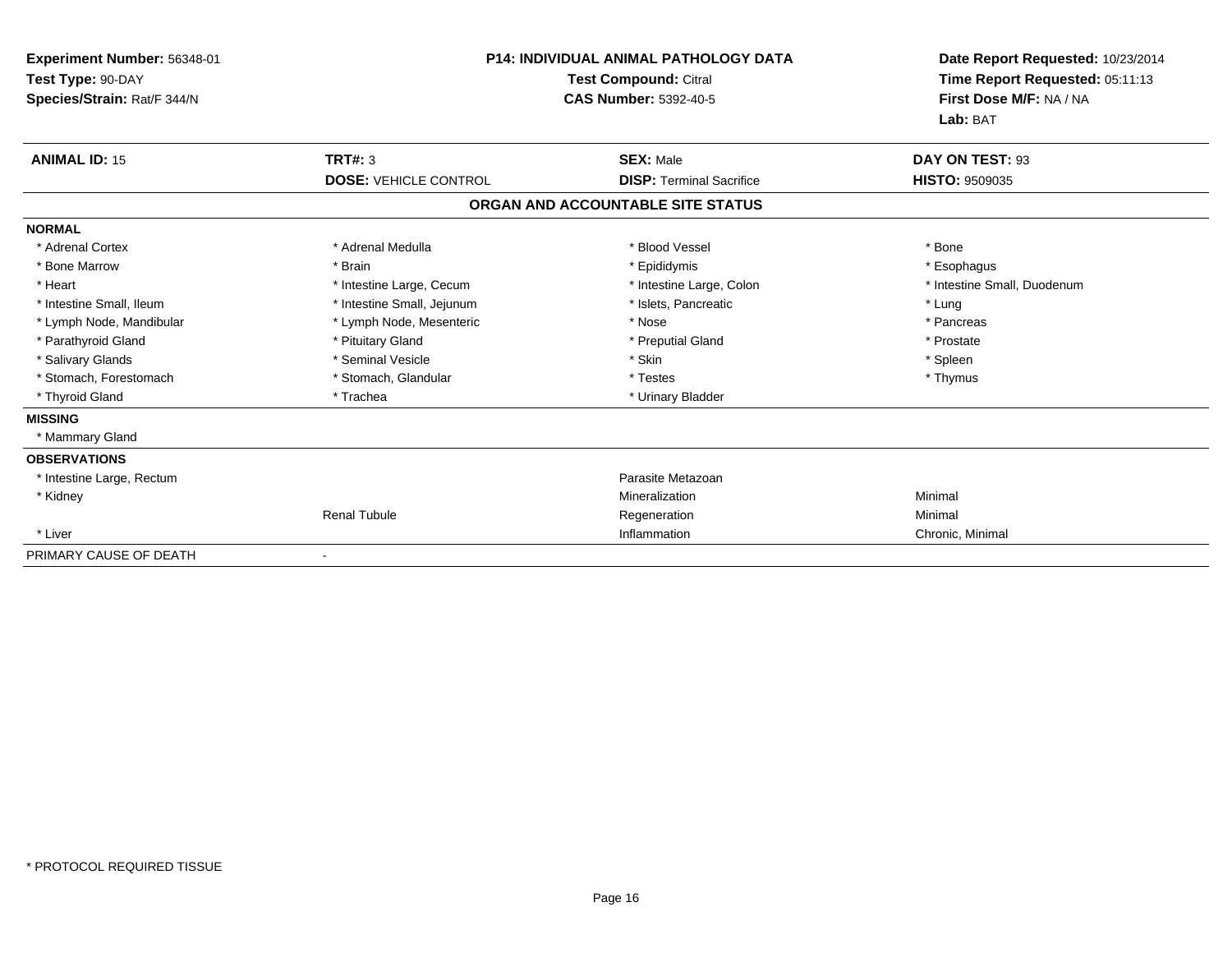| <b>Experiment Number: 56348-01</b><br>Test Type: 90-DAY<br>Species/Strain: Rat/F 344/N | P14: INDIVIDUAL ANIMAL PATHOLOGY DATA<br><b>Test Compound: Citral</b><br><b>CAS Number: 5392-40-5</b> |                                   | Date Report Requested: 10/23/2014<br>Time Report Requested: 05:11:13<br>First Dose M/F: NA / NA<br>Lab: BAT |
|----------------------------------------------------------------------------------------|-------------------------------------------------------------------------------------------------------|-----------------------------------|-------------------------------------------------------------------------------------------------------------|
| <b>ANIMAL ID: 16</b>                                                                   | TRT#: 3                                                                                               | <b>SEX: Male</b>                  | DAY ON TEST: 93                                                                                             |
|                                                                                        | <b>DOSE: VEHICLE CONTROL</b>                                                                          | <b>DISP: Terminal Sacrifice</b>   | <b>HISTO: 9509036</b>                                                                                       |
|                                                                                        |                                                                                                       | ORGAN AND ACCOUNTABLE SITE STATUS |                                                                                                             |
| <b>NORMAL</b>                                                                          |                                                                                                       |                                   |                                                                                                             |
| * Adrenal Cortex                                                                       | * Adrenal Medulla                                                                                     | * Blood Vessel                    | * Bone                                                                                                      |
| * Bone Marrow                                                                          | * Brain                                                                                               | * Epididymis                      | * Esophagus                                                                                                 |
| * Intestine Large, Cecum                                                               | * Intestine Large, Colon                                                                              | * Intestine Small, Duodenum       | * Intestine Small, Ileum                                                                                    |
| * Intestine Small, Jejunum                                                             | * Islets, Pancreatic                                                                                  | * Liver                           | * Lung                                                                                                      |
| * Lymph Node, Mandibular                                                               | * Lymph Node, Mesenteric                                                                              | * Mammary Gland                   | * Nose                                                                                                      |
| * Pancreas                                                                             | * Parathyroid Gland                                                                                   | * Pituitary Gland                 | * Preputial Gland                                                                                           |
| * Salivary Glands                                                                      | * Seminal Vesicle                                                                                     | * Skin                            | * Spleen                                                                                                    |
| * Stomach, Forestomach                                                                 | * Stomach, Glandular                                                                                  | * Testes                          | * Thymus                                                                                                    |
| * Thyroid Gland                                                                        | * Trachea                                                                                             | * Urinary Bladder                 |                                                                                                             |
| <b>OBSERVATIONS</b>                                                                    |                                                                                                       |                                   |                                                                                                             |
| * Heart                                                                                |                                                                                                       | Cardiomyopathy                    | Minimal                                                                                                     |
| * Intestine Large, Rectum                                                              |                                                                                                       | Parasite Metazoan                 |                                                                                                             |
| * Kidney                                                                               |                                                                                                       | Developmental Malformation        |                                                                                                             |
|                                                                                        | <b>Renal Tubule</b>                                                                                   | Regeneration                      | Minimal                                                                                                     |
| * Prostate                                                                             |                                                                                                       | Inflammation                      | Mild                                                                                                        |
| PRIMARY CAUSE OF DEATH                                                                 |                                                                                                       |                                   |                                                                                                             |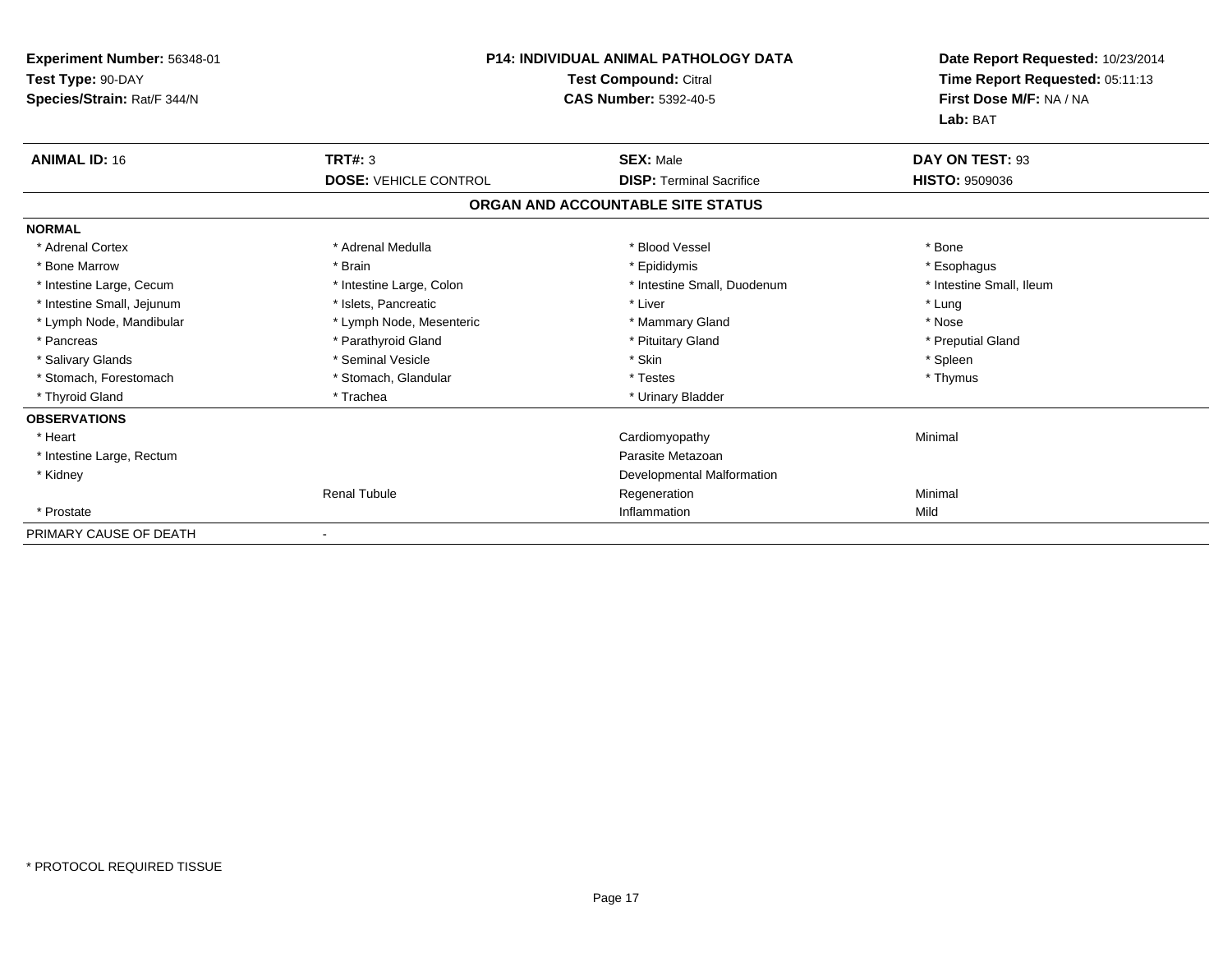| Experiment Number: 56348-01<br>Test Type: 90-DAY<br>Species/Strain: Rat/F 344/N |                              | <b>P14: INDIVIDUAL ANIMAL PATHOLOGY DATA</b><br><b>Test Compound: Citral</b><br><b>CAS Number: 5392-40-5</b> | Date Report Requested: 10/23/2014<br>Time Report Requested: 05:11:14<br>First Dose M/F: NA / NA<br>Lab: BAT |
|---------------------------------------------------------------------------------|------------------------------|--------------------------------------------------------------------------------------------------------------|-------------------------------------------------------------------------------------------------------------|
| <b>ANIMAL ID: 17</b>                                                            | <b>TRT#: 3</b>               | <b>SEX: Male</b>                                                                                             | DAY ON TEST: 93                                                                                             |
|                                                                                 | <b>DOSE: VEHICLE CONTROL</b> | <b>DISP: Terminal Sacrifice</b>                                                                              | <b>HISTO: 9509037</b>                                                                                       |
|                                                                                 |                              | ORGAN AND ACCOUNTABLE SITE STATUS                                                                            |                                                                                                             |
| <b>NORMAL</b>                                                                   |                              |                                                                                                              |                                                                                                             |
| * Adrenal Cortex                                                                | * Adrenal Medulla            | * Blood Vessel                                                                                               | * Bone                                                                                                      |
| * Bone Marrow                                                                   | * Brain                      | * Epididymis                                                                                                 | * Esophagus                                                                                                 |
| * Intestine Large, Cecum                                                        | * Intestine Large, Colon     | * Intestine Large, Rectum                                                                                    | * Intestine Small, Duodenum                                                                                 |
| * Intestine Small, Ileum                                                        | * Intestine Small, Jejunum   | * Islets. Pancreatic                                                                                         | * Lymph Node, Mandibular                                                                                    |
| * Lymph Node, Mesenteric                                                        | * Pancreas                   | * Parathyroid Gland                                                                                          | * Pituitary Gland                                                                                           |
| * Preputial Gland                                                               | * Prostate                   | * Salivary Glands                                                                                            | * Seminal Vesicle                                                                                           |
| * Skin                                                                          | * Spleen                     | * Stomach, Forestomach                                                                                       | * Stomach, Glandular                                                                                        |
| * Testes                                                                        | * Thymus                     | * Thyroid Gland                                                                                              | * Trachea                                                                                                   |
| * Urinary Bladder                                                               |                              |                                                                                                              |                                                                                                             |
| <b>MISSING</b>                                                                  |                              |                                                                                                              |                                                                                                             |
| * Mammary Gland                                                                 |                              |                                                                                                              |                                                                                                             |
| <b>OBSERVATIONS</b>                                                             |                              |                                                                                                              |                                                                                                             |
| * Heart                                                                         |                              | Cardiomyopathy                                                                                               | Minimal                                                                                                     |
| * Kidney                                                                        |                              | Mineralization                                                                                               | Minimal                                                                                                     |
|                                                                                 | <b>Renal Tubule</b>          | Regeneration                                                                                                 | Minimal                                                                                                     |
| * Liver                                                                         |                              | Inflammation                                                                                                 | Chronic, Minimal                                                                                            |
| * Lung                                                                          | Alveolus                     | <b>Infiltration Cellular</b>                                                                                 | Histiocyte, Minimal                                                                                         |
| * Nose                                                                          |                              | Inflammation                                                                                                 | Minimal                                                                                                     |
| PRIMARY CAUSE OF DEATH                                                          |                              |                                                                                                              |                                                                                                             |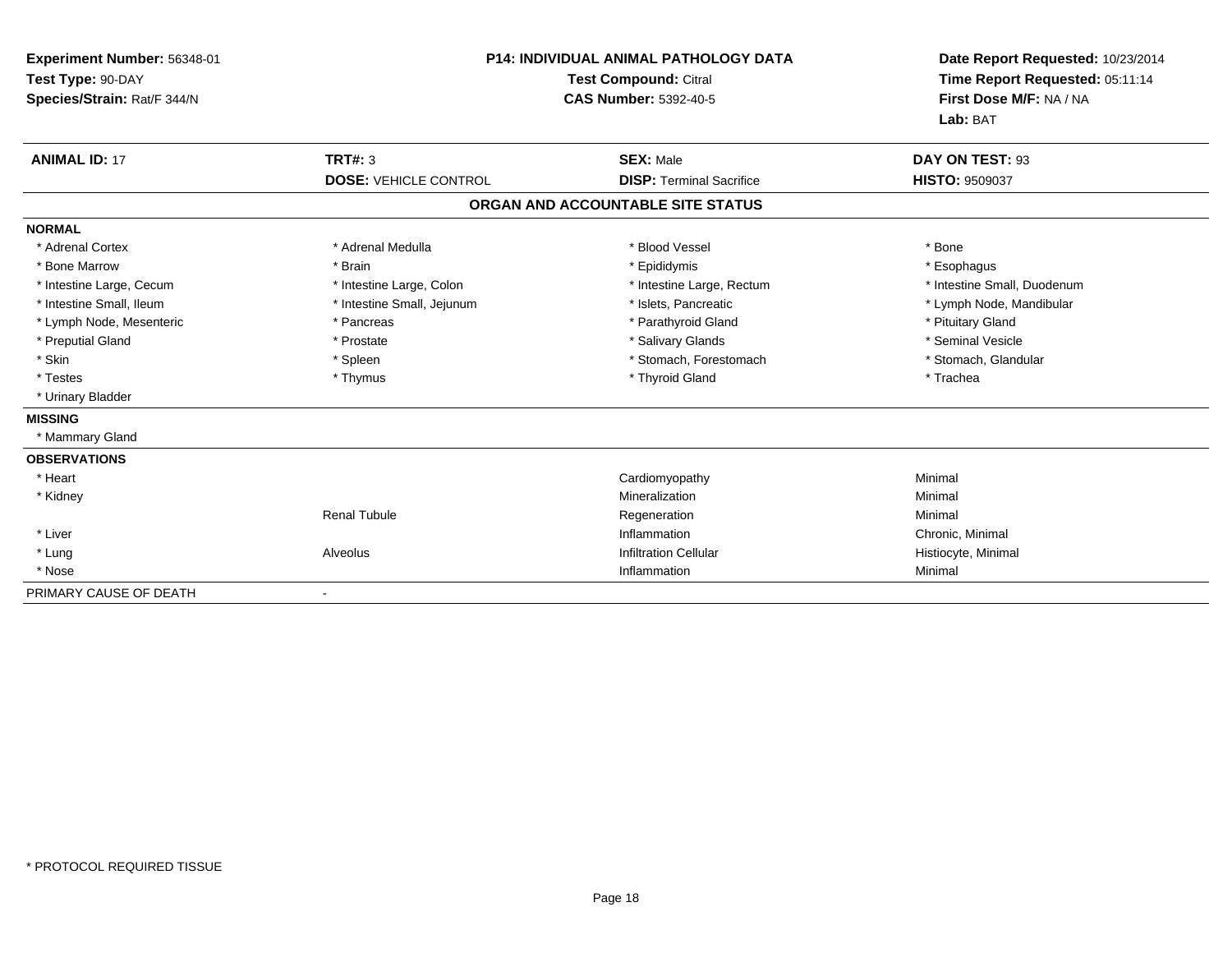| Experiment Number: 56348-01<br>Test Type: 90-DAY<br>Species/Strain: Rat/F 344/N |                              | <b>P14: INDIVIDUAL ANIMAL PATHOLOGY DATA</b><br><b>Test Compound: Citral</b><br><b>CAS Number: 5392-40-5</b> | Date Report Requested: 10/23/2014<br>Time Report Requested: 05:11:14<br>First Dose M/F: NA / NA<br>Lab: BAT |
|---------------------------------------------------------------------------------|------------------------------|--------------------------------------------------------------------------------------------------------------|-------------------------------------------------------------------------------------------------------------|
| <b>ANIMAL ID: 18</b>                                                            | <b>TRT#: 3</b>               | <b>SEX: Male</b>                                                                                             | DAY ON TEST: 93                                                                                             |
|                                                                                 | <b>DOSE: VEHICLE CONTROL</b> | <b>DISP: Terminal Sacrifice</b>                                                                              | <b>HISTO: 9509038</b>                                                                                       |
|                                                                                 |                              | ORGAN AND ACCOUNTABLE SITE STATUS                                                                            |                                                                                                             |
| <b>NORMAL</b>                                                                   |                              |                                                                                                              |                                                                                                             |
| * Adrenal Cortex                                                                | * Adrenal Medulla            | * Blood Vessel                                                                                               | * Bone                                                                                                      |
| * Bone Marrow                                                                   | * Brain                      | * Epididymis                                                                                                 | * Esophagus                                                                                                 |
| * Heart                                                                         | * Intestine Large, Cecum     | * Intestine Large, Colon                                                                                     | * Intestine Large, Rectum                                                                                   |
| * Intestine Small, Duodenum                                                     | * Intestine Small, Ileum     | * Intestine Small, Jejunum                                                                                   | * Islets, Pancreatic                                                                                        |
| * Lymph Node, Mandibular                                                        | * Lymph Node, Mesenteric     | * Mammary Gland                                                                                              | * Pancreas                                                                                                  |
| * Parathyroid Gland                                                             | * Preputial Gland            | * Prostate                                                                                                   | * Salivary Glands                                                                                           |
| * Seminal Vesicle                                                               | * Skin                       | * Spleen                                                                                                     | * Stomach, Forestomach                                                                                      |
| * Stomach, Glandular                                                            | * Testes                     | * Thymus                                                                                                     | * Thyroid Gland                                                                                             |
| * Trachea                                                                       | * Urinary Bladder            |                                                                                                              |                                                                                                             |
| <b>MISSING</b>                                                                  |                              |                                                                                                              |                                                                                                             |
| * Pituitary Gland                                                               |                              |                                                                                                              |                                                                                                             |
| <b>OBSERVATIONS</b>                                                             |                              |                                                                                                              |                                                                                                             |
| * Kidney                                                                        | <b>Renal Tubule</b>          | Regeneration                                                                                                 | Minimal                                                                                                     |
| * Liver                                                                         |                              | Hepatodiaphragmatic Nodule                                                                                   |                                                                                                             |
|                                                                                 |                              | Inflammation                                                                                                 | Chronic, Minimal                                                                                            |
| [ Hepatodiaphragmatic Nodule TGLS = 1-6 ]                                       |                              |                                                                                                              |                                                                                                             |
| * Lung                                                                          | Alveolus                     | <b>Infiltration Cellular</b>                                                                                 | Histiocyte, Minimal                                                                                         |
| * Nose                                                                          |                              | Inflammation                                                                                                 | Minimal                                                                                                     |
| PRIMARY CAUSE OF DEATH                                                          |                              |                                                                                                              |                                                                                                             |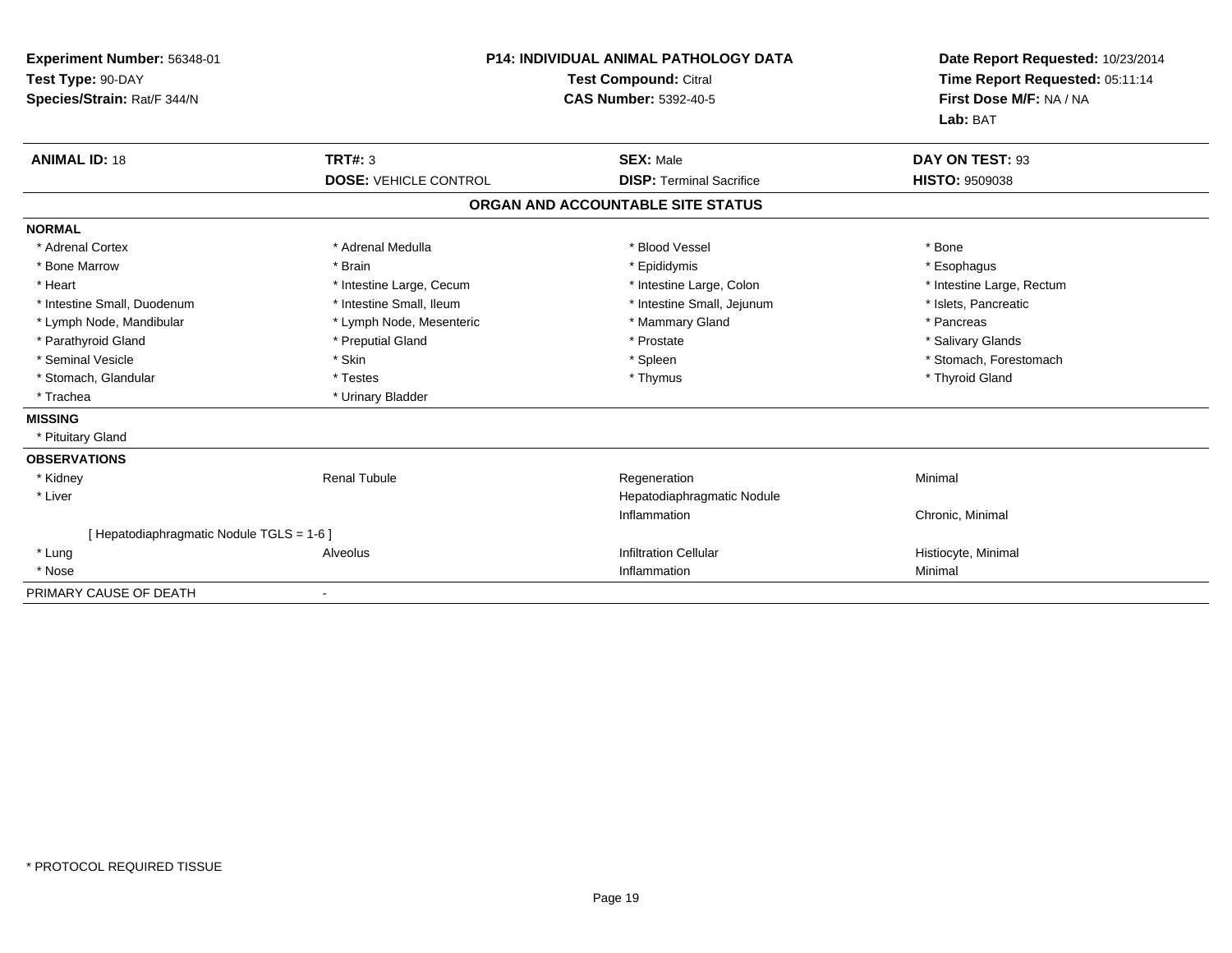| <b>Experiment Number: 56348-01</b><br>Test Type: 90-DAY<br>Species/Strain: Rat/F 344/N | <b>P14: INDIVIDUAL ANIMAL PATHOLOGY DATA</b><br><b>Test Compound: Citral</b><br><b>CAS Number: 5392-40-5</b> |                                   | Date Report Requested: 10/23/2014<br>Time Report Requested: 05:11:14<br>First Dose M/F: NA / NA<br>Lab: BAT |
|----------------------------------------------------------------------------------------|--------------------------------------------------------------------------------------------------------------|-----------------------------------|-------------------------------------------------------------------------------------------------------------|
| <b>ANIMAL ID: 19</b>                                                                   | TRT#: 3                                                                                                      | <b>SEX: Male</b>                  | DAY ON TEST: 93                                                                                             |
|                                                                                        | <b>DOSE: VEHICLE CONTROL</b>                                                                                 | <b>DISP: Terminal Sacrifice</b>   | <b>HISTO: 9509039</b>                                                                                       |
|                                                                                        |                                                                                                              | ORGAN AND ACCOUNTABLE SITE STATUS |                                                                                                             |
| <b>NORMAL</b>                                                                          |                                                                                                              |                                   |                                                                                                             |
| * Adrenal Cortex                                                                       | * Adrenal Medulla                                                                                            | * Blood Vessel                    | * Bone                                                                                                      |
| * Bone Marrow                                                                          | * Brain                                                                                                      | * Epididymis                      | * Esophagus                                                                                                 |
| * Intestine Large, Cecum                                                               | * Intestine Large, Colon                                                                                     | * Intestine Large, Rectum         | * Intestine Small, Duodenum                                                                                 |
| * Intestine Small, Ileum                                                               | * Intestine Small, Jejunum                                                                                   | * Islets, Pancreatic              | * Liver                                                                                                     |
| * Lung                                                                                 | * Lymph Node, Mandibular                                                                                     | * Lymph Node, Mesenteric          | * Mammary Gland                                                                                             |
| * Pancreas                                                                             | * Pituitary Gland                                                                                            | * Prostate                        | * Salivary Glands                                                                                           |
| * Seminal Vesicle                                                                      | * Skin                                                                                                       | * Spleen                          | * Stomach, Forestomach                                                                                      |
| * Stomach, Glandular                                                                   | * Testes                                                                                                     | * Thymus                          | * Thyroid Gland                                                                                             |
| * Trachea                                                                              | * Urinary Bladder                                                                                            |                                   |                                                                                                             |
| <b>MISSING</b>                                                                         |                                                                                                              |                                   |                                                                                                             |
| * Parathyroid Gland                                                                    |                                                                                                              |                                   |                                                                                                             |
| <b>OBSERVATIONS</b>                                                                    |                                                                                                              |                                   |                                                                                                             |
| * Heart                                                                                |                                                                                                              | Cardiomyopathy                    | Minimal                                                                                                     |
| * Kidney                                                                               | <b>Renal Tubule</b>                                                                                          | Regeneration                      | Minimal                                                                                                     |
| * Nose                                                                                 |                                                                                                              | Inflammation                      | Minimal                                                                                                     |
| * Preputial Gland                                                                      |                                                                                                              | Inflammation                      | Minimal                                                                                                     |
| PRIMARY CAUSE OF DEATH                                                                 |                                                                                                              |                                   |                                                                                                             |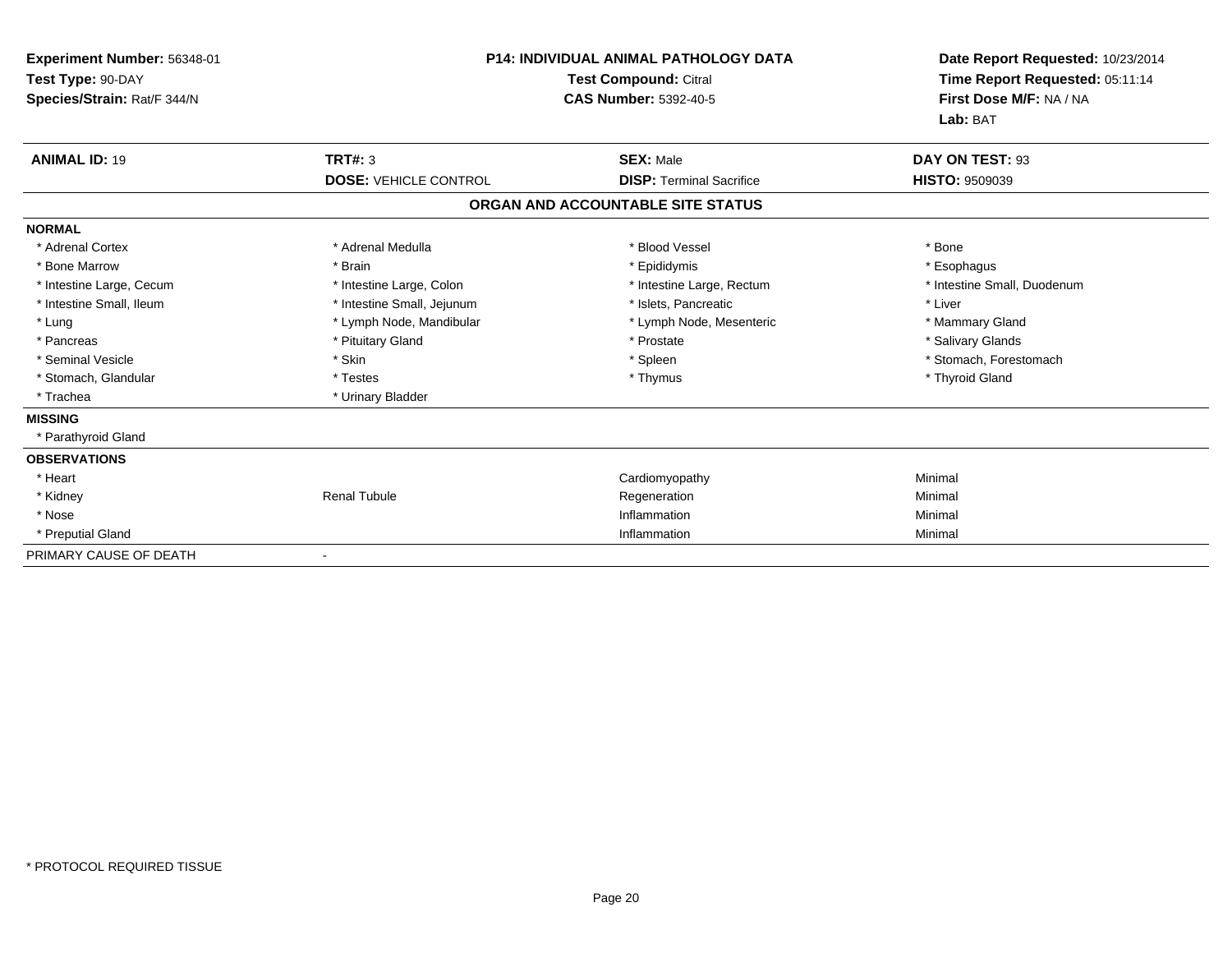| Experiment Number: 56348-01<br>Test Type: 90-DAY<br>Species/Strain: Rat/F 344/N | <b>P14: INDIVIDUAL ANIMAL PATHOLOGY DATA</b><br><b>Test Compound: Citral</b><br><b>CAS Number: 5392-40-5</b> |                                   | Date Report Requested: 10/23/2014<br>Time Report Requested: 05:11:14<br>First Dose M/F: NA / NA<br>Lab: BAT |
|---------------------------------------------------------------------------------|--------------------------------------------------------------------------------------------------------------|-----------------------------------|-------------------------------------------------------------------------------------------------------------|
| <b>ANIMAL ID: 20</b>                                                            | <b>TRT#: 3</b>                                                                                               | <b>SEX: Male</b>                  | DAY ON TEST: 93                                                                                             |
|                                                                                 | <b>DOSE: VEHICLE CONTROL</b>                                                                                 | <b>DISP: Terminal Sacrifice</b>   | <b>HISTO: 9509040</b>                                                                                       |
|                                                                                 |                                                                                                              | ORGAN AND ACCOUNTABLE SITE STATUS |                                                                                                             |
| <b>NORMAL</b>                                                                   |                                                                                                              |                                   |                                                                                                             |
| * Adrenal Cortex                                                                | * Adrenal Medulla                                                                                            | * Blood Vessel                    | * Bone                                                                                                      |
| * Bone Marrow                                                                   | * Brain                                                                                                      | * Esophagus                       | * Intestine Large, Cecum                                                                                    |
| * Intestine Large, Colon                                                        | * Intestine Large, Rectum                                                                                    | * Intestine Small, Duodenum       | * Intestine Small, Ileum                                                                                    |
| * Intestine Small, Jejunum                                                      | * Islets, Pancreatic                                                                                         | * Liver                           | * Lymph Node, Mandibular                                                                                    |
| * Lymph Node, Mesenteric                                                        | * Mammary Gland                                                                                              | * Pancreas                        | * Parathyroid Gland                                                                                         |
| * Pituitary Gland                                                               | * Prostate                                                                                                   | * Salivary Glands                 | * Seminal Vesicle                                                                                           |
| * Skin                                                                          | * Spleen                                                                                                     | * Stomach, Forestomach            | * Stomach, Glandular                                                                                        |
| * Testes                                                                        | * Thymus                                                                                                     | * Thyroid Gland                   | * Trachea                                                                                                   |
| * Urinary Bladder                                                               |                                                                                                              |                                   |                                                                                                             |
| <b>OBSERVATIONS</b>                                                             |                                                                                                              |                                   |                                                                                                             |
| * Epididymis                                                                    |                                                                                                              | Inflammation                      | Minimal                                                                                                     |
| * Heart                                                                         |                                                                                                              | Cardiomyopathy                    | Minimal                                                                                                     |
| * Kidney                                                                        | <b>Renal Tubule</b>                                                                                          | Regeneration                      | Minimal                                                                                                     |
| * Lung                                                                          |                                                                                                              | Inflammation                      | Chronic, Minimal                                                                                            |
| * Nose                                                                          |                                                                                                              | Inflammation                      | Minimal                                                                                                     |
| * Preputial Gland                                                               |                                                                                                              | Inflammation                      | Minimal                                                                                                     |
| PRIMARY CAUSE OF DEATH                                                          |                                                                                                              |                                   |                                                                                                             |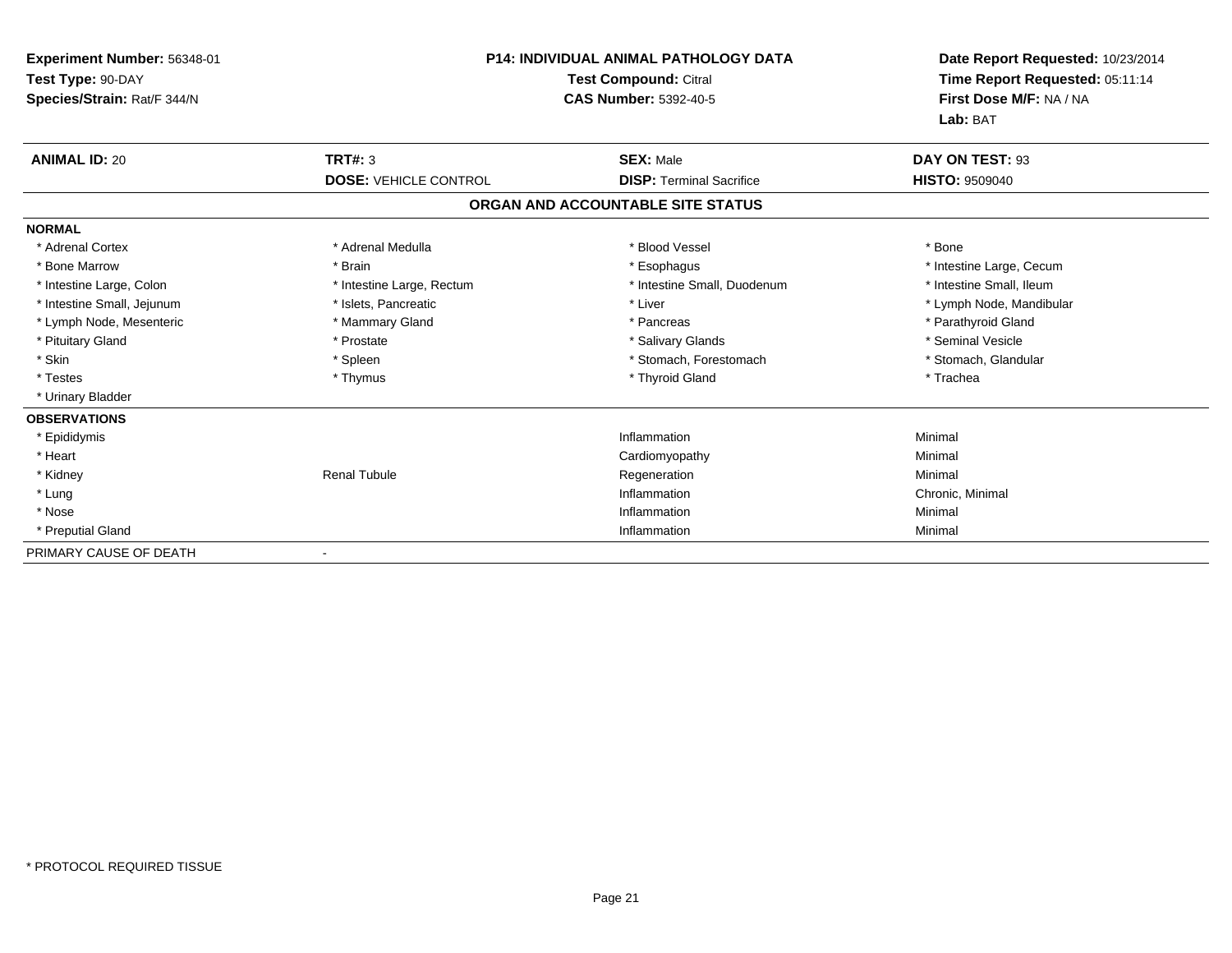| Experiment Number: 56348-01<br>Test Type: 90-DAY<br>Species/Strain: Rat/F 344/N |                       | <b>P14: INDIVIDUAL ANIMAL PATHOLOGY DATA</b><br><b>Test Compound: Citral</b><br><b>CAS Number: 5392-40-5</b> | Date Report Requested: 10/23/2014<br>Time Report Requested: 05:11:14<br>First Dose M/F: NA / NA<br>Lab: BAT |
|---------------------------------------------------------------------------------|-----------------------|--------------------------------------------------------------------------------------------------------------|-------------------------------------------------------------------------------------------------------------|
| <b>ANIMAL ID: 21</b>                                                            | TRT#: 5               | <b>SEX: Male</b>                                                                                             | DAY ON TEST: 93                                                                                             |
|                                                                                 | <b>DOSE: 3900 PPM</b> | <b>DISP: Terminal Sacrifice</b>                                                                              | <b>HISTO: 9509041</b>                                                                                       |
| <b>OBSERVATIONS</b>                                                             |                       |                                                                                                              |                                                                                                             |
| Kidney                                                                          | <b>Renal Tubule</b>   | Regeneration                                                                                                 | Minimal                                                                                                     |
| PRIMARY CAUSE OF DEATH                                                          |                       |                                                                                                              |                                                                                                             |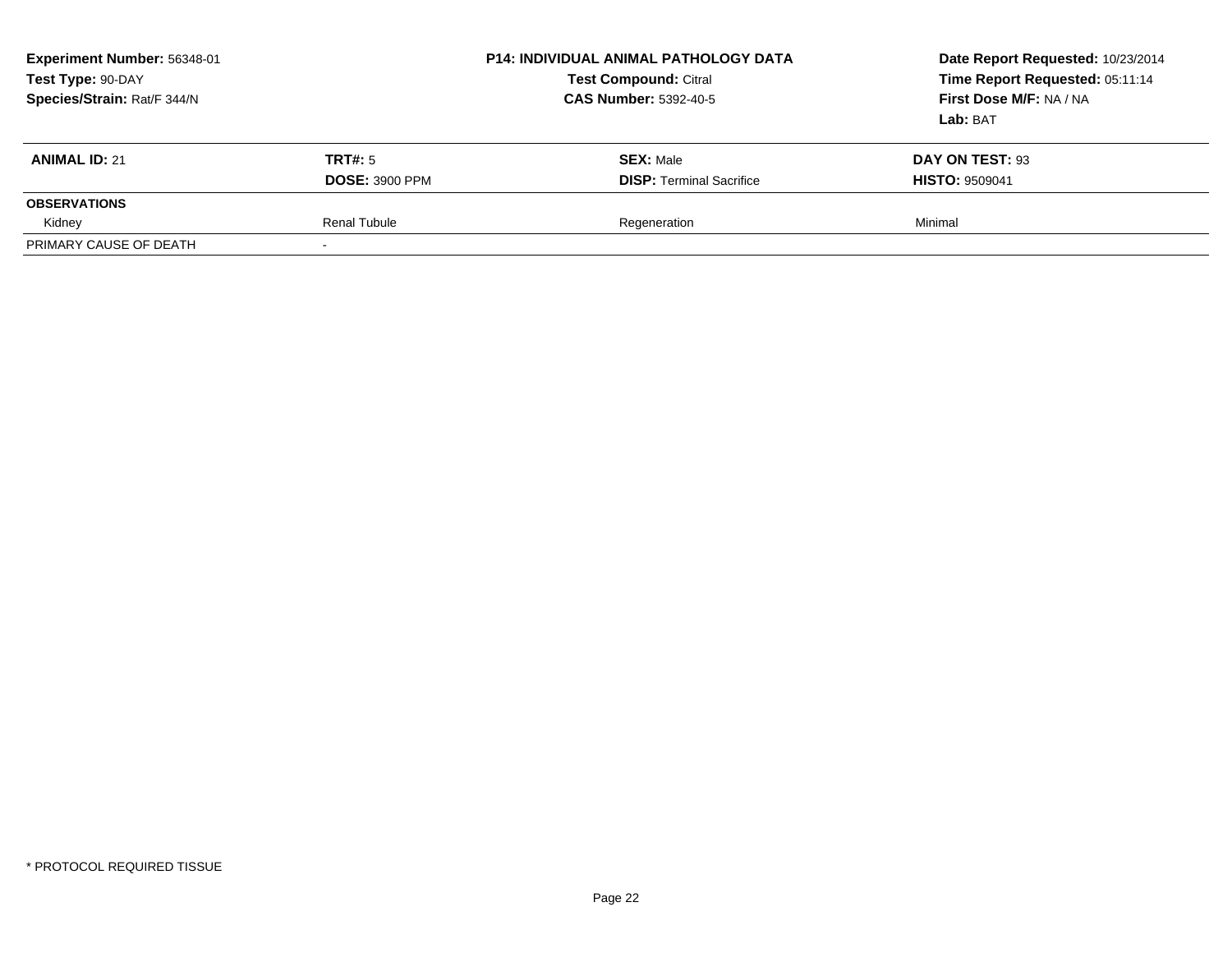| Experiment Number: 56348-01<br>Test Type: 90-DAY<br>Species/Strain: Rat/F 344/N | <b>P14: INDIVIDUAL ANIMAL PATHOLOGY DATA</b><br><b>Test Compound: Citral</b><br><b>CAS Number: 5392-40-5</b> |                                 | Date Report Requested: 10/23/2014<br>Time Report Requested: 05:11:14<br>First Dose M/F: NA / NA<br>Lab: BAT |
|---------------------------------------------------------------------------------|--------------------------------------------------------------------------------------------------------------|---------------------------------|-------------------------------------------------------------------------------------------------------------|
| <b>ANIMAL ID: 22</b>                                                            | TRT#: 5                                                                                                      | <b>SEX: Male</b>                | DAY ON TEST: 93                                                                                             |
|                                                                                 | <b>DOSE: 3900 PPM</b>                                                                                        | <b>DISP:</b> Terminal Sacrifice | <b>HISTO: 9509042</b>                                                                                       |
| <b>OBSERVATIONS</b>                                                             |                                                                                                              |                                 |                                                                                                             |
| Kidney                                                                          | <b>Renal Tubule</b>                                                                                          | Casts Granular                  | Minimal                                                                                                     |
|                                                                                 | Renal Tubule                                                                                                 | Regeneration                    | Minimal                                                                                                     |
| PRIMARY CAUSE OF DEATH                                                          |                                                                                                              |                                 |                                                                                                             |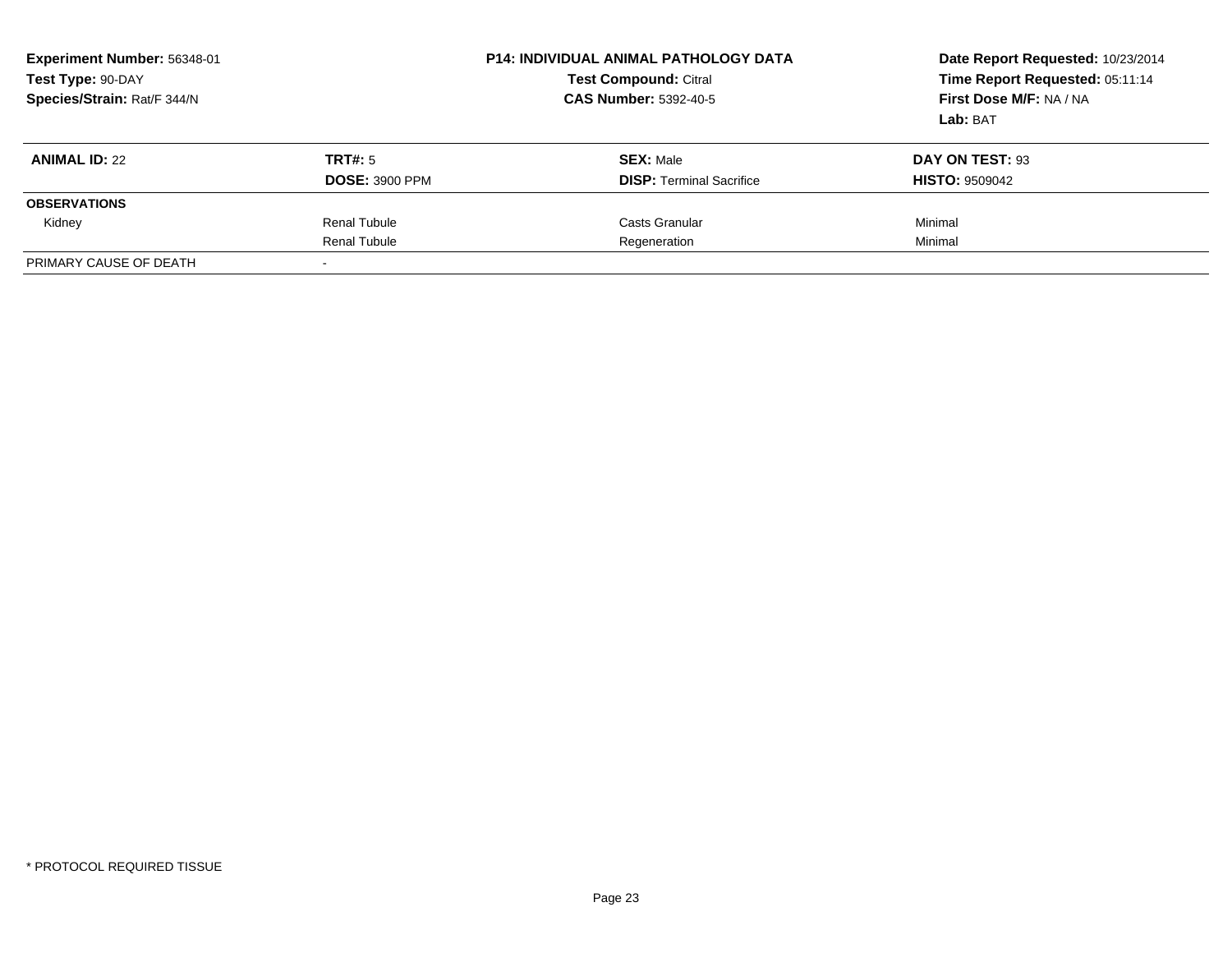| Experiment Number: 56348-01<br>Test Type: 90-DAY<br>Species/Strain: Rat/F 344/N |                       | <b>P14: INDIVIDUAL ANIMAL PATHOLOGY DATA</b><br><b>Test Compound: Citral</b><br><b>CAS Number: 5392-40-5</b> | Date Report Requested: 10/23/2014<br>Time Report Requested: 05:11:14<br>First Dose M/F: NA / NA<br>Lab: BAT |
|---------------------------------------------------------------------------------|-----------------------|--------------------------------------------------------------------------------------------------------------|-------------------------------------------------------------------------------------------------------------|
| <b>ANIMAL ID: 23</b>                                                            | TRT#: 5               | <b>SEX: Male</b>                                                                                             | DAY ON TEST: 93                                                                                             |
|                                                                                 | <b>DOSE: 3900 PPM</b> | <b>DISP: Terminal Sacrifice</b>                                                                              | <b>HISTO: 9509043</b>                                                                                       |
| <b>OBSERVATIONS</b>                                                             |                       |                                                                                                              |                                                                                                             |
| Kidney                                                                          | <b>Renal Tubule</b>   | Regeneration                                                                                                 | Minimal                                                                                                     |
| PRIMARY CAUSE OF DEATH                                                          |                       |                                                                                                              |                                                                                                             |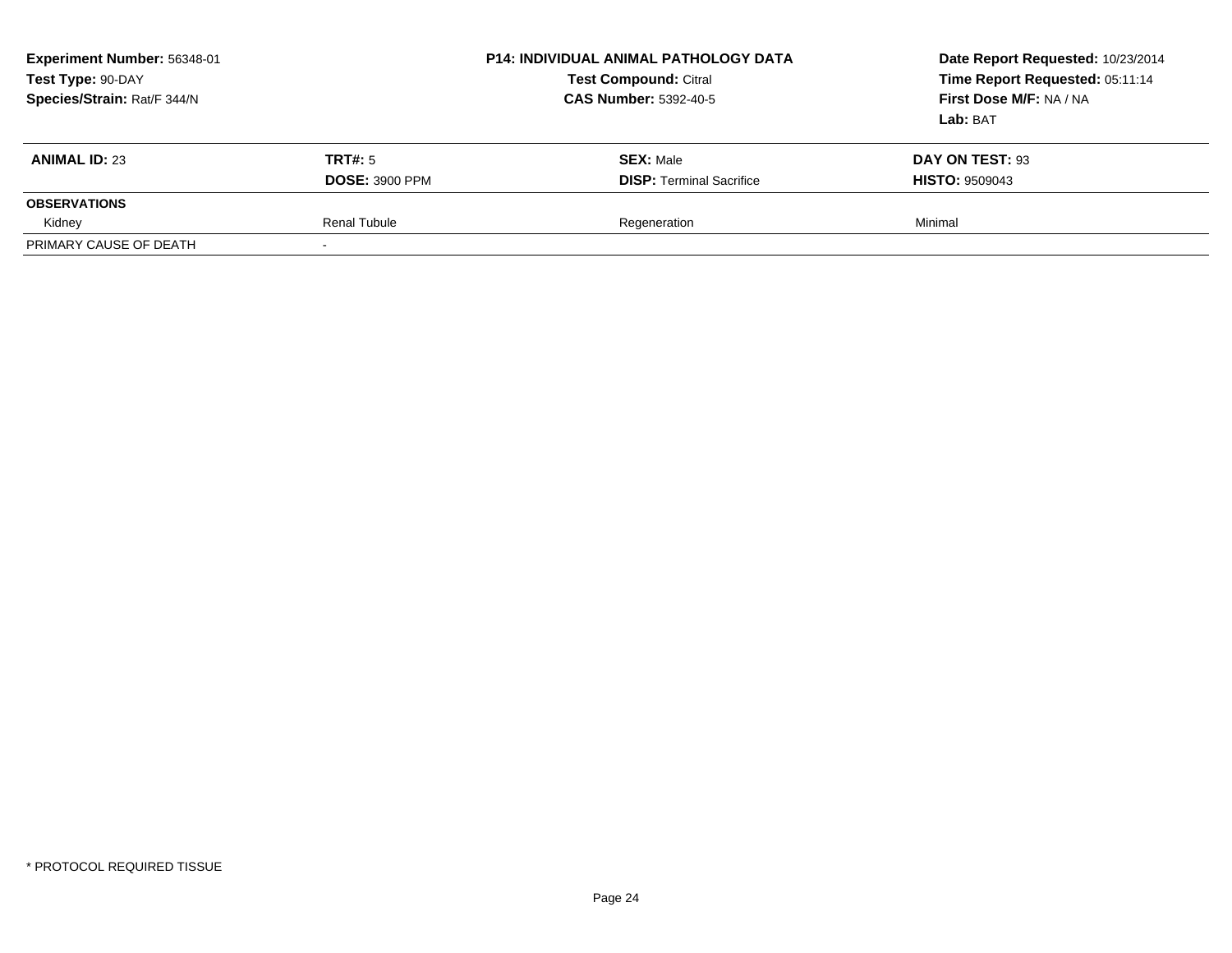| Experiment Number: 56348-01<br>Test Type: 90-DAY<br>Species/Strain: Rat/F 344/N |                       | <b>P14: INDIVIDUAL ANIMAL PATHOLOGY DATA</b><br><b>Test Compound: Citral</b><br><b>CAS Number: 5392-40-5</b> | Date Report Requested: 10/23/2014<br>Time Report Requested: 05:11:14<br>First Dose M/F: NA / NA<br>Lab: BAT |
|---------------------------------------------------------------------------------|-----------------------|--------------------------------------------------------------------------------------------------------------|-------------------------------------------------------------------------------------------------------------|
| <b>ANIMAL ID: 24</b>                                                            | TRT#: 5               | <b>SEX: Male</b>                                                                                             | DAY ON TEST: 93                                                                                             |
|                                                                                 | <b>DOSE: 3900 PPM</b> | <b>DISP: Terminal Sacrifice</b>                                                                              | <b>HISTO: 9509044</b>                                                                                       |
| <b>OBSERVATIONS</b>                                                             |                       |                                                                                                              |                                                                                                             |
| Kidney                                                                          | <b>Renal Tubule</b>   | Regeneration                                                                                                 | Minimal                                                                                                     |
| PRIMARY CAUSE OF DEATH                                                          |                       |                                                                                                              |                                                                                                             |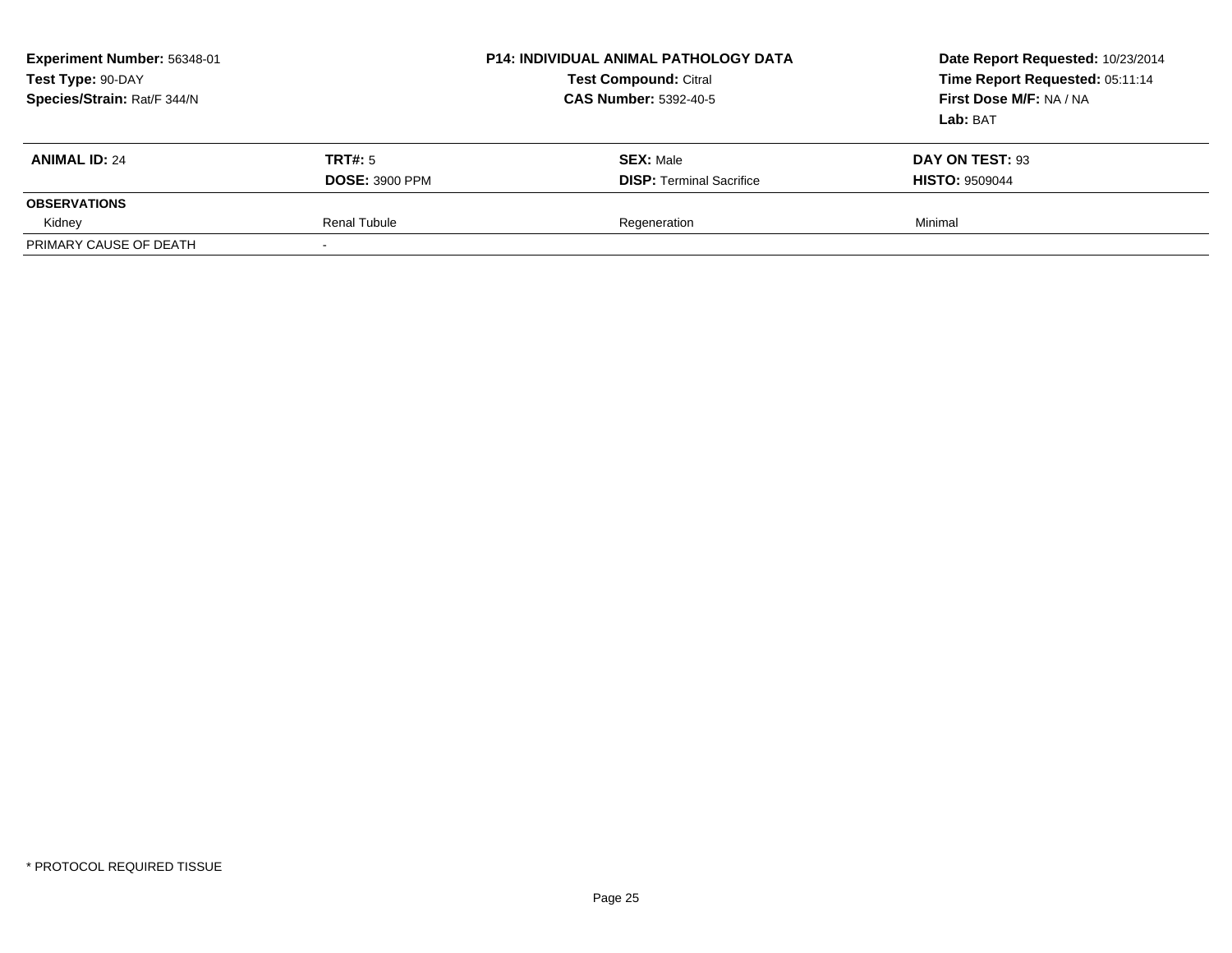| Experiment Number: 56348-01<br>Test Type: 90-DAY<br>Species/Strain: Rat/F 344/N |                       | <b>P14: INDIVIDUAL ANIMAL PATHOLOGY DATA</b><br><b>Test Compound: Citral</b><br><b>CAS Number: 5392-40-5</b> | Date Report Requested: 10/23/2014<br>Time Report Requested: 05:11:14<br>First Dose M/F: NA / NA<br>Lab: BAT |
|---------------------------------------------------------------------------------|-----------------------|--------------------------------------------------------------------------------------------------------------|-------------------------------------------------------------------------------------------------------------|
| <b>ANIMAL ID: 25</b>                                                            | TRT#: 5               | <b>SEX: Male</b>                                                                                             | DAY ON TEST: 93                                                                                             |
|                                                                                 | <b>DOSE: 3900 PPM</b> | <b>DISP: Terminal Sacrifice</b>                                                                              | <b>HISTO: 9509045</b>                                                                                       |
| <b>OBSERVATIONS</b>                                                             |                       |                                                                                                              |                                                                                                             |
| Kidney                                                                          | <b>Renal Tubule</b>   | Regeneration                                                                                                 | Minimal                                                                                                     |
| PRIMARY CAUSE OF DEATH                                                          |                       |                                                                                                              |                                                                                                             |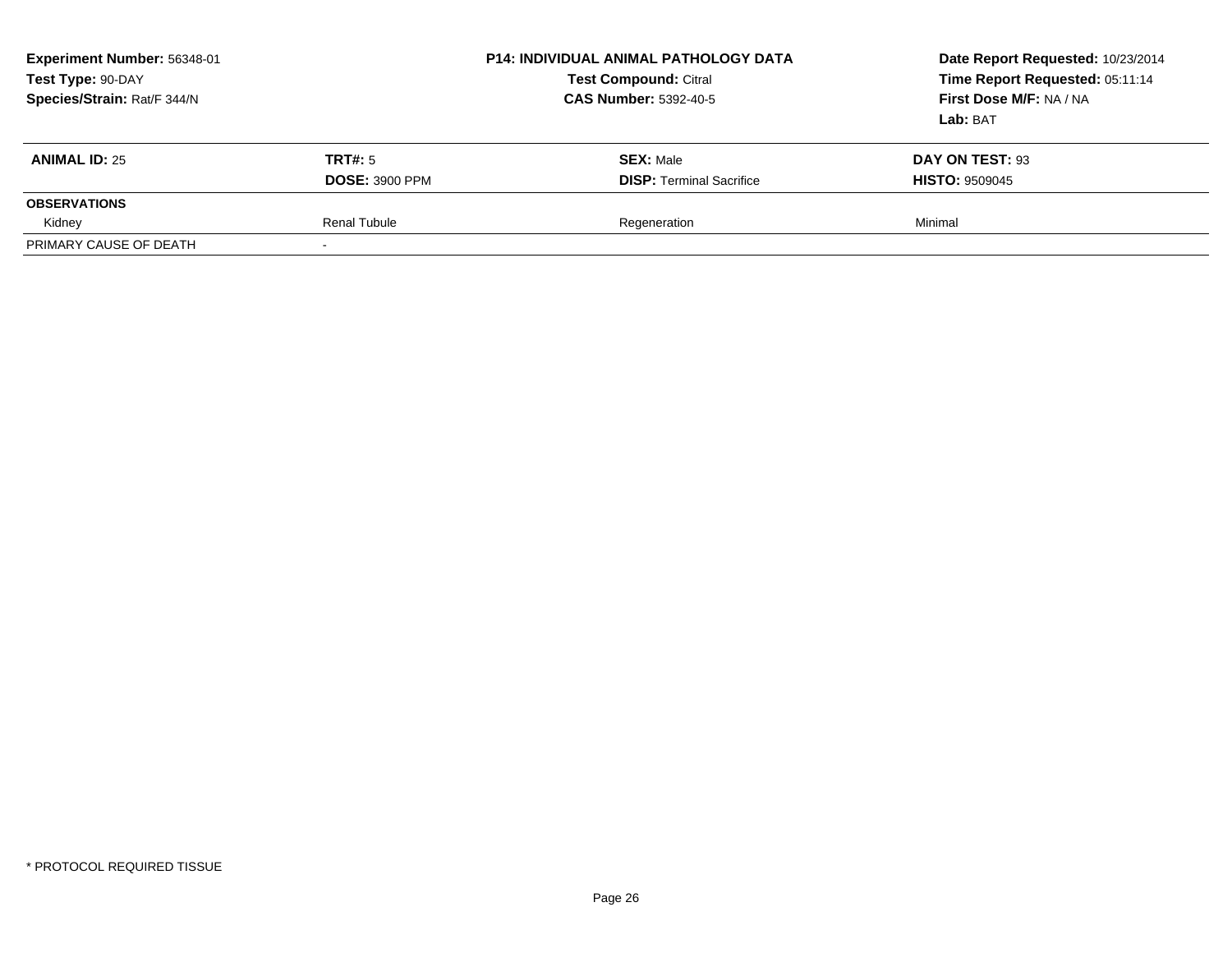| Experiment Number: 56348-01<br>Test Type: 90-DAY<br>Species/Strain: Rat/F 344/N |                          | <b>P14: INDIVIDUAL ANIMAL PATHOLOGY DATA</b><br><b>Test Compound: Citral</b><br><b>CAS Number: 5392-40-5</b> | Date Report Requested: 10/23/2014<br>Time Report Requested: 05:11:14<br>First Dose M/F: NA / NA<br>Lab: BAT |
|---------------------------------------------------------------------------------|--------------------------|--------------------------------------------------------------------------------------------------------------|-------------------------------------------------------------------------------------------------------------|
| <b>ANIMAL ID: 26</b>                                                            | TRT#: 5                  | <b>SEX: Male</b>                                                                                             | DAY ON TEST: 93                                                                                             |
|                                                                                 | <b>DOSE: 3900 PPM</b>    | <b>DISP: Terminal Sacrifice</b>                                                                              | <b>HISTO: 9509046</b>                                                                                       |
| <b>OBSERVATIONS</b>                                                             |                          |                                                                                                              |                                                                                                             |
| Kidney                                                                          | Renal Tubule             | Casts Granular                                                                                               | Minimal                                                                                                     |
|                                                                                 |                          | Nephropathy                                                                                                  | Minimal                                                                                                     |
| PRIMARY CAUSE OF DEATH                                                          | $\overline{\phantom{0}}$ |                                                                                                              |                                                                                                             |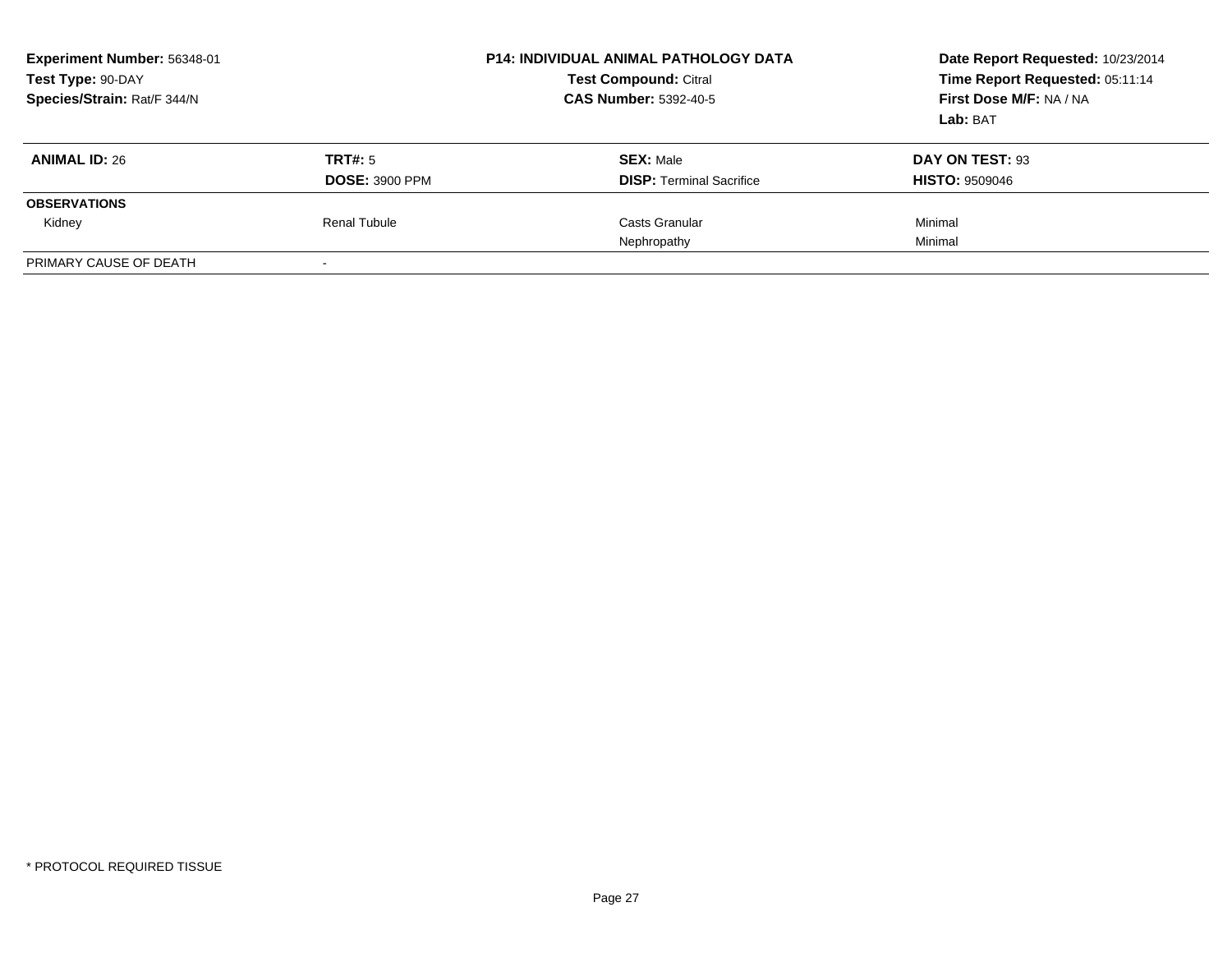| Experiment Number: 56348-01<br>Test Type: 90-DAY<br>Species/Strain: Rat/F 344/N |                       | <b>P14: INDIVIDUAL ANIMAL PATHOLOGY DATA</b><br><b>Test Compound: Citral</b><br><b>CAS Number: 5392-40-5</b> | Date Report Requested: 10/23/2014<br>Time Report Requested: 05:11:14<br>First Dose M/F: NA / NA<br>Lab: BAT |
|---------------------------------------------------------------------------------|-----------------------|--------------------------------------------------------------------------------------------------------------|-------------------------------------------------------------------------------------------------------------|
| <b>ANIMAL ID: 27</b>                                                            | TRT#: 5               | <b>SEX: Male</b>                                                                                             | DAY ON TEST: 93                                                                                             |
|                                                                                 | <b>DOSE: 3900 PPM</b> | <b>DISP: Terminal Sacrifice</b>                                                                              | <b>HISTO: 9509047</b>                                                                                       |
| <b>OBSERVATIONS</b>                                                             |                       |                                                                                                              |                                                                                                             |
| Kidney                                                                          | Renal Tubule          | Regeneration                                                                                                 | Minimal                                                                                                     |
| Liver                                                                           |                       | Hepatodiaphragmatic Nodule                                                                                   |                                                                                                             |
| [Hepatodiaphragmatic Nodule TGLS = 1-6]                                         |                       |                                                                                                              |                                                                                                             |
| PRIMARY CAUSE OF DEATH                                                          |                       |                                                                                                              |                                                                                                             |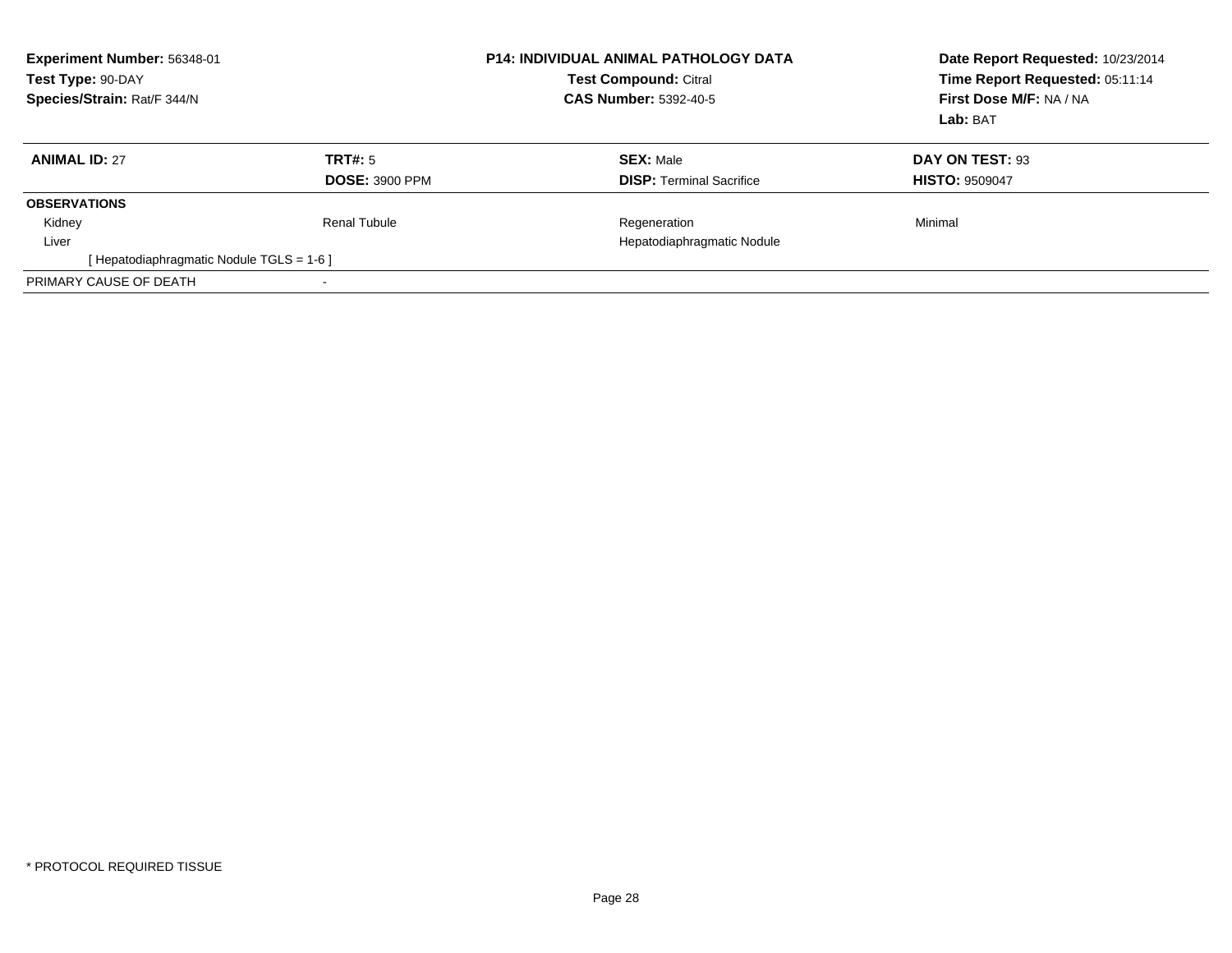| Experiment Number: 56348-01<br>Test Type: 90-DAY<br>Species/Strain: Rat/F 344/N |                       | <b>P14: INDIVIDUAL ANIMAL PATHOLOGY DATA</b><br><b>Test Compound: Citral</b><br><b>CAS Number: 5392-40-5</b> | Date Report Requested: 10/23/2014<br>Time Report Requested: 05:11:14<br>First Dose M/F: NA / NA<br>Lab: BAT |
|---------------------------------------------------------------------------------|-----------------------|--------------------------------------------------------------------------------------------------------------|-------------------------------------------------------------------------------------------------------------|
| <b>ANIMAL ID: 28</b>                                                            | TRT#: 5               | <b>SEX: Male</b>                                                                                             | DAY ON TEST: 93                                                                                             |
|                                                                                 | <b>DOSE: 3900 PPM</b> | <b>DISP: Terminal Sacrifice</b>                                                                              | <b>HISTO: 9509048</b>                                                                                       |
| <b>OBSERVATIONS</b>                                                             |                       |                                                                                                              |                                                                                                             |
| Kidney                                                                          | <b>Renal Tubule</b>   | Regeneration                                                                                                 | Minimal                                                                                                     |
| PRIMARY CAUSE OF DEATH                                                          |                       |                                                                                                              |                                                                                                             |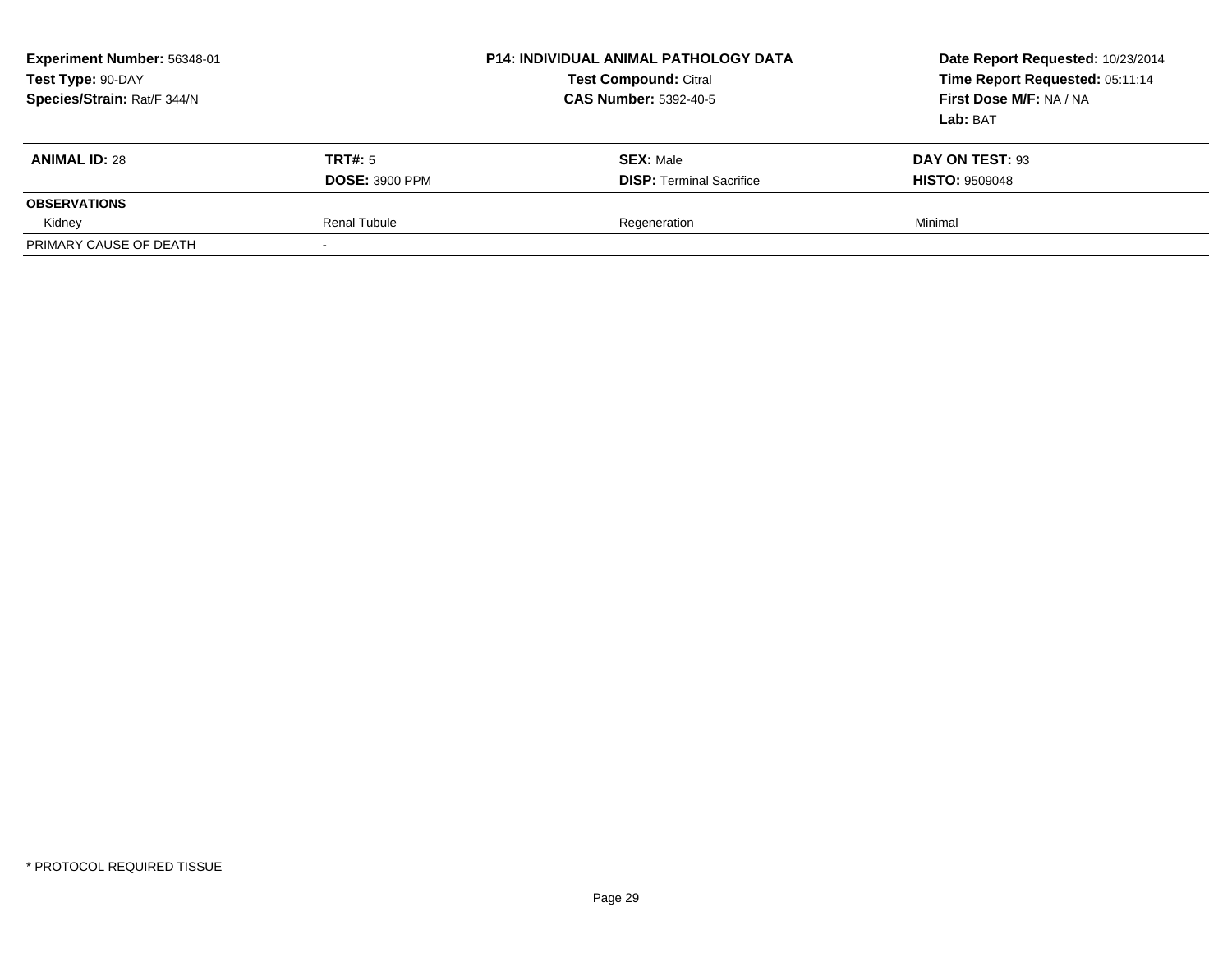| Experiment Number: 56348-01<br>Test Type: 90-DAY<br>Species/Strain: Rat/F 344/N |                       | <b>P14: INDIVIDUAL ANIMAL PATHOLOGY DATA</b><br><b>Test Compound: Citral</b><br><b>CAS Number: 5392-40-5</b> | Date Report Requested: 10/23/2014<br>Time Report Requested: 05:11:14<br>First Dose M/F: NA / NA<br>Lab: BAT |
|---------------------------------------------------------------------------------|-----------------------|--------------------------------------------------------------------------------------------------------------|-------------------------------------------------------------------------------------------------------------|
| <b>ANIMAL ID: 29</b>                                                            | TRT#: 5               | <b>SEX: Male</b>                                                                                             | DAY ON TEST: 93                                                                                             |
|                                                                                 | <b>DOSE: 3900 PPM</b> | <b>DISP:</b> Terminal Sacrifice                                                                              | <b>HISTO: 9509049</b>                                                                                       |
| <b>OBSERVATIONS</b>                                                             |                       |                                                                                                              |                                                                                                             |
| Kidney                                                                          |                       | Nephropathy                                                                                                  | Minimal                                                                                                     |
| PRIMARY CAUSE OF DEATH                                                          |                       |                                                                                                              |                                                                                                             |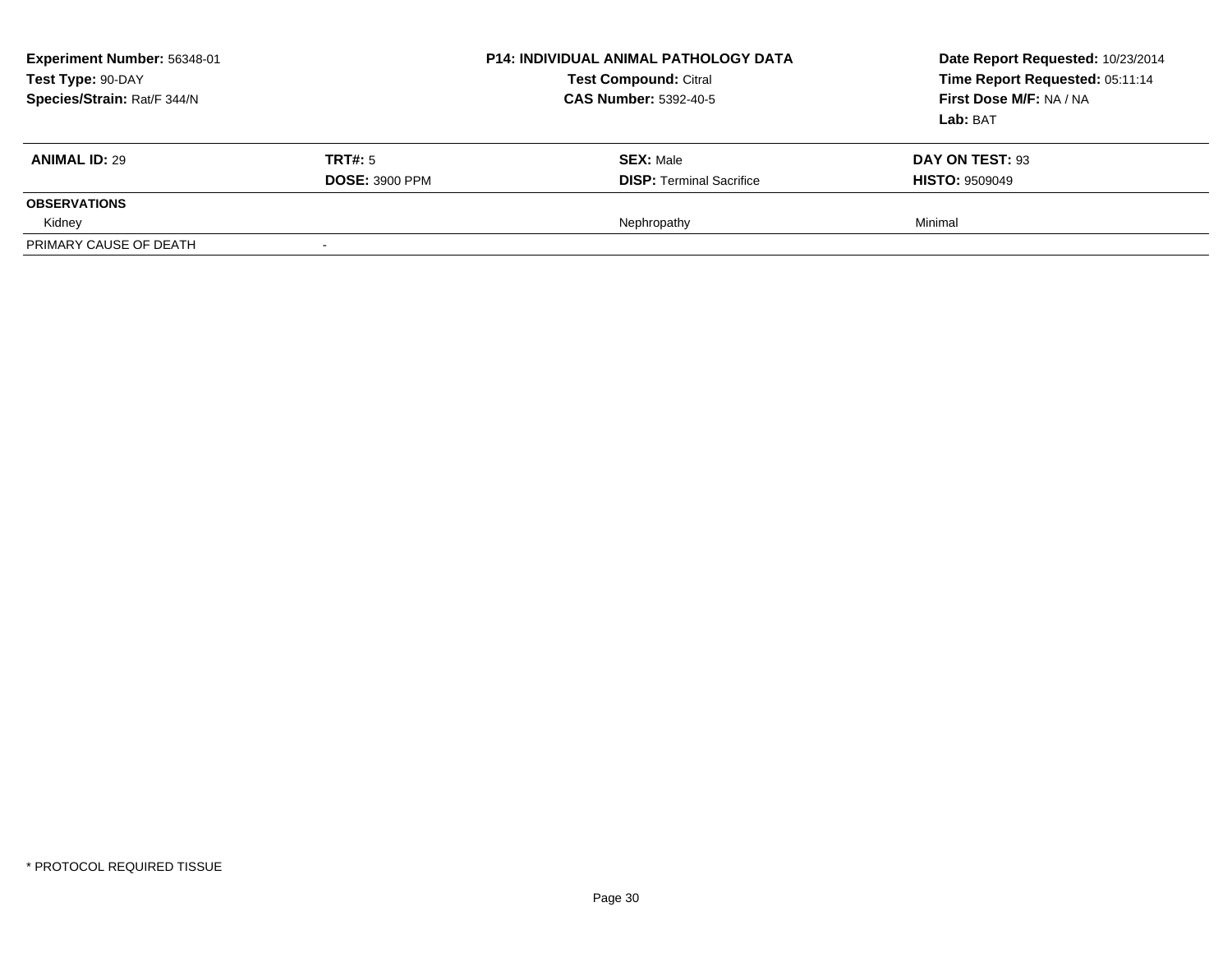| Experiment Number: 56348-01<br>Test Type: 90-DAY<br>Species/Strain: Rat/F 344/N |                          | <b>P14: INDIVIDUAL ANIMAL PATHOLOGY DATA</b><br><b>Test Compound: Citral</b><br><b>CAS Number: 5392-40-5</b> | Date Report Requested: 10/23/2014<br>Time Report Requested: 05:11:14<br>First Dose M/F: NA / NA<br>Lab: BAT |
|---------------------------------------------------------------------------------|--------------------------|--------------------------------------------------------------------------------------------------------------|-------------------------------------------------------------------------------------------------------------|
| <b>ANIMAL ID: 30</b>                                                            | TRT#: 5                  | <b>SEX: Male</b>                                                                                             | DAY ON TEST: 93                                                                                             |
|                                                                                 | <b>DOSE: 3900 PPM</b>    | <b>DISP:</b> Terminal Sacrifice                                                                              | <b>HISTO: 9509050</b>                                                                                       |
| <b>OBSERVATIONS</b>                                                             |                          |                                                                                                              |                                                                                                             |
| Kidney                                                                          | Renal Tubule             | Casts Granular                                                                                               | Minimal                                                                                                     |
|                                                                                 |                          | Nephropathy                                                                                                  | Minimal                                                                                                     |
| PRIMARY CAUSE OF DEATH                                                          | $\overline{\phantom{0}}$ |                                                                                                              |                                                                                                             |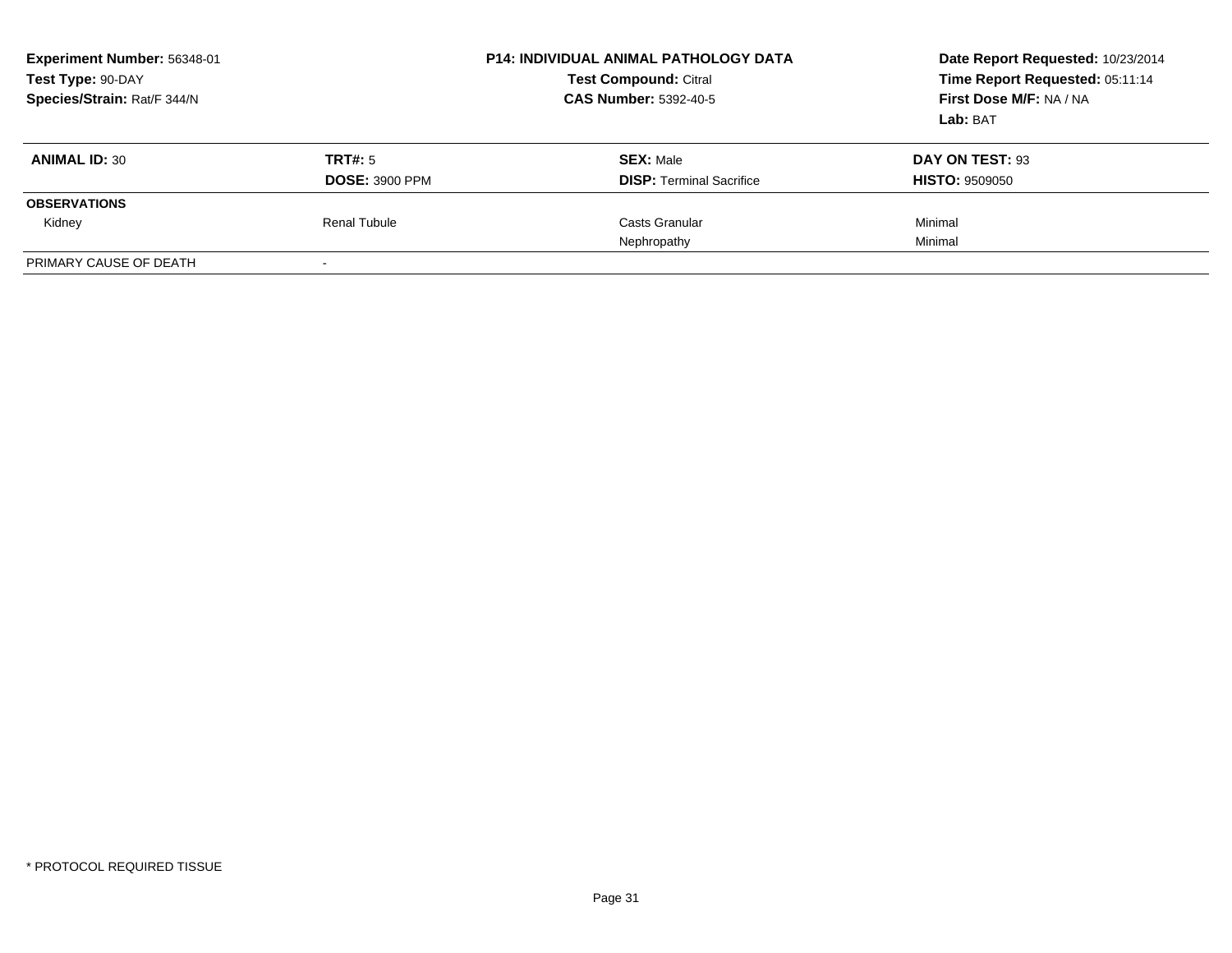| Experiment Number: 56348-01<br>Test Type: 90-DAY<br>Species/Strain: Rat/F 344/N |                       | <b>P14: INDIVIDUAL ANIMAL PATHOLOGY DATA</b><br><b>Test Compound: Citral</b><br><b>CAS Number: 5392-40-5</b> | Date Report Requested: 10/23/2014<br>Time Report Requested: 05:11:14<br>First Dose M/F: NA / NA<br>Lab: BAT |
|---------------------------------------------------------------------------------|-----------------------|--------------------------------------------------------------------------------------------------------------|-------------------------------------------------------------------------------------------------------------|
| <b>ANIMAL ID: 31</b>                                                            | <b>TRT#: 7</b>        | <b>SEX: Male</b>                                                                                             | DAY ON TEST: 93                                                                                             |
|                                                                                 | <b>DOSE: 7800 PPM</b> | <b>DISP: Terminal Sacrifice</b>                                                                              | <b>HISTO: 9509051</b>                                                                                       |
|                                                                                 |                       | ORGAN AND ACCOUNTABLE SITE STATUS                                                                            |                                                                                                             |
| <b>NORMAL</b>                                                                   |                       |                                                                                                              |                                                                                                             |
| <b>Bone Marrow</b>                                                              |                       |                                                                                                              |                                                                                                             |
| <b>OBSERVATIONS</b>                                                             |                       |                                                                                                              |                                                                                                             |
| Kidney                                                                          | Renal Tubule          | <b>Casts Granular</b>                                                                                        | Minimal                                                                                                     |
|                                                                                 |                       | Nephropathy                                                                                                  | Minimal                                                                                                     |
| PRIMARY CAUSE OF DEATH                                                          |                       |                                                                                                              |                                                                                                             |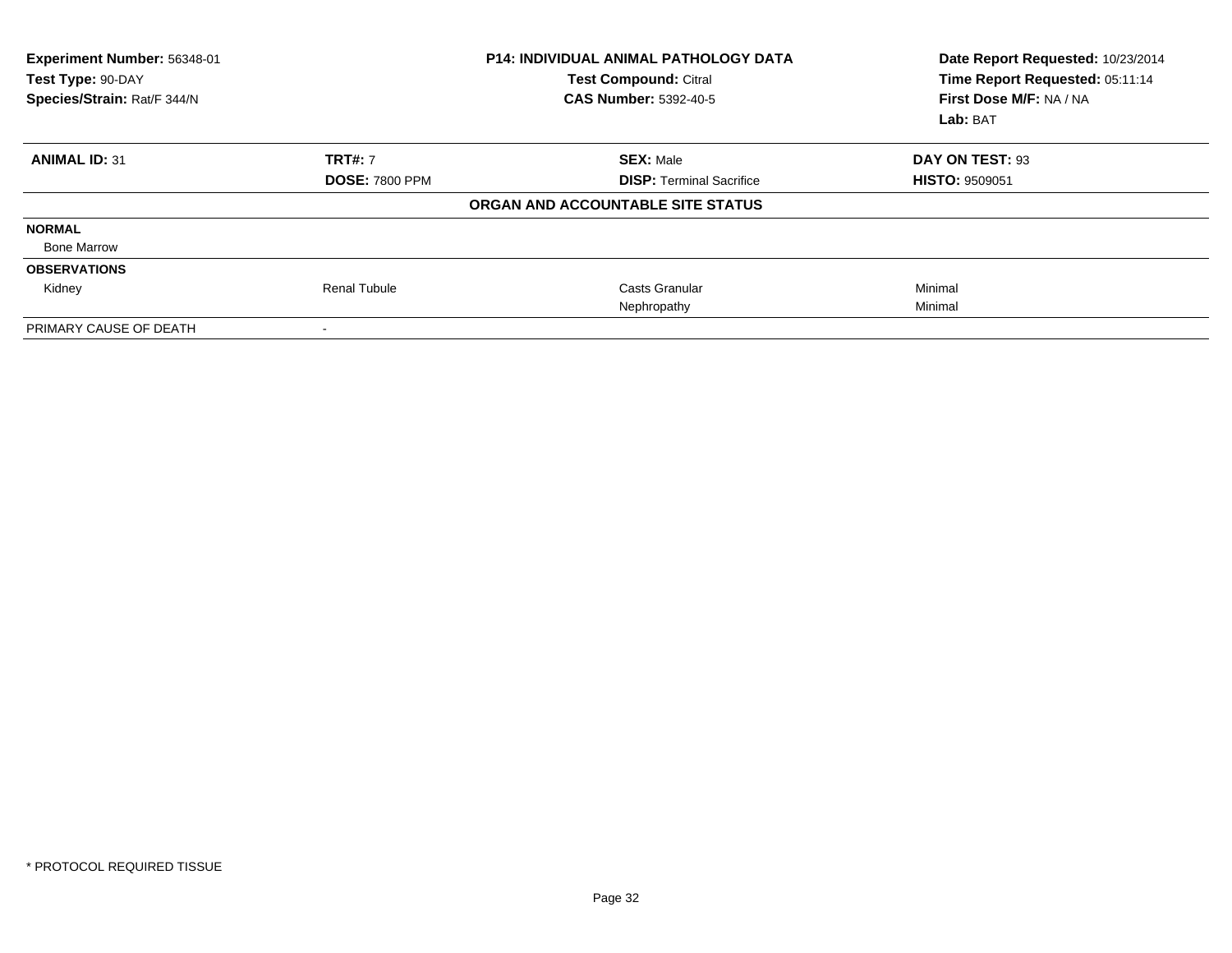| Experiment Number: 56348-01<br>Test Type: 90-DAY<br>Species/Strain: Rat/F 344/N |                       | <b>P14: INDIVIDUAL ANIMAL PATHOLOGY DATA</b><br><b>Test Compound: Citral</b><br><b>CAS Number: 5392-40-5</b> | Date Report Requested: 10/23/2014<br>Time Report Requested: 05:11:14<br>First Dose M/F: NA / NA<br>Lab: BAT |
|---------------------------------------------------------------------------------|-----------------------|--------------------------------------------------------------------------------------------------------------|-------------------------------------------------------------------------------------------------------------|
| <b>ANIMAL ID: 32</b>                                                            | <b>TRT#: 7</b>        | <b>SEX: Male</b>                                                                                             | DAY ON TEST: 93                                                                                             |
|                                                                                 | <b>DOSE: 7800 PPM</b> | <b>DISP: Terminal Sacrifice</b>                                                                              | <b>HISTO: 9509052</b>                                                                                       |
|                                                                                 |                       | ORGAN AND ACCOUNTABLE SITE STATUS                                                                            |                                                                                                             |
| <b>NORMAL</b>                                                                   |                       |                                                                                                              |                                                                                                             |
| <b>Bone Marrow</b>                                                              |                       |                                                                                                              |                                                                                                             |
| <b>OBSERVATIONS</b>                                                             |                       |                                                                                                              |                                                                                                             |
| Kidney                                                                          | <b>Renal Tubule</b>   | Casts Granular                                                                                               | Minimal                                                                                                     |
|                                                                                 |                       | Nephropathy                                                                                                  | Minimal                                                                                                     |
| PRIMARY CAUSE OF DEATH                                                          |                       |                                                                                                              |                                                                                                             |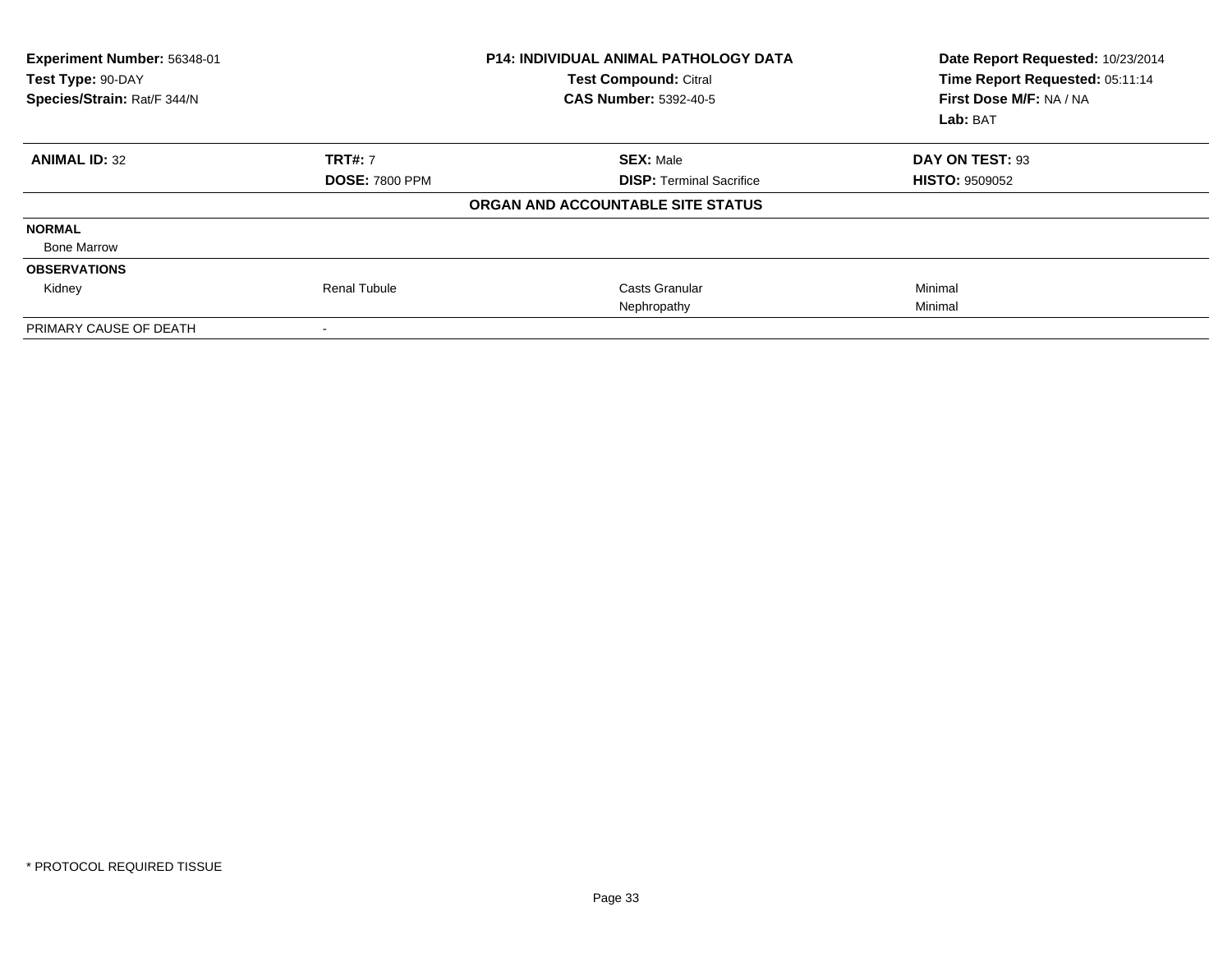| Experiment Number: 56348-01<br>Test Type: 90-DAY<br>Species/Strain: Rat/F 344/N |                       | <b>P14: INDIVIDUAL ANIMAL PATHOLOGY DATA</b><br><b>Test Compound: Citral</b><br><b>CAS Number: 5392-40-5</b> | Date Report Requested: 10/23/2014<br>Time Report Requested: 05:11:14<br>First Dose M/F: NA / NA<br>Lab: BAT |
|---------------------------------------------------------------------------------|-----------------------|--------------------------------------------------------------------------------------------------------------|-------------------------------------------------------------------------------------------------------------|
| <b>ANIMAL ID: 33</b>                                                            | <b>TRT#: 7</b>        | <b>SEX: Male</b>                                                                                             | DAY ON TEST: 93                                                                                             |
|                                                                                 | <b>DOSE: 7800 PPM</b> | <b>DISP: Terminal Sacrifice</b>                                                                              | <b>HISTO: 9509053</b>                                                                                       |
|                                                                                 |                       | ORGAN AND ACCOUNTABLE SITE STATUS                                                                            |                                                                                                             |
| <b>NORMAL</b>                                                                   |                       |                                                                                                              |                                                                                                             |
| <b>Bone Marrow</b>                                                              |                       |                                                                                                              |                                                                                                             |
| <b>OBSERVATIONS</b>                                                             |                       |                                                                                                              |                                                                                                             |
| Kidney                                                                          | <b>Renal Tubule</b>   | Casts Granular                                                                                               | Minimal                                                                                                     |
|                                                                                 |                       | Nephropathy                                                                                                  | Minimal                                                                                                     |
| PRIMARY CAUSE OF DEATH                                                          |                       |                                                                                                              |                                                                                                             |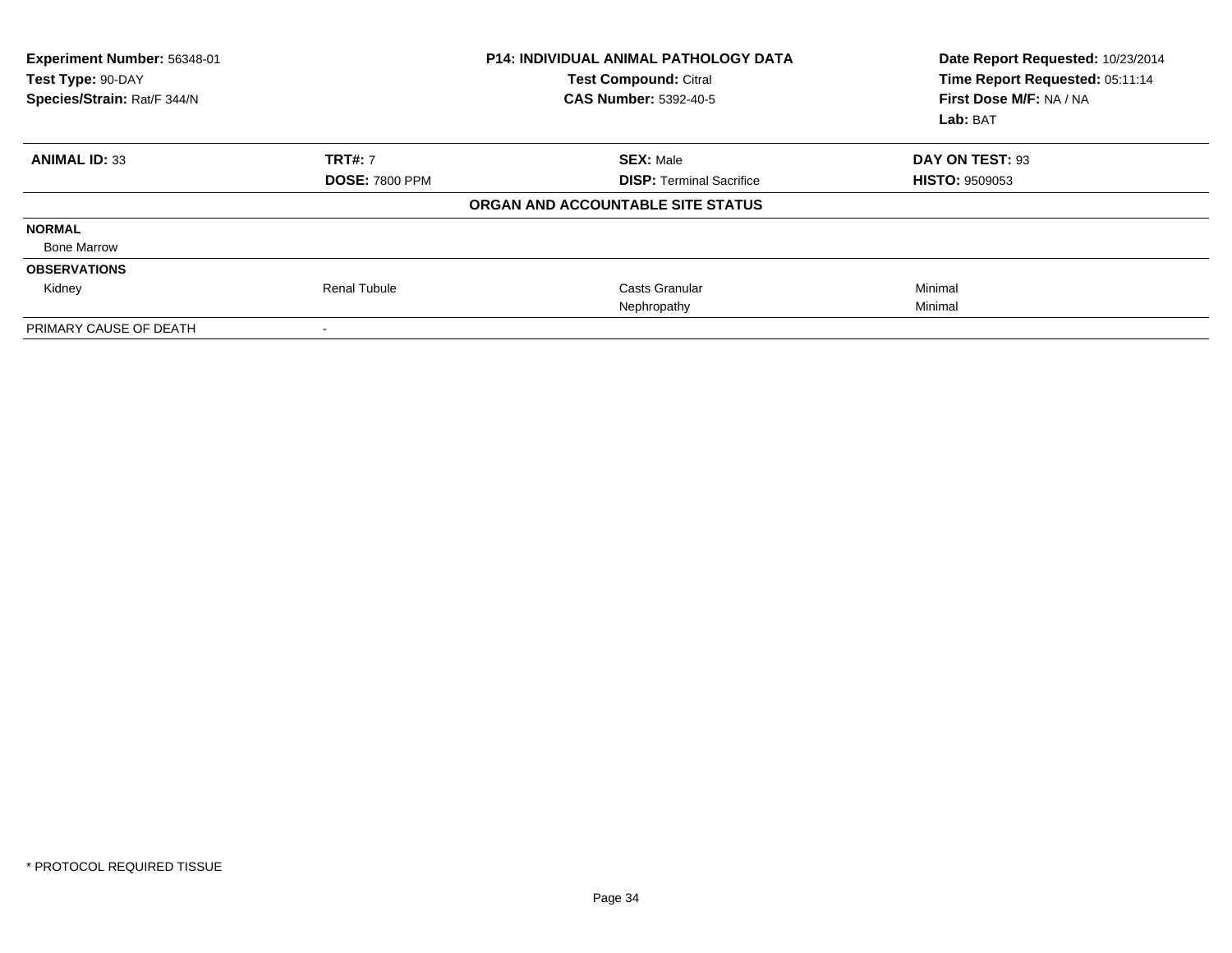| Experiment Number: 56348-01<br>Test Type: 90-DAY<br>Species/Strain: Rat/F 344/N |                       | <b>P14: INDIVIDUAL ANIMAL PATHOLOGY DATA</b><br><b>Test Compound: Citral</b><br><b>CAS Number: 5392-40-5</b> | Date Report Requested: 10/23/2014<br>Time Report Requested: 05:11:14<br>First Dose M/F: NA / NA<br>Lab: BAT |
|---------------------------------------------------------------------------------|-----------------------|--------------------------------------------------------------------------------------------------------------|-------------------------------------------------------------------------------------------------------------|
| <b>ANIMAL ID: 34</b>                                                            | <b>TRT#: 7</b>        | <b>SEX: Male</b>                                                                                             | DAY ON TEST: 93                                                                                             |
|                                                                                 | <b>DOSE: 7800 PPM</b> | <b>DISP: Terminal Sacrifice</b>                                                                              | <b>HISTO: 9509054</b>                                                                                       |
|                                                                                 |                       | ORGAN AND ACCOUNTABLE SITE STATUS                                                                            |                                                                                                             |
| <b>NORMAL</b>                                                                   |                       |                                                                                                              |                                                                                                             |
| <b>Bone Marrow</b>                                                              |                       |                                                                                                              |                                                                                                             |
| <b>OBSERVATIONS</b>                                                             |                       |                                                                                                              |                                                                                                             |
| Kidney                                                                          | <b>Renal Tubule</b>   | Casts Granular                                                                                               | Minimal                                                                                                     |
|                                                                                 |                       | Nephropathy                                                                                                  | Minimal                                                                                                     |
| PRIMARY CAUSE OF DEATH                                                          |                       |                                                                                                              |                                                                                                             |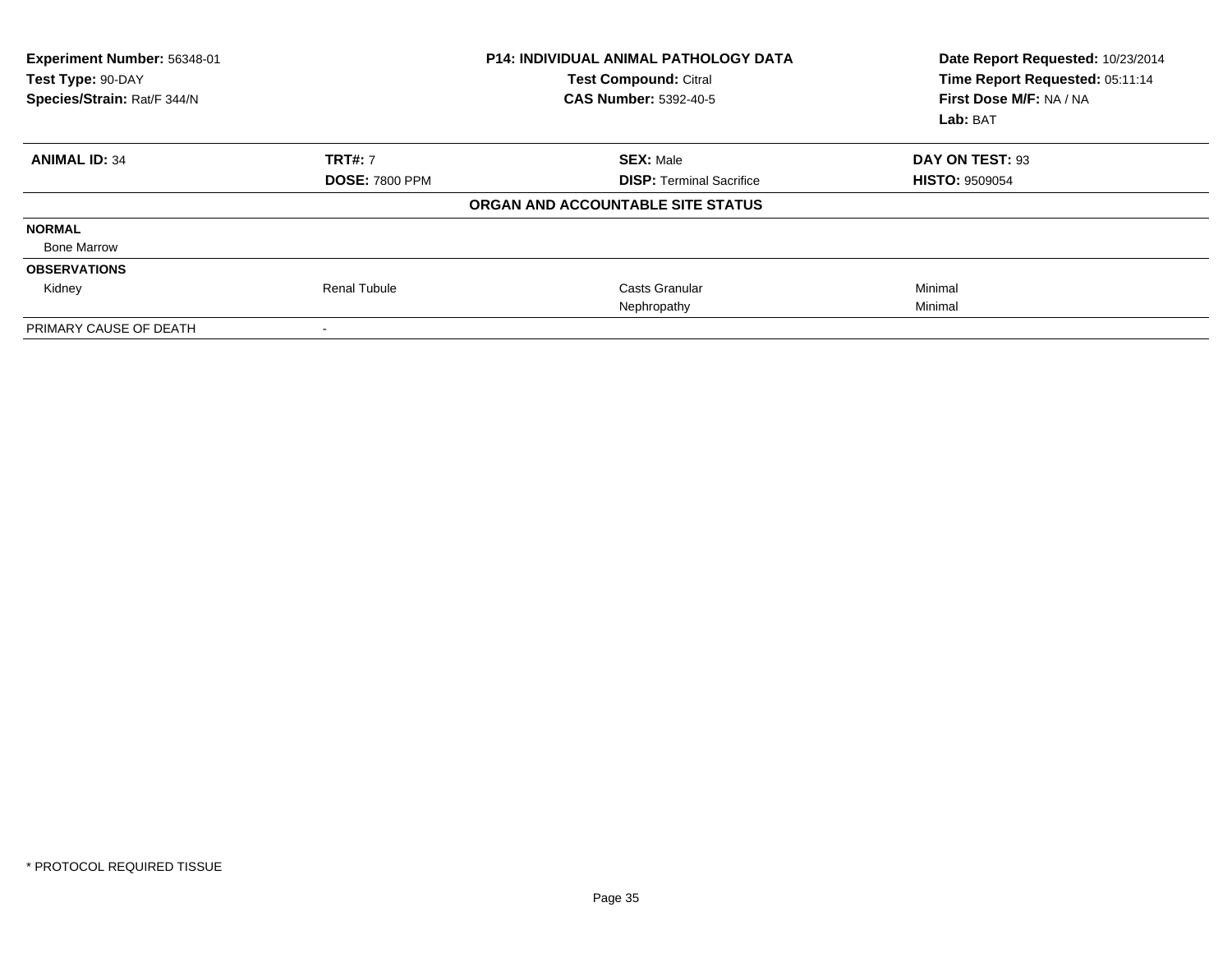| Experiment Number: 56348-01<br>Test Type: 90-DAY<br>Species/Strain: Rat/F 344/N |                       | <b>P14: INDIVIDUAL ANIMAL PATHOLOGY DATA</b><br><b>Test Compound: Citral</b><br><b>CAS Number: 5392-40-5</b> | Date Report Requested: 10/23/2014<br>Time Report Requested: 05:11:14<br>First Dose M/F: NA / NA<br>Lab: BAT |
|---------------------------------------------------------------------------------|-----------------------|--------------------------------------------------------------------------------------------------------------|-------------------------------------------------------------------------------------------------------------|
| <b>ANIMAL ID: 35</b>                                                            | <b>TRT#: 7</b>        | <b>SEX: Male</b>                                                                                             | DAY ON TEST: 93                                                                                             |
|                                                                                 | <b>DOSE: 7800 PPM</b> | <b>DISP: Terminal Sacrifice</b>                                                                              | <b>HISTO: 9509055</b>                                                                                       |
|                                                                                 |                       | ORGAN AND ACCOUNTABLE SITE STATUS                                                                            |                                                                                                             |
| <b>NORMAL</b>                                                                   |                       |                                                                                                              |                                                                                                             |
| <b>Bone Marrow</b>                                                              |                       |                                                                                                              |                                                                                                             |
| <b>OBSERVATIONS</b>                                                             |                       |                                                                                                              |                                                                                                             |
| Kidney                                                                          | <b>Renal Tubule</b>   | Casts Granular                                                                                               | Minimal                                                                                                     |
|                                                                                 |                       | Nephropathy                                                                                                  | Minimal                                                                                                     |
| PRIMARY CAUSE OF DEATH                                                          |                       |                                                                                                              |                                                                                                             |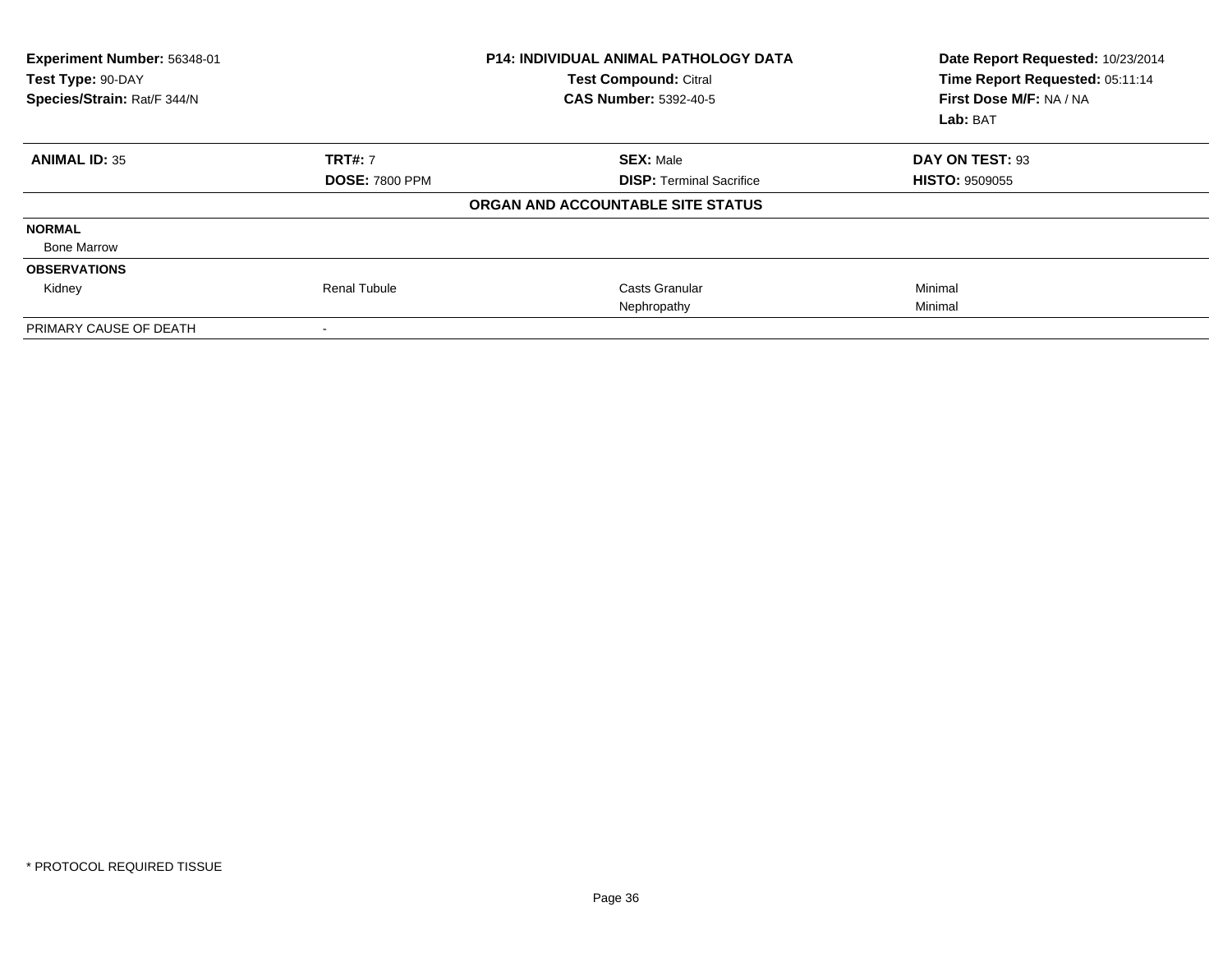| Experiment Number: 56348-01<br>Test Type: 90-DAY<br>Species/Strain: Rat/F 344/N |                       | <b>P14: INDIVIDUAL ANIMAL PATHOLOGY DATA</b><br><b>Test Compound: Citral</b><br><b>CAS Number: 5392-40-5</b> | Date Report Requested: 10/23/2014<br>Time Report Requested: 05:11:14<br>First Dose M/F: NA / NA<br>Lab: BAT |
|---------------------------------------------------------------------------------|-----------------------|--------------------------------------------------------------------------------------------------------------|-------------------------------------------------------------------------------------------------------------|
| <b>ANIMAL ID: 36</b>                                                            | <b>TRT#: 7</b>        | <b>SEX: Male</b>                                                                                             | DAY ON TEST: 93                                                                                             |
|                                                                                 | <b>DOSE: 7800 PPM</b> | <b>DISP: Terminal Sacrifice</b>                                                                              | <b>HISTO: 9509056</b>                                                                                       |
|                                                                                 |                       | ORGAN AND ACCOUNTABLE SITE STATUS                                                                            |                                                                                                             |
| <b>NORMAL</b>                                                                   |                       |                                                                                                              |                                                                                                             |
| <b>Bone Marrow</b>                                                              |                       |                                                                                                              |                                                                                                             |
| <b>OBSERVATIONS</b>                                                             |                       |                                                                                                              |                                                                                                             |
| Kidney                                                                          | <b>Renal Tubule</b>   | Casts Granular                                                                                               | Minimal                                                                                                     |
|                                                                                 |                       | Nephropathy                                                                                                  | Minimal                                                                                                     |
| PRIMARY CAUSE OF DEATH                                                          |                       |                                                                                                              |                                                                                                             |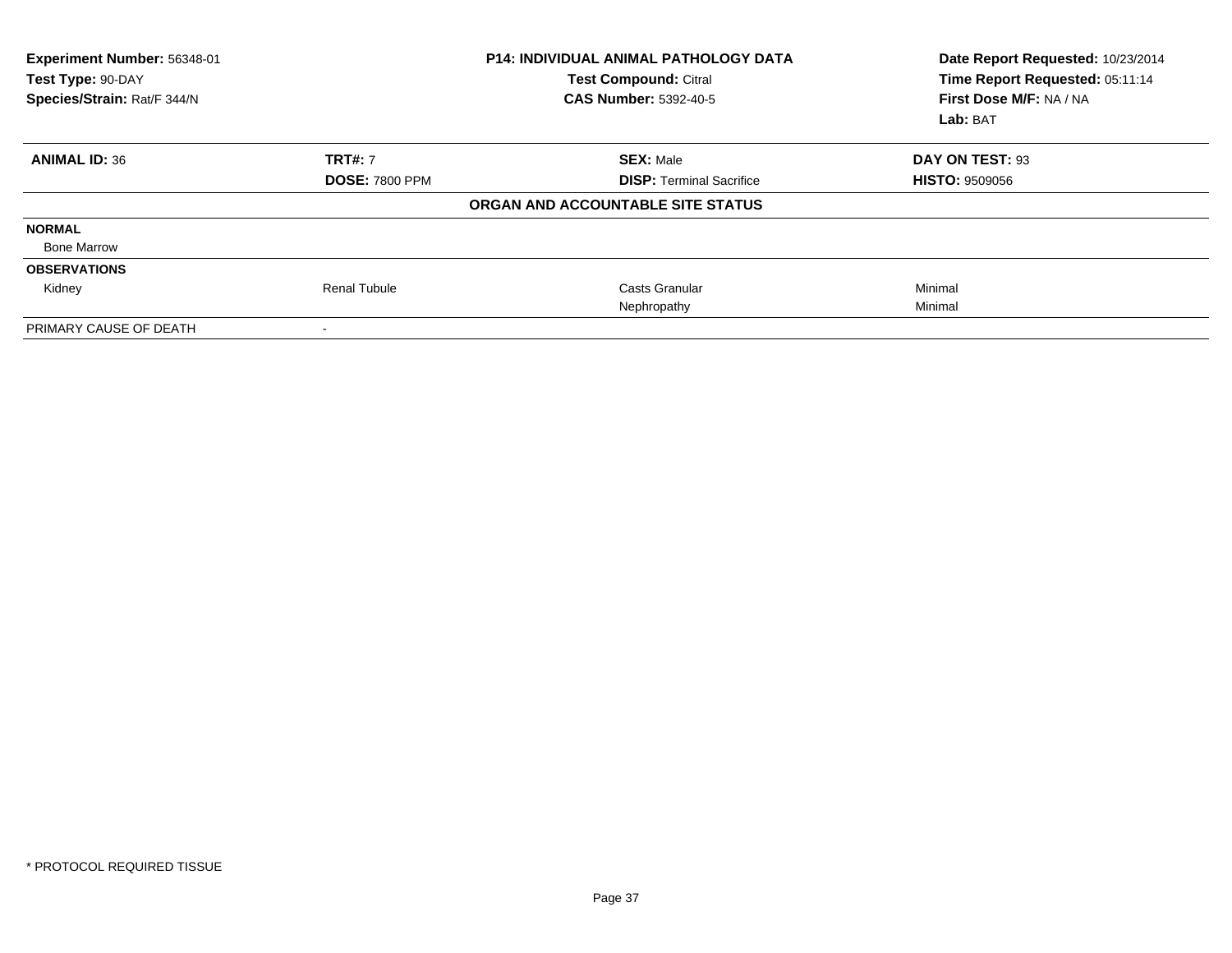| Experiment Number: 56348-01<br>Test Type: 90-DAY<br>Species/Strain: Rat/F 344/N |                       | <b>P14: INDIVIDUAL ANIMAL PATHOLOGY DATA</b><br><b>Test Compound: Citral</b><br><b>CAS Number: 5392-40-5</b> | Date Report Requested: 10/23/2014<br>Time Report Requested: 05:11:14<br>First Dose M/F: NA / NA<br>Lab: BAT |
|---------------------------------------------------------------------------------|-----------------------|--------------------------------------------------------------------------------------------------------------|-------------------------------------------------------------------------------------------------------------|
| <b>ANIMAL ID: 37</b>                                                            | <b>TRT#: 7</b>        | <b>SEX: Male</b>                                                                                             | DAY ON TEST: 93                                                                                             |
|                                                                                 | <b>DOSE: 7800 PPM</b> | <b>DISP: Terminal Sacrifice</b>                                                                              | <b>HISTO: 9509057</b>                                                                                       |
|                                                                                 |                       | ORGAN AND ACCOUNTABLE SITE STATUS                                                                            |                                                                                                             |
| <b>NORMAL</b>                                                                   |                       |                                                                                                              |                                                                                                             |
| <b>Bone Marrow</b>                                                              |                       |                                                                                                              |                                                                                                             |
| <b>OBSERVATIONS</b>                                                             |                       |                                                                                                              |                                                                                                             |
| Kidney                                                                          | <b>Renal Tubule</b>   | Casts Granular                                                                                               | Minimal                                                                                                     |
|                                                                                 |                       | Nephropathy                                                                                                  | Minimal                                                                                                     |
| PRIMARY CAUSE OF DEATH                                                          |                       |                                                                                                              |                                                                                                             |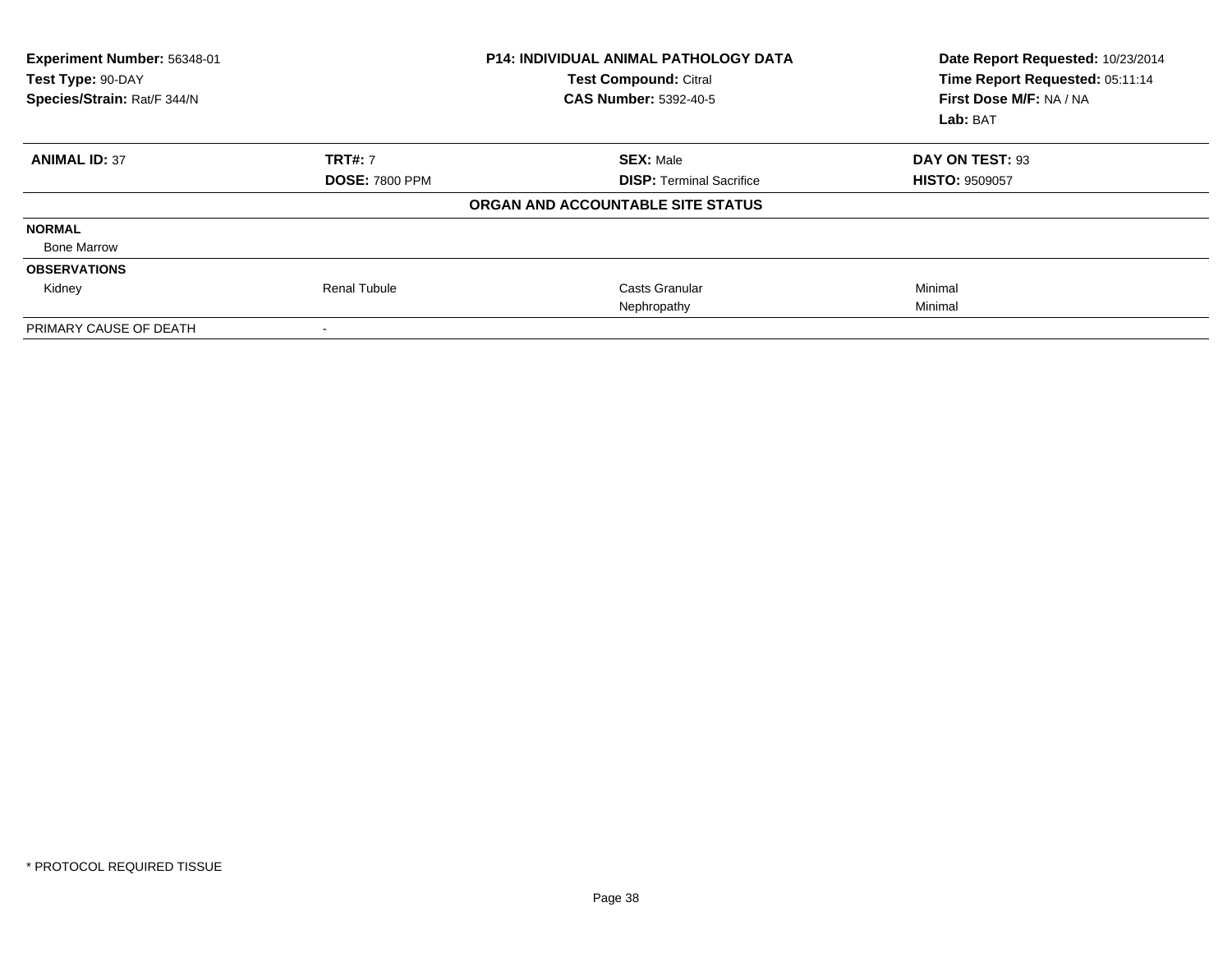| Experiment Number: 56348-01<br>Test Type: 90-DAY<br>Species/Strain: Rat/F 344/N |                       | <b>P14: INDIVIDUAL ANIMAL PATHOLOGY DATA</b><br><b>Test Compound: Citral</b><br><b>CAS Number: 5392-40-5</b> | Date Report Requested: 10/23/2014<br>Time Report Requested: 05:11:14<br>First Dose M/F: NA / NA<br>Lab: BAT |
|---------------------------------------------------------------------------------|-----------------------|--------------------------------------------------------------------------------------------------------------|-------------------------------------------------------------------------------------------------------------|
| <b>ANIMAL ID: 38</b>                                                            | <b>TRT#: 7</b>        | <b>SEX: Male</b>                                                                                             | DAY ON TEST: 93                                                                                             |
|                                                                                 | <b>DOSE: 7800 PPM</b> | <b>DISP: Terminal Sacrifice</b>                                                                              | <b>HISTO: 9509058</b>                                                                                       |
|                                                                                 |                       | ORGAN AND ACCOUNTABLE SITE STATUS                                                                            |                                                                                                             |
| <b>NORMAL</b>                                                                   |                       |                                                                                                              |                                                                                                             |
| <b>Bone Marrow</b>                                                              |                       |                                                                                                              |                                                                                                             |
| <b>OBSERVATIONS</b>                                                             |                       |                                                                                                              |                                                                                                             |
| Kidney                                                                          | <b>Renal Tubule</b>   | Casts Granular                                                                                               | Minimal                                                                                                     |
|                                                                                 |                       | Nephropathy                                                                                                  | Minimal                                                                                                     |
| PRIMARY CAUSE OF DEATH                                                          |                       |                                                                                                              |                                                                                                             |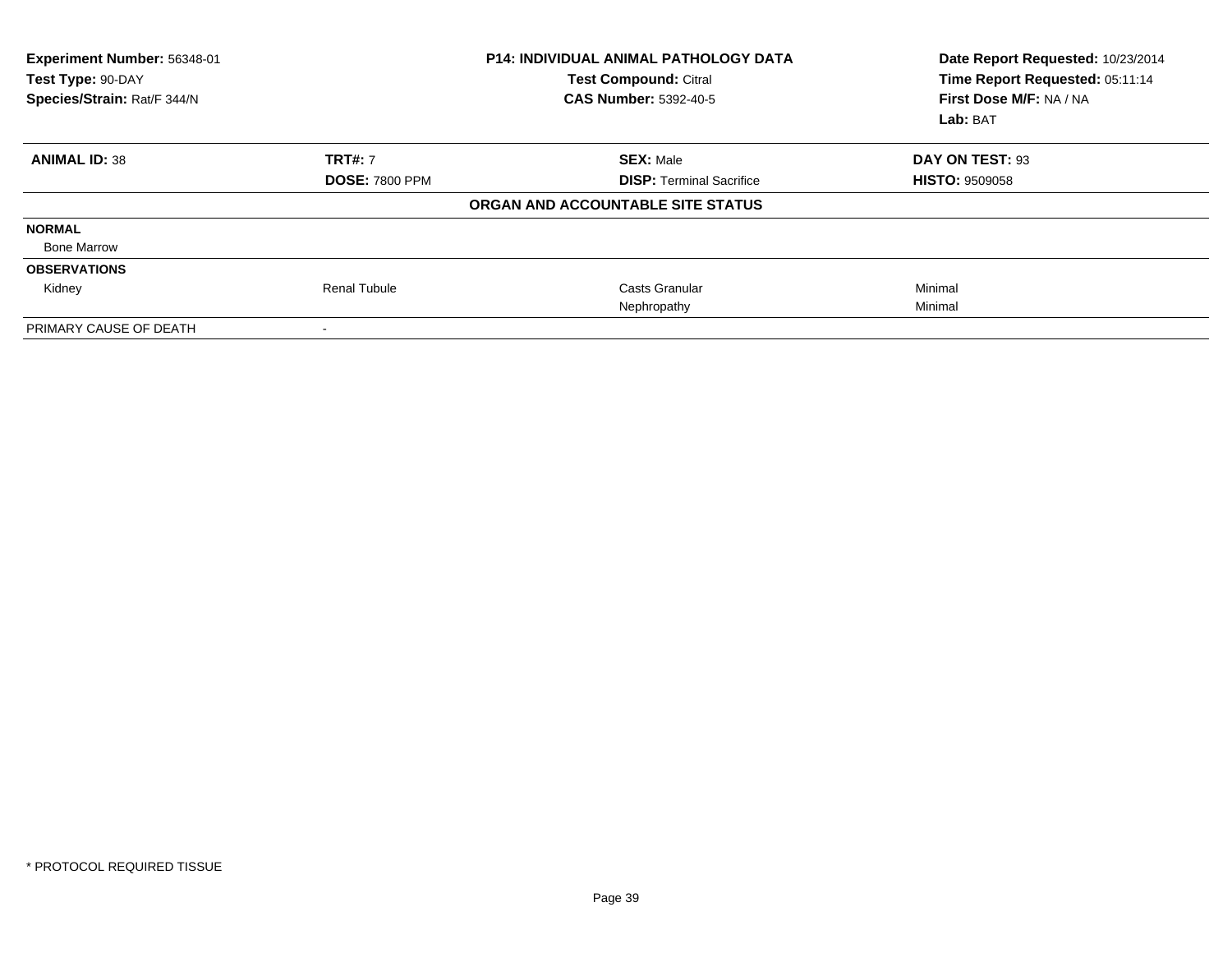| Experiment Number: 56348-01<br>Test Type: 90-DAY<br>Species/Strain: Rat/F 344/N |                       | <b>P14: INDIVIDUAL ANIMAL PATHOLOGY DATA</b><br><b>Test Compound: Citral</b><br><b>CAS Number: 5392-40-5</b> | Date Report Requested: 10/23/2014<br>Time Report Requested: 05:11:14<br>First Dose M/F: NA / NA<br>Lab: BAT |
|---------------------------------------------------------------------------------|-----------------------|--------------------------------------------------------------------------------------------------------------|-------------------------------------------------------------------------------------------------------------|
| <b>ANIMAL ID: 39</b>                                                            | <b>TRT#: 7</b>        | <b>SEX: Male</b>                                                                                             | DAY ON TEST: 93                                                                                             |
|                                                                                 | <b>DOSE: 7800 PPM</b> | <b>DISP: Terminal Sacrifice</b>                                                                              | <b>HISTO: 9509059</b>                                                                                       |
|                                                                                 |                       | ORGAN AND ACCOUNTABLE SITE STATUS                                                                            |                                                                                                             |
| <b>NORMAL</b>                                                                   |                       |                                                                                                              |                                                                                                             |
| <b>Bone Marrow</b>                                                              |                       |                                                                                                              |                                                                                                             |
| <b>OBSERVATIONS</b>                                                             |                       |                                                                                                              |                                                                                                             |
| Kidney                                                                          | <b>Renal Tubule</b>   | Casts Granular                                                                                               | Mild                                                                                                        |
|                                                                                 |                       | Nephropathy                                                                                                  | Minimal                                                                                                     |
| PRIMARY CAUSE OF DEATH                                                          |                       |                                                                                                              |                                                                                                             |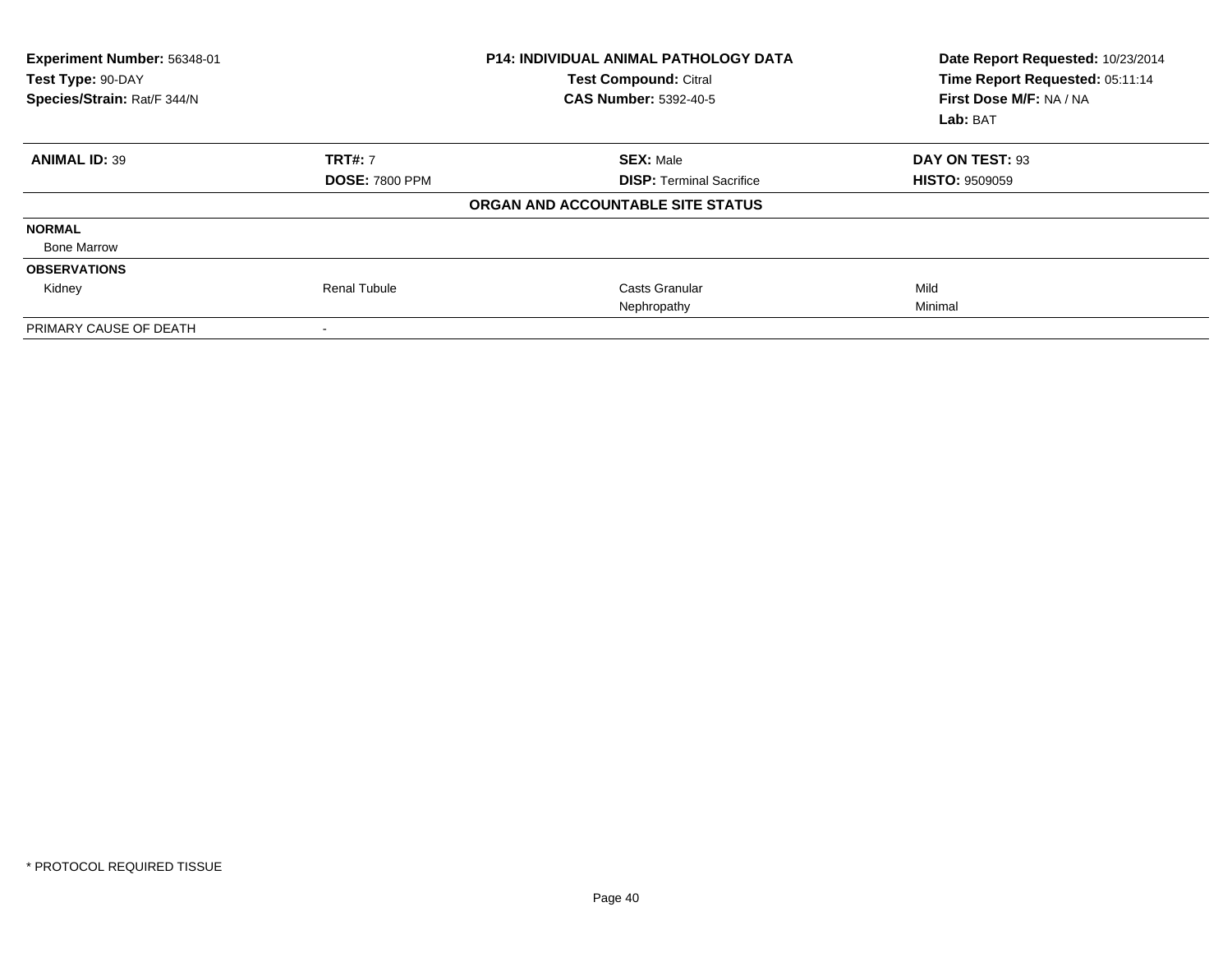| Experiment Number: 56348-01<br>Test Type: 90-DAY<br>Species/Strain: Rat/F 344/N |                       | <b>P14: INDIVIDUAL ANIMAL PATHOLOGY DATA</b><br><b>Test Compound: Citral</b><br><b>CAS Number: 5392-40-5</b> | Date Report Requested: 10/23/2014<br>Time Report Requested: 05:11:14<br>First Dose M/F: NA / NA<br>Lab: BAT |
|---------------------------------------------------------------------------------|-----------------------|--------------------------------------------------------------------------------------------------------------|-------------------------------------------------------------------------------------------------------------|
| <b>ANIMAL ID: 40</b>                                                            | <b>TRT#: 7</b>        | <b>SEX: Male</b>                                                                                             | DAY ON TEST: 93                                                                                             |
|                                                                                 | <b>DOSE: 7800 PPM</b> | <b>DISP: Terminal Sacrifice</b>                                                                              | <b>HISTO: 9509060</b>                                                                                       |
|                                                                                 |                       | ORGAN AND ACCOUNTABLE SITE STATUS                                                                            |                                                                                                             |
| <b>NORMAL</b>                                                                   |                       |                                                                                                              |                                                                                                             |
| <b>Bone Marrow</b>                                                              |                       |                                                                                                              |                                                                                                             |
| <b>OBSERVATIONS</b>                                                             |                       |                                                                                                              |                                                                                                             |
| Kidney                                                                          | <b>Renal Tubule</b>   | Casts Granular                                                                                               | Mild                                                                                                        |
|                                                                                 |                       | Nephropathy                                                                                                  | Minimal                                                                                                     |
| PRIMARY CAUSE OF DEATH                                                          |                       |                                                                                                              |                                                                                                             |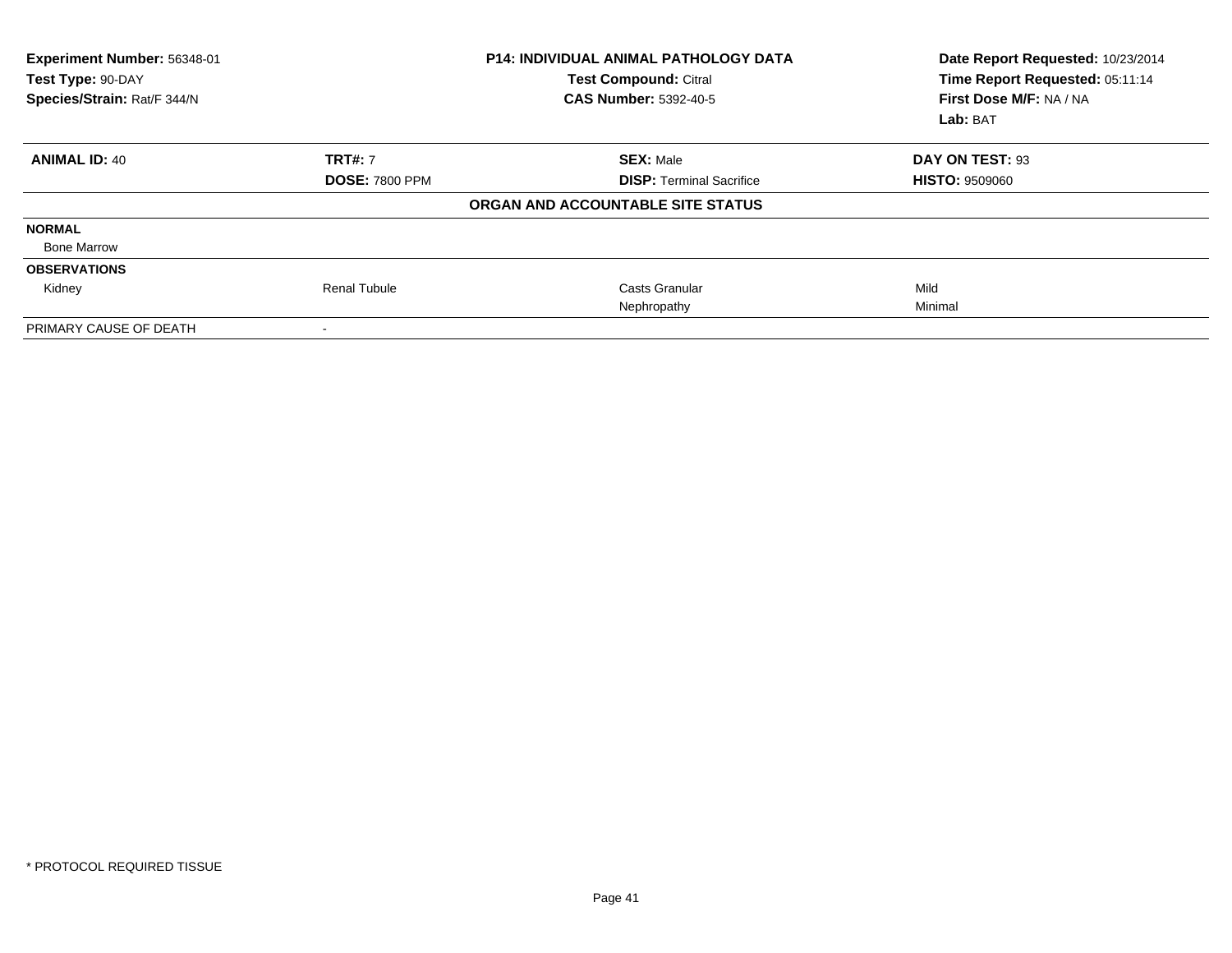| Experiment Number: 56348-01 |                            | <b>P14: INDIVIDUAL ANIMAL PATHOLOGY DATA</b> | Date Report Requested: 10/23/2014 |
|-----------------------------|----------------------------|----------------------------------------------|-----------------------------------|
| Test Type: 90-DAY           | Test Compound: Citral      |                                              | Time Report Requested: 05:11:14   |
| Species/Strain: Rat/F 344/N |                            | <b>CAS Number: 5392-40-5</b>                 | First Dose M/F: NA / NA           |
|                             |                            |                                              | Lab: BAT                          |
| <b>ANIMAL ID: 41</b>        | <b>TRT#: 9</b>             | <b>SEX: Male</b>                             | DAY ON TEST: 93                   |
|                             | DOSE: 15600 PPM            | <b>DISP: Terminal Sacrifice</b>              | <b>HISTO: 9509061</b>             |
|                             |                            | ORGAN AND ACCOUNTABLE SITE STATUS            |                                   |
| <b>NORMAL</b>               |                            |                                              |                                   |
| * Adrenal Cortex            | * Adrenal Medulla          | * Blood Vessel                               | * Bone                            |
| * Bone Marrow               | * Brain                    | * Epididymis                                 | * Esophagus                       |
| * Intestine Large, Cecum    | * Intestine Large, Colon   | * Intestine Large, Rectum                    | * Intestine Small, Duodenum       |
| * Intestine Small, Ileum    | * Intestine Small, Jejunum | * Islets. Pancreatic                         | * Liver                           |
| * Lung                      | * Lymph Node, Mandibular   | * Lymph Node, Mesenteric                     | * Mammary Gland                   |
| * Nose                      | * Parathyroid Gland        | * Pituitary Gland                            | * Preputial Gland                 |
| * Prostate                  | * Salivary Glands          | * Seminal Vesicle                            | * Skin                            |
| * Spleen                    | * Stomach, Forestomach     | * Stomach, Glandular                         | * Testes                          |
| * Thymus                    | * Thyroid Gland            | * Trachea                                    | * Urinary Bladder                 |
| <b>OBSERVATIONS</b>         |                            |                                              |                                   |
| * Heart                     |                            | Cardiomyopathy                               | Minimal                           |
| * Kidney                    | <b>Renal Tubule</b>        | <b>Casts Granular</b>                        | Minimal                           |
|                             |                            | Mineralization                               | Minimal                           |
|                             |                            | Nephropathy                                  | Minimal                           |
| * Pancreas                  |                            | Atrophy                                      | Minimal                           |
| PRIMARY CAUSE OF DEATH      |                            |                                              |                                   |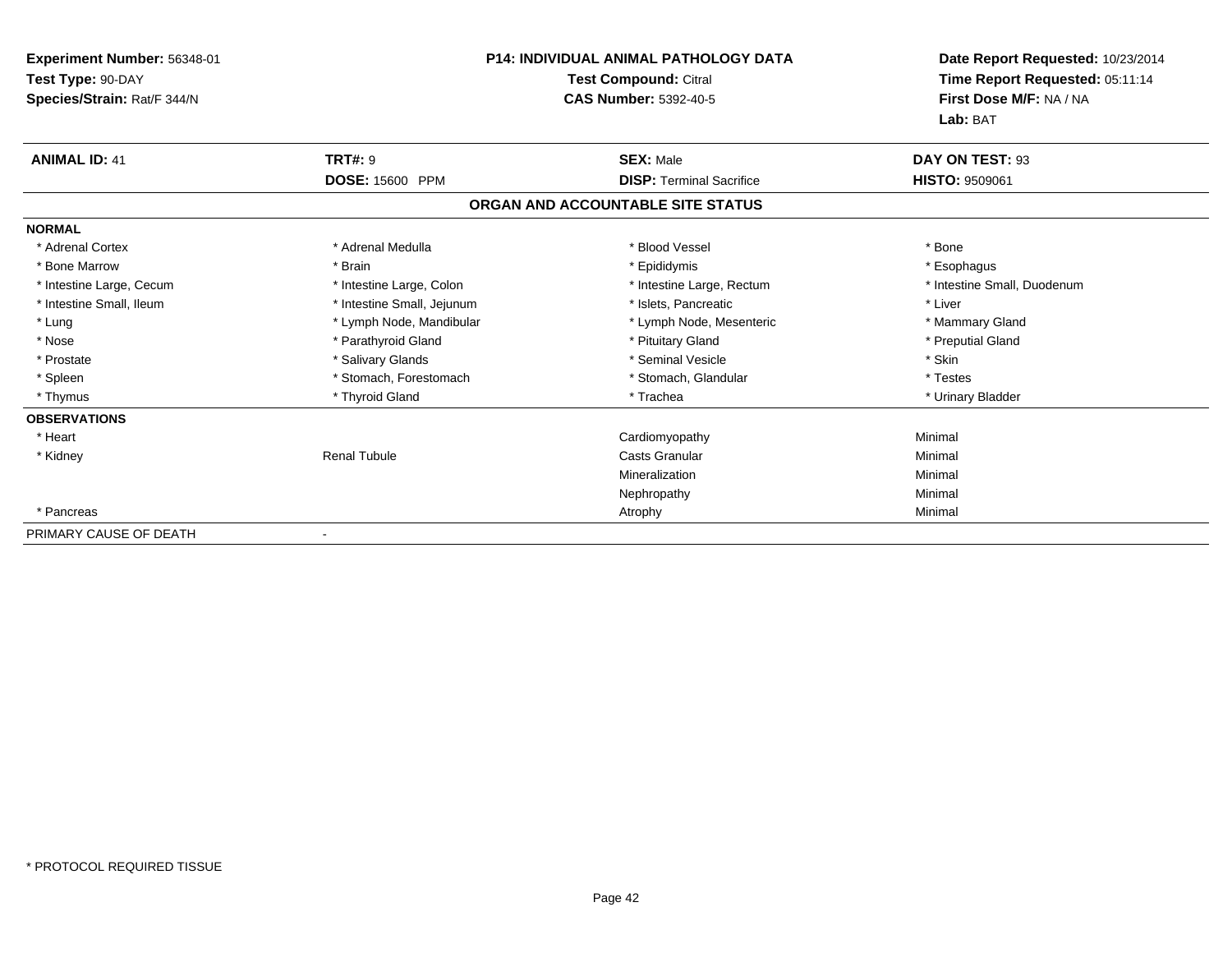| Experiment Number: 56348-01<br>Test Type: 90-DAY<br>Species/Strain: Rat/F 344/N |                           | <b>P14: INDIVIDUAL ANIMAL PATHOLOGY DATA</b><br><b>Test Compound: Citral</b><br><b>CAS Number: 5392-40-5</b> | Date Report Requested: 10/23/2014<br>Time Report Requested: 05:11:14<br>First Dose M/F: NA / NA |
|---------------------------------------------------------------------------------|---------------------------|--------------------------------------------------------------------------------------------------------------|-------------------------------------------------------------------------------------------------|
|                                                                                 |                           |                                                                                                              | Lab: BAT                                                                                        |
| <b>ANIMAL ID: 42</b>                                                            | <b>TRT#: 9</b>            | <b>SEX: Male</b>                                                                                             | DAY ON TEST: 93                                                                                 |
|                                                                                 | <b>DOSE: 15600 PPM</b>    | <b>DISP: Terminal Sacrifice</b>                                                                              | <b>HISTO: 9509062</b>                                                                           |
|                                                                                 |                           | ORGAN AND ACCOUNTABLE SITE STATUS                                                                            |                                                                                                 |
| <b>NORMAL</b>                                                                   |                           |                                                                                                              |                                                                                                 |
| * Adrenal Cortex                                                                | * Adrenal Medulla         | * Blood Vessel                                                                                               | * Bone                                                                                          |
| * Brain                                                                         | * Epididymis              | * Esophagus                                                                                                  | * Intestine Large, Cecum                                                                        |
| * Intestine Large, Colon                                                        | * Intestine Large, Rectum | * Intestine Small, Duodenum                                                                                  | * Intestine Small, Ileum                                                                        |
| * Intestine Small, Jejunum                                                      | * Islets, Pancreatic      | * Lung                                                                                                       | * Lymph Node, Mandibular                                                                        |
| * Lymph Node, Mesenteric                                                        | * Mammary Gland           | * Pancreas                                                                                                   | * Parathyroid Gland                                                                             |
| * Pituitary Gland                                                               | * Preputial Gland         | * Prostate                                                                                                   | * Salivary Glands                                                                               |
| * Seminal Vesicle                                                               | * Skin                    | * Spleen                                                                                                     | * Stomach, Forestomach                                                                          |
| * Stomach, Glandular                                                            | * Testes                  | * Thymus                                                                                                     | * Thyroid Gland                                                                                 |
| * Trachea                                                                       | * Urinary Bladder         |                                                                                                              |                                                                                                 |
| <b>OBSERVATIONS</b>                                                             |                           |                                                                                                              |                                                                                                 |
| * Bone Marrow                                                                   |                           | Atrophy                                                                                                      | Minimal                                                                                         |
| * Heart                                                                         |                           | Cardiomyopathy                                                                                               | Minimal                                                                                         |
| * Kidney                                                                        | <b>Renal Tubule</b>       | <b>Casts Granular</b>                                                                                        | Mild                                                                                            |
|                                                                                 |                           | Mineralization                                                                                               | Minimal                                                                                         |
|                                                                                 |                           | Nephropathy                                                                                                  | Minimal                                                                                         |
| * Liver                                                                         |                           | Inflammation                                                                                                 | Chronic, Minimal                                                                                |
| * Nose                                                                          |                           | Inflammation                                                                                                 | Minimal                                                                                         |
| PRIMARY CAUSE OF DEATH                                                          |                           |                                                                                                              |                                                                                                 |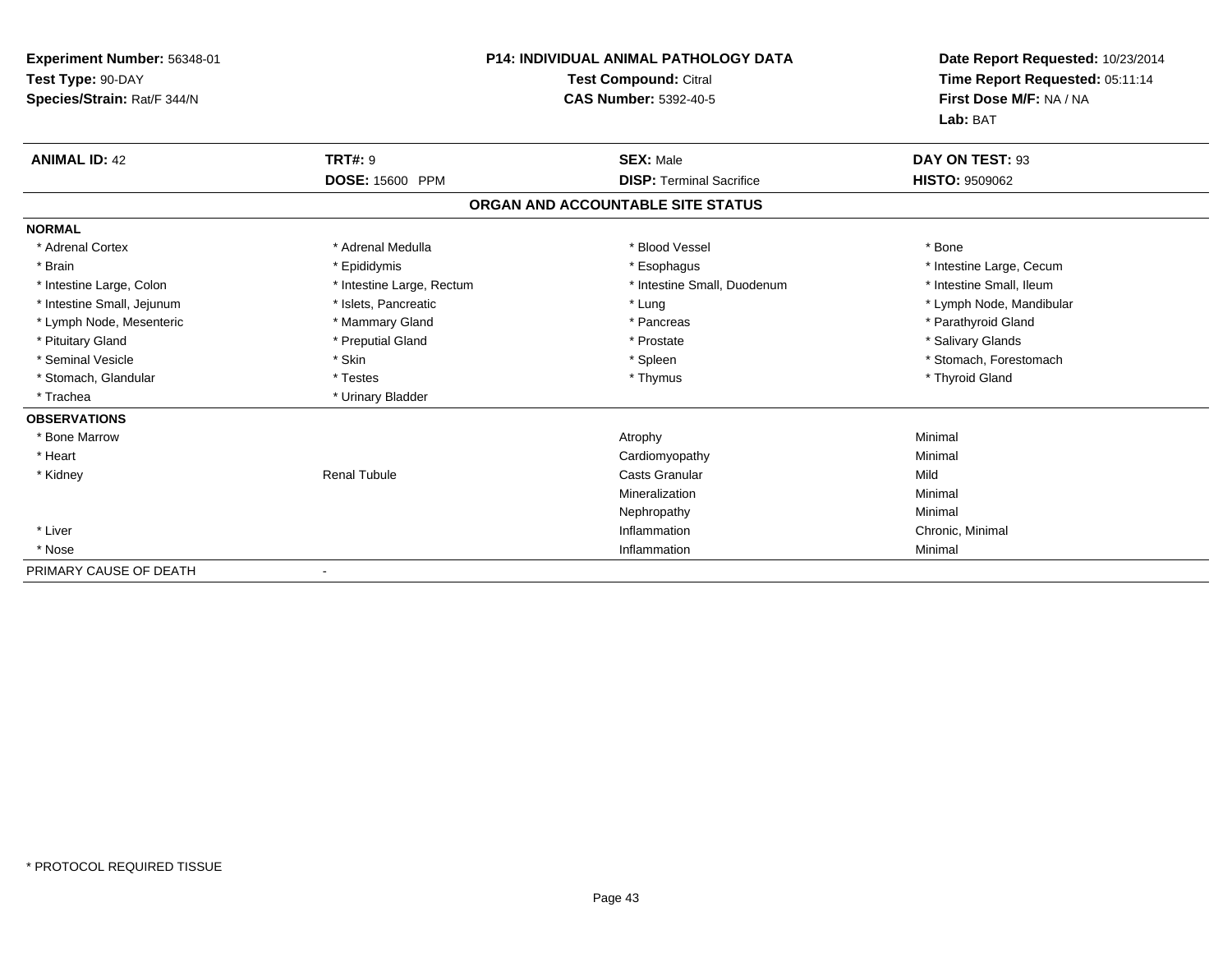| Experiment Number: 56348-01<br>Test Type: 90-DAY<br>Species/Strain: Rat/F 344/N |                           | <b>P14: INDIVIDUAL ANIMAL PATHOLOGY DATA</b><br><b>Test Compound: Citral</b><br><b>CAS Number: 5392-40-5</b> | Date Report Requested: 10/23/2014<br>Time Report Requested: 05:11:14<br>First Dose M/F: NA / NA<br>Lab: BAT |
|---------------------------------------------------------------------------------|---------------------------|--------------------------------------------------------------------------------------------------------------|-------------------------------------------------------------------------------------------------------------|
| <b>ANIMAL ID: 43</b>                                                            | <b>TRT#: 9</b>            | <b>SEX: Male</b>                                                                                             | DAY ON TEST: 93                                                                                             |
|                                                                                 | DOSE: 15600 PPM           | <b>DISP: Terminal Sacrifice</b>                                                                              | <b>HISTO: 9509063</b>                                                                                       |
|                                                                                 |                           | ORGAN AND ACCOUNTABLE SITE STATUS                                                                            |                                                                                                             |
| <b>NORMAL</b>                                                                   |                           |                                                                                                              |                                                                                                             |
| * Adrenal Cortex                                                                | * Adrenal Medulla         | * Blood Vessel                                                                                               | * Bone                                                                                                      |
| * Brain                                                                         | * Epididymis              | * Esophagus                                                                                                  | * Intestine Large, Cecum                                                                                    |
| * Intestine Large, Colon                                                        | * Intestine Large, Rectum | * Intestine Small, Duodenum                                                                                  | * Intestine Small, Ileum                                                                                    |
| * Intestine Small, Jejunum                                                      | * Islets, Pancreatic      | * Lung                                                                                                       | * Lymph Node, Mandibular                                                                                    |
| * Lymph Node, Mesenteric                                                        | * Mammary Gland           | * Pancreas                                                                                                   | * Parathyroid Gland                                                                                         |
| * Pituitary Gland                                                               | * Preputial Gland         | * Prostate                                                                                                   | * Salivary Glands                                                                                           |
| * Seminal Vesicle                                                               | * Skin                    | * Spleen                                                                                                     | * Stomach, Forestomach                                                                                      |
| * Stomach, Glandular                                                            | * Testes                  | * Thymus                                                                                                     | * Thyroid Gland                                                                                             |
| * Trachea                                                                       | * Urinary Bladder         |                                                                                                              |                                                                                                             |
| <b>OBSERVATIONS</b>                                                             |                           |                                                                                                              |                                                                                                             |
| * Bone Marrow                                                                   |                           | Atrophy                                                                                                      | Minimal                                                                                                     |
| * Heart                                                                         |                           | Cardiomyopathy                                                                                               | Minimal                                                                                                     |
| * Kidney                                                                        | <b>Renal Tubule</b>       | <b>Casts Granular</b>                                                                                        | Mild                                                                                                        |
|                                                                                 |                           | Nephropathy                                                                                                  | Minimal                                                                                                     |
|                                                                                 | <b>Renal Tubule</b>       | Regeneration                                                                                                 | Minimal                                                                                                     |
| * Liver                                                                         |                           | Inflammation                                                                                                 | Chronic, Minimal                                                                                            |
| * Nose                                                                          |                           | Inflammation                                                                                                 | Minimal                                                                                                     |
| PRIMARY CAUSE OF DEATH                                                          |                           |                                                                                                              |                                                                                                             |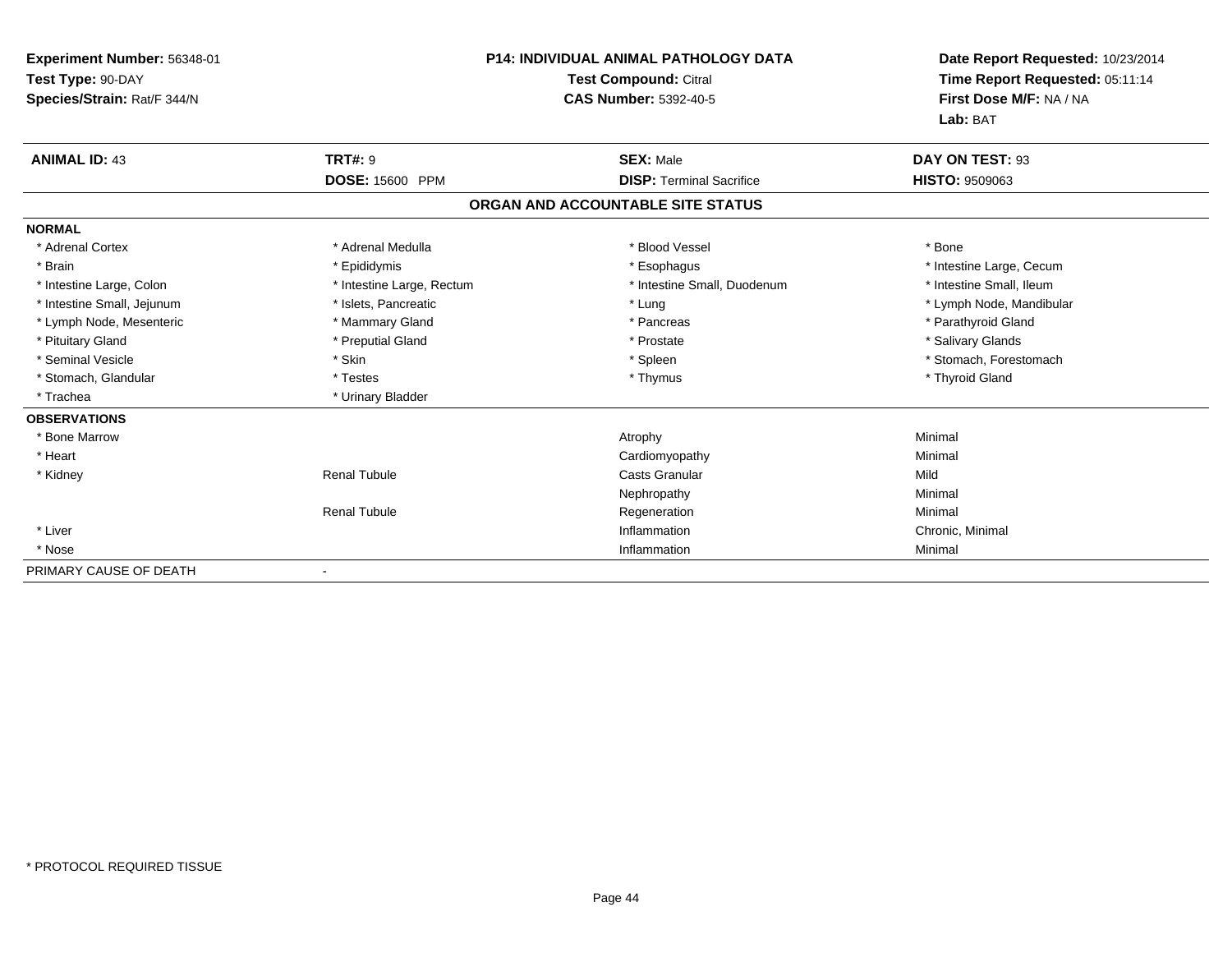| Experiment Number: 56348-01<br>Test Type: 90-DAY<br>Species/Strain: Rat/F 344/N | <b>P14: INDIVIDUAL ANIMAL PATHOLOGY DATA</b><br><b>Test Compound: Citral</b><br><b>CAS Number: 5392-40-5</b> |                                   | Date Report Requested: 10/23/2014<br>Time Report Requested: 05:11:14<br>First Dose M/F: NA / NA<br>Lab: BAT |
|---------------------------------------------------------------------------------|--------------------------------------------------------------------------------------------------------------|-----------------------------------|-------------------------------------------------------------------------------------------------------------|
| <b>ANIMAL ID: 44</b>                                                            | <b>TRT#: 9</b>                                                                                               | <b>SEX: Male</b>                  | DAY ON TEST: 93                                                                                             |
|                                                                                 | DOSE: 15600 PPM                                                                                              | <b>DISP: Terminal Sacrifice</b>   | <b>HISTO: 9509064</b>                                                                                       |
|                                                                                 |                                                                                                              | ORGAN AND ACCOUNTABLE SITE STATUS |                                                                                                             |
| <b>NORMAL</b>                                                                   |                                                                                                              |                                   |                                                                                                             |
| * Adrenal Cortex                                                                | * Adrenal Medulla                                                                                            | * Blood Vessel                    | * Bone                                                                                                      |
| * Bone Marrow                                                                   | * Brain                                                                                                      | * Epididymis                      | * Esophagus                                                                                                 |
| * Intestine Large, Cecum                                                        | * Intestine Large, Colon                                                                                     | * Intestine Large, Rectum         | * Intestine Small, Duodenum                                                                                 |
| * Intestine Small, Ileum                                                        | * Intestine Small, Jejunum                                                                                   | * Islets, Pancreatic              | * Lung                                                                                                      |
| * Lymph Node, Mandibular                                                        | * Lymph Node, Mesenteric                                                                                     | * Mammary Gland                   | * Nose                                                                                                      |
| * Pancreas                                                                      | * Parathyroid Gland                                                                                          | * Pituitary Gland                 | * Prostate                                                                                                  |
| * Salivary Glands                                                               | * Seminal Vesicle                                                                                            | * Skin                            | * Spleen                                                                                                    |
| * Stomach, Forestomach                                                          | * Stomach, Glandular                                                                                         | * Testes                          | * Thymus                                                                                                    |
| * Thyroid Gland                                                                 | * Trachea                                                                                                    | * Urinary Bladder                 |                                                                                                             |
| <b>OBSERVATIONS</b>                                                             |                                                                                                              |                                   |                                                                                                             |
| * Heart                                                                         |                                                                                                              | Cardiomyopathy                    | Minimal                                                                                                     |
| * Kidney                                                                        | <b>Renal Tubule</b>                                                                                          | <b>Casts Granular</b>             | Minimal                                                                                                     |
|                                                                                 |                                                                                                              | Mineralization                    | Minimal                                                                                                     |
|                                                                                 | <b>Renal Tubule</b>                                                                                          | Regeneration                      | Minimal                                                                                                     |
| * Liver                                                                         |                                                                                                              | Inflammation                      | Chronic, Minimal                                                                                            |
| * Preputial Gland                                                               |                                                                                                              | Inflammation                      | Minimal                                                                                                     |
| PRIMARY CAUSE OF DEATH                                                          |                                                                                                              |                                   |                                                                                                             |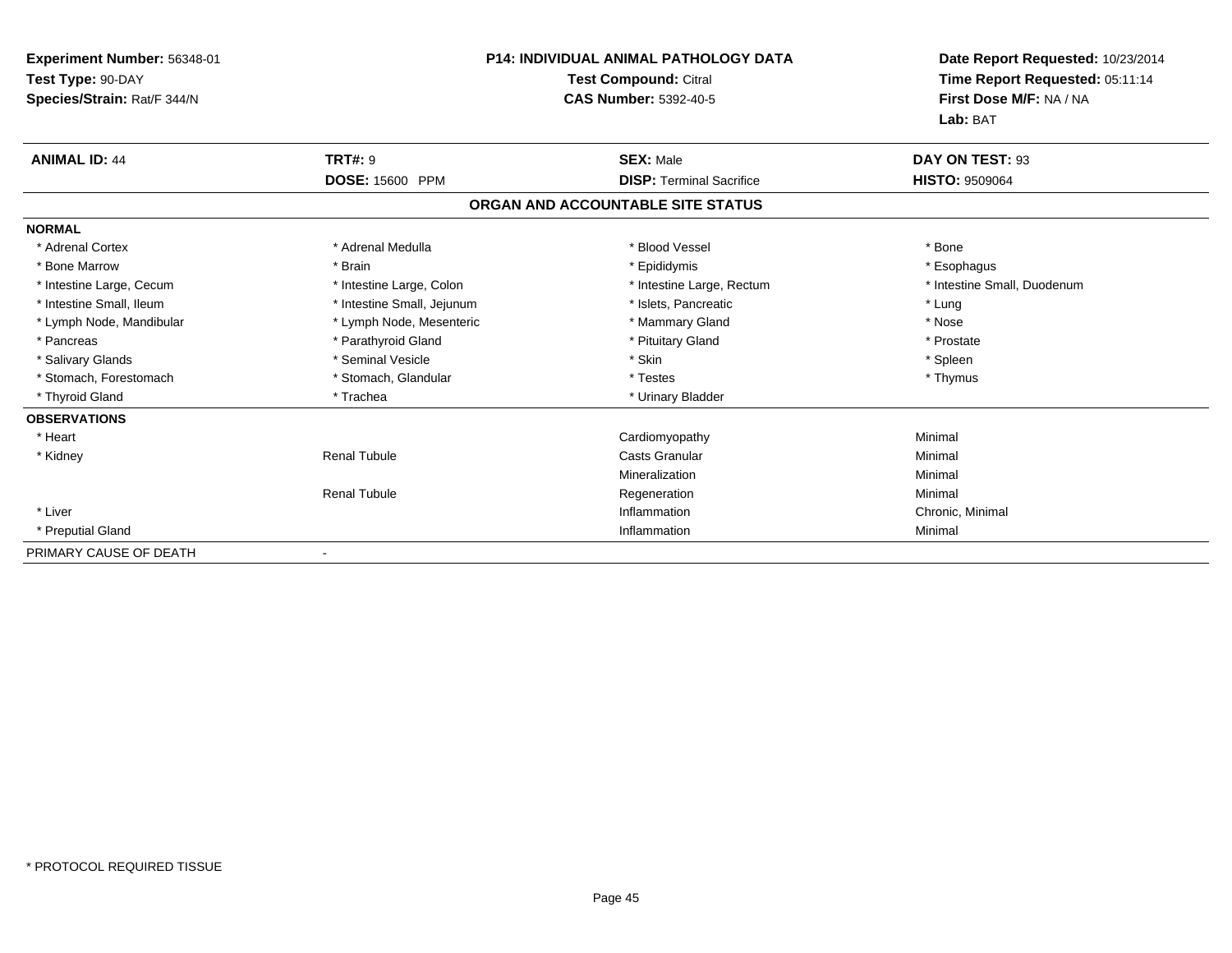| Experiment Number: 56348-01<br>Test Type: 90-DAY<br>Species/Strain: Rat/F 344/N | <b>P14: INDIVIDUAL ANIMAL PATHOLOGY DATA</b><br><b>Test Compound: Citral</b><br><b>CAS Number: 5392-40-5</b> |                                   | Date Report Requested: 10/23/2014<br>Time Report Requested: 05:11:14<br>First Dose M/F: NA / NA<br>Lab: BAT |
|---------------------------------------------------------------------------------|--------------------------------------------------------------------------------------------------------------|-----------------------------------|-------------------------------------------------------------------------------------------------------------|
| <b>ANIMAL ID: 45</b>                                                            | <b>TRT#: 9</b>                                                                                               | <b>SEX: Male</b>                  | DAY ON TEST: 93                                                                                             |
|                                                                                 | DOSE: 15600 PPM                                                                                              | <b>DISP: Terminal Sacrifice</b>   | <b>HISTO: 9509065</b>                                                                                       |
|                                                                                 |                                                                                                              | ORGAN AND ACCOUNTABLE SITE STATUS |                                                                                                             |
| <b>NORMAL</b>                                                                   |                                                                                                              |                                   |                                                                                                             |
| * Adrenal Cortex                                                                | * Adrenal Medulla                                                                                            | * Blood Vessel                    | * Bone                                                                                                      |
| * Brain                                                                         | * Epididymis                                                                                                 | * Esophagus                       | * Heart                                                                                                     |
| * Intestine Large, Cecum                                                        | * Intestine Large, Rectum                                                                                    | * Intestine Small, Duodenum       | * Intestine Small, Ileum                                                                                    |
| * Intestine Small, Jejunum                                                      | * Islets, Pancreatic                                                                                         | * Liver                           | * Lung                                                                                                      |
| * Lymph Node, Mandibular                                                        | * Lymph Node, Mesenteric                                                                                     | * Mammary Gland                   | * Nose                                                                                                      |
| * Pancreas                                                                      | * Parathyroid Gland                                                                                          | * Pituitary Gland                 | * Prostate                                                                                                  |
| * Salivary Glands                                                               | * Seminal Vesicle                                                                                            | * Skin                            | * Spleen                                                                                                    |
| * Stomach, Forestomach                                                          | * Stomach, Glandular                                                                                         | * Testes                          | * Thymus                                                                                                    |
| * Thyroid Gland                                                                 | * Trachea                                                                                                    | * Urinary Bladder                 |                                                                                                             |
| <b>OBSERVATIONS</b>                                                             |                                                                                                              |                                   |                                                                                                             |
| * Bone Marrow                                                                   |                                                                                                              | Atrophy                           | Minimal                                                                                                     |
| * Intestine Large, Colon                                                        |                                                                                                              | Parasite Metazoan                 |                                                                                                             |
| * Kidney                                                                        | <b>Renal Tubule</b>                                                                                          | <b>Casts Granular</b>             | Minimal                                                                                                     |
|                                                                                 |                                                                                                              | Mineralization                    | Minimal                                                                                                     |
|                                                                                 |                                                                                                              | Nephropathy                       | Minimal                                                                                                     |
| * Preputial Gland                                                               |                                                                                                              | Hyperplasia                       | Moderate                                                                                                    |
| PRIMARY CAUSE OF DEATH                                                          |                                                                                                              |                                   |                                                                                                             |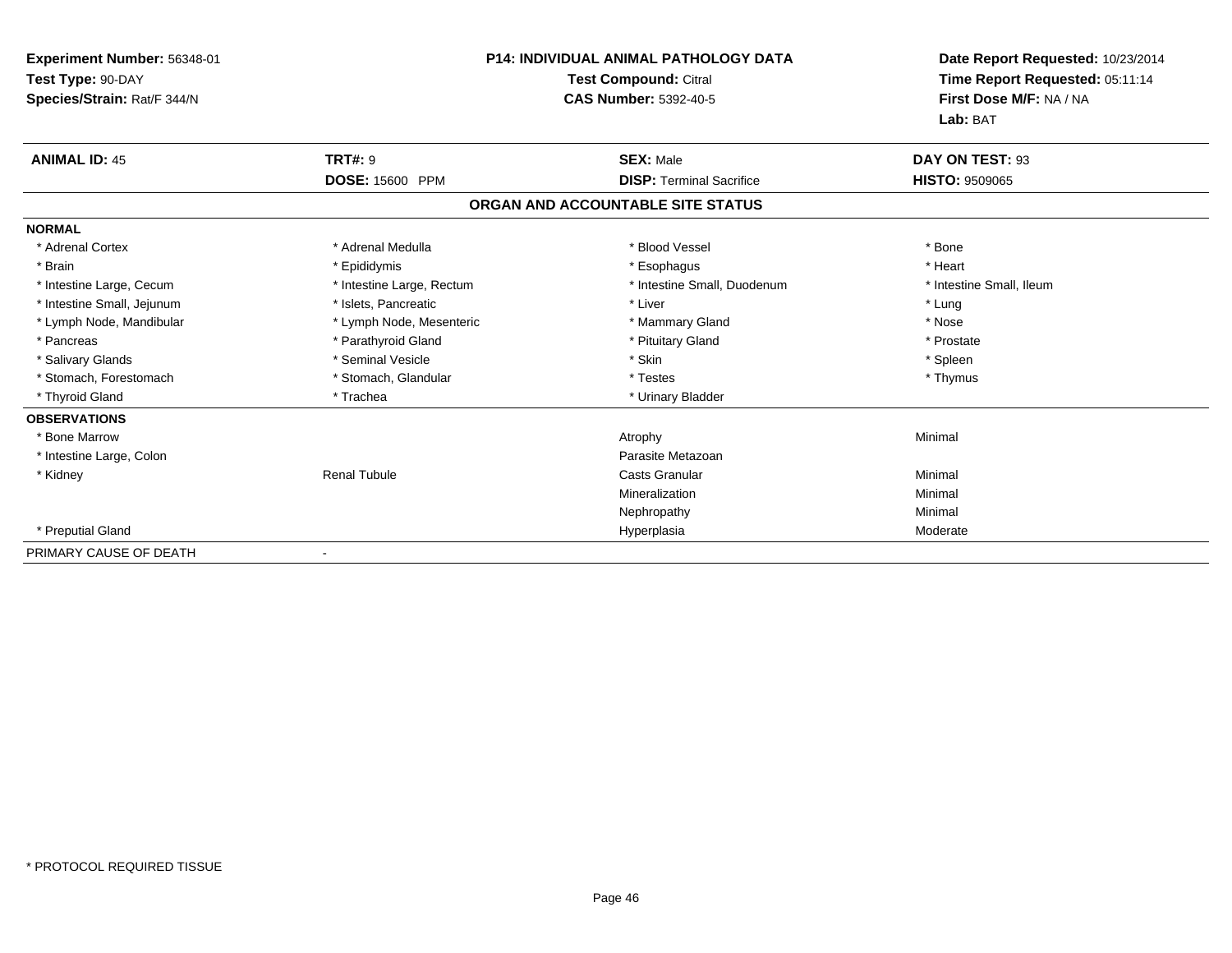| Experiment Number: 56348-01<br>Test Type: 90-DAY<br>Species/Strain: Rat/F 344/N |                           | <b>P14: INDIVIDUAL ANIMAL PATHOLOGY DATA</b><br><b>Test Compound: Citral</b><br><b>CAS Number: 5392-40-5</b> | Date Report Requested: 10/23/2014<br>Time Report Requested: 05:11:14<br>First Dose M/F: NA / NA<br>Lab: BAT |
|---------------------------------------------------------------------------------|---------------------------|--------------------------------------------------------------------------------------------------------------|-------------------------------------------------------------------------------------------------------------|
| <b>ANIMAL ID: 46</b>                                                            | <b>TRT#: 9</b>            | <b>SEX: Male</b>                                                                                             | DAY ON TEST: 93                                                                                             |
|                                                                                 | DOSE: 15600 PPM           | <b>DISP: Terminal Sacrifice</b>                                                                              | <b>HISTO: 9509066</b>                                                                                       |
|                                                                                 |                           | ORGAN AND ACCOUNTABLE SITE STATUS                                                                            |                                                                                                             |
| <b>NORMAL</b>                                                                   |                           |                                                                                                              |                                                                                                             |
| * Adrenal Cortex                                                                | * Adrenal Medulla         | * Blood Vessel                                                                                               | * Bone                                                                                                      |
| * Brain                                                                         | * Epididymis              | * Esophagus                                                                                                  | * Intestine Large, Cecum                                                                                    |
| * Intestine Large, Colon                                                        | * Intestine Large, Rectum | * Intestine Small, Duodenum                                                                                  | * Intestine Small, Ileum                                                                                    |
| * Intestine Small, Jejunum                                                      | * Islets, Pancreatic      | * Liver                                                                                                      | * Lung                                                                                                      |
| * Lymph Node, Mandibular                                                        | * Lymph Node, Mesenteric  | * Mammary Gland                                                                                              | * Nose                                                                                                      |
| * Pancreas                                                                      | * Pituitary Gland         | * Preputial Gland                                                                                            | * Salivary Glands                                                                                           |
| * Seminal Vesicle                                                               | * Skin                    | * Spleen                                                                                                     | * Stomach, Forestomach                                                                                      |
| * Stomach, Glandular                                                            | * Testes                  | * Thymus                                                                                                     | * Thyroid Gland                                                                                             |
| * Trachea                                                                       | * Urinary Bladder         |                                                                                                              |                                                                                                             |
| <b>MISSING</b>                                                                  |                           |                                                                                                              |                                                                                                             |
| * Parathyroid Gland                                                             |                           |                                                                                                              |                                                                                                             |
| <b>OBSERVATIONS</b>                                                             |                           |                                                                                                              |                                                                                                             |
| * Bone Marrow                                                                   |                           | Atrophy                                                                                                      | Minimal                                                                                                     |
| * Heart                                                                         |                           | Cardiomyopathy                                                                                               | Minimal                                                                                                     |
| * Kidney                                                                        | <b>Renal Tubule</b>       | <b>Casts Granular</b>                                                                                        | Mild                                                                                                        |
|                                                                                 |                           | Nephropathy                                                                                                  | Minimal                                                                                                     |
| * Prostate                                                                      |                           | Inflammation                                                                                                 | Minimal                                                                                                     |
| PRIMARY CAUSE OF DEATH                                                          |                           |                                                                                                              |                                                                                                             |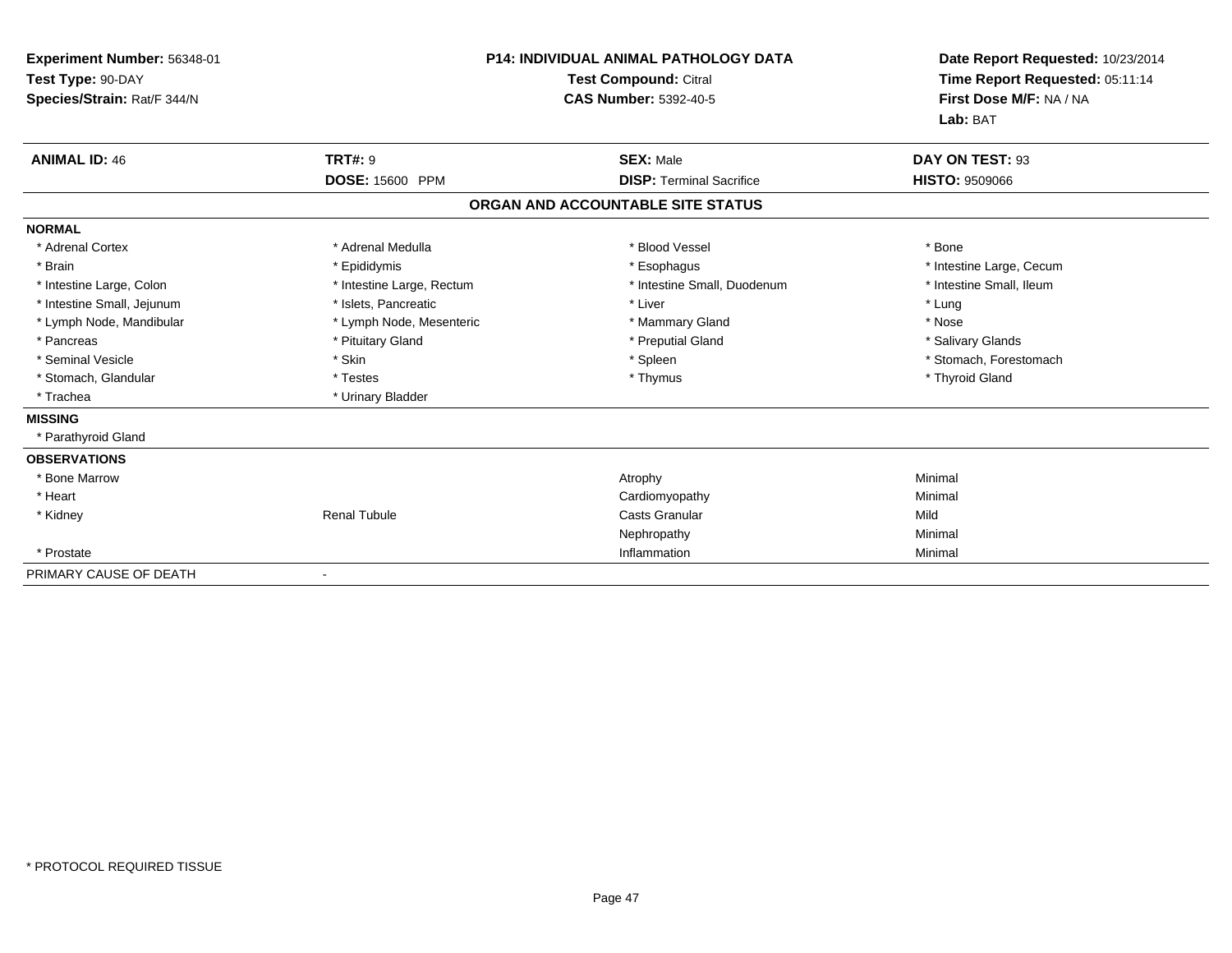| <b>P14: INDIVIDUAL ANIMAL PATHOLOGY DATA</b><br>Experiment Number: 56348-01<br>Test Type: 90-DAY<br><b>Test Compound: Citral</b><br><b>CAS Number: 5392-40-5</b><br>Species/Strain: Rat/F 344/N |                          | Date Report Requested: 10/23/2014<br>Time Report Requested: 05:11:14<br>First Dose M/F: NA / NA<br>Lab: BAT |                           |
|-------------------------------------------------------------------------------------------------------------------------------------------------------------------------------------------------|--------------------------|-------------------------------------------------------------------------------------------------------------|---------------------------|
| <b>ANIMAL ID: 47</b>                                                                                                                                                                            | <b>TRT#: 9</b>           | <b>SEX: Male</b>                                                                                            | DAY ON TEST: 93           |
|                                                                                                                                                                                                 | DOSE: 15600 PPM          | <b>DISP: Terminal Sacrifice</b>                                                                             | <b>HISTO: 9509067</b>     |
|                                                                                                                                                                                                 |                          | ORGAN AND ACCOUNTABLE SITE STATUS                                                                           |                           |
| <b>NORMAL</b>                                                                                                                                                                                   |                          |                                                                                                             |                           |
| * Adrenal Cortex                                                                                                                                                                                | * Adrenal Medulla        | * Blood Vessel                                                                                              | * Bone                    |
| * Bone Marrow                                                                                                                                                                                   | * Brain                  | * Epididymis                                                                                                | * Esophagus               |
| * Heart                                                                                                                                                                                         | * Intestine Large, Cecum | * Intestine Large, Colon                                                                                    | * Intestine Large, Rectum |
| * Intestine Small, Duodenum                                                                                                                                                                     | * Intestine Small, Ileum | * Intestine Small, Jejunum                                                                                  | * Islets, Pancreatic      |
| * Lung                                                                                                                                                                                          | * Lymph Node, Mandibular | * Lymph Node, Mesenteric                                                                                    | * Mammary Gland           |
| * Nose                                                                                                                                                                                          | * Pancreas               | * Parathyroid Gland                                                                                         | * Pituitary Gland         |
| * Preputial Gland                                                                                                                                                                               | * Salivary Glands        | * Seminal Vesicle                                                                                           | * Skin                    |
| * Spleen                                                                                                                                                                                        | * Stomach, Forestomach   | * Stomach, Glandular                                                                                        | * Testes                  |
| * Thymus                                                                                                                                                                                        | * Thyroid Gland          | * Trachea                                                                                                   | * Urinary Bladder         |
| <b>OBSERVATIONS</b>                                                                                                                                                                             |                          |                                                                                                             |                           |
| * Kidney                                                                                                                                                                                        | <b>Renal Tubule</b>      | <b>Casts Granular</b>                                                                                       | Mild                      |
|                                                                                                                                                                                                 |                          | Mineralization                                                                                              | Minimal                   |
|                                                                                                                                                                                                 |                          | Nephropathy                                                                                                 | Minimal                   |
|                                                                                                                                                                                                 | <b>Renal Tubule</b>      | Regeneration                                                                                                | Minimal                   |
| * Liver                                                                                                                                                                                         |                          | Inflammation                                                                                                | Chronic, Minimal          |
| * Preputial GI                                                                                                                                                                                  |                          |                                                                                                             |                           |
| Note: only 1 preputial on slide                                                                                                                                                                 |                          |                                                                                                             |                           |
| * Prostate                                                                                                                                                                                      |                          | Inflammation                                                                                                | Minimal                   |
| PRIMARY CAUSE OF DEATH                                                                                                                                                                          |                          |                                                                                                             |                           |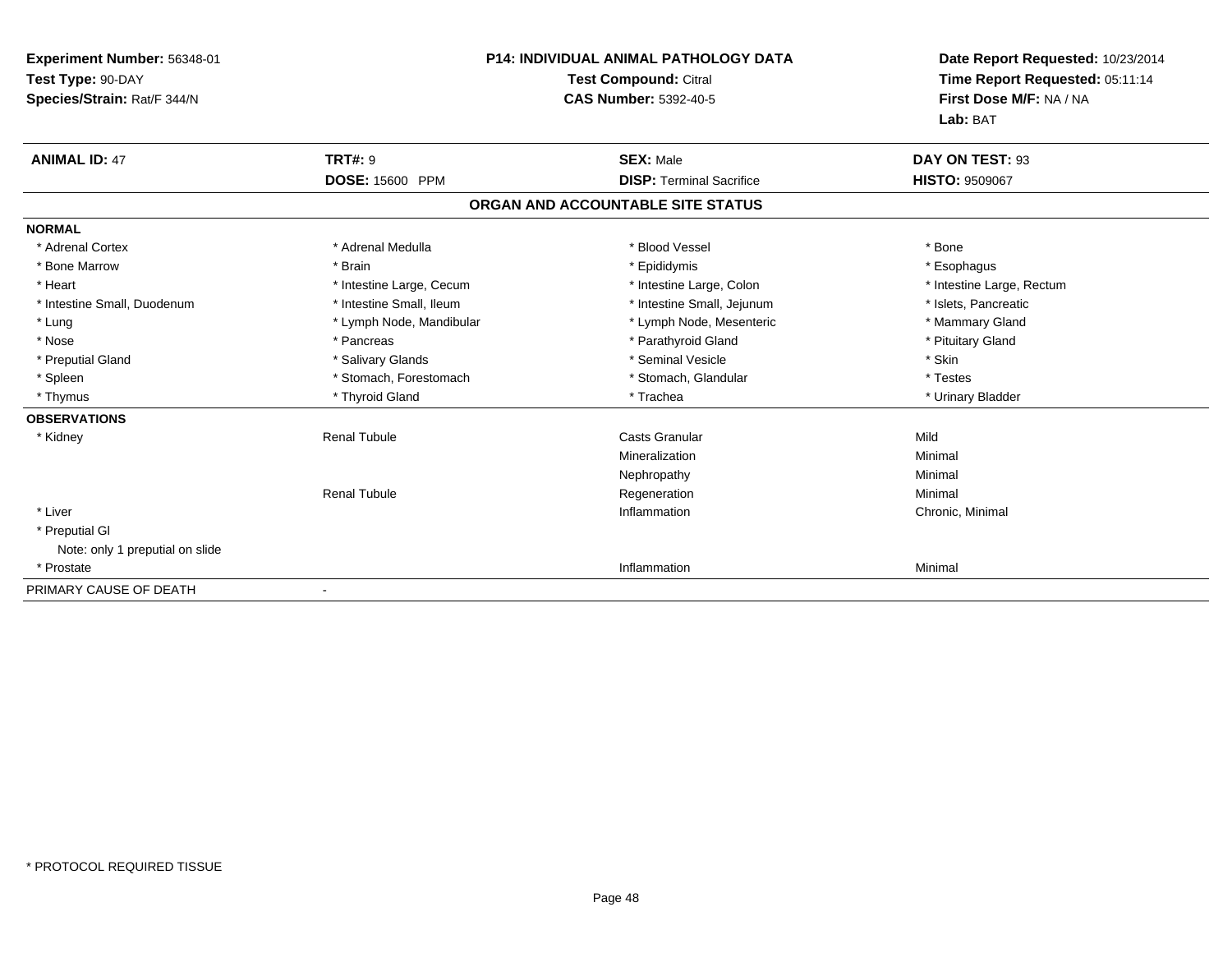| <b>P14: INDIVIDUAL ANIMAL PATHOLOGY DATA</b><br><b>Test Compound: Citral</b><br><b>CAS Number: 5392-40-5</b> |                                                                                                                                                                                                                                                                         | Date Report Requested: 10/23/2014<br>Time Report Requested: 05:11:14<br>First Dose M/F: NA / NA<br>Lab: BAT |
|--------------------------------------------------------------------------------------------------------------|-------------------------------------------------------------------------------------------------------------------------------------------------------------------------------------------------------------------------------------------------------------------------|-------------------------------------------------------------------------------------------------------------|
|                                                                                                              | <b>SEX: Male</b>                                                                                                                                                                                                                                                        | DAY ON TEST: 93                                                                                             |
|                                                                                                              | <b>DISP: Terminal Sacrifice</b>                                                                                                                                                                                                                                         | <b>HISTO: 9509068</b>                                                                                       |
|                                                                                                              |                                                                                                                                                                                                                                                                         |                                                                                                             |
|                                                                                                              |                                                                                                                                                                                                                                                                         |                                                                                                             |
|                                                                                                              | * Blood Vessel                                                                                                                                                                                                                                                          | * Bone                                                                                                      |
|                                                                                                              | * Esophagus                                                                                                                                                                                                                                                             | * Intestine Large, Cecum                                                                                    |
|                                                                                                              | * Intestine Small, Duodenum                                                                                                                                                                                                                                             | * Intestine Small, Ileum                                                                                    |
|                                                                                                              | * Liver                                                                                                                                                                                                                                                                 | * Lung                                                                                                      |
|                                                                                                              | * Mammary Gland                                                                                                                                                                                                                                                         | * Nose                                                                                                      |
|                                                                                                              | * Pituitary Gland                                                                                                                                                                                                                                                       | * Preputial Gland                                                                                           |
|                                                                                                              | * Seminal Vesicle                                                                                                                                                                                                                                                       | * Skin                                                                                                      |
|                                                                                                              | * Stomach, Glandular                                                                                                                                                                                                                                                    | * Testes                                                                                                    |
|                                                                                                              | * Trachea                                                                                                                                                                                                                                                               | * Urinary Bladder                                                                                           |
|                                                                                                              |                                                                                                                                                                                                                                                                         |                                                                                                             |
|                                                                                                              | Atrophy                                                                                                                                                                                                                                                                 | Minimal                                                                                                     |
|                                                                                                              | Cardiomyopathy                                                                                                                                                                                                                                                          | Minimal                                                                                                     |
|                                                                                                              | Casts Granular                                                                                                                                                                                                                                                          | Minimal                                                                                                     |
|                                                                                                              | Mineralization                                                                                                                                                                                                                                                          | Minimal                                                                                                     |
|                                                                                                              | Nephropathy                                                                                                                                                                                                                                                             | Minimal                                                                                                     |
|                                                                                                              | <b>TRT#: 9</b><br>DOSE: 15600 PPM<br>* Adrenal Medulla<br>* Epididymis<br>* Intestine Large, Rectum<br>* Islets, Pancreatic<br>* Lymph Node, Mesenteric<br>* Parathyroid Gland<br>* Salivary Glands<br>* Stomach, Forestomach<br>* Thyroid Gland<br><b>Renal Tubule</b> | ORGAN AND ACCOUNTABLE SITE STATUS                                                                           |

PRIMARY CAUSE OF DEATH-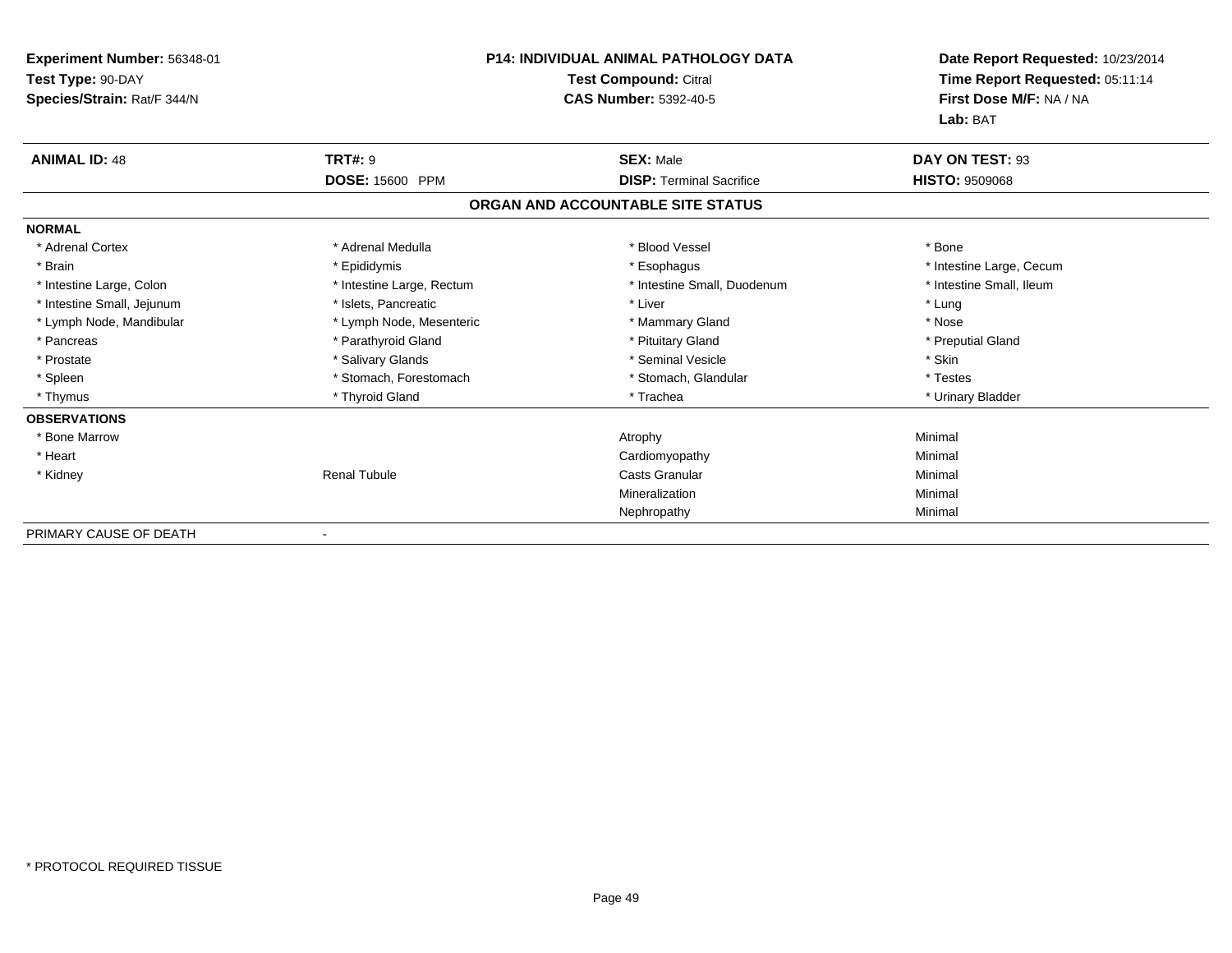| <b>Experiment Number: 56348-01</b><br>Test Type: 90-DAY<br>Species/Strain: Rat/F 344/N |                           | <b>P14: INDIVIDUAL ANIMAL PATHOLOGY DATA</b><br><b>Test Compound: Citral</b><br><b>CAS Number: 5392-40-5</b> |                             |
|----------------------------------------------------------------------------------------|---------------------------|--------------------------------------------------------------------------------------------------------------|-----------------------------|
| <b>ANIMAL ID: 49</b>                                                                   | <b>TRT#: 9</b>            | <b>SEX: Male</b>                                                                                             | Lab: BAT<br>DAY ON TEST: 93 |
|                                                                                        | DOSE: 15600 PPM           | <b>DISP: Terminal Sacrifice</b>                                                                              | <b>HISTO: 9509069</b>       |
|                                                                                        |                           | ORGAN AND ACCOUNTABLE SITE STATUS                                                                            |                             |
| <b>NORMAL</b>                                                                          |                           |                                                                                                              |                             |
| * Adrenal Cortex                                                                       | * Adrenal Medulla         | * Blood Vessel                                                                                               | * Bone                      |
| * Brain                                                                                | * Epididymis              | * Esophagus                                                                                                  | * Intestine Large, Cecum    |
| * Intestine Large, Colon                                                               | * Intestine Large, Rectum | * Intestine Small, Duodenum                                                                                  | * Intestine Small, Ileum    |
| * Intestine Small, Jejunum                                                             | * Islets, Pancreatic      | * Liver                                                                                                      | * Lung                      |
| * Lymph Node, Mandibular                                                               | * Lymph Node, Mesenteric  | * Mammary Gland                                                                                              | * Nose                      |
| * Pancreas                                                                             | * Parathyroid Gland       | * Pituitary Gland                                                                                            | * Preputial Gland           |
| * Prostate                                                                             | * Salivary Glands         | * Seminal Vesicle                                                                                            | * Skin                      |
| * Spleen                                                                               | * Stomach, Forestomach    | * Stomach, Glandular                                                                                         | * Testes                    |
| * Thymus                                                                               | * Thyroid Gland           | * Trachea                                                                                                    | * Urinary Bladder           |
| <b>OBSERVATIONS</b>                                                                    |                           |                                                                                                              |                             |
| * Bone Marrow                                                                          |                           | Atrophy                                                                                                      | Minimal                     |
| * Heart                                                                                |                           | Cardiomyopathy                                                                                               | Minimal                     |
| * Kidney                                                                               | <b>Renal Tubule</b>       | <b>Casts Granular</b>                                                                                        | Mild                        |
|                                                                                        |                           | Nephropathy                                                                                                  | Minimal                     |
|                                                                                        | <b>Renal Tubule</b>       | Regeneration                                                                                                 | Minimal                     |
| PRIMARY CAUSE OF DEATH                                                                 | $\sim$                    |                                                                                                              |                             |

-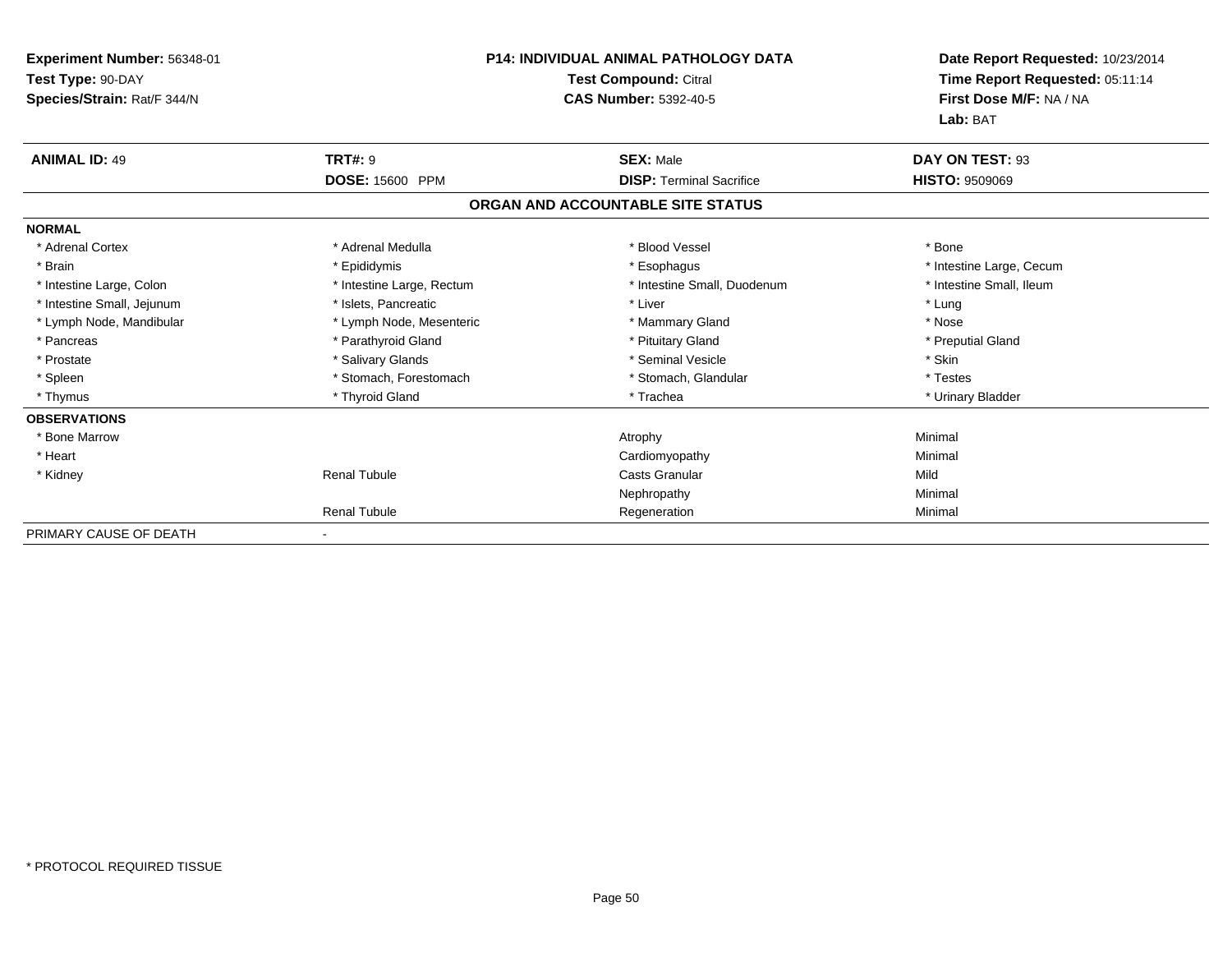| Experiment Number: 56348-01 | <b>P14: INDIVIDUAL ANIMAL PATHOLOGY DATA</b><br><b>Test Compound: Citral</b> |                                   | Date Report Requested: 10/23/2014 |  |
|-----------------------------|------------------------------------------------------------------------------|-----------------------------------|-----------------------------------|--|
| Test Type: 90-DAY           |                                                                              |                                   | Time Report Requested: 05:11:14   |  |
| Species/Strain: Rat/F 344/N |                                                                              | <b>CAS Number: 5392-40-5</b>      | First Dose M/F: NA / NA           |  |
|                             |                                                                              |                                   | Lab: BAT                          |  |
| <b>ANIMAL ID: 50</b>        | <b>TRT#: 9</b>                                                               | <b>SEX: Male</b>                  | DAY ON TEST: 93                   |  |
|                             | <b>DOSE: 15600 PPM</b>                                                       | <b>DISP: Terminal Sacrifice</b>   | <b>HISTO: 9509070</b>             |  |
|                             |                                                                              | ORGAN AND ACCOUNTABLE SITE STATUS |                                   |  |
| <b>NORMAL</b>               |                                                                              |                                   |                                   |  |
| * Adrenal Cortex            | * Adrenal Medulla                                                            | * Blood Vessel                    | * Bone                            |  |
| * Brain                     | * Epididymis                                                                 | * Esophagus                       | * Intestine Large, Cecum          |  |
| * Intestine Large, Colon    | * Intestine Large, Rectum                                                    | * Intestine Small, Duodenum       | * Intestine Small, Ileum          |  |
| * Intestine Small, Jejunum  | * Islets, Pancreatic                                                         | * Lymph Node, Mandibular          | * Lymph Node, Mesenteric          |  |
| * Mammary Gland             | * Nose                                                                       | * Pancreas                        | * Parathyroid Gland               |  |
| * Pituitary Gland           | * Prostate                                                                   | * Salivary Glands                 | * Seminal Vesicle                 |  |
| * Skin                      | * Spleen                                                                     | * Stomach, Forestomach            | * Stomach, Glandular              |  |
| * Testes                    | * Thymus                                                                     | * Thyroid Gland                   | * Trachea                         |  |
| * Urinary Bladder           |                                                                              |                                   |                                   |  |
| <b>OBSERVATIONS</b>         |                                                                              |                                   |                                   |  |
| * Bone Marrow               |                                                                              | Atrophy                           | Minimal                           |  |
| * Heart                     |                                                                              | Cardiomyopathy                    | Minimal                           |  |
| * Kidney                    | <b>Renal Tubule</b>                                                          | Casts Granular                    | Minimal                           |  |
|                             | <b>Renal Tubule</b>                                                          | Regeneration                      | Minimal                           |  |
| * Liver                     |                                                                              | Inflammation                      | Chronic, Minimal                  |  |
| * Lung                      |                                                                              | Inflammation                      | Chronic, Minimal                  |  |
| * Preputial Gland           |                                                                              | Inflammation                      | Minimal                           |  |
| PRIMARY CAUSE OF DEATH      |                                                                              |                                   |                                   |  |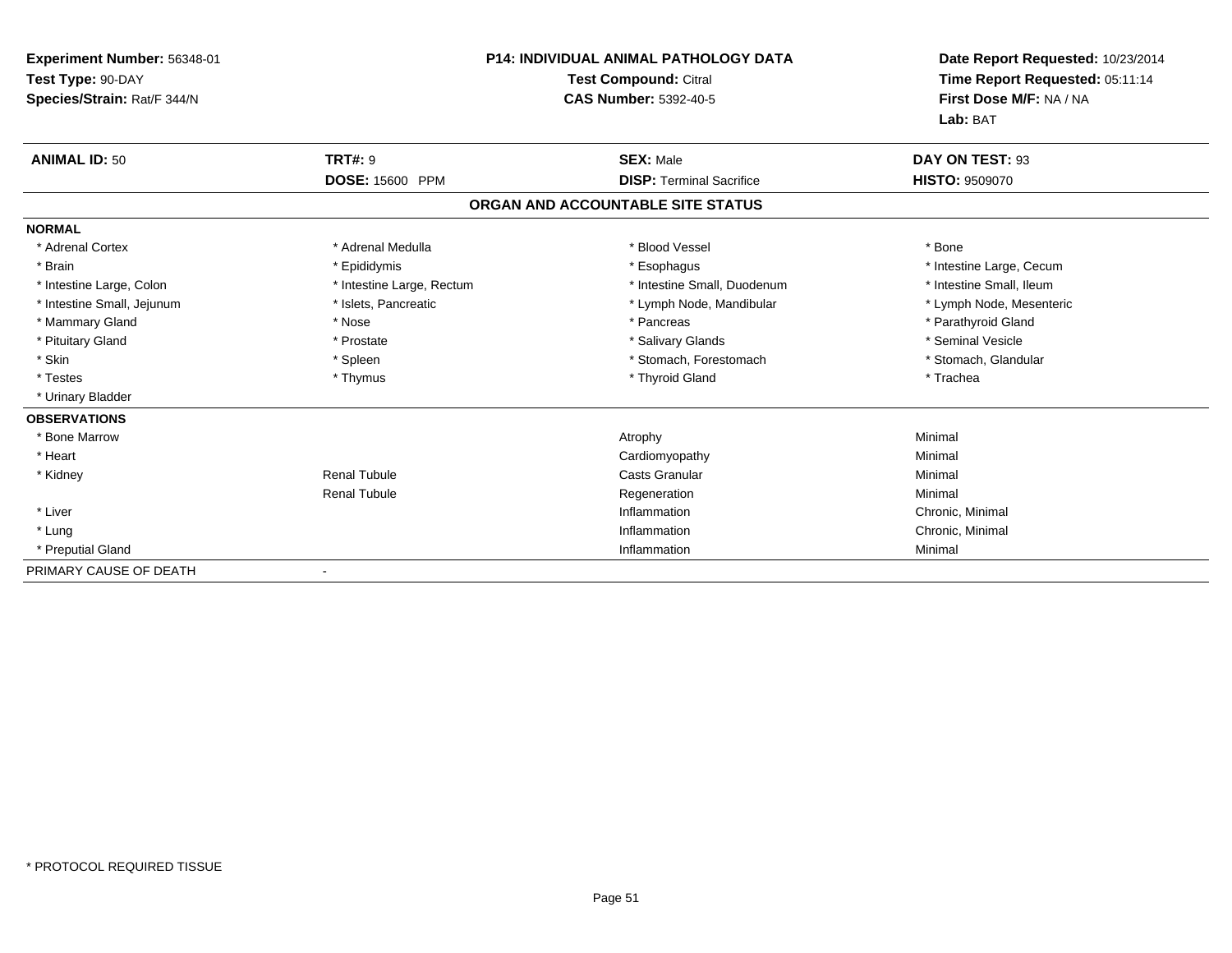| Experiment Number: 56348-01<br>Test Type: 90-DAY<br>Species/Strain: Rat/F 344/N | <b>P14: INDIVIDUAL ANIMAL PATHOLOGY DATA</b><br><b>Test Compound: Citral</b><br><b>CAS Number: 5392-40-5</b> |                                   | Date Report Requested: 10/23/2014<br>Time Report Requested: 05:11:14<br>First Dose M/F: NA / NA |  |
|---------------------------------------------------------------------------------|--------------------------------------------------------------------------------------------------------------|-----------------------------------|-------------------------------------------------------------------------------------------------|--|
|                                                                                 |                                                                                                              |                                   | Lab: BAT                                                                                        |  |
| <b>ANIMAL ID: 51</b>                                                            | <b>TRT#: 11</b>                                                                                              | <b>SEX: Male</b>                  | DAY ON TEST: 10                                                                                 |  |
|                                                                                 | DOSE: 31300 PPM                                                                                              | <b>DISP:</b> Moribund Sacrifice   | <b>HISTO: 9509071</b>                                                                           |  |
|                                                                                 |                                                                                                              | ORGAN AND ACCOUNTABLE SITE STATUS |                                                                                                 |  |
| <b>NORMAL</b>                                                                   |                                                                                                              |                                   |                                                                                                 |  |
| * Adrenal Cortex                                                                | * Adrenal Medulla                                                                                            | * Blood Vessel                    | * Bone                                                                                          |  |
| * Brain                                                                         | * Epididymis                                                                                                 | * Esophagus                       | * Heart                                                                                         |  |
| * Intestine Large, Cecum                                                        | * Intestine Large, Colon                                                                                     | * Intestine Large, Rectum         | * Intestine Small, Duodenum                                                                     |  |
| * Intestine Small, Ileum                                                        | * Intestine Small, Jejunum                                                                                   | * Islets, Pancreatic              | * Kidney                                                                                        |  |
| * Liver                                                                         | * Lung                                                                                                       | * Lymph Node, Mandibular          | * Lymph Node, Mesenteric                                                                        |  |
| * Mammary Gland                                                                 | * Nose                                                                                                       | * Pancreas                        | * Parathyroid Gland                                                                             |  |
| * Pituitary Gland                                                               | * Preputial Gland                                                                                            | * Prostate                        | * Salivary Glands                                                                               |  |
| * Seminal Vesicle                                                               | * Skin                                                                                                       | * Spleen                          | * Stomach, Forestomach                                                                          |  |
| * Stomach, Glandular                                                            | * Thymus                                                                                                     | * Thyroid Gland                   | * Trachea                                                                                       |  |
| * Urinary Bladder                                                               |                                                                                                              |                                   |                                                                                                 |  |
| <b>OBSERVATIONS</b>                                                             |                                                                                                              |                                   |                                                                                                 |  |
| * Bone Marrow                                                                   |                                                                                                              | Atrophy                           | Minimal                                                                                         |  |
|                                                                                 |                                                                                                              | Hemorrhage                        | Mild                                                                                            |  |
| * Testes                                                                        |                                                                                                              | Aspermia                          | Marked                                                                                          |  |
| PRIMARY CAUSE OF DEATH                                                          | - UNCERTAIN                                                                                                  |                                   |                                                                                                 |  |

Animal Note: Sex organs/secondary sex organs have typical immaturity of young rat. Minimal i ncreased keratin layer in stomach typical of not eating.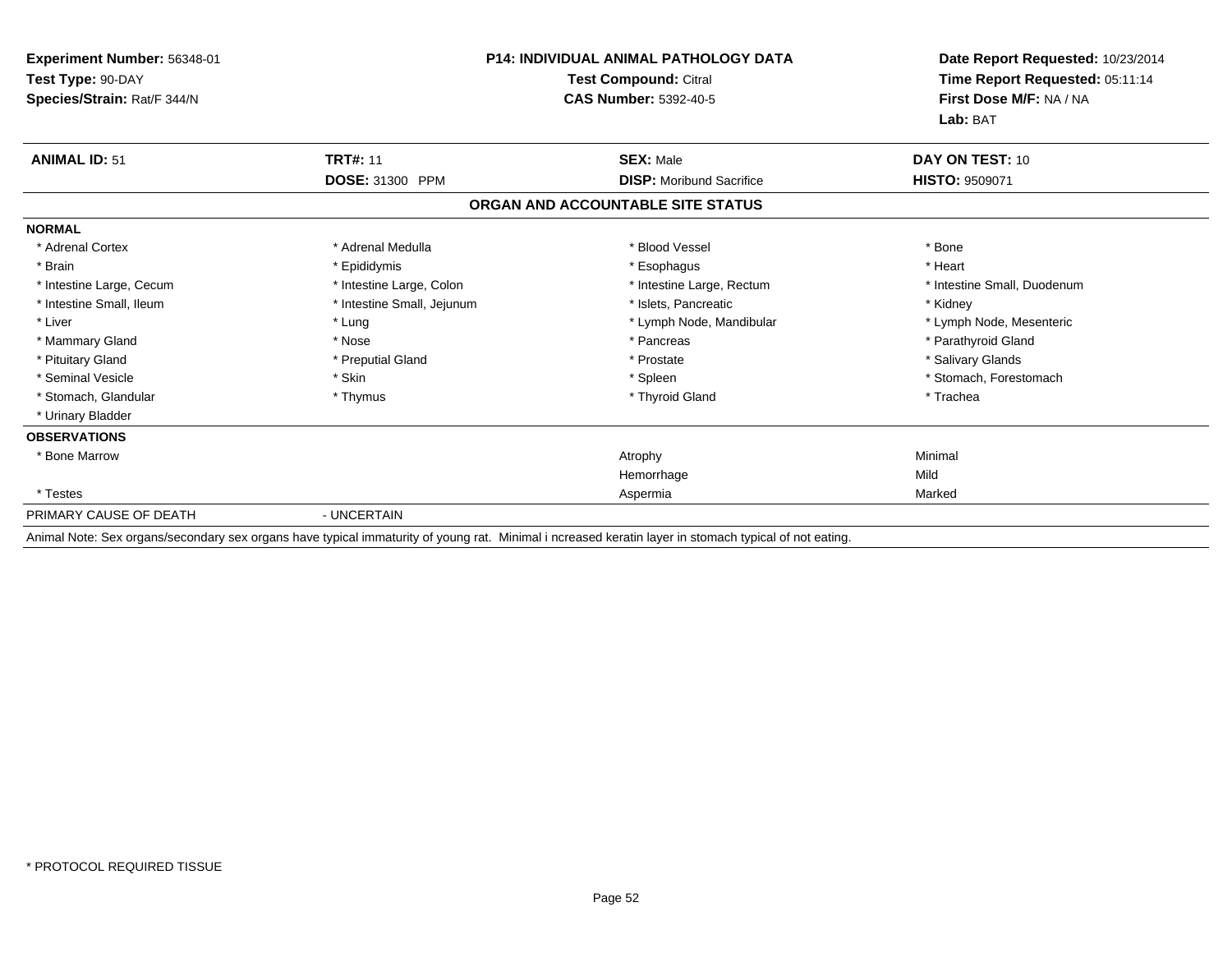| Experiment Number: 56348-01<br>Test Type: 90-DAY<br>Species/Strain: Rat/F 344/N |                            | <b>P14: INDIVIDUAL ANIMAL PATHOLOGY DATA</b><br><b>Test Compound: Citral</b><br><b>CAS Number: 5392-40-5</b> | Date Report Requested: 10/23/2014<br>Time Report Requested: 05:11:14<br>First Dose M/F: NA / NA<br>Lab: BAT |
|---------------------------------------------------------------------------------|----------------------------|--------------------------------------------------------------------------------------------------------------|-------------------------------------------------------------------------------------------------------------|
| <b>ANIMAL ID: 52</b>                                                            | <b>TRT#: 11</b>            | <b>SEX: Male</b>                                                                                             | DAY ON TEST: 10                                                                                             |
|                                                                                 | DOSE: 31300 PPM            | <b>DISP:</b> Moribund Sacrifice                                                                              | <b>HISTO: 9509072</b>                                                                                       |
|                                                                                 |                            | ORGAN AND ACCOUNTABLE SITE STATUS                                                                            |                                                                                                             |
| <b>NORMAL</b>                                                                   |                            |                                                                                                              |                                                                                                             |
| * Adrenal Cortex                                                                | * Adrenal Medulla          | * Blood Vessel                                                                                               | * Bone                                                                                                      |
| * Brain                                                                         | * Epididymis               | * Esophagus                                                                                                  | * Heart                                                                                                     |
| * Intestine Large, Cecum                                                        | * Intestine Large, Colon   | * Intestine Large, Rectum                                                                                    | * Intestine Small, Duodenum                                                                                 |
| * Intestine Small, Ileum                                                        | * Intestine Small, Jejunum | * Islets. Pancreatic                                                                                         | * Kidney                                                                                                    |
| * Lung                                                                          | * Lymph Node, Mandibular   | * Lymph Node, Mesenteric                                                                                     | * Mammary Gland                                                                                             |
| * Nose                                                                          | * Pancreas                 | * Parathyroid Gland                                                                                          | * Pituitary Gland                                                                                           |
| * Preputial Gland                                                               | * Prostate                 | * Salivary Glands                                                                                            | * Seminal Vesicle                                                                                           |
| * Skin                                                                          | * Spleen                   | * Stomach, Forestomach                                                                                       | * Stomach, Glandular                                                                                        |
| * Thymus                                                                        | * Thyroid Gland            | * Trachea                                                                                                    | * Urinary Bladder                                                                                           |
| <b>OBSERVATIONS</b>                                                             |                            |                                                                                                              |                                                                                                             |
| * Bone Marrow                                                                   |                            | Atrophy                                                                                                      | Minimal                                                                                                     |
|                                                                                 |                            | Hemorrhage                                                                                                   | Mild                                                                                                        |
| * Liver                                                                         |                            | Inflammation                                                                                                 | Chronic, Minimal                                                                                            |
| * Testes                                                                        |                            | Aspermia                                                                                                     | Marked                                                                                                      |
| PRIMARY CAUSE OF DEATH                                                          | - UNCERTAIN                |                                                                                                              |                                                                                                             |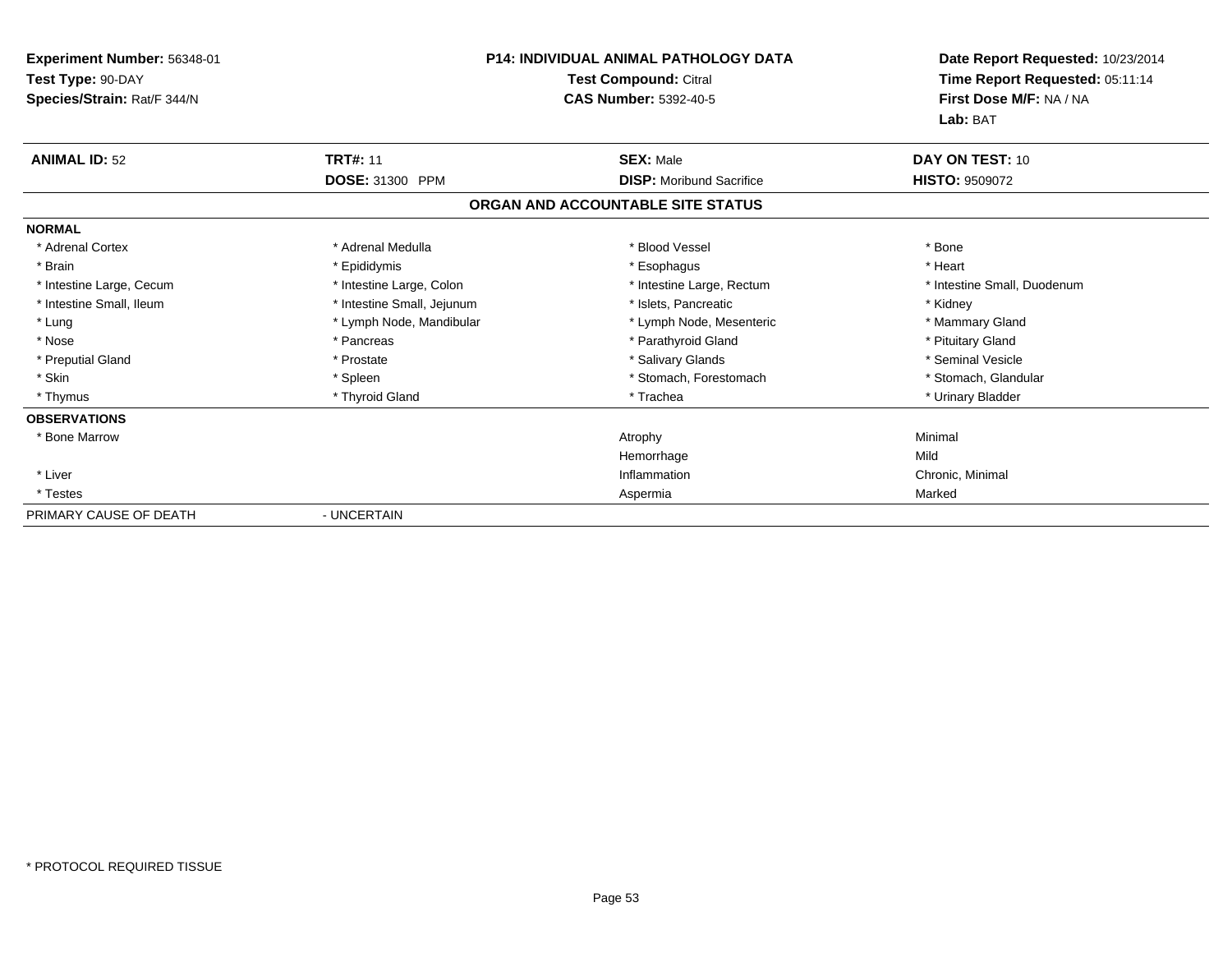| Experiment Number: 56348-01<br>Test Type: 90-DAY<br>Species/Strain: Rat/F 344/N | <b>P14: INDIVIDUAL ANIMAL PATHOLOGY DATA</b><br>Test Compound: Citral<br><b>CAS Number: 5392-40-5</b> |                                   | Date Report Requested: 10/23/2014<br>Time Report Requested: 05:11:14<br>First Dose M/F: NA / NA<br>Lab: BAT |
|---------------------------------------------------------------------------------|-------------------------------------------------------------------------------------------------------|-----------------------------------|-------------------------------------------------------------------------------------------------------------|
| <b>ANIMAL ID: 53</b>                                                            | <b>TRT#: 11</b>                                                                                       | <b>SEX: Male</b>                  | DAY ON TEST: 10                                                                                             |
|                                                                                 | DOSE: 31300 PPM                                                                                       | <b>DISP:</b> Moribund Sacrifice   | <b>HISTO: 9509073</b>                                                                                       |
|                                                                                 |                                                                                                       | ORGAN AND ACCOUNTABLE SITE STATUS |                                                                                                             |
| <b>NORMAL</b>                                                                   |                                                                                                       |                                   |                                                                                                             |
| * Adrenal Cortex                                                                | * Adrenal Medulla                                                                                     | * Blood Vessel                    | * Bone                                                                                                      |
| * Brain                                                                         | * Epididymis                                                                                          | * Esophagus                       | * Heart                                                                                                     |
| * Intestine Large, Cecum                                                        | * Intestine Large, Colon                                                                              | * Intestine Large, Rectum         | * Intestine Small, Duodenum                                                                                 |
| * Intestine Small, Ileum                                                        | * Intestine Small, Jejunum                                                                            | * Islets, Pancreatic              | * Kidney                                                                                                    |
| * Liver                                                                         | * Lung                                                                                                | * Lymph Node, Mandibular          | * Lymph Node, Mesenteric                                                                                    |
| * Mammary Gland                                                                 | * Nose                                                                                                | * Pancreas                        | * Parathyroid Gland                                                                                         |
| * Pituitary Gland                                                               | * Preputial Gland                                                                                     | * Salivary Glands                 | * Seminal Vesicle                                                                                           |
| * Skin                                                                          | * Spleen                                                                                              | * Stomach, Forestomach            | * Stomach, Glandular                                                                                        |
| * Thymus                                                                        | * Thyroid Gland                                                                                       | * Trachea                         | * Urinary Bladder                                                                                           |
| <b>OBSERVATIONS</b>                                                             |                                                                                                       |                                   |                                                                                                             |
| * Bone Marrow                                                                   |                                                                                                       | Atrophy                           | Minimal                                                                                                     |
|                                                                                 |                                                                                                       | Hemorrhage                        | Minimal                                                                                                     |
| * Prostate                                                                      |                                                                                                       | Inflammation                      | Mild                                                                                                        |
| * Testes                                                                        |                                                                                                       | Aspermia                          | Marked                                                                                                      |
| PRIMARY CAUSE OF DEATH                                                          | - UNCERTAIN                                                                                           |                                   |                                                                                                             |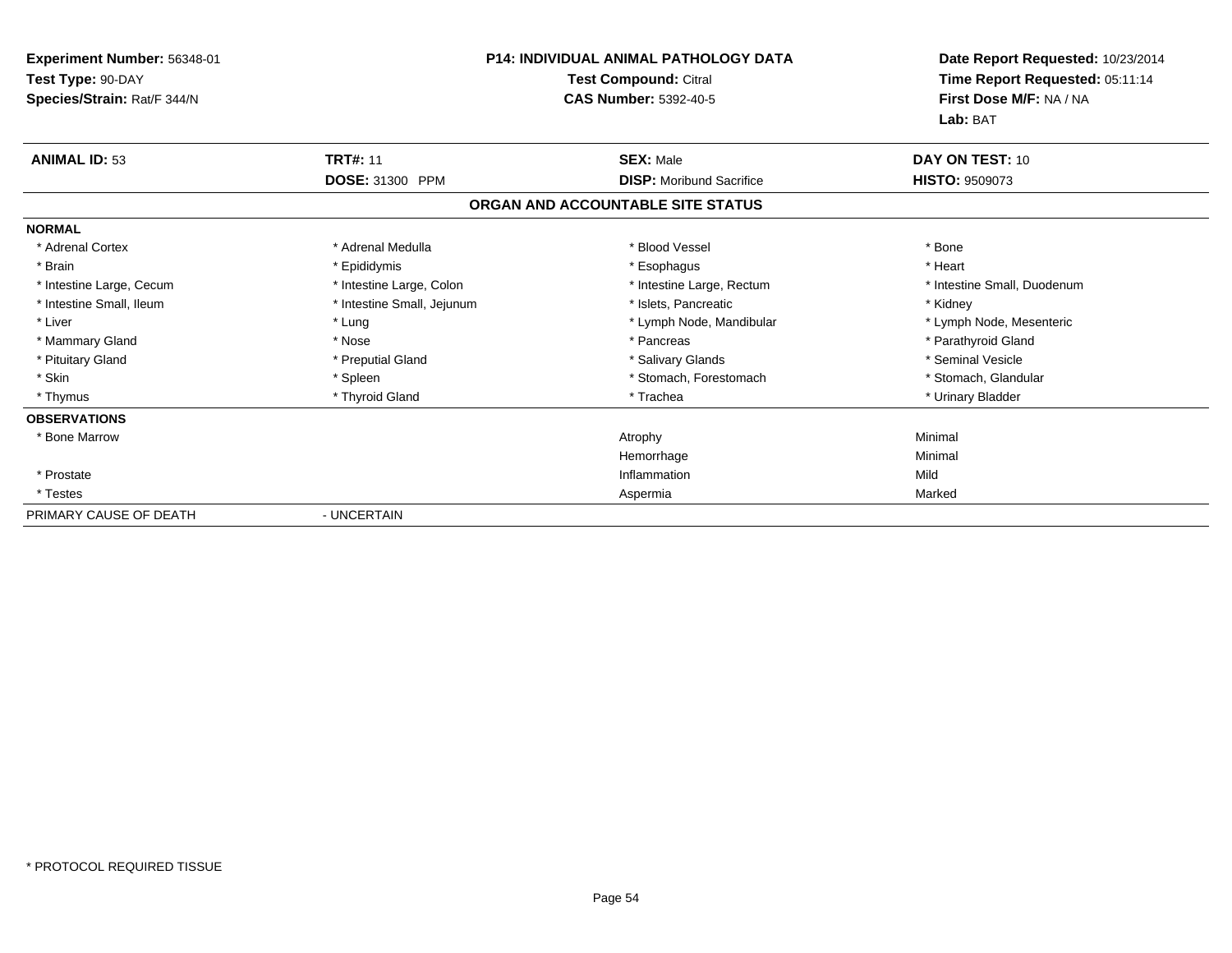| Experiment Number: 56348-01<br>Test Type: 90-DAY<br>Species/Strain: Rat/F 344/N |                            | <b>P14: INDIVIDUAL ANIMAL PATHOLOGY DATA</b><br><b>Test Compound: Citral</b><br><b>CAS Number: 5392-40-5</b> | Date Report Requested: 10/23/2014<br>Time Report Requested: 05:11:14<br>First Dose M/F: NA / NA<br>Lab: BAT |
|---------------------------------------------------------------------------------|----------------------------|--------------------------------------------------------------------------------------------------------------|-------------------------------------------------------------------------------------------------------------|
| <b>ANIMAL ID: 54</b>                                                            | <b>TRT#: 11</b>            | <b>SEX: Male</b>                                                                                             | DAY ON TEST: 10                                                                                             |
|                                                                                 | DOSE: 31300 PPM            | <b>DISP:</b> Moribund Sacrifice                                                                              | <b>HISTO: 9509074</b>                                                                                       |
|                                                                                 |                            | ORGAN AND ACCOUNTABLE SITE STATUS                                                                            |                                                                                                             |
| <b>NORMAL</b>                                                                   |                            |                                                                                                              |                                                                                                             |
| * Adrenal Cortex                                                                | * Adrenal Medulla          | * Blood Vessel                                                                                               | * Bone                                                                                                      |
| * Brain                                                                         | * Epididymis               | * Esophagus                                                                                                  | * Heart                                                                                                     |
| * Intestine Large, Cecum                                                        | * Intestine Large, Colon   | * Intestine Large, Rectum                                                                                    | * Intestine Small, Duodenum                                                                                 |
| * Intestine Small. Ileum                                                        | * Intestine Small, Jejunum | * Islets. Pancreatic                                                                                         | * Kidney                                                                                                    |
| * Liver                                                                         | * Lung                     | * Lymph Node, Mandibular                                                                                     | * Lymph Node, Mesenteric                                                                                    |
| * Mammary Gland                                                                 | * Nose                     | * Pancreas                                                                                                   | * Parathyroid Gland                                                                                         |
| * Pituitary Gland                                                               | * Preputial Gland          | * Prostate                                                                                                   | * Salivary Glands                                                                                           |
| * Seminal Vesicle                                                               | * Skin                     | * Spleen                                                                                                     | * Stomach, Glandular                                                                                        |
| * Thyroid Gland                                                                 | * Urinary Bladder          |                                                                                                              |                                                                                                             |
| <b>OBSERVATIONS</b>                                                             |                            |                                                                                                              |                                                                                                             |
| * Bone Marrow                                                                   |                            | Atrophy                                                                                                      | Moderate                                                                                                    |
|                                                                                 |                            | Hemorrhage                                                                                                   | Mild                                                                                                        |
| * Preputial GI                                                                  |                            |                                                                                                              |                                                                                                             |
| Note: only 1 preputial on slide                                                 |                            |                                                                                                              |                                                                                                             |
| * Stomach, Forestomach                                                          |                            | Hyperkeratosis                                                                                               | Minimal                                                                                                     |
|                                                                                 | Epithelium                 | Hyperplasia                                                                                                  | Minimal                                                                                                     |
| * Testes                                                                        |                            | Aspermia                                                                                                     | Marked                                                                                                      |
| * Thymus                                                                        |                            | Atrophy                                                                                                      | Moderate                                                                                                    |
| * Trachea                                                                       |                            | Inflammation                                                                                                 | Minimal                                                                                                     |
| PRIMARY CAUSE OF DEATH                                                          | - UNCERTAIN                |                                                                                                              |                                                                                                             |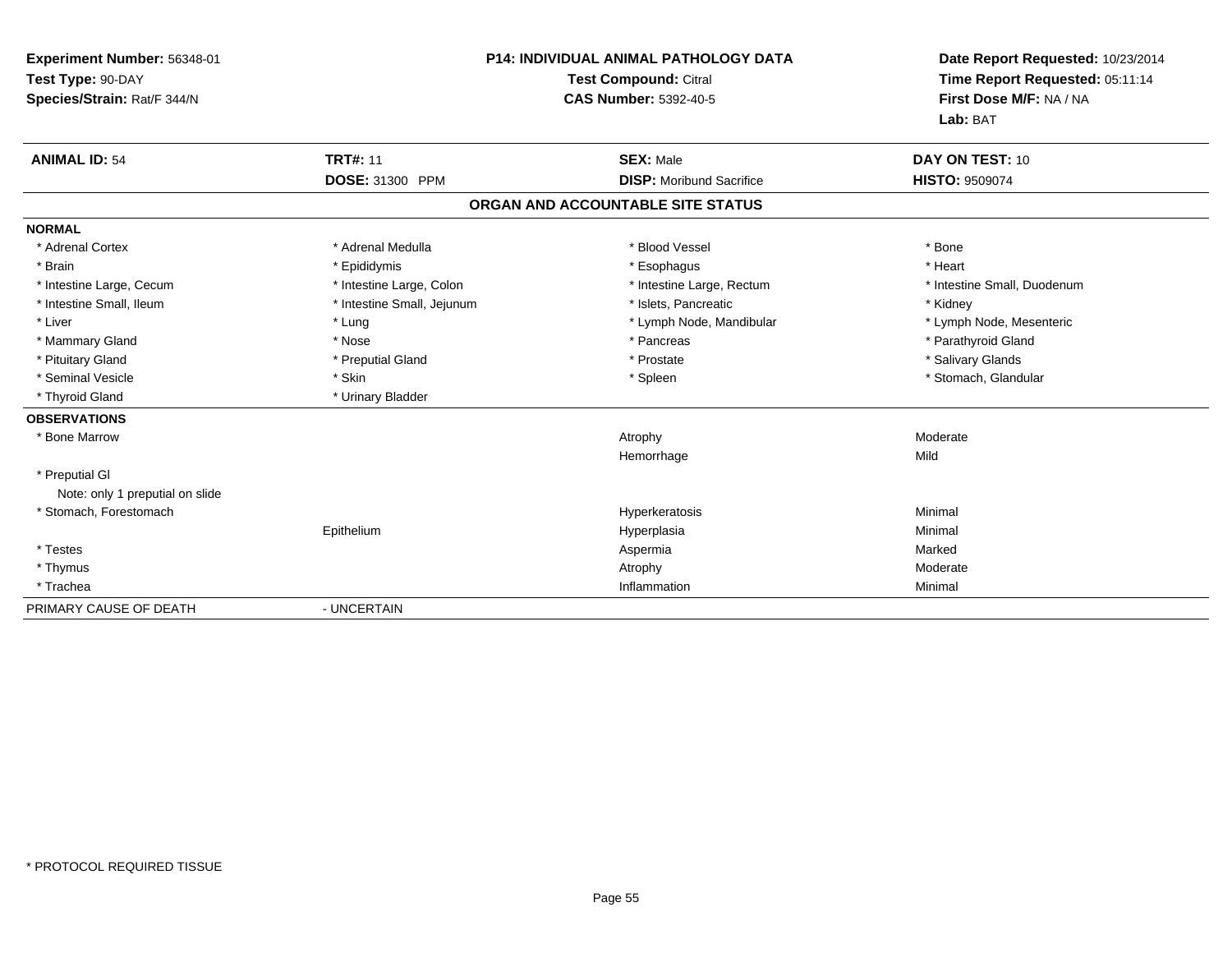| Experiment Number: 56348-01<br>Test Type: 90-DAY<br>Species/Strain: Rat/F 344/N |                            | <b>P14: INDIVIDUAL ANIMAL PATHOLOGY DATA</b><br><b>Test Compound: Citral</b><br><b>CAS Number: 5392-40-5</b> | Date Report Requested: 10/23/2014<br>Time Report Requested: 05:11:14<br>First Dose M/F: NA / NA<br>Lab: BAT |
|---------------------------------------------------------------------------------|----------------------------|--------------------------------------------------------------------------------------------------------------|-------------------------------------------------------------------------------------------------------------|
| <b>ANIMAL ID: 55</b>                                                            | <b>TRT#: 11</b>            | <b>SEX: Male</b>                                                                                             | DAY ON TEST: 10                                                                                             |
|                                                                                 | DOSE: 31300 PPM            | <b>DISP:</b> Moribund Sacrifice                                                                              | <b>HISTO: 9509075</b>                                                                                       |
|                                                                                 |                            | ORGAN AND ACCOUNTABLE SITE STATUS                                                                            |                                                                                                             |
| <b>NORMAL</b>                                                                   |                            |                                                                                                              |                                                                                                             |
| * Adrenal Cortex                                                                | * Adrenal Medulla          | * Blood Vessel                                                                                               | * Bone                                                                                                      |
| * Brain                                                                         | * Epididymis               | * Esophagus                                                                                                  | * Heart                                                                                                     |
| * Intestine Large, Cecum                                                        | * Intestine Large, Colon   | * Intestine Large, Rectum                                                                                    | * Intestine Small, Duodenum                                                                                 |
| * Intestine Small, Ileum                                                        | * Intestine Small, Jejunum | * Islets, Pancreatic                                                                                         | * Kidney                                                                                                    |
| * Liver                                                                         | * Lung                     | * Lymph Node, Mandibular                                                                                     | * Lymph Node, Mesenteric                                                                                    |
| * Nose                                                                          | * Pancreas                 | * Parathyroid Gland                                                                                          | * Pituitary Gland                                                                                           |
| * Preputial Gland                                                               | * Prostate                 | * Salivary Glands                                                                                            | * Seminal Vesicle                                                                                           |
| * Skin                                                                          | * Spleen                   | * Stomach, Forestomach                                                                                       | * Stomach, Glandular                                                                                        |
| * Thymus                                                                        | * Thyroid Gland            | * Trachea                                                                                                    | * Urinary Bladder                                                                                           |
| <b>MISSING</b>                                                                  |                            |                                                                                                              |                                                                                                             |
| * Mammary Gland                                                                 |                            |                                                                                                              |                                                                                                             |
| <b>OBSERVATIONS</b>                                                             |                            |                                                                                                              |                                                                                                             |
| * Bone Marrow                                                                   |                            | Atrophy                                                                                                      | Mild                                                                                                        |
|                                                                                 |                            | Hemorrhage                                                                                                   | Mild                                                                                                        |
| * Testes                                                                        |                            | Aspermia                                                                                                     | Marked                                                                                                      |
| PRIMARY CAUSE OF DEATH                                                          | - UNCERTAIN                |                                                                                                              |                                                                                                             |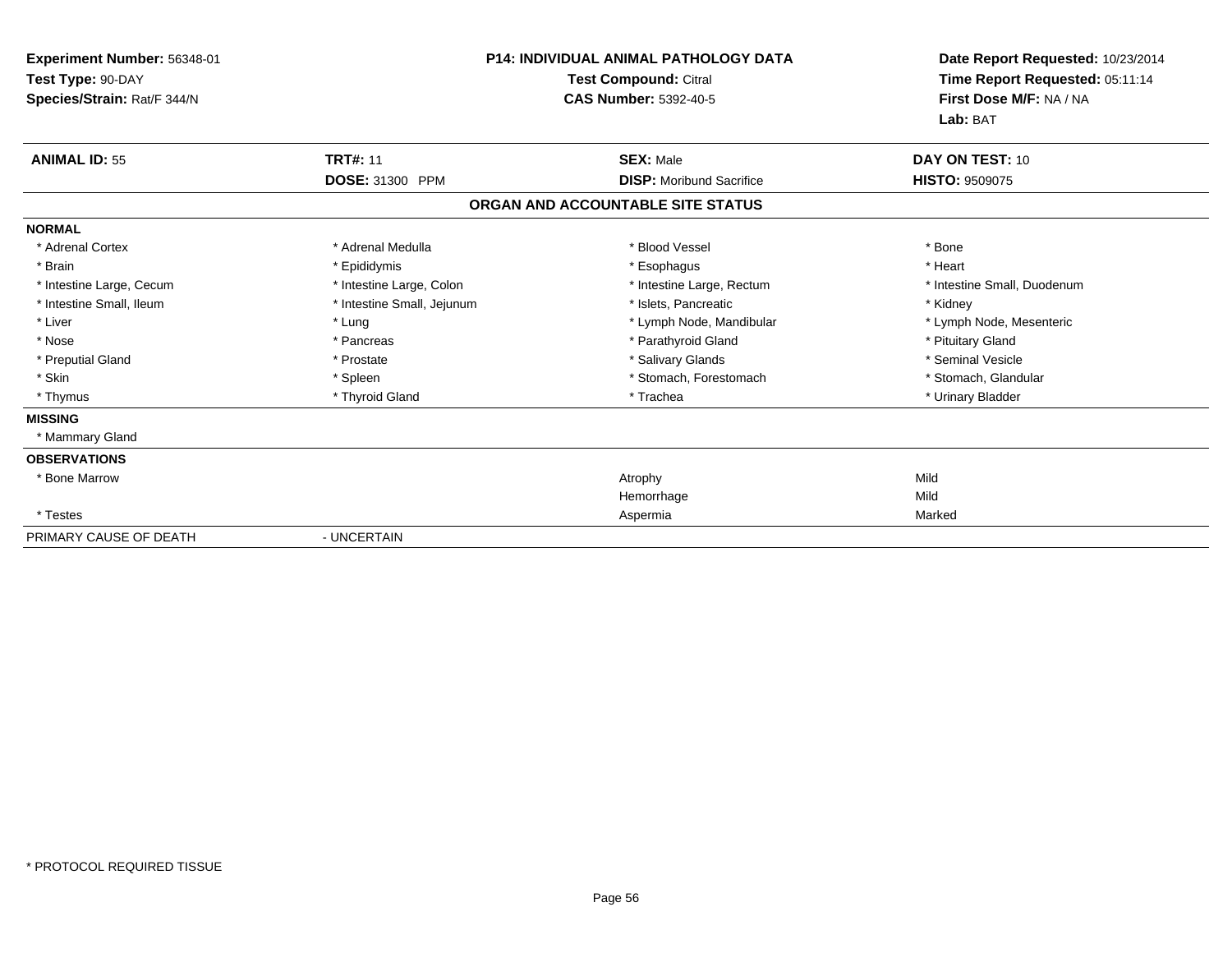| Experiment Number: 56348-01<br>Test Type: 90-DAY<br>Species/Strain: Rat/F 344/N |                           | <b>P14: INDIVIDUAL ANIMAL PATHOLOGY DATA</b><br><b>Test Compound: Citral</b><br><b>CAS Number: 5392-40-5</b> | Date Report Requested: 10/23/2014<br>Time Report Requested: 05:11:14<br>First Dose M/F: NA / NA<br>Lab: BAT |
|---------------------------------------------------------------------------------|---------------------------|--------------------------------------------------------------------------------------------------------------|-------------------------------------------------------------------------------------------------------------|
| <b>ANIMAL ID: 56</b>                                                            | <b>TRT#: 11</b>           | <b>SEX: Male</b>                                                                                             | DAY ON TEST: 10                                                                                             |
|                                                                                 | DOSE: 31300 PPM           | <b>DISP:</b> Moribund Sacrifice                                                                              | <b>HISTO: 9509076</b>                                                                                       |
|                                                                                 |                           | ORGAN AND ACCOUNTABLE SITE STATUS                                                                            |                                                                                                             |
| <b>NORMAL</b>                                                                   |                           |                                                                                                              |                                                                                                             |
| * Adrenal Cortex                                                                | * Adrenal Medulla         | * Blood Vessel                                                                                               | * Bone                                                                                                      |
| * Brain                                                                         | * Epididymis              | * Esophagus                                                                                                  | * Intestine Large, Cecum                                                                                    |
| * Intestine Large, Colon                                                        | * Intestine Large, Rectum | * Intestine Small, Duodenum                                                                                  | * Intestine Small. Ileum                                                                                    |
| * Intestine Small, Jejunum                                                      | * Islets, Pancreatic      | * Kidney                                                                                                     | * Liver                                                                                                     |
| * Lung                                                                          | * Lymph Node, Mandibular  | * Lymph Node, Mesenteric                                                                                     | * Nose                                                                                                      |
| * Pancreas                                                                      | * Parathyroid Gland       | * Pituitary Gland                                                                                            | * Preputial Gland                                                                                           |
| * Prostate                                                                      | * Salivary Glands         | * Seminal Vesicle                                                                                            | * Skin                                                                                                      |
| * Spleen                                                                        | * Stomach, Forestomach    | * Stomach, Glandular                                                                                         | * Thyroid Gland                                                                                             |
| * Trachea                                                                       | * Urinary Bladder         |                                                                                                              |                                                                                                             |
| <b>MISSING</b>                                                                  |                           |                                                                                                              |                                                                                                             |
| * Mammary Gland                                                                 |                           |                                                                                                              |                                                                                                             |
| <b>OBSERVATIONS</b>                                                             |                           |                                                                                                              |                                                                                                             |
| * Bone Marrow                                                                   |                           | Atrophy                                                                                                      | Moderate                                                                                                    |
|                                                                                 |                           | Hemorrhage                                                                                                   | Mild                                                                                                        |
| * Heart                                                                         |                           | Cardiomyopathy                                                                                               | Minimal                                                                                                     |
| * Testes                                                                        |                           | Aspermia                                                                                                     | Marked                                                                                                      |
| * Thymus                                                                        |                           | Atrophy                                                                                                      | Marked                                                                                                      |
| PRIMARY CAUSE OF DEATH                                                          | - UNCERTAIN               |                                                                                                              |                                                                                                             |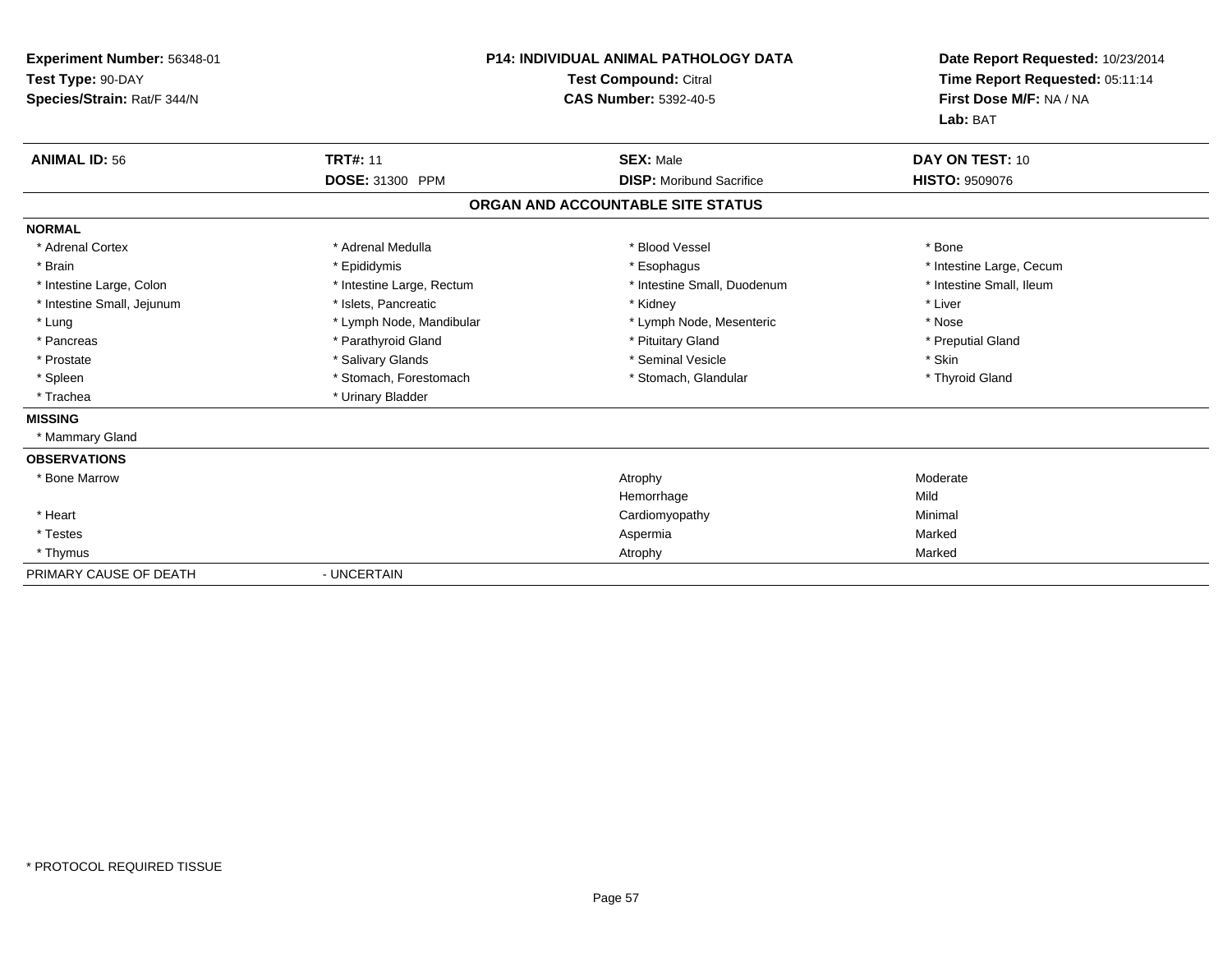| Experiment Number: 56348-01<br>Test Type: 90-DAY<br>Species/Strain: Rat/F 344/N |                            | <b>P14: INDIVIDUAL ANIMAL PATHOLOGY DATA</b><br><b>Test Compound: Citral</b><br><b>CAS Number: 5392-40-5</b> | Date Report Requested: 10/23/2014<br>Time Report Requested: 05:11:14<br>First Dose M/F: NA / NA<br>Lab: BAT |
|---------------------------------------------------------------------------------|----------------------------|--------------------------------------------------------------------------------------------------------------|-------------------------------------------------------------------------------------------------------------|
| <b>ANIMAL ID: 57</b>                                                            | <b>TRT#: 11</b>            | <b>SEX: Male</b>                                                                                             | DAY ON TEST: 10                                                                                             |
|                                                                                 | DOSE: 31300 PPM            | <b>DISP:</b> Moribund Sacrifice                                                                              | <b>HISTO: 9509077</b>                                                                                       |
|                                                                                 |                            | ORGAN AND ACCOUNTABLE SITE STATUS                                                                            |                                                                                                             |
| <b>NORMAL</b>                                                                   |                            |                                                                                                              |                                                                                                             |
| * Adrenal Cortex                                                                | * Adrenal Medulla          | * Blood Vessel                                                                                               | * Bone                                                                                                      |
| * Brain                                                                         | * Epididymis               | * Esophagus                                                                                                  | * Heart                                                                                                     |
| * Intestine Large, Cecum                                                        | * Intestine Large, Colon   | * Intestine Large, Rectum                                                                                    | * Intestine Small, Duodenum                                                                                 |
| * Intestine Small, Ileum                                                        | * Intestine Small, Jejunum | * Islets. Pancreatic                                                                                         | * Kidney                                                                                                    |
| * Lung                                                                          | * Lymph Node, Mandibular   | * Lymph Node, Mesenteric                                                                                     | * Mammary Gland                                                                                             |
| * Nose                                                                          | * Pancreas                 | * Parathyroid Gland                                                                                          | * Pituitary Gland                                                                                           |
| * Preputial Gland                                                               | * Prostate                 | * Salivary Glands                                                                                            | * Seminal Vesicle                                                                                           |
| * Skin                                                                          | * Spleen                   | * Stomach, Forestomach                                                                                       | * Stomach, Glandular                                                                                        |
| * Thyroid Gland                                                                 | * Trachea                  | * Urinary Bladder                                                                                            |                                                                                                             |
| <b>OBSERVATIONS</b>                                                             |                            |                                                                                                              |                                                                                                             |
| * Bone Marrow                                                                   |                            | Atrophy                                                                                                      | Moderate                                                                                                    |
|                                                                                 |                            | Hemorrhage                                                                                                   | Moderate                                                                                                    |
| * Liver                                                                         |                            | Inflammation                                                                                                 | Chronic, Minimal                                                                                            |
| * Testes                                                                        |                            | Aspermia                                                                                                     | Marked                                                                                                      |
| * Thymus                                                                        |                            | Atrophy                                                                                                      | Marked                                                                                                      |
| PRIMARY CAUSE OF DEATH                                                          | - UNCERTAIN                |                                                                                                              |                                                                                                             |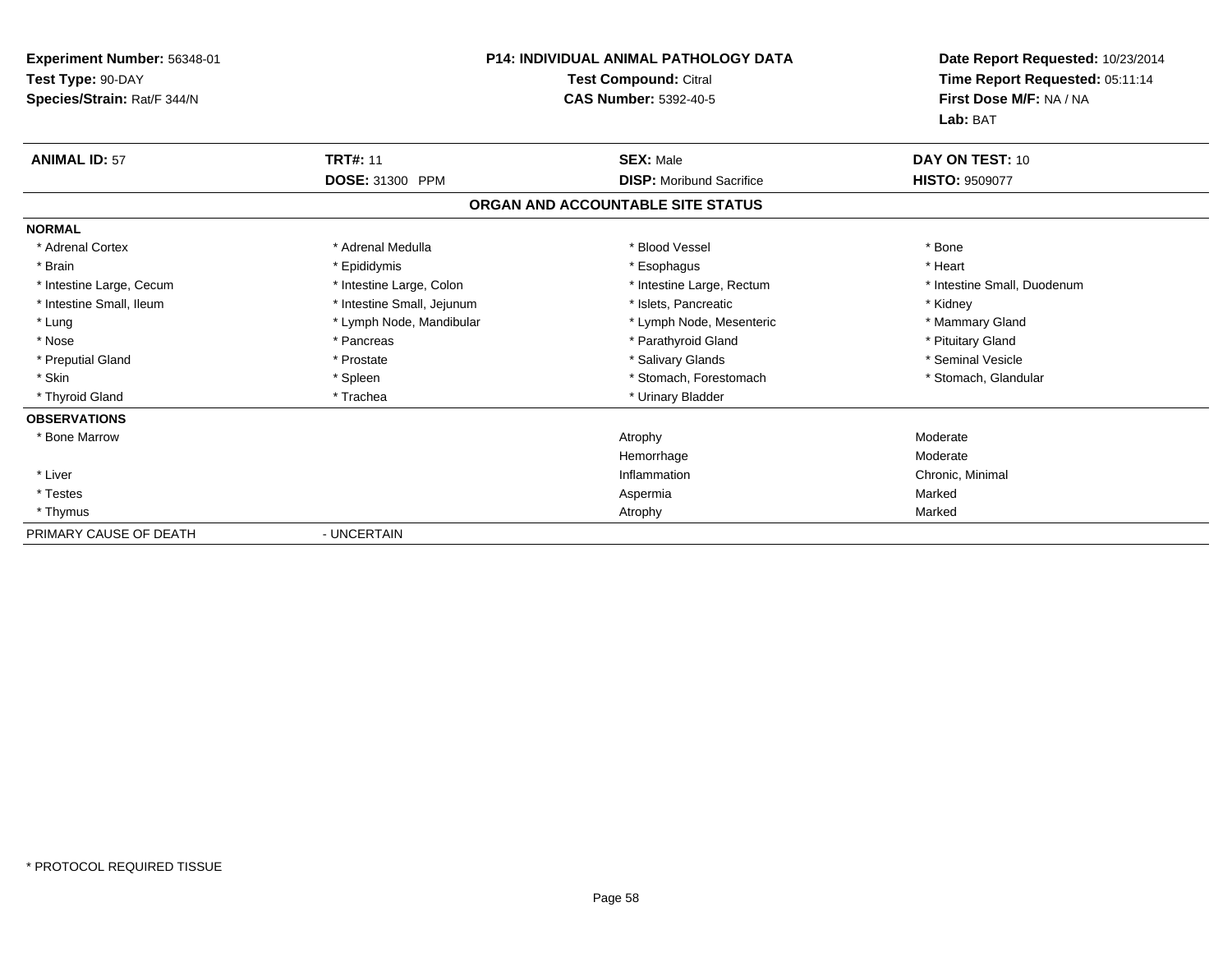| Experiment Number: 56348-01<br>Test Type: 90-DAY<br>Species/Strain: Rat/F 344/N | <b>P14: INDIVIDUAL ANIMAL PATHOLOGY DATA</b><br><b>Test Compound: Citral</b><br><b>CAS Number: 5392-40-5</b> |                                   | Date Report Requested: 10/23/2014<br>Time Report Requested: 05:11:14<br>First Dose M/F: NA / NA<br>Lab: BAT |
|---------------------------------------------------------------------------------|--------------------------------------------------------------------------------------------------------------|-----------------------------------|-------------------------------------------------------------------------------------------------------------|
| <b>ANIMAL ID: 58</b>                                                            | <b>TRT#: 11</b>                                                                                              | <b>SEX: Male</b>                  | DAY ON TEST: 10                                                                                             |
|                                                                                 | DOSE: 31300 PPM                                                                                              | <b>DISP:</b> Moribund Sacrifice   | <b>HISTO: 9509078</b>                                                                                       |
|                                                                                 |                                                                                                              | ORGAN AND ACCOUNTABLE SITE STATUS |                                                                                                             |
| <b>NORMAL</b>                                                                   |                                                                                                              |                                   |                                                                                                             |
| * Adrenal Cortex                                                                | * Adrenal Medulla                                                                                            | * Blood Vessel                    | * Bone                                                                                                      |
| * Brain                                                                         | * Epididymis                                                                                                 | * Esophagus                       | * Heart                                                                                                     |
| * Intestine Large, Cecum                                                        | * Intestine Large, Colon                                                                                     | * Intestine Large, Rectum         | * Intestine Small, Duodenum                                                                                 |
| * Intestine Small, Ileum                                                        | * Intestine Small, Jejunum                                                                                   | * Islets, Pancreatic              | * Kidney                                                                                                    |
| * Liver                                                                         | * Lung                                                                                                       | * Lymph Node, Mandibular          | * Lymph Node, Mesenteric                                                                                    |
| * Mammary Gland                                                                 | * Nose                                                                                                       | * Pancreas                        | * Parathyroid Gland                                                                                         |
| * Pituitary Gland                                                               | * Preputial Gland                                                                                            | * Prostate                        | * Salivary Glands                                                                                           |
| * Seminal Vesicle                                                               | * Skin                                                                                                       | * Spleen                          | * Stomach, Forestomach                                                                                      |
| * Stomach, Glandular                                                            | * Thyroid Gland                                                                                              | * Trachea                         | * Urinary Bladder                                                                                           |
| <b>OBSERVATIONS</b>                                                             |                                                                                                              |                                   |                                                                                                             |
| * Bone Marrow                                                                   |                                                                                                              | Atrophy                           | Mild                                                                                                        |
|                                                                                 |                                                                                                              | Hemorrhage                        | Mild                                                                                                        |
| * Testes                                                                        |                                                                                                              | Aspermia                          | Marked                                                                                                      |
| * Thymus                                                                        |                                                                                                              | Atrophy                           | Minimal                                                                                                     |
| PRIMARY CAUSE OF DEATH                                                          | - UNCERTAIN                                                                                                  |                                   |                                                                                                             |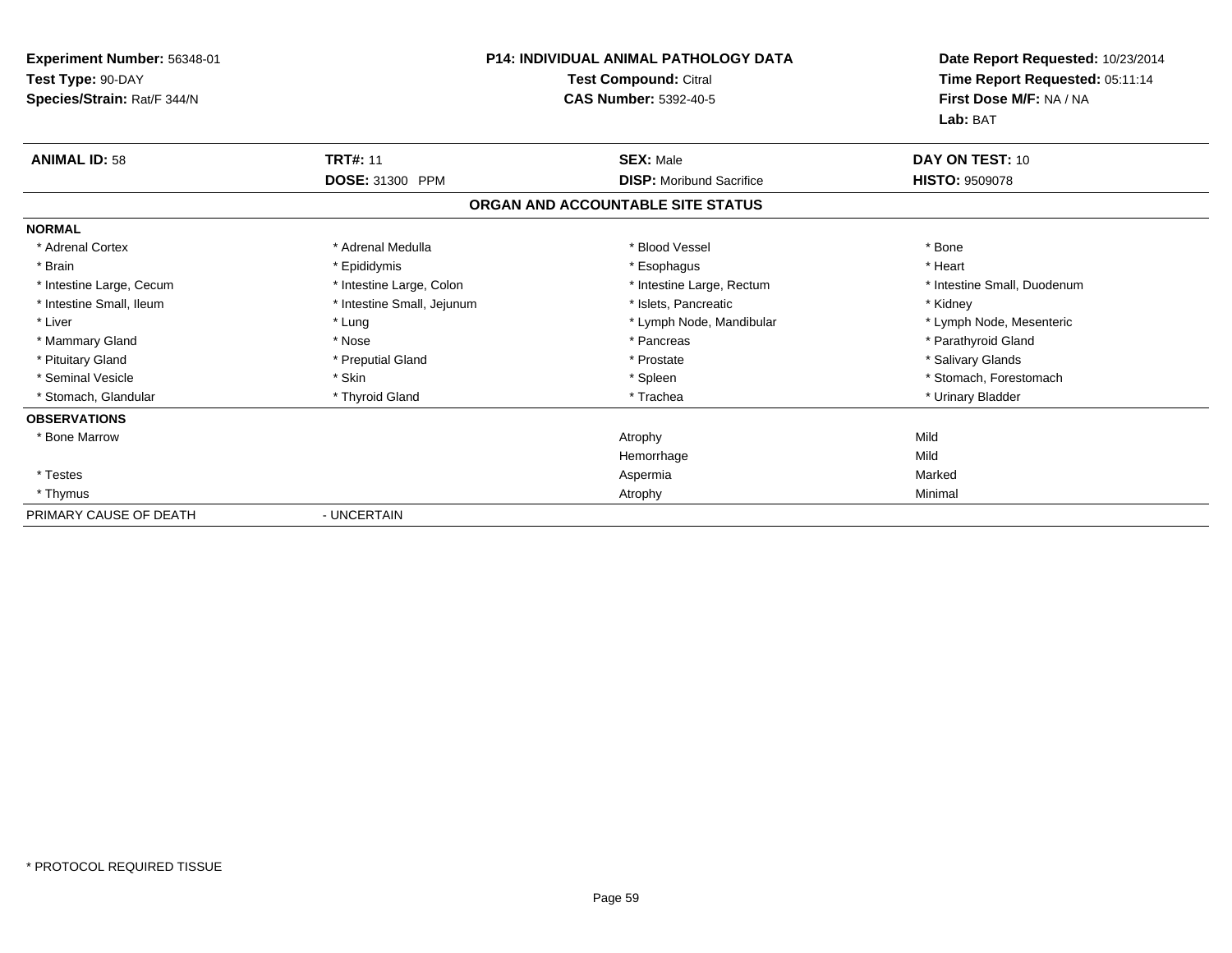| Experiment Number: 56348-01<br>Test Type: 90-DAY<br>Species/Strain: Rat/F 344/N | P14: INDIVIDUAL ANIMAL PATHOLOGY DATA<br>Test Compound: Citral<br><b>CAS Number: 5392-40-5</b> |                                   | Date Report Requested: 10/23/2014<br>Time Report Requested: 05:11:14<br>First Dose M/F: NA / NA<br>Lab: BAT |  |
|---------------------------------------------------------------------------------|------------------------------------------------------------------------------------------------|-----------------------------------|-------------------------------------------------------------------------------------------------------------|--|
| <b>ANIMAL ID: 59</b>                                                            | <b>TRT#: 11</b>                                                                                | <b>SEX: Male</b>                  | DAY ON TEST: 10                                                                                             |  |
|                                                                                 | <b>DOSE: 31300 PPM</b>                                                                         | <b>DISP:</b> Moribund Sacrifice   | <b>HISTO: 9509079</b>                                                                                       |  |
|                                                                                 |                                                                                                | ORGAN AND ACCOUNTABLE SITE STATUS |                                                                                                             |  |
| <b>NORMAL</b>                                                                   |                                                                                                |                                   |                                                                                                             |  |
| * Adrenal Cortex                                                                | * Adrenal Medulla                                                                              | * Blood Vessel                    | * Bone                                                                                                      |  |
| * Brain                                                                         | * Epididymis                                                                                   | * Esophagus                       | * Heart                                                                                                     |  |
| * Intestine Large, Cecum                                                        | * Intestine Large, Colon                                                                       | * Intestine Large, Rectum         | * Intestine Small, Duodenum                                                                                 |  |
| * Intestine Small, Ileum                                                        | * Intestine Small, Jejunum                                                                     | * Islets, Pancreatic              | * Kidney                                                                                                    |  |
| * Liver                                                                         | * Lung                                                                                         | * Lymph Node, Mandibular          | * Lymph Node, Mesenteric                                                                                    |  |
| * Mammary Gland                                                                 | * Nose                                                                                         | * Pancreas                        | * Parathyroid Gland                                                                                         |  |
| * Pituitary Gland                                                               | * Preputial Gland                                                                              | * Prostate                        | * Salivary Glands                                                                                           |  |
| * Seminal Vesicle                                                               | * Skin                                                                                         | * Spleen                          | * Stomach, Forestomach                                                                                      |  |
| * Stomach, Glandular                                                            | * Thymus                                                                                       | * Thyroid Gland                   | * Trachea                                                                                                   |  |
| * Urinary Bladder                                                               |                                                                                                |                                   |                                                                                                             |  |
| <b>OBSERVATIONS</b>                                                             |                                                                                                |                                   |                                                                                                             |  |
| * Bone Marrow                                                                   |                                                                                                | Atrophy                           | Minimal                                                                                                     |  |
|                                                                                 |                                                                                                | Hemorrhage                        | Mild                                                                                                        |  |
| * Testes                                                                        |                                                                                                | Aspermia                          | Marked                                                                                                      |  |
| PRIMARY CAUSE OF DEATH                                                          | - UNCERTAIN                                                                                    |                                   |                                                                                                             |  |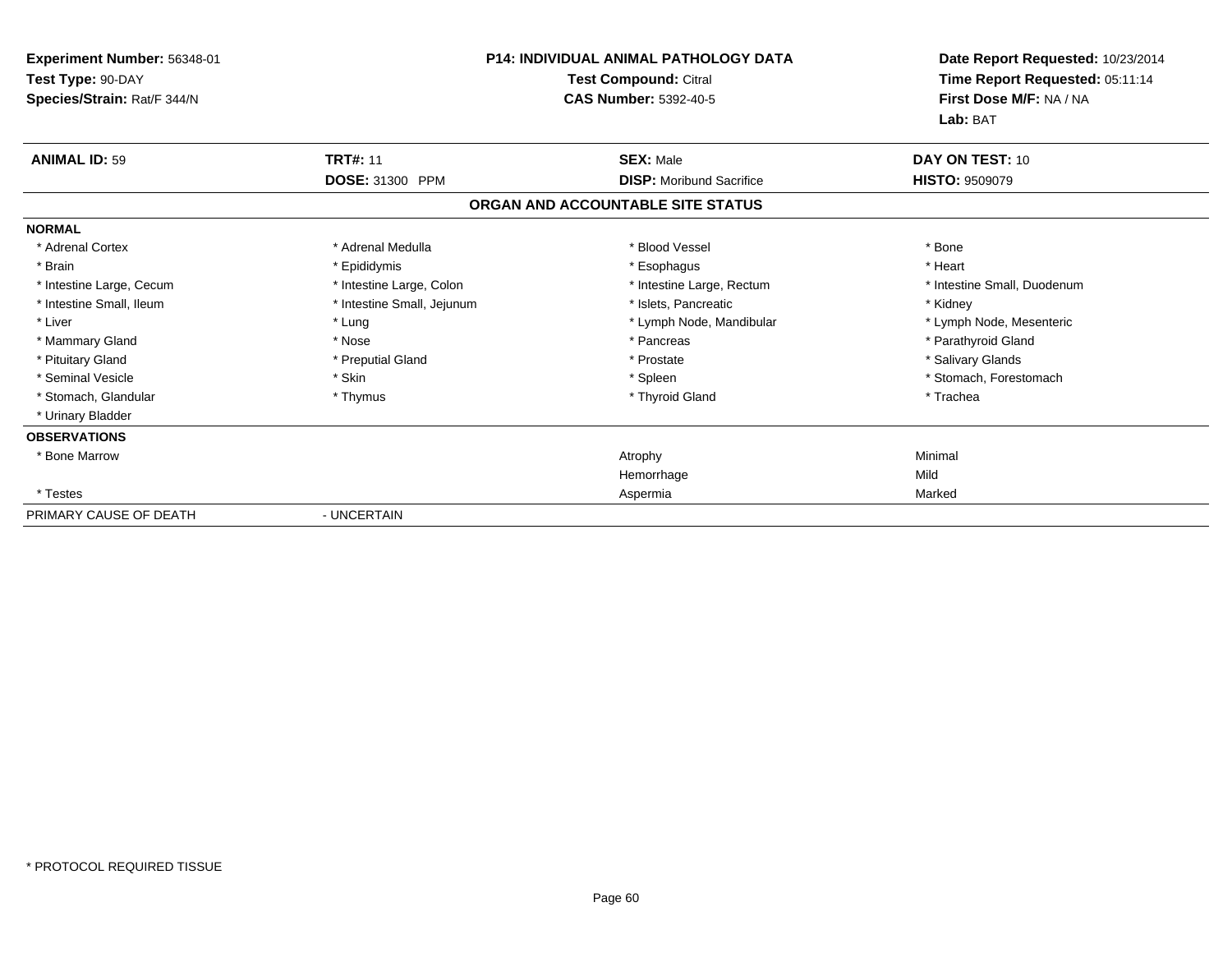| Experiment Number: 56348-01<br>Test Type: 90-DAY<br>Species/Strain: Rat/F 344/N | <b>P14: INDIVIDUAL ANIMAL PATHOLOGY DATA</b><br><b>Test Compound: Citral</b><br><b>CAS Number: 5392-40-5</b> |                                   | Date Report Requested: 10/23/2014<br>Time Report Requested: 05:11:14<br>First Dose M/F: NA / NA<br>Lab: BAT |  |
|---------------------------------------------------------------------------------|--------------------------------------------------------------------------------------------------------------|-----------------------------------|-------------------------------------------------------------------------------------------------------------|--|
| <b>ANIMAL ID: 60</b>                                                            | <b>TRT#: 11</b>                                                                                              | <b>SEX: Male</b>                  | DAY ON TEST: 10                                                                                             |  |
|                                                                                 | DOSE: 31300 PPM                                                                                              | <b>DISP:</b> Moribund Sacrifice   | <b>HISTO: 9509080</b>                                                                                       |  |
|                                                                                 |                                                                                                              | ORGAN AND ACCOUNTABLE SITE STATUS |                                                                                                             |  |
| <b>NORMAL</b>                                                                   |                                                                                                              |                                   |                                                                                                             |  |
| * Adrenal Cortex                                                                | * Adrenal Medulla                                                                                            | * Blood Vessel                    | * Bone                                                                                                      |  |
| * Brain                                                                         | * Epididymis                                                                                                 | * Esophagus                       | * Heart                                                                                                     |  |
| * Intestine Large, Cecum                                                        | * Intestine Large, Colon                                                                                     | * Intestine Large, Rectum         | * Intestine Small, Duodenum                                                                                 |  |
| * Intestine Small. Ileum                                                        | * Intestine Small, Jejunum                                                                                   | * Islets, Pancreatic              | * Kidney                                                                                                    |  |
| * Liver                                                                         | * Lung                                                                                                       | * Lymph Node, Mandibular          | * Lymph Node, Mesenteric                                                                                    |  |
| * Mammary Gland                                                                 | * Nose                                                                                                       | * Pancreas                        | * Parathyroid Gland                                                                                         |  |
| * Pituitary Gland                                                               | * Preputial Gland                                                                                            | * Prostate                        | * Salivary Glands                                                                                           |  |
| * Seminal Vesicle                                                               | * Skin                                                                                                       | * Spleen                          | * Stomach, Glandular                                                                                        |  |
| * Thyroid Gland                                                                 | * Trachea                                                                                                    | * Urinary Bladder                 |                                                                                                             |  |
| <b>OBSERVATIONS</b>                                                             |                                                                                                              |                                   |                                                                                                             |  |
| * Bone Marrow                                                                   |                                                                                                              | Atrophy                           | Mild                                                                                                        |  |
|                                                                                 |                                                                                                              | Hemorrhage                        | Minimal                                                                                                     |  |
| * Stomach, Forestomach                                                          |                                                                                                              | Hyperkeratosis                    | Minimal                                                                                                     |  |
|                                                                                 | Epithelium                                                                                                   | Hyperplasia                       | Moderate                                                                                                    |  |
|                                                                                 |                                                                                                              | Inflammation                      | Chronic Active, Minimal                                                                                     |  |
| * Testes                                                                        |                                                                                                              | Aspermia                          | Marked                                                                                                      |  |
| * Thymus                                                                        |                                                                                                              | Atrophy                           | Mild                                                                                                        |  |
| PRIMARY CAUSE OF DEATH                                                          | - UNCERTAIN                                                                                                  |                                   |                                                                                                             |  |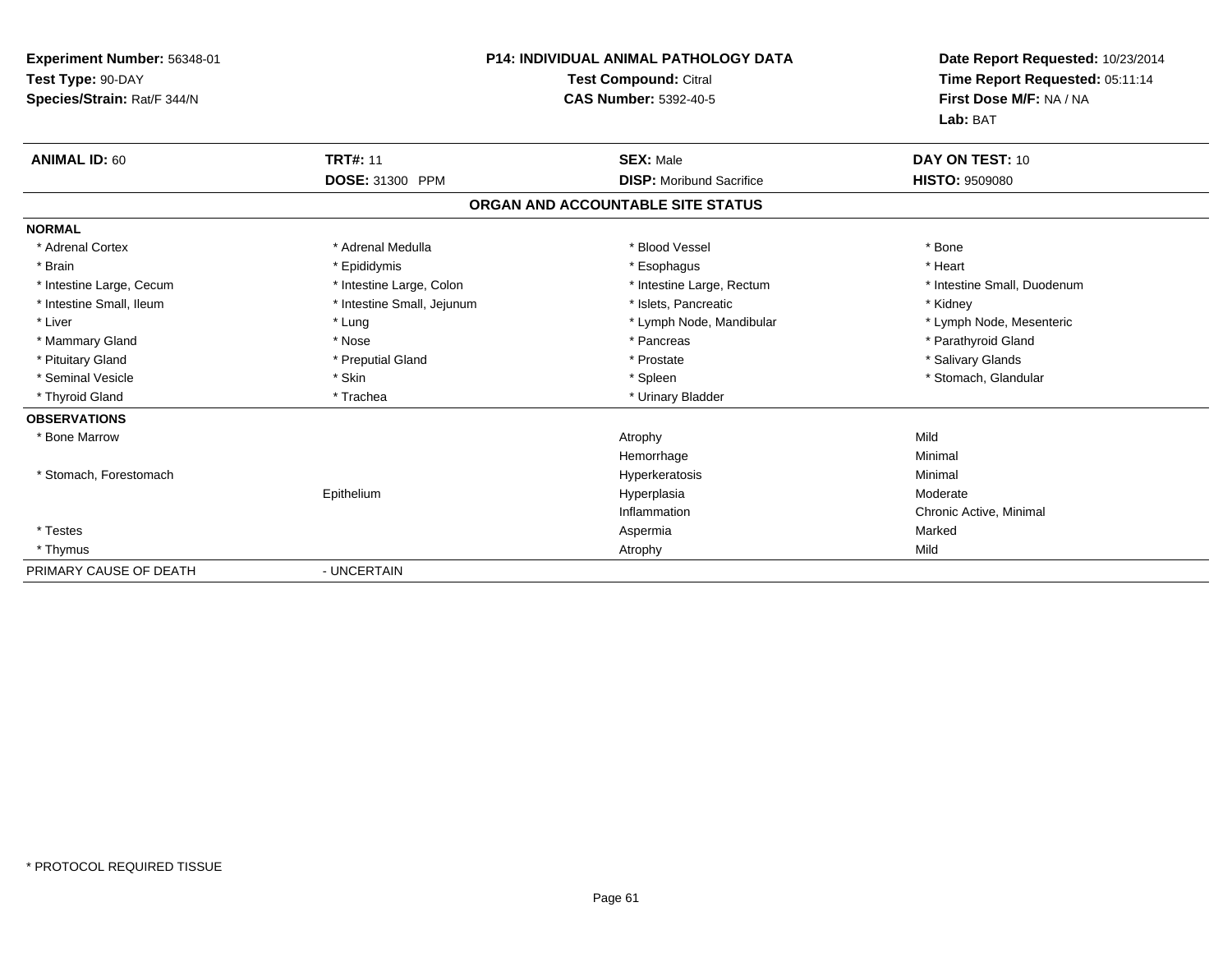| Experiment Number: 56348-01<br>Test Type: 90-DAY<br>Species/Strain: Rat/F 344/N | <b>P14: INDIVIDUAL ANIMAL PATHOLOGY DATA</b><br>Test Compound: Citral<br><b>CAS Number: 5392-40-5</b> |                                   | Date Report Requested: 10/23/2014<br>Time Report Requested: 05:11:14<br>First Dose M/F: NA / NA<br>Lab: BAT |
|---------------------------------------------------------------------------------|-------------------------------------------------------------------------------------------------------|-----------------------------------|-------------------------------------------------------------------------------------------------------------|
| <b>ANIMAL ID: 61</b>                                                            | <b>TRT#: 2</b>                                                                                        | <b>SEX: Female</b>                | DAY ON TEST: 93                                                                                             |
|                                                                                 | <b>DOSE: UNTREAT CONTROL</b>                                                                          | <b>DISP: Terminal Sacrifice</b>   | <b>HISTO: 9509081</b>                                                                                       |
|                                                                                 |                                                                                                       | ORGAN AND ACCOUNTABLE SITE STATUS |                                                                                                             |
| <b>NORMAL</b>                                                                   |                                                                                                       |                                   |                                                                                                             |
| * Adrenal Cortex                                                                | * Adrenal Medulla                                                                                     | * Blood Vessel                    | * Bone                                                                                                      |
| * Bone Marrow                                                                   | * Brain                                                                                               | * Esophagus                       | * Heart                                                                                                     |
| * Intestine Large, Cecum                                                        | * Intestine Large, Colon                                                                              | * Intestine Large, Rectum         | * Intestine Small, Duodenum                                                                                 |
| * Intestine Small, Ileum                                                        | * Intestine Small, Jejunum                                                                            | * Islets, Pancreatic              | * Lung                                                                                                      |
| * Lymph Node, Mandibular                                                        | * Lymph Node, Mesenteric                                                                              | * Mammary Gland                   | * Nose                                                                                                      |
| * Ovary                                                                         | * Pancreas                                                                                            | * Parathyroid Gland               | * Pituitary Gland                                                                                           |
| * Salivary Glands                                                               | * Skin                                                                                                | * Spleen                          | * Stomach, Forestomach                                                                                      |
| * Stomach, Glandular                                                            | * Thymus                                                                                              | * Thyroid Gland                   | * Trachea                                                                                                   |
| * Urinary Bladder                                                               | * Uterus                                                                                              |                                   |                                                                                                             |
| <b>OBSERVATIONS</b>                                                             |                                                                                                       |                                   |                                                                                                             |
| * Clitoral Gland                                                                |                                                                                                       | Inflammation                      | Minimal                                                                                                     |
| * Kidney                                                                        | <b>Renal Tubule</b>                                                                                   | Regeneration                      | Minimal                                                                                                     |
| * Liver                                                                         |                                                                                                       | Inflammation                      | Chronic, Minimal                                                                                            |
| PRIMARY CAUSE OF DEATH                                                          |                                                                                                       |                                   |                                                                                                             |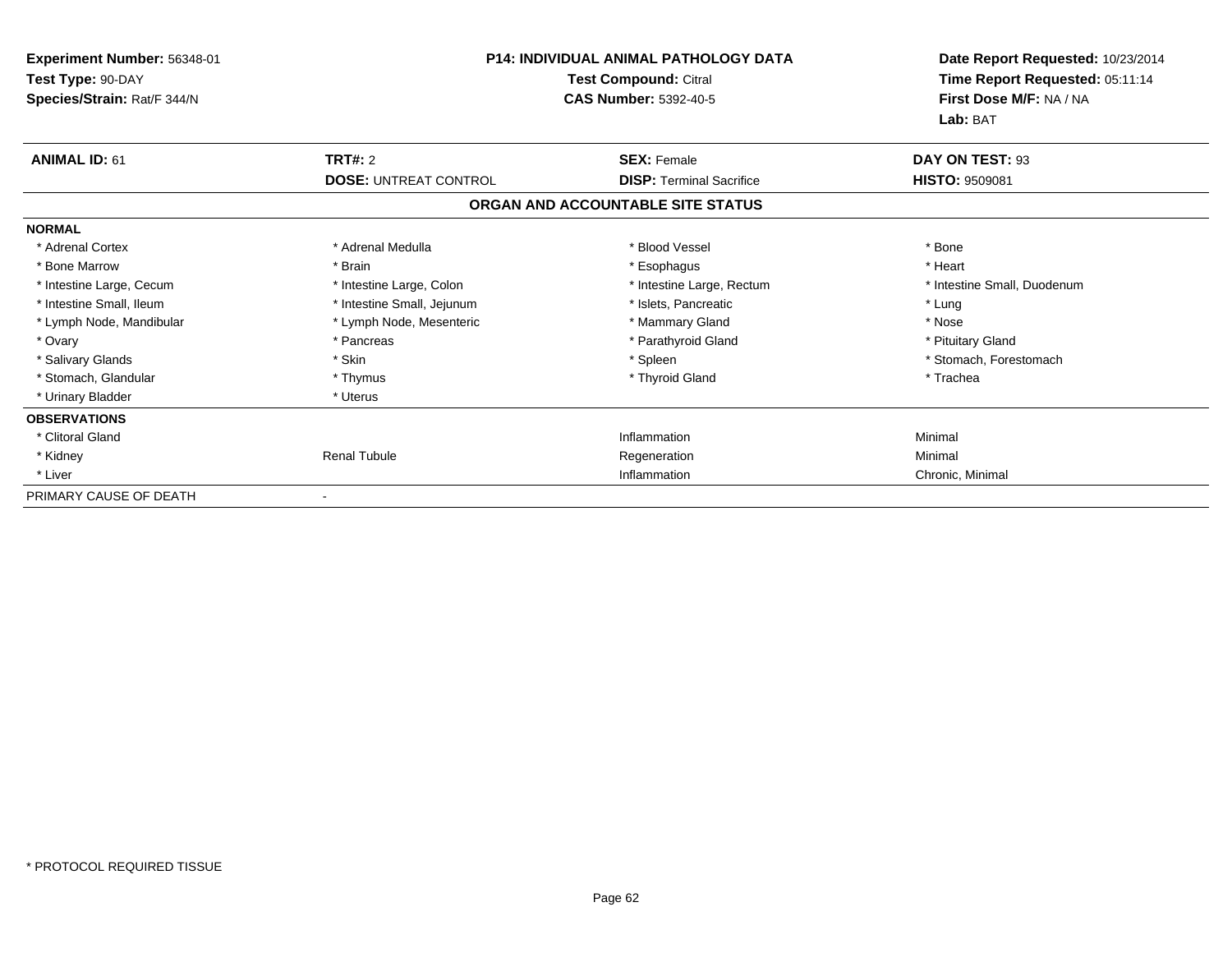| Experiment Number: 56348-01<br>Test Type: 90-DAY<br>Species/Strain: Rat/F 344/N | <b>P14: INDIVIDUAL ANIMAL PATHOLOGY DATA</b><br><b>Test Compound: Citral</b><br><b>CAS Number: 5392-40-5</b> |                                   | Date Report Requested: 10/23/2014<br>Time Report Requested: 05:11:14<br>First Dose M/F: NA / NA<br>Lab: BAT |
|---------------------------------------------------------------------------------|--------------------------------------------------------------------------------------------------------------|-----------------------------------|-------------------------------------------------------------------------------------------------------------|
| <b>ANIMAL ID: 62</b>                                                            | <b>TRT#: 2</b>                                                                                               | <b>SEX: Female</b>                | DAY ON TEST: 93                                                                                             |
|                                                                                 | <b>DOSE: UNTREAT CONTROL</b>                                                                                 | <b>DISP: Terminal Sacrifice</b>   | <b>HISTO: 9509082</b>                                                                                       |
|                                                                                 |                                                                                                              | ORGAN AND ACCOUNTABLE SITE STATUS |                                                                                                             |
| <b>NORMAL</b>                                                                   |                                                                                                              |                                   |                                                                                                             |
| * Adrenal Cortex                                                                | * Adrenal Medulla                                                                                            | * Blood Vessel                    | * Bone                                                                                                      |
| * Bone Marrow                                                                   | * Brain                                                                                                      | * Clitoral Gland                  | * Esophagus                                                                                                 |
| * Intestine Large, Cecum                                                        | * Intestine Large, Colon                                                                                     | * Intestine Large, Rectum         | * Intestine Small, Duodenum                                                                                 |
| * Intestine Small, Ileum                                                        | * Intestine Small, Jejunum                                                                                   | * Islets, Pancreatic              | * Kidney                                                                                                    |
| * Lung                                                                          | * Lymph Node, Mandibular                                                                                     | * Lymph Node, Mesenteric          | * Mammary Gland                                                                                             |
| * Nose                                                                          | * Ovary                                                                                                      | * Pancreas                        | * Parathyroid Gland                                                                                         |
| * Pituitary Gland                                                               | * Salivary Glands                                                                                            | * Skin                            | * Spleen                                                                                                    |
| * Stomach, Forestomach                                                          | * Stomach, Glandular                                                                                         | * Thymus                          | * Thyroid Gland                                                                                             |
| * Urinary Bladder                                                               | * Uterus                                                                                                     |                                   |                                                                                                             |
| <b>OBSERVATIONS</b>                                                             |                                                                                                              |                                   |                                                                                                             |
| * Heart                                                                         |                                                                                                              | Cardiomyopathy                    | Minimal                                                                                                     |
| * Liver                                                                         |                                                                                                              | Inflammation                      | Chronic, Mild                                                                                               |
| * Trachea                                                                       |                                                                                                              | Inflammation                      | Minimal                                                                                                     |
| PRIMARY CAUSE OF DEATH                                                          |                                                                                                              |                                   |                                                                                                             |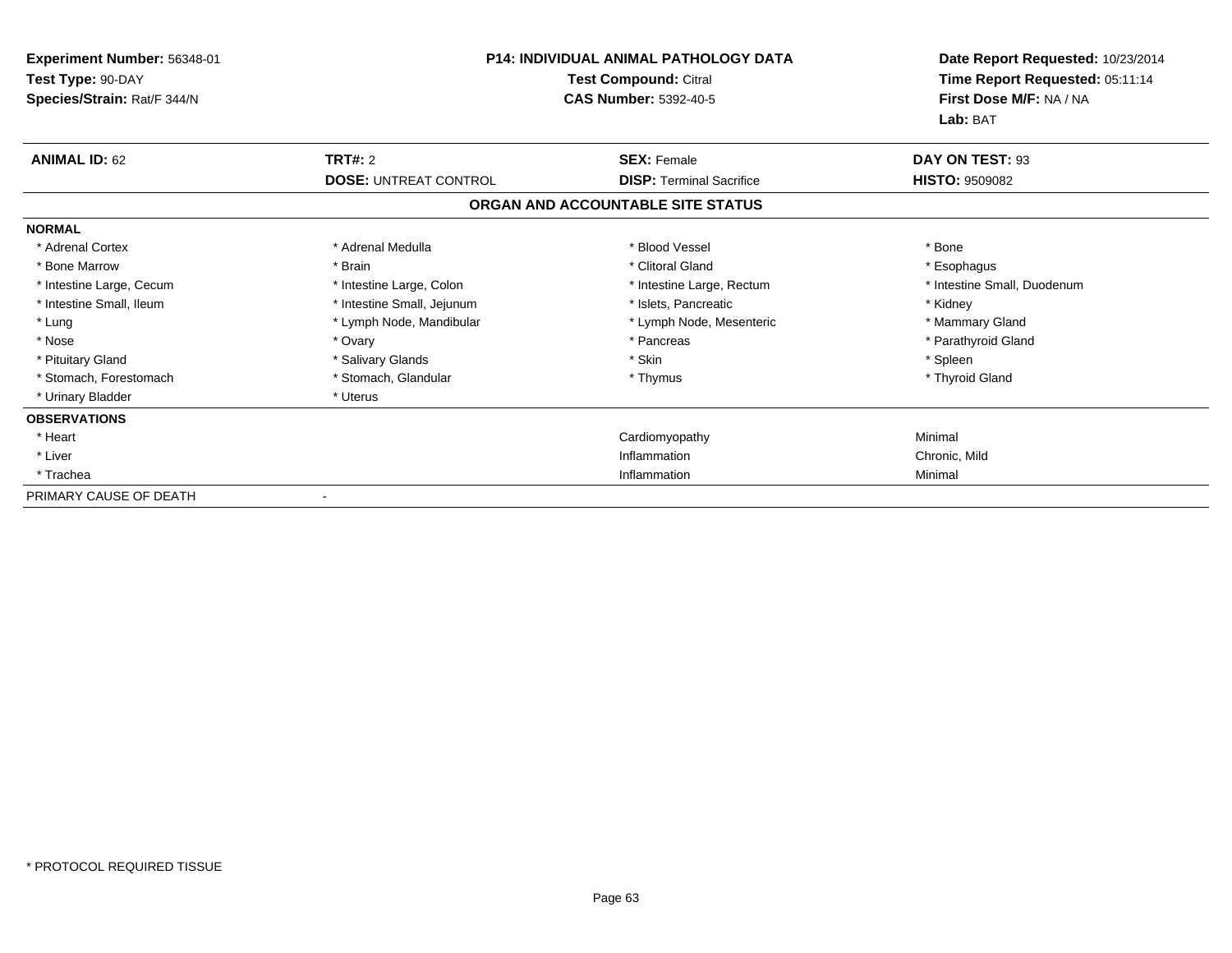| Experiment Number: 56348-01<br>Test Type: 90-DAY<br>Species/Strain: Rat/F 344/N | <b>P14: INDIVIDUAL ANIMAL PATHOLOGY DATA</b><br>Test Compound: Citral<br><b>CAS Number: 5392-40-5</b> |                                   | Date Report Requested: 10/23/2014<br>Time Report Requested: 05:11:14<br>First Dose M/F: NA / NA<br>Lab: BAT |
|---------------------------------------------------------------------------------|-------------------------------------------------------------------------------------------------------|-----------------------------------|-------------------------------------------------------------------------------------------------------------|
| <b>ANIMAL ID: 63</b>                                                            | <b>TRT#: 2</b>                                                                                        | <b>SEX: Female</b>                | DAY ON TEST: 93                                                                                             |
|                                                                                 | <b>DOSE: UNTREAT CONTROL</b>                                                                          | <b>DISP:</b> Terminal Sacrifice   | <b>HISTO: 9509083</b>                                                                                       |
|                                                                                 |                                                                                                       | ORGAN AND ACCOUNTABLE SITE STATUS |                                                                                                             |
| <b>NORMAL</b>                                                                   |                                                                                                       |                                   |                                                                                                             |
| * Adrenal Cortex                                                                | * Adrenal Medulla                                                                                     | * Blood Vessel                    | * Bone                                                                                                      |
| * Bone Marrow                                                                   | * Brain                                                                                               | * Clitoral Gland                  | * Esophagus                                                                                                 |
| * Heart                                                                         | * Intestine Large, Cecum                                                                              | * Intestine Large, Colon          | * Intestine Large, Rectum                                                                                   |
| * Intestine Small, Duodenum                                                     | * Intestine Small, Ileum                                                                              | * Intestine Small, Jejunum        | * Islets, Pancreatic                                                                                        |
| * Kidney                                                                        | * Lymph Node, Mandibular                                                                              | * Lymph Node, Mesenteric          | * Mammary Gland                                                                                             |
| * Ovary                                                                         | * Pancreas                                                                                            | * Parathyroid Gland               | * Pituitary Gland                                                                                           |
| * Salivary Glands                                                               | * Skin                                                                                                | * Spleen                          | * Stomach, Forestomach                                                                                      |
| * Stomach, Glandular                                                            | * Thymus                                                                                              | * Thyroid Gland                   | * Urinary Bladder                                                                                           |
| * Uterus                                                                        |                                                                                                       |                                   |                                                                                                             |
| <b>OBSERVATIONS</b>                                                             |                                                                                                       |                                   |                                                                                                             |
| * Liver                                                                         |                                                                                                       | Inflammation                      | Chronic, Minimal                                                                                            |
| * Lung                                                                          | Alveolus                                                                                              | <b>Infiltration Cellular</b>      | Histiocyte, Minimal                                                                                         |
| * Nose                                                                          |                                                                                                       | Inflammation                      | Minimal                                                                                                     |
| * Trachea                                                                       |                                                                                                       | Inflammation                      | Minimal                                                                                                     |
| PRIMARY CAUSE OF DEATH                                                          |                                                                                                       |                                   |                                                                                                             |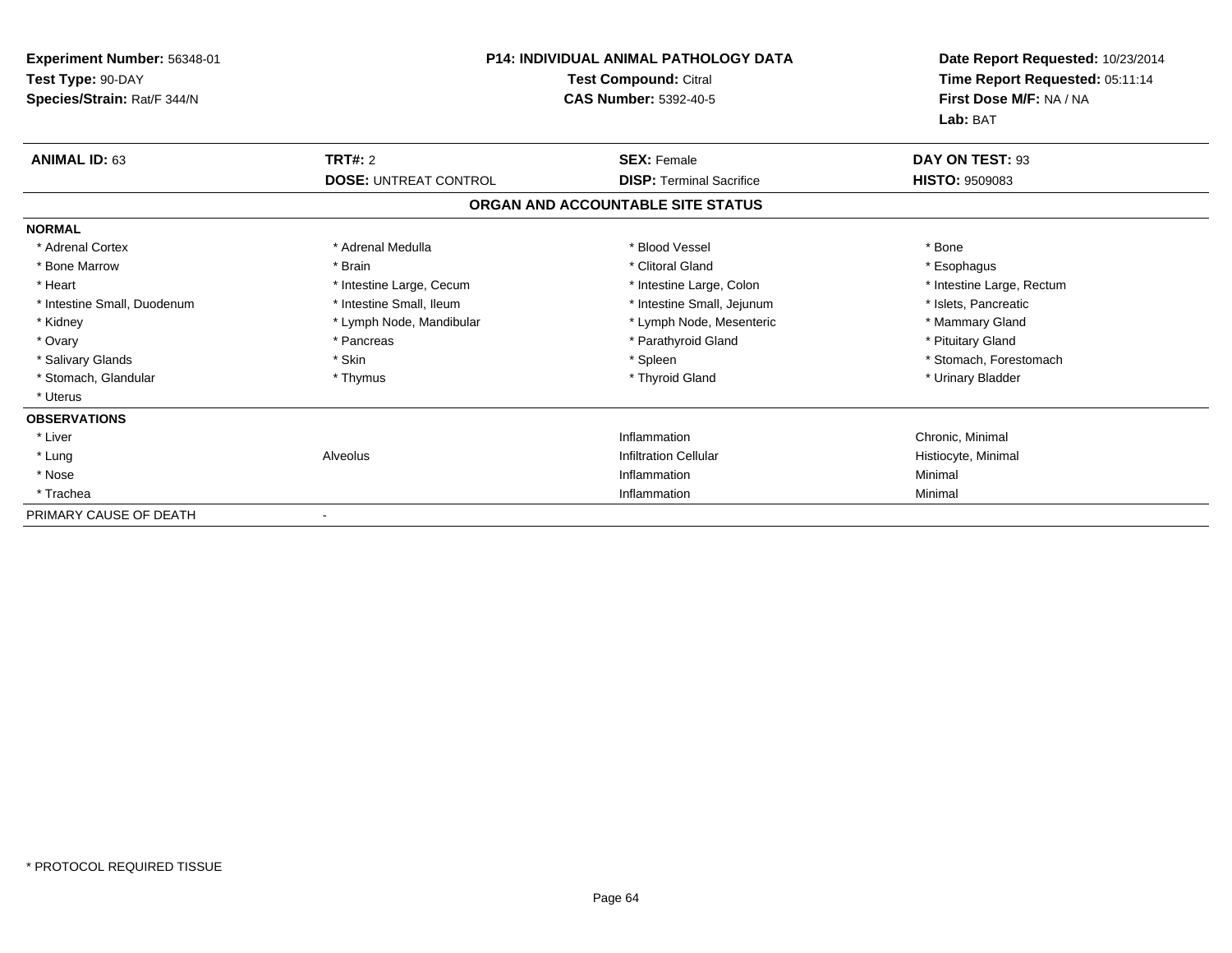| <b>Experiment Number: 56348-01</b><br>Test Type: 90-DAY<br>Species/Strain: Rat/F 344/N | <b>P14: INDIVIDUAL ANIMAL PATHOLOGY DATA</b><br><b>Test Compound: Citral</b><br><b>CAS Number: 5392-40-5</b> |                                   | Date Report Requested: 10/23/2014<br>Time Report Requested: 05:11:14<br>First Dose M/F: NA / NA<br>Lab: BAT |
|----------------------------------------------------------------------------------------|--------------------------------------------------------------------------------------------------------------|-----------------------------------|-------------------------------------------------------------------------------------------------------------|
| <b>ANIMAL ID: 64</b>                                                                   | TRT#: 2                                                                                                      | <b>SEX: Female</b>                | DAY ON TEST: 93                                                                                             |
|                                                                                        | <b>DOSE: UNTREAT CONTROL</b>                                                                                 | <b>DISP: Terminal Sacrifice</b>   | <b>HISTO: 9509084</b>                                                                                       |
|                                                                                        |                                                                                                              | ORGAN AND ACCOUNTABLE SITE STATUS |                                                                                                             |
| <b>NORMAL</b>                                                                          |                                                                                                              |                                   |                                                                                                             |
| * Adrenal Cortex                                                                       | * Adrenal Medulla                                                                                            | * Blood Vessel                    | * Bone                                                                                                      |
| * Bone Marrow                                                                          | * Brain                                                                                                      | * Clitoral Gland                  | * Esophagus                                                                                                 |
| * Heart                                                                                | * Intestine Large, Cecum                                                                                     | * Intestine Large, Colon          | * Intestine Large, Rectum                                                                                   |
| * Intestine Small, Duodenum                                                            | * Intestine Small, Ileum                                                                                     | * Intestine Small, Jejunum        | * Islets, Pancreatic                                                                                        |
| * Lung                                                                                 | * Lymph Node, Mandibular                                                                                     | * Lymph Node, Mesenteric          | * Mammary Gland                                                                                             |
| * Pancreas                                                                             | * Parathyroid Gland                                                                                          | * Pituitary Gland                 | * Salivary Glands                                                                                           |
| * Skin                                                                                 | * Spleen                                                                                                     | * Stomach, Forestomach            | * Stomach, Glandular                                                                                        |
| * Thymus                                                                               | * Thyroid Gland                                                                                              | * Trachea                         | * Urinary Bladder                                                                                           |
| * Uterus                                                                               |                                                                                                              |                                   |                                                                                                             |
| <b>OBSERVATIONS</b>                                                                    |                                                                                                              |                                   |                                                                                                             |
| * Kidney                                                                               | <b>Renal Tubule</b>                                                                                          | Regeneration                      | Minimal                                                                                                     |
| * Liver                                                                                |                                                                                                              | Inflammation                      | Chronic, Minimal                                                                                            |
| * Nose                                                                                 |                                                                                                              | Inflammation                      | Minimal                                                                                                     |
| * Ovary                                                                                |                                                                                                              | Cyst                              | Minimal                                                                                                     |
| $[Cyst TGLS = 1-10]$                                                                   |                                                                                                              |                                   |                                                                                                             |
| PRIMARY CAUSE OF DEATH                                                                 |                                                                                                              |                                   |                                                                                                             |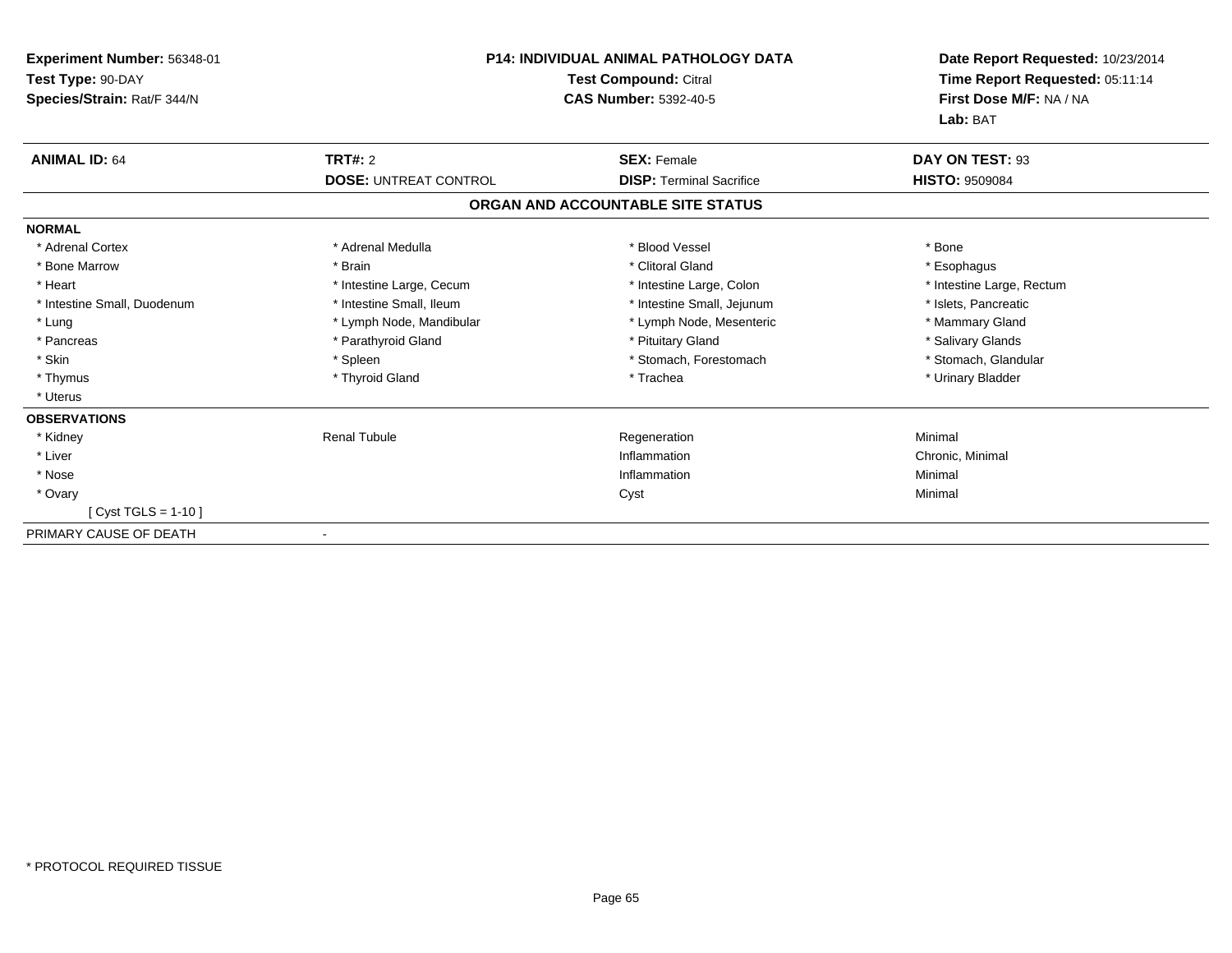| Experiment Number: 56348-01<br>Test Type: 90-DAY<br>Species/Strain: Rat/F 344/N | <b>P14: INDIVIDUAL ANIMAL PATHOLOGY DATA</b><br><b>Test Compound: Citral</b><br><b>CAS Number: 5392-40-5</b> |                                   | Date Report Requested: 10/23/2014<br>Time Report Requested: 05:11:14<br>First Dose M/F: NA / NA<br>Lab: BAT |
|---------------------------------------------------------------------------------|--------------------------------------------------------------------------------------------------------------|-----------------------------------|-------------------------------------------------------------------------------------------------------------|
| <b>ANIMAL ID: 65</b>                                                            | <b>TRT#: 2</b>                                                                                               | <b>SEX: Female</b>                | DAY ON TEST: 93                                                                                             |
|                                                                                 | <b>DOSE: UNTREAT CONTROL</b>                                                                                 | <b>DISP: Terminal Sacrifice</b>   | <b>HISTO: 9509085</b>                                                                                       |
|                                                                                 |                                                                                                              | ORGAN AND ACCOUNTABLE SITE STATUS |                                                                                                             |
| <b>NORMAL</b>                                                                   |                                                                                                              |                                   |                                                                                                             |
| * Adrenal Cortex                                                                | * Adrenal Medulla                                                                                            | * Blood Vessel                    | * Bone                                                                                                      |
| * Bone Marrow                                                                   | * Brain                                                                                                      | * Clitoral Gland                  | * Esophagus                                                                                                 |
| * Intestine Large, Cecum                                                        | * Intestine Large, Colon                                                                                     | * Intestine Large, Rectum         | * Intestine Small, Duodenum                                                                                 |
| * Intestine Small, Ileum                                                        | * Intestine Small, Jejunum                                                                                   | * Islets, Pancreatic              | * Lung                                                                                                      |
| * Lymph Node, Mandibular                                                        | * Lymph Node, Mesenteric                                                                                     | * Mammary Gland                   | * Nose                                                                                                      |
| * Ovary                                                                         | * Pancreas                                                                                                   | * Parathyroid Gland               | * Pituitary Gland                                                                                           |
| * Salivary Glands                                                               | * Skin                                                                                                       | * Spleen                          | * Stomach, Forestomach                                                                                      |
| * Stomach, Glandular                                                            | * Thymus                                                                                                     | * Thyroid Gland                   | * Trachea                                                                                                   |
| * Urinary Bladder                                                               | * Uterus                                                                                                     |                                   |                                                                                                             |
| <b>OBSERVATIONS</b>                                                             |                                                                                                              |                                   |                                                                                                             |
| * Heart                                                                         |                                                                                                              | Cardiomyopathy                    | Minimal                                                                                                     |
| * Kidney                                                                        |                                                                                                              | Mineralization                    | Minimal                                                                                                     |
| * Liver                                                                         |                                                                                                              | Inflammation                      | Chronic, Minimal                                                                                            |
| PRIMARY CAUSE OF DEATH                                                          |                                                                                                              |                                   |                                                                                                             |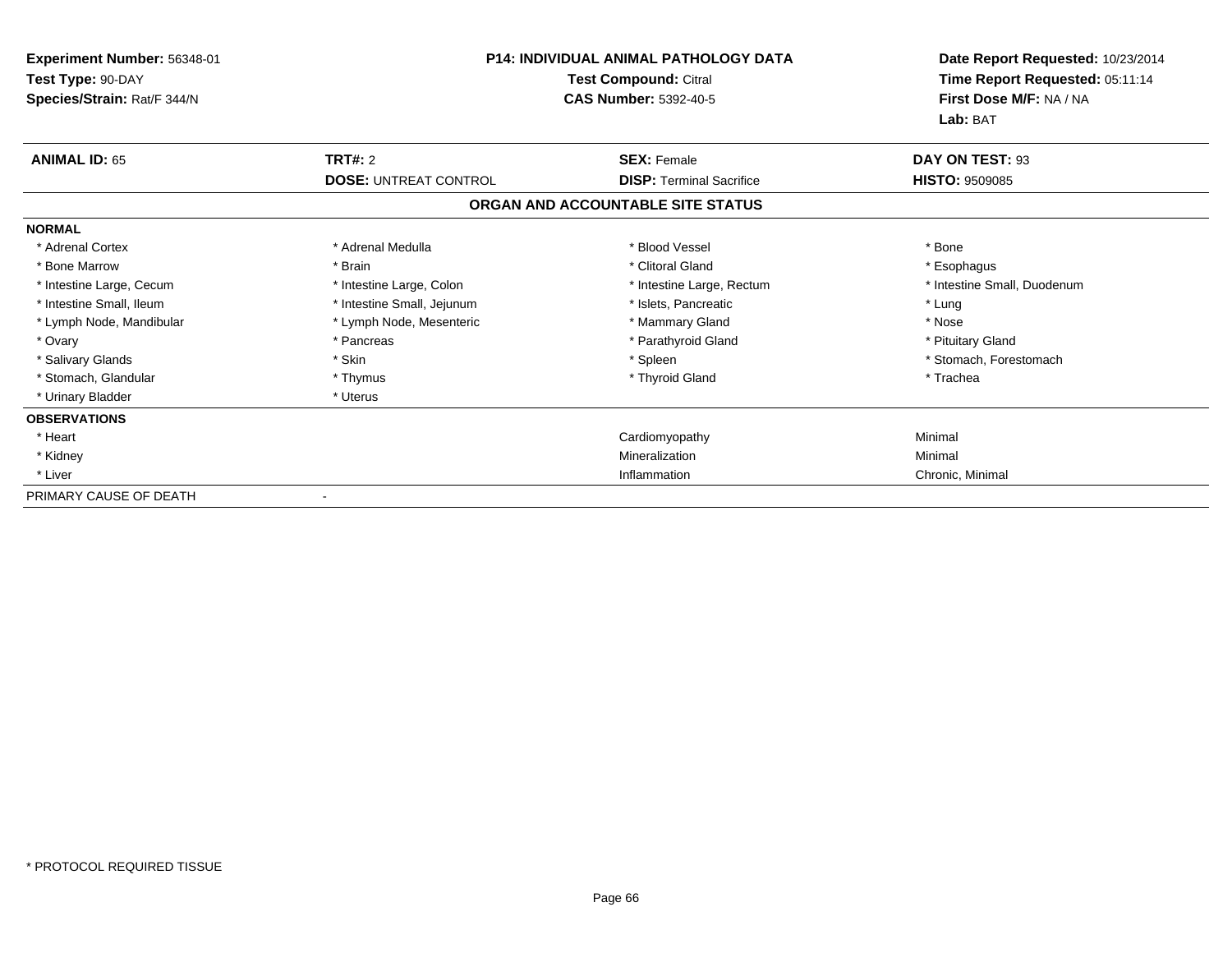| Experiment Number: 56348-01<br>Test Type: 90-DAY<br>Species/Strain: Rat/F 344/N | <b>P14: INDIVIDUAL ANIMAL PATHOLOGY DATA</b><br>Test Compound: Citral<br><b>CAS Number: 5392-40-5</b> |                                   | Date Report Requested: 10/23/2014<br>Time Report Requested: 05:11:14<br>First Dose M/F: NA / NA<br>Lab: BAT |
|---------------------------------------------------------------------------------|-------------------------------------------------------------------------------------------------------|-----------------------------------|-------------------------------------------------------------------------------------------------------------|
| <b>ANIMAL ID: 66</b>                                                            | TRT#: 2                                                                                               | <b>SEX: Female</b>                | DAY ON TEST: 93                                                                                             |
|                                                                                 | <b>DOSE: UNTREAT CONTROL</b>                                                                          | <b>DISP:</b> Terminal Sacrifice   | <b>HISTO: 9509086</b>                                                                                       |
|                                                                                 |                                                                                                       | ORGAN AND ACCOUNTABLE SITE STATUS |                                                                                                             |
| <b>NORMAL</b>                                                                   |                                                                                                       |                                   |                                                                                                             |
| * Adrenal Cortex                                                                | * Adrenal Medulla                                                                                     | * Blood Vessel                    | * Bone                                                                                                      |
| * Bone Marrow                                                                   | * Brain                                                                                               | * Clitoral Gland                  | * Esophagus                                                                                                 |
| * Intestine Large, Cecum                                                        | * Intestine Large, Colon                                                                              | * Intestine Large, Rectum         | * Intestine Small, Duodenum                                                                                 |
| * Intestine Small, Ileum                                                        | * Intestine Small, Jejunum                                                                            | * Islets, Pancreatic              | * Lymph Node, Mandibular                                                                                    |
| * Lymph Node, Mesenteric                                                        | * Mammary Gland                                                                                       | * Ovary                           | * Pancreas                                                                                                  |
| * Parathyroid Gland                                                             | * Pituitary Gland                                                                                     | * Salivary Glands                 | * Skin                                                                                                      |
| * Spleen                                                                        | * Stomach, Forestomach                                                                                | * Stomach, Glandular              | * Thymus                                                                                                    |
| * Thyroid Gland                                                                 | * Trachea                                                                                             | * Urinary Bladder                 | * Uterus                                                                                                    |
| <b>OBSERVATIONS</b>                                                             |                                                                                                       |                                   |                                                                                                             |
| * Heart                                                                         |                                                                                                       | Cardiomyopathy                    | Minimal                                                                                                     |
| * Kidney                                                                        |                                                                                                       | Mineralization                    | Minimal                                                                                                     |
| * Liver                                                                         |                                                                                                       | Inflammation                      | Chronic, Minimal                                                                                            |
| * Lung                                                                          |                                                                                                       | Inflammation                      | Chronic, Minimal                                                                                            |
| * Nose                                                                          |                                                                                                       | Inflammation                      | Minimal                                                                                                     |
| PRIMARY CAUSE OF DEATH                                                          |                                                                                                       |                                   |                                                                                                             |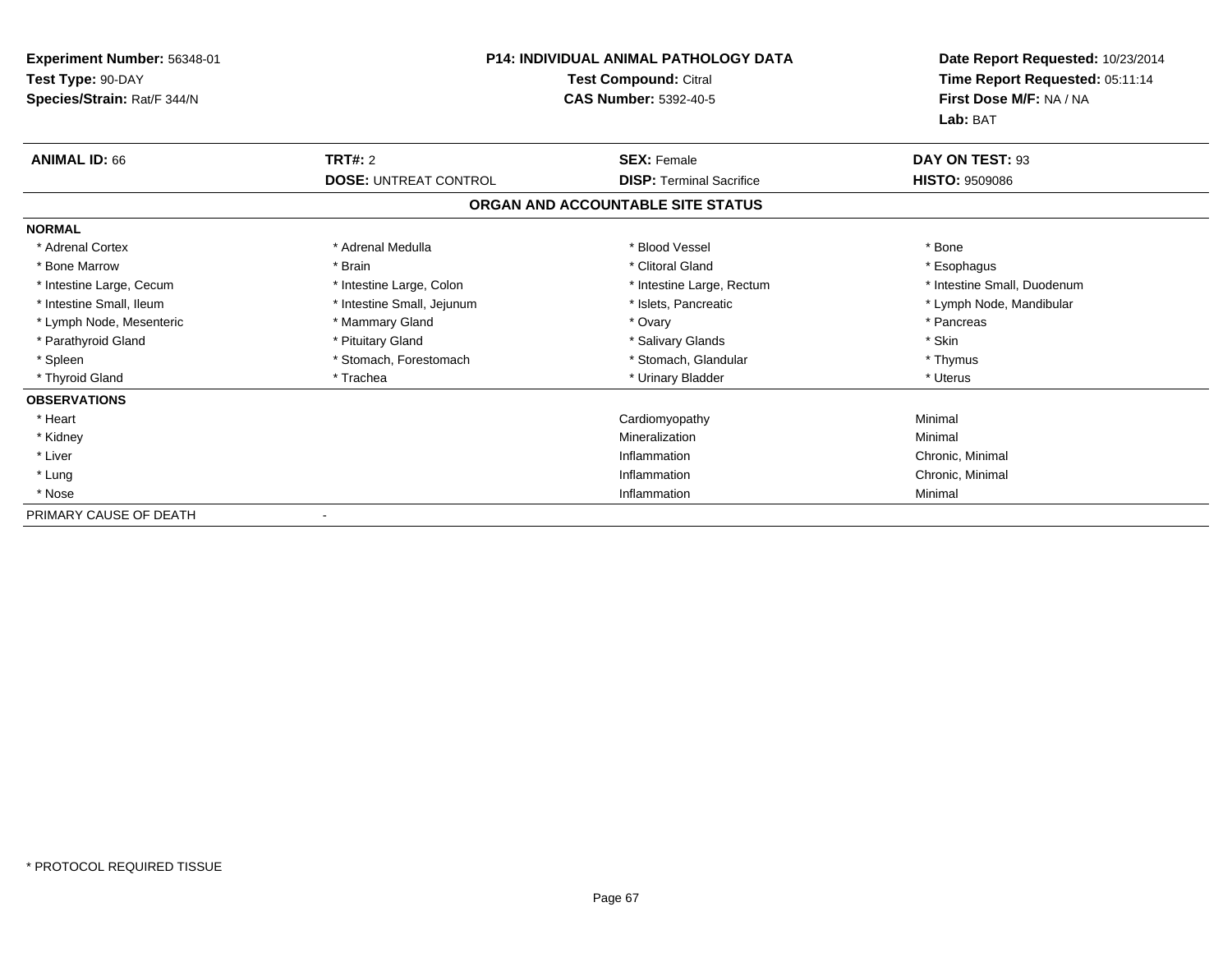| <b>Experiment Number: 56348-01</b><br>Test Type: 90-DAY<br>Species/Strain: Rat/F 344/N | <b>P14: INDIVIDUAL ANIMAL PATHOLOGY DATA</b><br><b>Test Compound: Citral</b><br><b>CAS Number: 5392-40-5</b> |                                   | Date Report Requested: 10/23/2014<br>Time Report Requested: 05:11:14<br>First Dose M/F: NA / NA |  |
|----------------------------------------------------------------------------------------|--------------------------------------------------------------------------------------------------------------|-----------------------------------|-------------------------------------------------------------------------------------------------|--|
|                                                                                        |                                                                                                              |                                   | Lab: BAT                                                                                        |  |
| <b>ANIMAL ID: 67</b>                                                                   | <b>TRT#: 2</b>                                                                                               | <b>SEX: Female</b>                | DAY ON TEST: 93                                                                                 |  |
|                                                                                        | <b>DOSE: UNTREAT CONTROL</b>                                                                                 | <b>DISP: Terminal Sacrifice</b>   | <b>HISTO: 9509087</b>                                                                           |  |
|                                                                                        |                                                                                                              | ORGAN AND ACCOUNTABLE SITE STATUS |                                                                                                 |  |
| <b>NORMAL</b>                                                                          |                                                                                                              |                                   |                                                                                                 |  |
| * Adrenal Cortex                                                                       | * Adrenal Medulla                                                                                            | * Blood Vessel                    | * Bone                                                                                          |  |
| * Bone Marrow                                                                          | * Brain                                                                                                      | * Clitoral Gland                  | * Esophagus                                                                                     |  |
| * Heart                                                                                | * Intestine Large, Cecum                                                                                     | * Intestine Large, Colon          | * Intestine Large, Rectum                                                                       |  |
| * Intestine Small, Duodenum                                                            | * Intestine Small, Ileum                                                                                     | * Intestine Small, Jejunum        | * Islets, Pancreatic                                                                            |  |
| * Liver                                                                                | * Lymph Node, Mandibular                                                                                     | * Lymph Node, Mesenteric          | * Mammary Gland                                                                                 |  |
| * Ovary                                                                                | * Pancreas                                                                                                   | * Parathyroid Gland               | * Pituitary Gland                                                                               |  |
| * Salivary Glands                                                                      | * Skin                                                                                                       | * Spleen                          | * Stomach, Forestomach                                                                          |  |
| * Stomach, Glandular                                                                   | * Thymus                                                                                                     | * Thyroid Gland                   | * Urinary Bladder                                                                               |  |
| * Uterus                                                                               |                                                                                                              |                                   |                                                                                                 |  |
| <b>OBSERVATIONS</b>                                                                    |                                                                                                              |                                   |                                                                                                 |  |
| * Kidney                                                                               |                                                                                                              | Mineralization                    | Minimal                                                                                         |  |
| * Lung                                                                                 |                                                                                                              | Inflammation                      | Chronic, Minimal                                                                                |  |
| * Nose                                                                                 |                                                                                                              | Inflammation                      | Minimal                                                                                         |  |
| * Trachea                                                                              |                                                                                                              | Inflammation                      | Minimal                                                                                         |  |
| PRIMARY CAUSE OF DEATH                                                                 |                                                                                                              |                                   |                                                                                                 |  |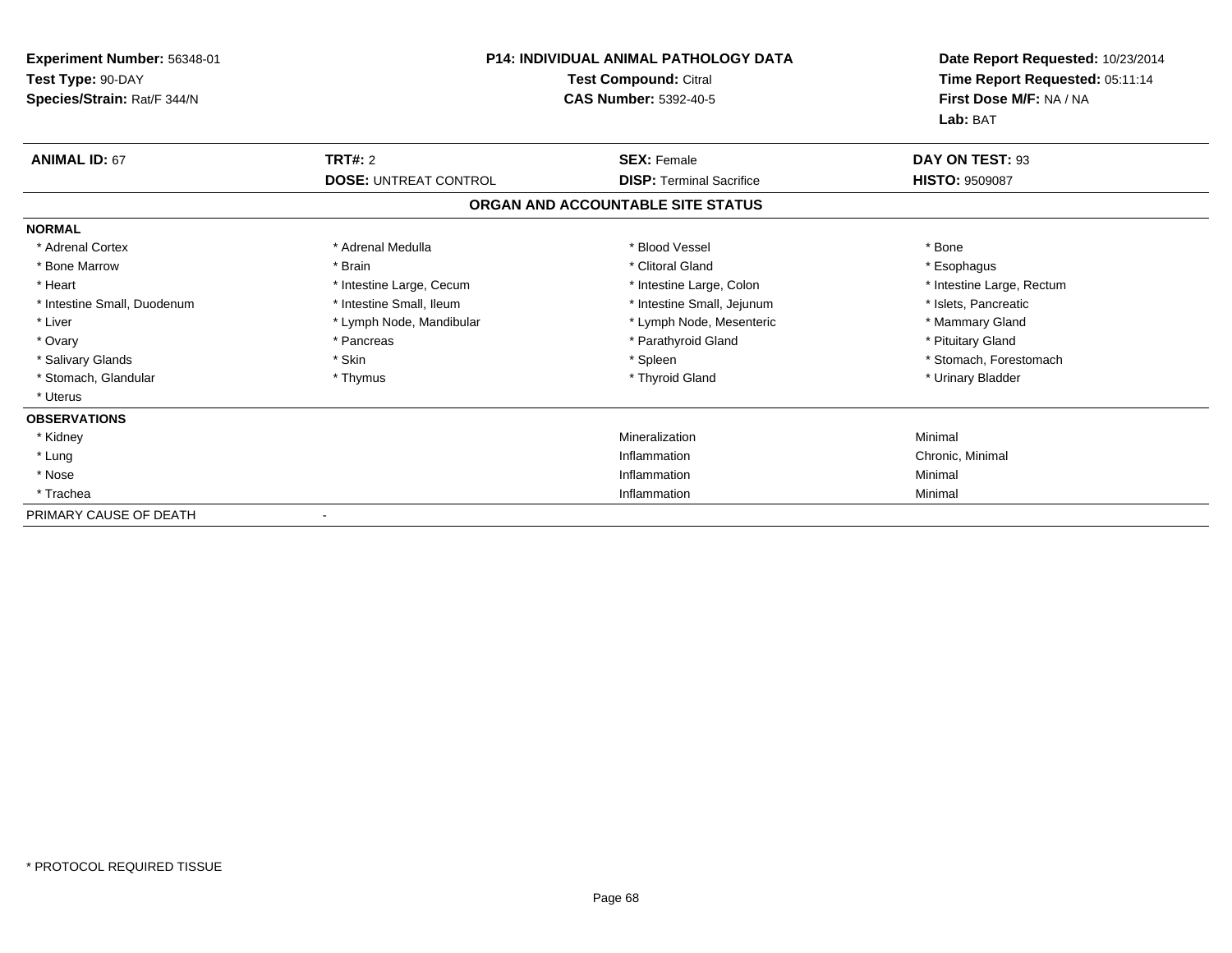| Experiment Number: 56348-01<br>Test Type: 90-DAY<br>Species/Strain: Rat/F 344/N | <b>P14: INDIVIDUAL ANIMAL PATHOLOGY DATA</b><br>Test Compound: Citral<br><b>CAS Number: 5392-40-5</b> |                                   | Date Report Requested: 10/23/2014<br>Time Report Requested: 05:11:14<br>First Dose M/F: NA / NA<br>Lab: BAT |
|---------------------------------------------------------------------------------|-------------------------------------------------------------------------------------------------------|-----------------------------------|-------------------------------------------------------------------------------------------------------------|
| <b>ANIMAL ID: 68</b>                                                            | <b>TRT#: 2</b>                                                                                        | <b>SEX: Female</b>                | DAY ON TEST: 93                                                                                             |
|                                                                                 | <b>DOSE: UNTREAT CONTROL</b>                                                                          | <b>DISP: Terminal Sacrifice</b>   | <b>HISTO: 9509088</b>                                                                                       |
|                                                                                 |                                                                                                       | ORGAN AND ACCOUNTABLE SITE STATUS |                                                                                                             |
| <b>NORMAL</b>                                                                   |                                                                                                       |                                   |                                                                                                             |
| * Adrenal Cortex                                                                | * Adrenal Medulla                                                                                     | * Blood Vessel                    | * Bone                                                                                                      |
| * Bone Marrow                                                                   | * Brain                                                                                               | * Clitoral Gland                  | * Esophagus                                                                                                 |
| * Heart                                                                         | * Intestine Large, Cecum                                                                              | * Intestine Large, Colon          | * Intestine Large, Rectum                                                                                   |
| * Intestine Small, Duodenum                                                     | * Intestine Small, Ileum                                                                              | * Intestine Small, Jejunum        | * Islets, Pancreatic                                                                                        |
| * Kidney                                                                        | * Lung                                                                                                | * Lymph Node, Mandibular          | * Lymph Node, Mesenteric                                                                                    |
| * Mammary Gland                                                                 | * Nose                                                                                                | * Pancreas                        | * Parathyroid Gland                                                                                         |
| * Pituitary Gland                                                               | * Salivary Glands                                                                                     | * Skin                            | * Spleen                                                                                                    |
| * Stomach, Forestomach                                                          | * Stomach, Glandular                                                                                  | * Thymus                          | * Thyroid Gland                                                                                             |
| * Urinary Bladder                                                               | * Uterus                                                                                              |                                   |                                                                                                             |
| <b>OBSERVATIONS</b>                                                             |                                                                                                       |                                   |                                                                                                             |
| * Liver                                                                         |                                                                                                       | Inflammation                      | Chronic, Mild                                                                                               |
| * Ovary                                                                         |                                                                                                       | Cyst                              | Mild                                                                                                        |
| * Trachea                                                                       |                                                                                                       | Inflammation                      | Minimal                                                                                                     |
| PRIMARY CAUSE OF DEATH                                                          |                                                                                                       |                                   |                                                                                                             |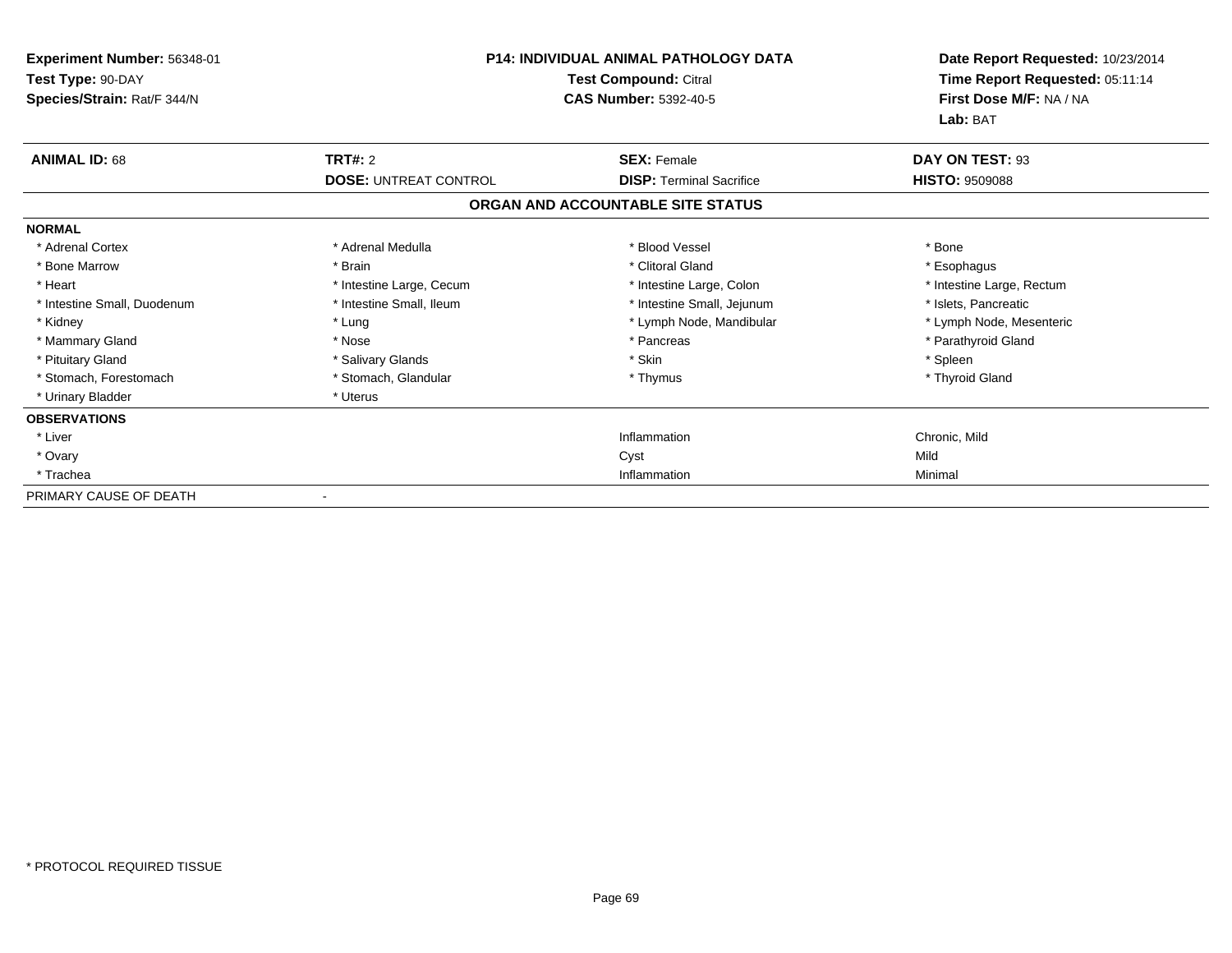| Experiment Number: 56348-01<br>Test Type: 90-DAY<br>Species/Strain: Rat/F 344/N | <b>P14: INDIVIDUAL ANIMAL PATHOLOGY DATA</b><br>Test Compound: Citral<br><b>CAS Number: 5392-40-5</b> |                                                       | Date Report Requested: 10/23/2014<br>Time Report Requested: 05:11:14<br>First Dose M/F: NA / NA<br>Lab: BAT |  |
|---------------------------------------------------------------------------------|-------------------------------------------------------------------------------------------------------|-------------------------------------------------------|-------------------------------------------------------------------------------------------------------------|--|
| <b>ANIMAL ID: 69</b>                                                            | <b>TRT#: 2</b><br><b>DOSE: UNTREAT CONTROL</b>                                                        | <b>SEX: Female</b><br><b>DISP: Terminal Sacrifice</b> | DAY ON TEST: 93<br><b>HISTO: 9509089</b>                                                                    |  |
|                                                                                 |                                                                                                       | ORGAN AND ACCOUNTABLE SITE STATUS                     |                                                                                                             |  |
| <b>NORMAL</b>                                                                   |                                                                                                       |                                                       |                                                                                                             |  |
| * Adrenal Cortex                                                                | * Adrenal Medulla                                                                                     | * Blood Vessel                                        | * Bone                                                                                                      |  |
| * Bone Marrow                                                                   | * Brain                                                                                               | * Esophagus                                           | * Heart                                                                                                     |  |
| * Intestine Large, Cecum                                                        | * Intestine Large, Colon                                                                              | * Intestine Large, Rectum                             | * Intestine Small, Duodenum                                                                                 |  |
| * Intestine Small, Ileum                                                        | * Intestine Small, Jejunum                                                                            | * Islets, Pancreatic                                  | * Lung                                                                                                      |  |
| * Lymph Node, Mandibular                                                        | * Lymph Node, Mesenteric                                                                              | * Mammary Gland                                       | * Nose                                                                                                      |  |
| * Ovary                                                                         | * Pancreas                                                                                            | * Parathyroid Gland                                   | * Pituitary Gland                                                                                           |  |
| * Salivary Glands                                                               | * Skin                                                                                                | * Spleen                                              | * Stomach, Forestomach                                                                                      |  |
| * Stomach, Glandular                                                            | * Thymus                                                                                              | * Thyroid Gland                                       | * Trachea                                                                                                   |  |
| * Urinary Bladder                                                               | * Uterus                                                                                              |                                                       |                                                                                                             |  |
| <b>OBSERVATIONS</b>                                                             |                                                                                                       |                                                       |                                                                                                             |  |
| * Clitoral Gland                                                                |                                                                                                       | Inflammation                                          | Minimal                                                                                                     |  |
| * Kidney                                                                        |                                                                                                       | Mineralization                                        | Minimal                                                                                                     |  |
|                                                                                 | <b>Renal Tubule</b>                                                                                   | Regeneration                                          | Minimal                                                                                                     |  |
| * Liver                                                                         |                                                                                                       | Inflammation                                          | Chronic, Minimal                                                                                            |  |
| PRIMARY CAUSE OF DEATH                                                          |                                                                                                       |                                                       |                                                                                                             |  |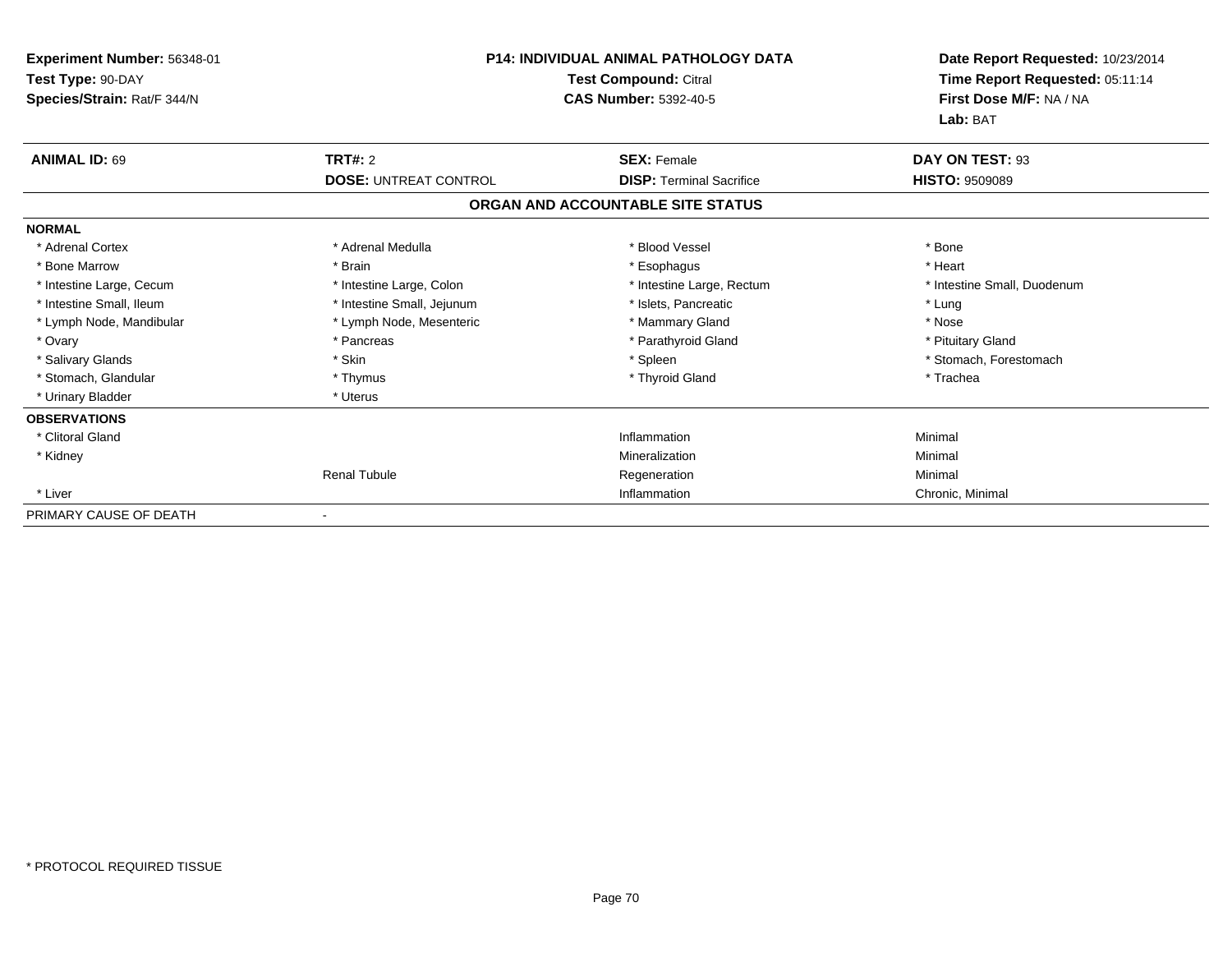| Experiment Number: 56348-01<br>Test Type: 90-DAY<br>Species/Strain: Rat/F 344/N | <b>P14: INDIVIDUAL ANIMAL PATHOLOGY DATA</b><br><b>Test Compound: Citral</b><br><b>CAS Number: 5392-40-5</b> |                                                       | Date Report Requested: 10/23/2014<br>Time Report Requested: 05:11:14<br>First Dose M/F: NA / NA<br>Lab: BAT |
|---------------------------------------------------------------------------------|--------------------------------------------------------------------------------------------------------------|-------------------------------------------------------|-------------------------------------------------------------------------------------------------------------|
| <b>ANIMAL ID: 70</b>                                                            | <b>TRT#: 2</b><br><b>DOSE: UNTREAT CONTROL</b>                                                               | <b>SEX: Female</b><br><b>DISP: Terminal Sacrifice</b> | DAY ON TEST: 93<br><b>HISTO: 9509090</b>                                                                    |
|                                                                                 |                                                                                                              | ORGAN AND ACCOUNTABLE SITE STATUS                     |                                                                                                             |
| <b>NORMAL</b>                                                                   |                                                                                                              |                                                       |                                                                                                             |
| * Adrenal Cortex                                                                | * Adrenal Medulla                                                                                            | * Blood Vessel                                        | * Bone                                                                                                      |
| * Bone Marrow                                                                   | * Brain                                                                                                      | * Clitoral Gland                                      | * Esophagus                                                                                                 |
| * Heart                                                                         | * Intestine Large, Cecum                                                                                     | * Intestine Large, Colon                              | * Intestine Large, Rectum                                                                                   |
| * Intestine Small, Duodenum                                                     | * Intestine Small, Ileum                                                                                     | * Intestine Small, Jejunum                            | * Islets, Pancreatic                                                                                        |
| * Lung                                                                          | * Lymph Node, Mandibular                                                                                     | * Lymph Node, Mesenteric                              | * Mammary Gland                                                                                             |
| * Nose                                                                          | * Ovary                                                                                                      | * Pancreas                                            | * Parathyroid Gland                                                                                         |
| * Pituitary Gland                                                               | * Salivary Glands                                                                                            | * Skin                                                | * Spleen                                                                                                    |
| * Stomach, Forestomach                                                          | * Stomach, Glandular                                                                                         | * Thymus                                              | * Thyroid Gland                                                                                             |
| * Urinary Bladder                                                               | * Uterus                                                                                                     |                                                       |                                                                                                             |
| <b>OBSERVATIONS</b>                                                             |                                                                                                              |                                                       |                                                                                                             |
| * Kidney                                                                        |                                                                                                              | Mineralization                                        | Minimal                                                                                                     |
| * Liver                                                                         |                                                                                                              | Inflammation                                          | Chronic, Minimal                                                                                            |
| * Trachea                                                                       |                                                                                                              | Inflammation                                          | Minimal                                                                                                     |
| PRIMARY CAUSE OF DEATH                                                          |                                                                                                              |                                                       |                                                                                                             |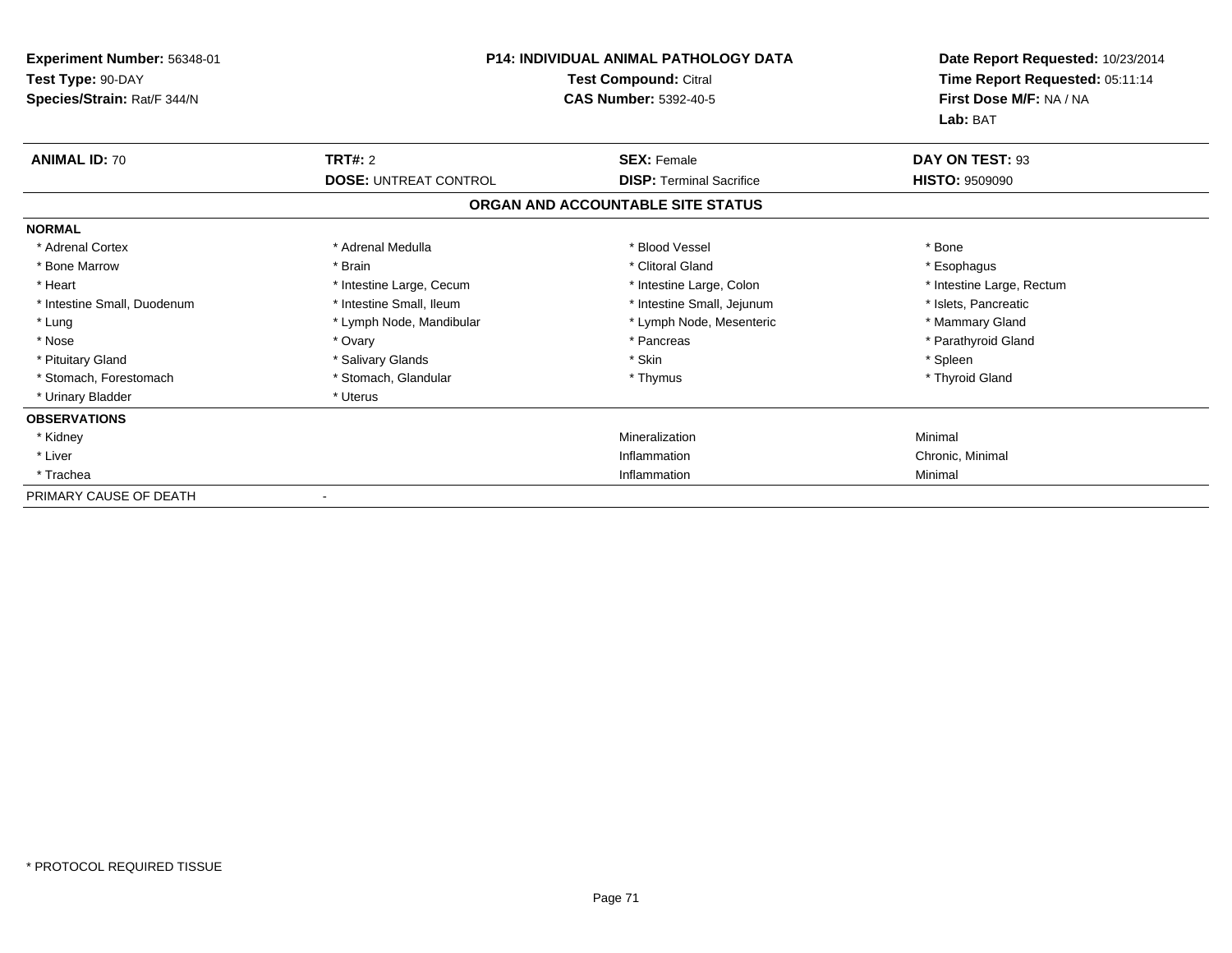| Experiment Number: 56348-01<br>Test Type: 90-DAY<br>Species/Strain: Rat/F 344/N | <b>P14: INDIVIDUAL ANIMAL PATHOLOGY DATA</b><br>Test Compound: Citral<br><b>CAS Number: 5392-40-5</b> |                                                                      | Date Report Requested: 10/23/2014<br>Time Report Requested: 05:11:14<br>First Dose M/F: NA / NA<br>Lab: BAT |
|---------------------------------------------------------------------------------|-------------------------------------------------------------------------------------------------------|----------------------------------------------------------------------|-------------------------------------------------------------------------------------------------------------|
| <b>ANIMAL ID: 71</b>                                                            | <b>TRT#: 4</b>                                                                                        | <b>SEX: Female</b>                                                   | DAY ON TEST: 93                                                                                             |
|                                                                                 | <b>DOSE: VEHICLE CONTROL</b>                                                                          | <b>DISP: Terminal Sacrifice</b><br>ORGAN AND ACCOUNTABLE SITE STATUS | <b>HISTO: 9509091</b>                                                                                       |
| <b>NORMAL</b>                                                                   |                                                                                                       |                                                                      |                                                                                                             |
| * Adrenal Cortex<br>* Bone Marrow                                               | * Adrenal Medulla<br>* Brain                                                                          | * Blood Vessel<br>* Clitoral Gland                                   | * Bone<br>* Esophagus                                                                                       |
| * Heart                                                                         | * Intestine Large, Cecum                                                                              | * Intestine Large, Colon                                             | * Intestine Large, Rectum                                                                                   |
| * Intestine Small, Duodenum                                                     | * Intestine Small, Ileum                                                                              | * Intestine Small, Jejunum                                           | * Islets, Pancreatic                                                                                        |
| * Lung                                                                          | * Lymph Node, Mandibular                                                                              | * Lymph Node, Mesenteric                                             | * Mammary Gland                                                                                             |
| * Nose                                                                          | * Ovary                                                                                               | * Pancreas                                                           | * Parathyroid Gland                                                                                         |
| * Pituitary Gland                                                               | * Salivary Glands                                                                                     | * Skin                                                               | * Spleen                                                                                                    |
| * Stomach, Forestomach<br>* Urinary Bladder                                     | * Thymus<br>* Uterus                                                                                  | * Thyroid Gland                                                      | * Trachea                                                                                                   |
| <b>OBSERVATIONS</b>                                                             |                                                                                                       |                                                                      |                                                                                                             |
| * Kidney                                                                        |                                                                                                       | Mineralization                                                       | Minimal                                                                                                     |
| * Liver                                                                         |                                                                                                       | Inflammation                                                         | Chronic, Minimal                                                                                            |
| * Stomach, Glandular                                                            |                                                                                                       | Mineralization                                                       | Mild                                                                                                        |
| PRIMARY CAUSE OF DEATH                                                          |                                                                                                       |                                                                      |                                                                                                             |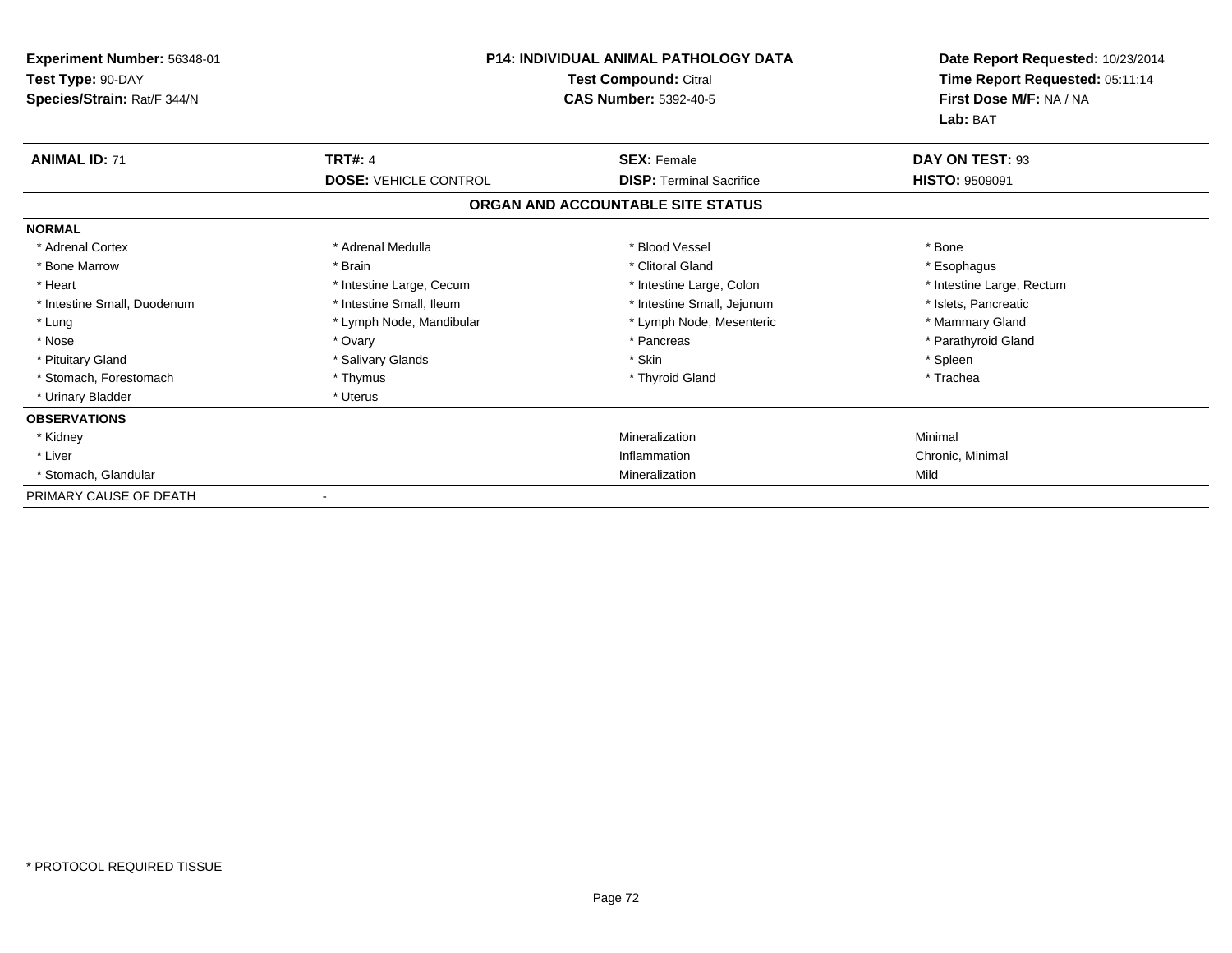| Experiment Number: 56348-01<br>Test Type: 90-DAY<br>Species/Strain: Rat/F 344/N | <b>P14: INDIVIDUAL ANIMAL PATHOLOGY DATA</b><br><b>Test Compound: Citral</b><br><b>CAS Number: 5392-40-5</b> |                                   | Date Report Requested: 10/23/2014<br>Time Report Requested: 05:11:14<br>First Dose M/F: NA / NA<br>Lab: BAT |
|---------------------------------------------------------------------------------|--------------------------------------------------------------------------------------------------------------|-----------------------------------|-------------------------------------------------------------------------------------------------------------|
| <b>ANIMAL ID: 72</b>                                                            | <b>TRT#: 4</b>                                                                                               | <b>SEX: Female</b>                | DAY ON TEST: 93                                                                                             |
|                                                                                 | <b>DOSE: VEHICLE CONTROL</b>                                                                                 | <b>DISP: Terminal Sacrifice</b>   | <b>HISTO: 9509092</b>                                                                                       |
|                                                                                 |                                                                                                              | ORGAN AND ACCOUNTABLE SITE STATUS |                                                                                                             |
| <b>NORMAL</b>                                                                   |                                                                                                              |                                   |                                                                                                             |
| * Adrenal Cortex                                                                | * Adrenal Medulla                                                                                            | * Blood Vessel                    | * Bone                                                                                                      |
| * Bone Marrow                                                                   | * Brain                                                                                                      | * Clitoral Gland                  | * Esophagus                                                                                                 |
| * Heart                                                                         | * Intestine Large, Cecum                                                                                     | * Intestine Large, Colon          | * Intestine Large, Rectum                                                                                   |
| * Intestine Small, Duodenum                                                     | * Intestine Small, Ileum                                                                                     | * Intestine Small, Jejunum        | * Islets. Pancreatic                                                                                        |
| * Lymph Node, Mandibular                                                        | * Lymph Node, Mesenteric                                                                                     | * Mammary Gland                   | * Nose                                                                                                      |
| * Ovary                                                                         | * Pancreas                                                                                                   | * Parathyroid Gland               | * Pituitary Gland                                                                                           |
| * Salivary Glands                                                               | * Skin                                                                                                       | * Spleen                          | * Stomach, Forestomach                                                                                      |
| * Stomach, Glandular                                                            | * Thymus                                                                                                     | * Thyroid Gland                   | * Urinary Bladder                                                                                           |
| * Uterus                                                                        |                                                                                                              |                                   |                                                                                                             |
| <b>OBSERVATIONS</b>                                                             |                                                                                                              |                                   |                                                                                                             |
| * Kidney                                                                        |                                                                                                              | Mineralization                    | Minimal                                                                                                     |
|                                                                                 | <b>Renal Tubule</b>                                                                                          | Regeneration                      | Minimal                                                                                                     |
| * Liver                                                                         |                                                                                                              | Inflammation                      | Chronic, Minimal                                                                                            |
| * Lung                                                                          | Alveolus                                                                                                     | <b>Infiltration Cellular</b>      | Histiocyte, Minimal                                                                                         |
| * Trachea                                                                       |                                                                                                              | Inflammation                      | Minimal                                                                                                     |
| PRIMARY CAUSE OF DEATH                                                          |                                                                                                              |                                   |                                                                                                             |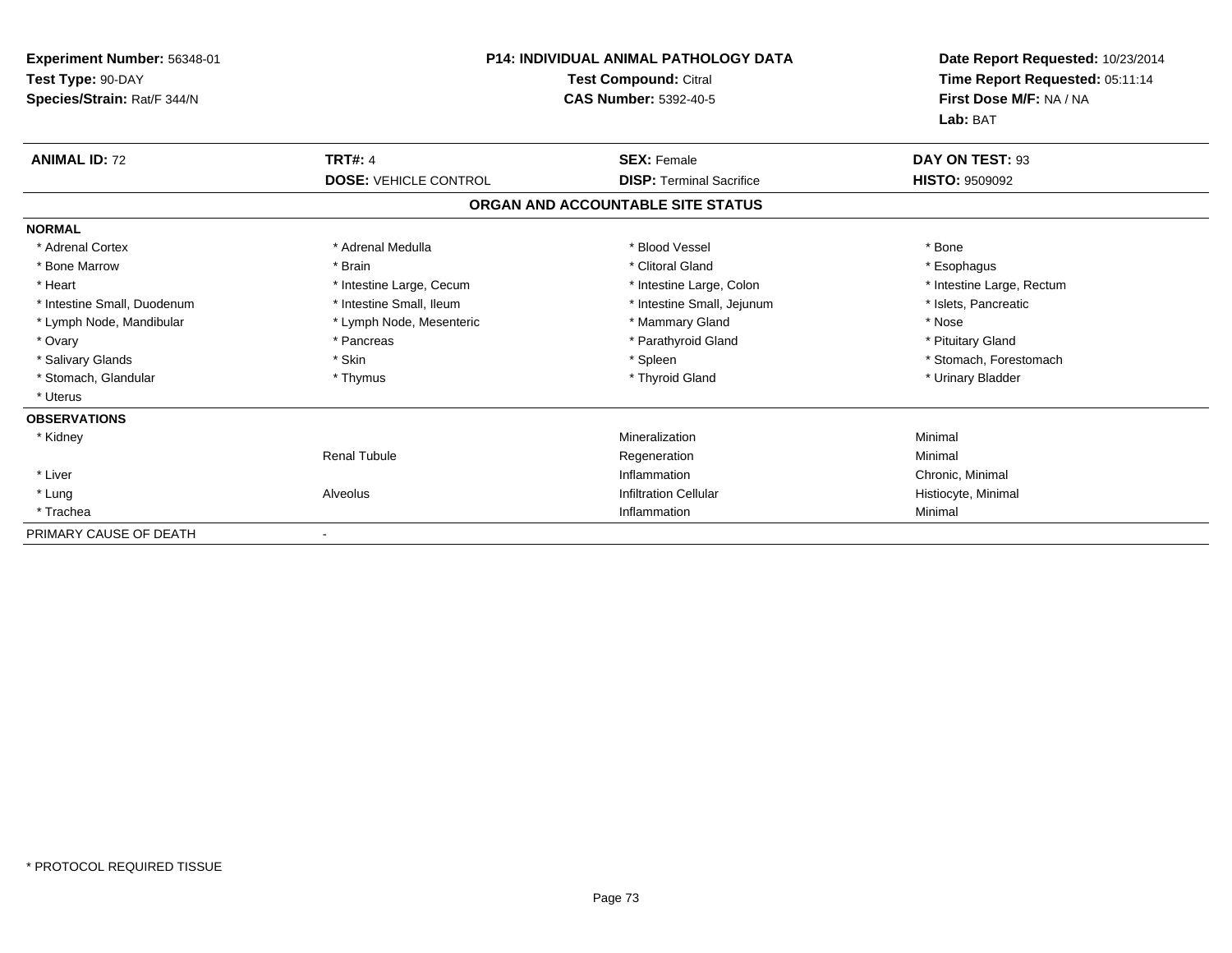| Experiment Number: 56348-01<br>Test Type: 90-DAY |                              | <b>P14: INDIVIDUAL ANIMAL PATHOLOGY DATA</b><br>Test Compound: Citral | Date Report Requested: 10/23/2014<br>Time Report Requested: 05:11:14 |
|--------------------------------------------------|------------------------------|-----------------------------------------------------------------------|----------------------------------------------------------------------|
| Species/Strain: Rat/F 344/N                      |                              | <b>CAS Number: 5392-40-5</b>                                          | First Dose M/F: NA / NA<br>Lab: BAT                                  |
| <b>ANIMAL ID: 73</b>                             | <b>TRT#: 4</b>               | <b>SEX: Female</b>                                                    | DAY ON TEST: 93                                                      |
|                                                  | <b>DOSE: VEHICLE CONTROL</b> | <b>DISP: Terminal Sacrifice</b>                                       | <b>HISTO: 9509093</b>                                                |
|                                                  |                              | ORGAN AND ACCOUNTABLE SITE STATUS                                     |                                                                      |
| <b>NORMAL</b>                                    |                              |                                                                       |                                                                      |
| * Adrenal Cortex                                 | * Adrenal Medulla            | * Blood Vessel                                                        | * Bone                                                               |
| * Bone Marrow                                    | * Brain                      | * Clitoral Gland                                                      | * Esophagus                                                          |
| * Heart                                          | * Intestine Large, Cecum     | * Intestine Large, Colon                                              | * Intestine Large, Rectum                                            |
| * Intestine Small, Duodenum                      | * Intestine Small, Ileum     | * Intestine Small, Jejunum                                            | * Islets, Pancreatic                                                 |
| * Lymph Node, Mandibular                         | * Lymph Node, Mesenteric     | * Mammary Gland                                                       | * Ovary                                                              |
| * Pancreas                                       | * Parathyroid Gland          | * Pituitary Gland                                                     | * Salivary Glands                                                    |
| * Skin                                           | * Spleen                     | * Stomach, Forestomach                                                | * Stomach, Glandular                                                 |
| * Thymus                                         | * Thyroid Gland              | * Trachea                                                             | * Urinary Bladder                                                    |
| * Uterus                                         |                              |                                                                       |                                                                      |
| <b>OBSERVATIONS</b>                              |                              |                                                                       |                                                                      |
| * Kidney                                         |                              | Mineralization                                                        | Minimal                                                              |
| * Liver                                          |                              | Inflammation                                                          | Chronic, Minimal                                                     |
| * Lung                                           |                              | Inflammation                                                          | Chronic, Minimal                                                     |
| * Nose                                           |                              | Inflammation                                                          | Minimal                                                              |
| PRIMARY CAUSE OF DEATH                           |                              |                                                                       |                                                                      |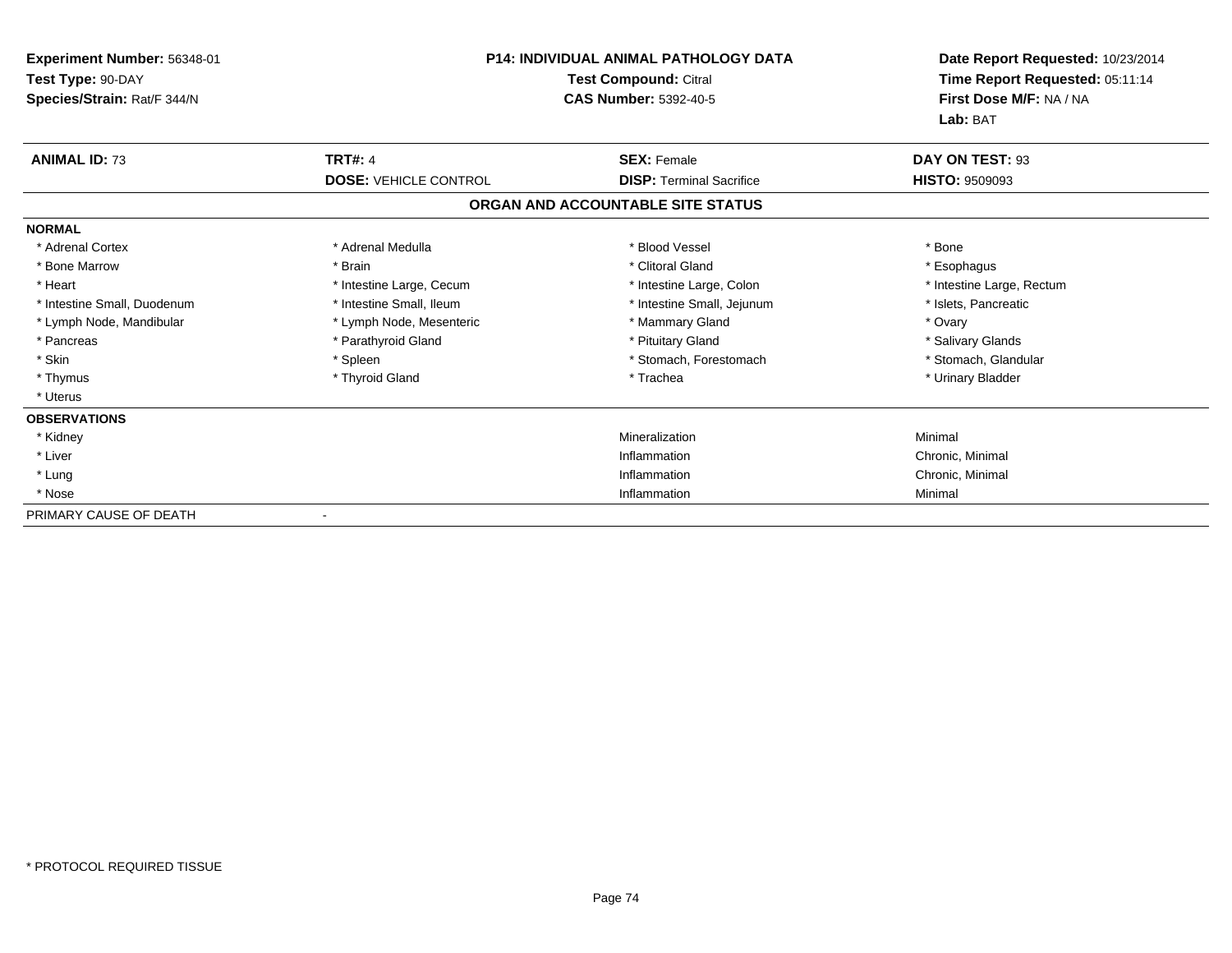| Experiment Number: 56348-01<br>Test Type: 90-DAY<br>Species/Strain: Rat/F 344/N |                              | <b>P14: INDIVIDUAL ANIMAL PATHOLOGY DATA</b><br><b>Test Compound: Citral</b><br><b>CAS Number: 5392-40-5</b> | Date Report Requested: 10/23/2014<br>Time Report Requested: 05:11:14<br>First Dose M/F: NA / NA<br>Lab: BAT |
|---------------------------------------------------------------------------------|------------------------------|--------------------------------------------------------------------------------------------------------------|-------------------------------------------------------------------------------------------------------------|
| <b>ANIMAL ID: 74</b>                                                            | <b>TRT#: 4</b>               | <b>SEX: Female</b>                                                                                           | DAY ON TEST: 93                                                                                             |
|                                                                                 | <b>DOSE: VEHICLE CONTROL</b> | <b>DISP:</b> Terminal Sacrifice                                                                              | <b>HISTO: 9509094</b>                                                                                       |
|                                                                                 |                              | ORGAN AND ACCOUNTABLE SITE STATUS                                                                            |                                                                                                             |
| <b>NORMAL</b>                                                                   |                              |                                                                                                              |                                                                                                             |
| * Adrenal Cortex                                                                | * Adrenal Medulla            | * Blood Vessel                                                                                               | * Bone                                                                                                      |
| * Bone Marrow                                                                   | * Brain                      | * Esophagus                                                                                                  | * Intestine Large, Cecum                                                                                    |
| * Intestine Large, Colon                                                        | * Intestine Large, Rectum    | * Intestine Small, Duodenum                                                                                  | * Intestine Small, Ileum                                                                                    |
| * Intestine Small, Jejunum                                                      | * Islets, Pancreatic         | * Lung                                                                                                       | * Lymph Node, Mandibular                                                                                    |
| * Lymph Node, Mesenteric                                                        | * Mammary Gland              | * Nose                                                                                                       | * Ovary                                                                                                     |
| * Pancreas                                                                      | * Parathyroid Gland          | * Pituitary Gland                                                                                            | * Salivary Glands                                                                                           |
| * Skin                                                                          | * Spleen                     | * Stomach, Forestomach                                                                                       | * Stomach, Glandular                                                                                        |
| * Thymus                                                                        | * Thyroid Gland              | * Trachea                                                                                                    | * Urinary Bladder                                                                                           |
| * Uterus                                                                        |                              |                                                                                                              |                                                                                                             |
| <b>OBSERVATIONS</b>                                                             |                              |                                                                                                              |                                                                                                             |
| * Clitoral Gland                                                                |                              | Inflammation                                                                                                 | Minimal                                                                                                     |
| * Heart                                                                         |                              | Cardiomyopathy                                                                                               | Minimal                                                                                                     |
| * Kidney                                                                        |                              | Mineralization                                                                                               | Minimal                                                                                                     |
|                                                                                 | <b>Renal Tubule</b>          | Regeneration                                                                                                 | Minimal                                                                                                     |
| * Liver                                                                         |                              | Inflammation                                                                                                 | Chronic, Minimal                                                                                            |
| PRIMARY CAUSE OF DEATH                                                          |                              |                                                                                                              |                                                                                                             |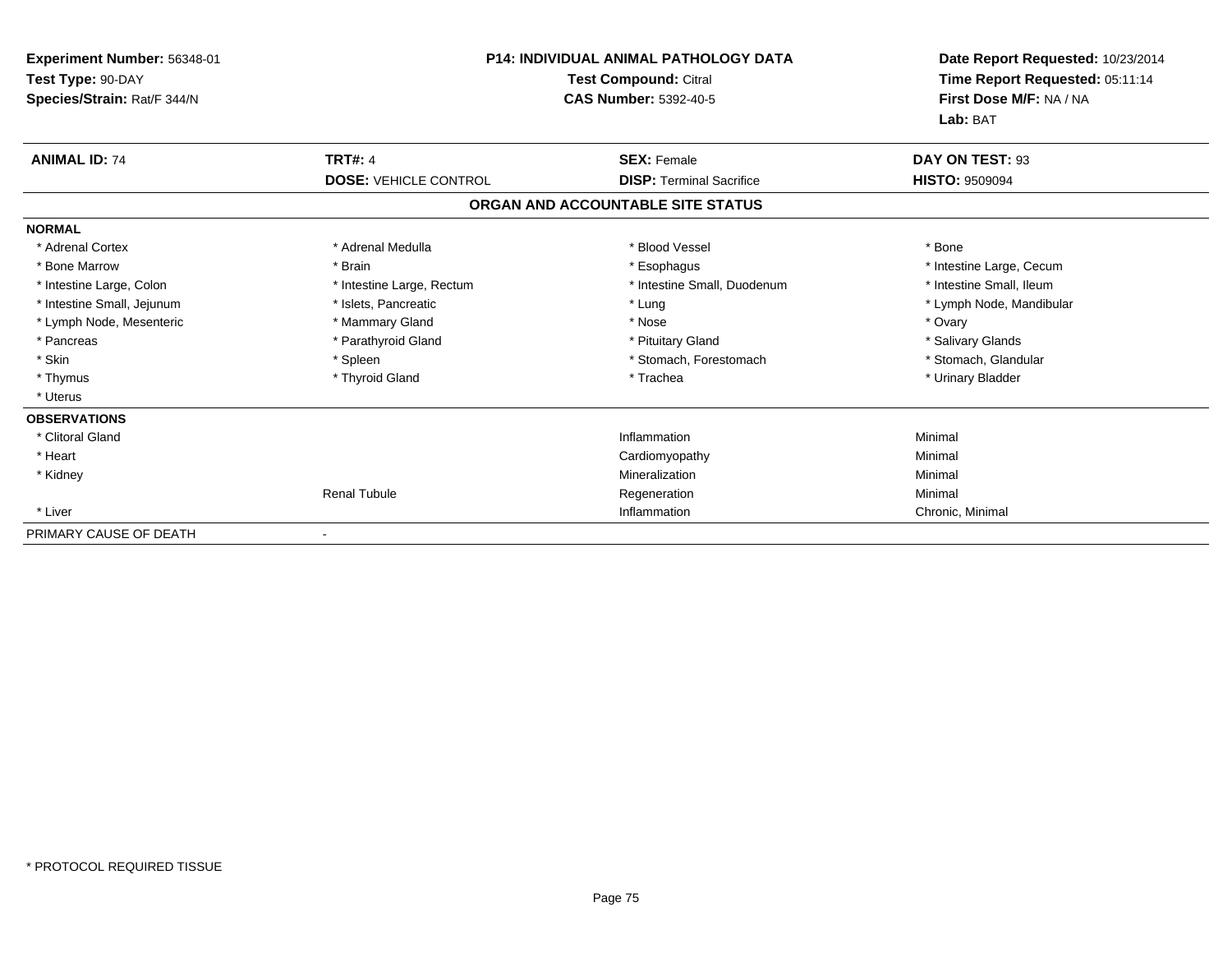| Experiment Number: 56348-01<br>Test Type: 90-DAY<br>Species/Strain: Rat/F 344/N | <b>P14: INDIVIDUAL ANIMAL PATHOLOGY DATA</b><br>Test Compound: Citral<br><b>CAS Number: 5392-40-5</b> |                                                                      |                           |  | Date Report Requested: 10/23/2014<br>Time Report Requested: 05:11:14<br>First Dose M/F: NA / NA<br>Lab: BAT |
|---------------------------------------------------------------------------------|-------------------------------------------------------------------------------------------------------|----------------------------------------------------------------------|---------------------------|--|-------------------------------------------------------------------------------------------------------------|
| <b>ANIMAL ID: 75</b>                                                            | <b>TRT#: 4</b>                                                                                        | <b>SEX: Female</b>                                                   | DAY ON TEST: 93           |  |                                                                                                             |
|                                                                                 | <b>DOSE: VEHICLE CONTROL</b>                                                                          | <b>DISP: Terminal Sacrifice</b><br>ORGAN AND ACCOUNTABLE SITE STATUS | <b>HISTO: 9509095</b>     |  |                                                                                                             |
| <b>NORMAL</b>                                                                   |                                                                                                       |                                                                      |                           |  |                                                                                                             |
| * Adrenal Cortex                                                                | * Adrenal Medulla                                                                                     | * Blood Vessel                                                       | * Bone                    |  |                                                                                                             |
| * Bone Marrow                                                                   | * Brain                                                                                               | * Clitoral Gland                                                     | * Esophagus               |  |                                                                                                             |
| * Heart                                                                         | * Intestine Large, Cecum                                                                              | * Intestine Large, Colon                                             | * Intestine Large, Rectum |  |                                                                                                             |
| * Intestine Small, Duodenum                                                     | * Intestine Small, Ileum                                                                              | * Intestine Small, Jejunum                                           | * Islets, Pancreatic      |  |                                                                                                             |
| * Lung                                                                          | * Lymph Node, Mandibular                                                                              | * Lymph Node, Mesenteric                                             | * Mammary Gland           |  |                                                                                                             |
| * Ovary                                                                         | * Pancreas                                                                                            | * Parathyroid Gland                                                  | * Pituitary Gland         |  |                                                                                                             |
| * Salivary Glands                                                               | * Skin                                                                                                | * Spleen                                                             | * Stomach, Forestomach    |  |                                                                                                             |
| * Stomach, Glandular                                                            | * Thymus                                                                                              | * Thyroid Gland                                                      | * Trachea                 |  |                                                                                                             |
| * Urinary Bladder                                                               | * Uterus                                                                                              |                                                                      |                           |  |                                                                                                             |
| <b>OBSERVATIONS</b>                                                             |                                                                                                       |                                                                      |                           |  |                                                                                                             |
| * Kidney                                                                        |                                                                                                       | Mineralization                                                       | Minimal                   |  |                                                                                                             |
| * Liver                                                                         |                                                                                                       | Inflammation                                                         | Chronic, Minimal          |  |                                                                                                             |
| * Nose                                                                          |                                                                                                       | Inflammation                                                         | Minimal                   |  |                                                                                                             |
| PRIMARY CAUSE OF DEATH                                                          |                                                                                                       |                                                                      |                           |  |                                                                                                             |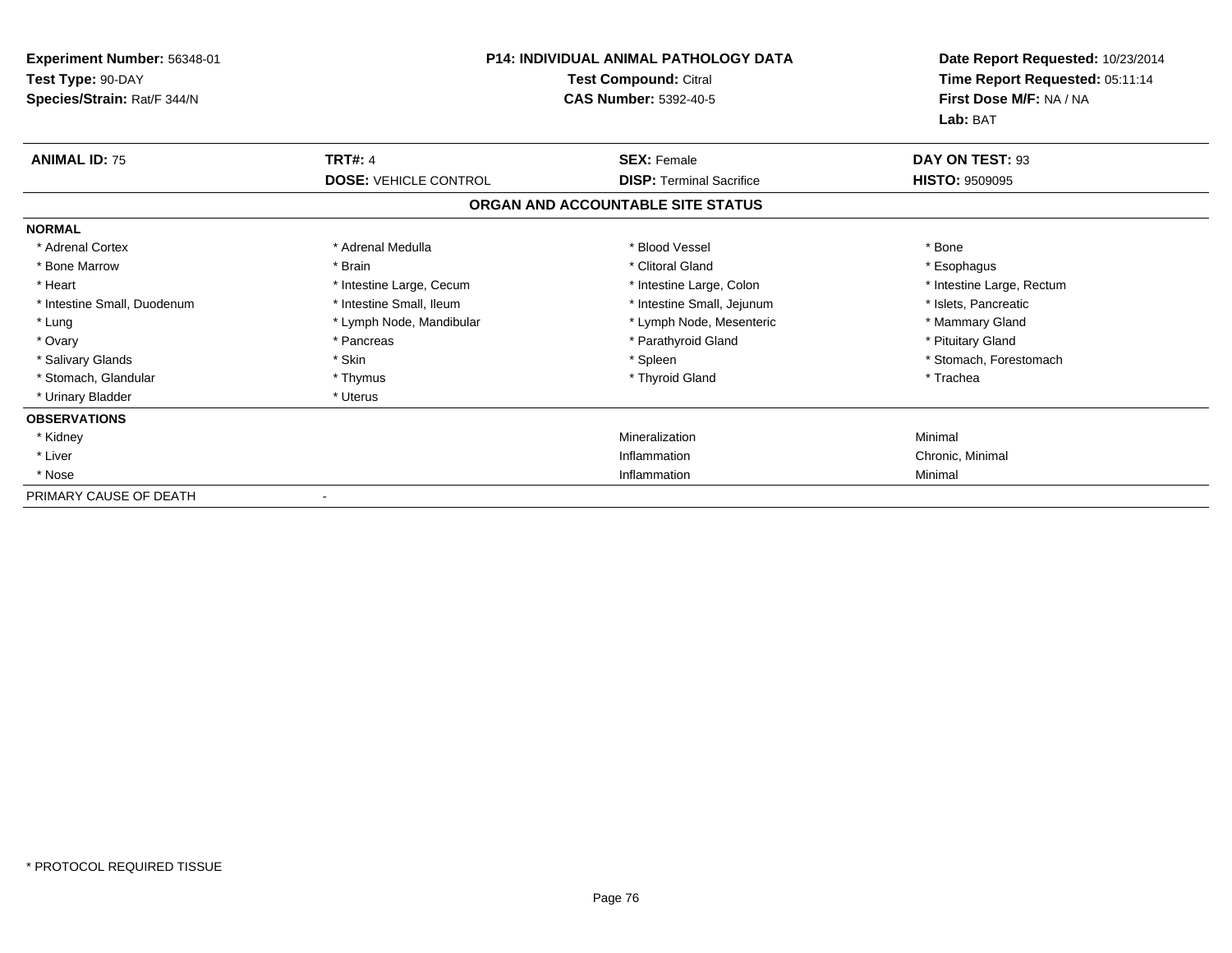| Experiment Number: 56348-01<br>Test Type: 90-DAY<br>Species/Strain: Rat/F 344/N | <b>P14: INDIVIDUAL ANIMAL PATHOLOGY DATA</b><br>Test Compound: Citral<br><b>CAS Number: 5392-40-5</b> |                                   | Date Report Requested: 10/23/2014<br>Time Report Requested: 05:11:14<br>First Dose M/F: NA / NA<br>Lab: BAT |
|---------------------------------------------------------------------------------|-------------------------------------------------------------------------------------------------------|-----------------------------------|-------------------------------------------------------------------------------------------------------------|
| <b>ANIMAL ID: 76</b>                                                            | <b>TRT#: 4</b>                                                                                        | <b>SEX: Female</b>                | DAY ON TEST: 93                                                                                             |
|                                                                                 | <b>DOSE: VEHICLE CONTROL</b>                                                                          | <b>DISP: Terminal Sacrifice</b>   | <b>HISTO: 9509096</b>                                                                                       |
|                                                                                 |                                                                                                       | ORGAN AND ACCOUNTABLE SITE STATUS |                                                                                                             |
| <b>NORMAL</b>                                                                   |                                                                                                       |                                   |                                                                                                             |
| * Adrenal Cortex                                                                | * Adrenal Medulla                                                                                     | * Blood Vessel                    | * Bone                                                                                                      |
| * Bone Marrow                                                                   | * Brain                                                                                               | * Esophagus                       | * Heart                                                                                                     |
| * Intestine Large, Cecum                                                        | * Intestine Large, Colon                                                                              | * Intestine Large, Rectum         | * Intestine Small, Duodenum                                                                                 |
| * Intestine Small, Ileum                                                        | * Intestine Small, Jejunum                                                                            | * Islets, Pancreatic              | * Liver                                                                                                     |
| * Lung                                                                          | * Lymph Node, Mandibular                                                                              | * Lymph Node, Mesenteric          | * Mammary Gland                                                                                             |
| * Nose                                                                          | * Ovary                                                                                               | * Pancreas                        | * Pituitary Gland                                                                                           |
| * Salivary Glands                                                               | * Skin                                                                                                | * Spleen                          | * Stomach, Forestomach                                                                                      |
| * Stomach, Glandular                                                            | * Thymus                                                                                              | * Thyroid Gland                   | * Trachea                                                                                                   |
| * Urinary Bladder                                                               | * Uterus                                                                                              |                                   |                                                                                                             |
| <b>MISSING</b>                                                                  |                                                                                                       |                                   |                                                                                                             |
| * Parathyroid Gland                                                             |                                                                                                       |                                   |                                                                                                             |
| <b>OBSERVATIONS</b>                                                             |                                                                                                       |                                   |                                                                                                             |
| * Clitoral Gland                                                                |                                                                                                       | Inflammation                      | Minimal                                                                                                     |
| * Kidney                                                                        |                                                                                                       | Mineralization                    | Minimal                                                                                                     |
| PRIMARY CAUSE OF DEATH                                                          |                                                                                                       |                                   |                                                                                                             |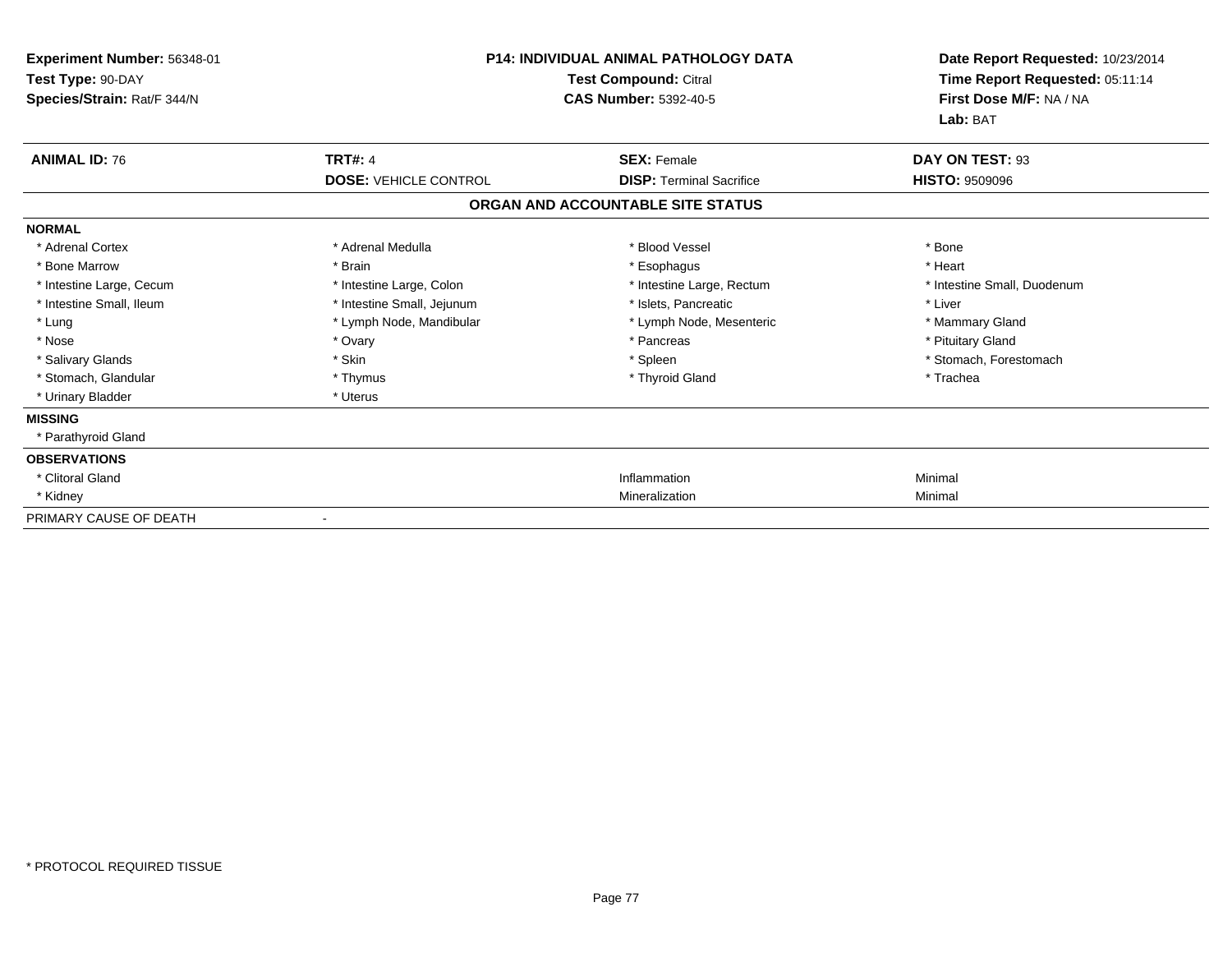| <b>Experiment Number: 56348-01</b><br>Test Type: 90-DAY<br>Species/Strain: Rat/F 344/N | <b>P14: INDIVIDUAL ANIMAL PATHOLOGY DATA</b><br><b>Test Compound: Citral</b><br><b>CAS Number: 5392-40-5</b> |                                                       | Date Report Requested: 10/23/2014<br>Time Report Requested: 05:11:14<br>First Dose M/F: NA / NA<br>Lab: BAT |
|----------------------------------------------------------------------------------------|--------------------------------------------------------------------------------------------------------------|-------------------------------------------------------|-------------------------------------------------------------------------------------------------------------|
| <b>ANIMAL ID: 77</b>                                                                   | <b>TRT#: 4</b><br><b>DOSE: VEHICLE CONTROL</b>                                                               | <b>SEX: Female</b><br><b>DISP: Terminal Sacrifice</b> | DAY ON TEST: 93<br><b>HISTO: 9509097</b>                                                                    |
|                                                                                        |                                                                                                              | ORGAN AND ACCOUNTABLE SITE STATUS                     |                                                                                                             |
| <b>NORMAL</b>                                                                          |                                                                                                              |                                                       |                                                                                                             |
| * Adrenal Cortex                                                                       | * Adrenal Medulla                                                                                            | * Blood Vessel                                        | * Bone                                                                                                      |
| * Bone Marrow                                                                          | * Brain                                                                                                      | * Esophagus                                           | * Heart                                                                                                     |
| * Intestine Large, Cecum                                                               | * Intestine Large, Colon                                                                                     | * Intestine Large, Rectum                             | * Intestine Small, Duodenum                                                                                 |
| * Intestine Small, Ileum                                                               | * Intestine Small, Jejunum                                                                                   | * Islets, Pancreatic                                  | * Lymph Node, Mandibular                                                                                    |
| * Lymph Node, Mesenteric                                                               | * Mammary Gland                                                                                              | * Nose                                                | * Ovary                                                                                                     |
| * Pancreas                                                                             | * Parathyroid Gland                                                                                          | * Pituitary Gland                                     | * Salivary Glands                                                                                           |
| * Skin                                                                                 | * Spleen                                                                                                     | * Stomach, Forestomach                                | * Stomach, Glandular                                                                                        |
| * Thymus                                                                               | * Thyroid Gland                                                                                              | * Trachea                                             | * Urinary Bladder                                                                                           |
| * Uterus                                                                               |                                                                                                              |                                                       |                                                                                                             |
| <b>OBSERVATIONS</b>                                                                    |                                                                                                              |                                                       |                                                                                                             |
| * Clitoral Gland                                                                       |                                                                                                              | Inflammation                                          | Minimal                                                                                                     |
| * Kidney                                                                               |                                                                                                              | Mineralization                                        | Minimal                                                                                                     |
| * Liver                                                                                |                                                                                                              | Inflammation                                          | Chronic, Minimal                                                                                            |
| * Lung                                                                                 |                                                                                                              | Inflammation                                          | Chronic, Minimal                                                                                            |
| PRIMARY CAUSE OF DEATH                                                                 |                                                                                                              |                                                       |                                                                                                             |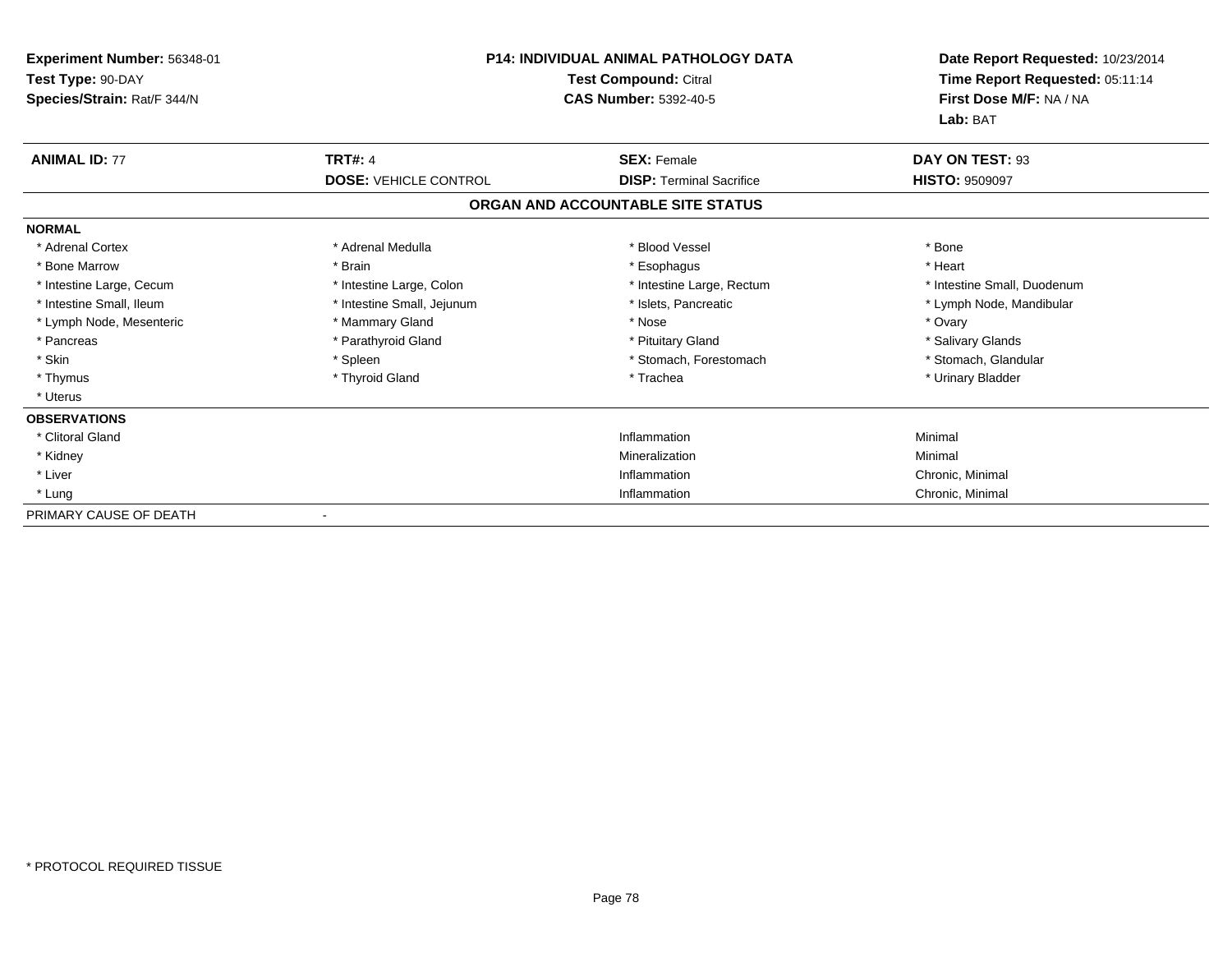| Experiment Number: 56348-01<br>Test Type: 90-DAY<br>Species/Strain: Rat/F 344/N | <b>P14: INDIVIDUAL ANIMAL PATHOLOGY DATA</b><br><b>Test Compound: Citral</b><br><b>CAS Number: 5392-40-5</b> |                                   | Date Report Requested: 10/23/2014<br>Time Report Requested: 05:11:14<br>First Dose M/F: NA / NA<br>Lab: BAT |
|---------------------------------------------------------------------------------|--------------------------------------------------------------------------------------------------------------|-----------------------------------|-------------------------------------------------------------------------------------------------------------|
| <b>ANIMAL ID: 78</b>                                                            | <b>TRT#: 4</b>                                                                                               | <b>SEX: Female</b>                | DAY ON TEST: 93                                                                                             |
|                                                                                 | <b>DOSE: VEHICLE CONTROL</b>                                                                                 | <b>DISP: Terminal Sacrifice</b>   | <b>HISTO: 9509098</b>                                                                                       |
|                                                                                 |                                                                                                              | ORGAN AND ACCOUNTABLE SITE STATUS |                                                                                                             |
| <b>NORMAL</b>                                                                   |                                                                                                              |                                   |                                                                                                             |
| * Adrenal Cortex                                                                | * Adrenal Medulla                                                                                            | * Blood Vessel                    | * Bone                                                                                                      |
| * Bone Marrow                                                                   | * Brain                                                                                                      | * Clitoral Gland                  | * Esophagus                                                                                                 |
| * Intestine Large, Cecum                                                        | * Intestine Large, Colon                                                                                     | * Intestine Large, Rectum         | * Intestine Small, Duodenum                                                                                 |
| * Intestine Small, Ileum                                                        | * Intestine Small, Jejunum                                                                                   | * Islets. Pancreatic              | * Lung                                                                                                      |
| * Lymph Node, Mandibular                                                        | * Lymph Node, Mesenteric                                                                                     | * Mammary Gland                   | * Nose                                                                                                      |
| * Ovary                                                                         | * Pancreas                                                                                                   | * Parathyroid Gland               | * Pituitary Gland                                                                                           |
| * Salivary Glands                                                               | * Skin                                                                                                       | * Spleen                          | * Stomach, Forestomach                                                                                      |
| * Stomach, Glandular                                                            | * Thymus                                                                                                     | * Thyroid Gland                   | * Trachea                                                                                                   |
| * Uterus                                                                        |                                                                                                              |                                   |                                                                                                             |
| <b>OBSERVATIONS</b>                                                             |                                                                                                              |                                   |                                                                                                             |
| * Heart                                                                         |                                                                                                              | Cardiomyopathy                    | Minimal                                                                                                     |
| * Kidney                                                                        |                                                                                                              | Mineralization                    | Minimal                                                                                                     |
| * Liver                                                                         |                                                                                                              | Inflammation                      | Chronic, Minimal                                                                                            |
| * Ovary                                                                         |                                                                                                              |                                   |                                                                                                             |
| Note: only 1 full ovary on slide                                                |                                                                                                              |                                   |                                                                                                             |
| * Urinary Bladder                                                               |                                                                                                              | Inflammation                      | Minimal                                                                                                     |
| PRIMARY CAUSE OF DEATH                                                          |                                                                                                              |                                   |                                                                                                             |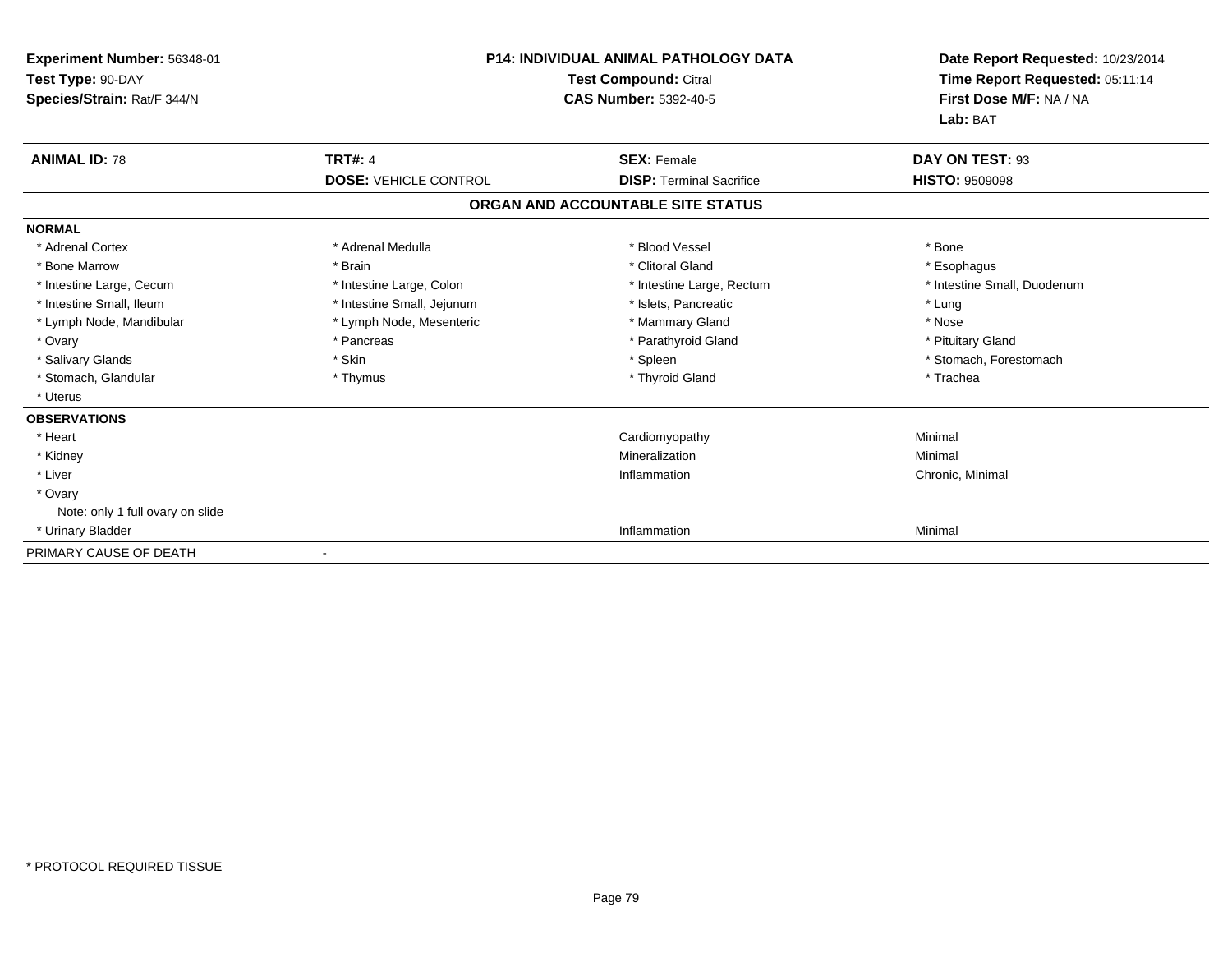| Experiment Number: 56348-01<br>Test Type: 90-DAY<br>Species/Strain: Rat/F 344/N |                              | <b>P14: INDIVIDUAL ANIMAL PATHOLOGY DATA</b><br><b>Test Compound: Citral</b><br><b>CAS Number: 5392-40-5</b> | Date Report Requested: 10/23/2014<br>Time Report Requested: 05:11:14<br>First Dose M/F: NA / NA<br>Lab: BAT |
|---------------------------------------------------------------------------------|------------------------------|--------------------------------------------------------------------------------------------------------------|-------------------------------------------------------------------------------------------------------------|
| <b>ANIMAL ID: 79</b>                                                            | <b>TRT#: 4</b>               | <b>SEX: Female</b>                                                                                           | DAY ON TEST: 93                                                                                             |
|                                                                                 | <b>DOSE: VEHICLE CONTROL</b> | <b>DISP: Terminal Sacrifice</b>                                                                              | <b>HISTO: 9509099</b>                                                                                       |
|                                                                                 |                              | ORGAN AND ACCOUNTABLE SITE STATUS                                                                            |                                                                                                             |
| <b>NORMAL</b>                                                                   |                              |                                                                                                              |                                                                                                             |
| * Adrenal Cortex                                                                | * Adrenal Medulla            | * Blood Vessel                                                                                               | * Bone                                                                                                      |
| * Bone Marrow                                                                   | * Brain                      | * Esophagus                                                                                                  | * Intestine Large, Cecum                                                                                    |
| * Intestine Large, Colon                                                        | * Intestine Large, Rectum    | * Intestine Small, Duodenum                                                                                  | * Intestine Small, Ileum                                                                                    |
| * Intestine Small, Jejunum                                                      | * Islets, Pancreatic         | * Kidney                                                                                                     | * Lymph Node, Mandibular                                                                                    |
| * Lymph Node, Mesenteric                                                        | * Mammary Gland              | * Nose                                                                                                       | * Ovary                                                                                                     |
| * Pancreas                                                                      | * Parathyroid Gland          | * Pituitary Gland                                                                                            | * Salivary Glands                                                                                           |
| * Skin                                                                          | * Spleen                     | * Stomach, Forestomach                                                                                       | * Stomach, Glandular                                                                                        |
| * Thymus                                                                        | * Thyroid Gland              | * Urinary Bladder                                                                                            | * Uterus                                                                                                    |
| <b>OBSERVATIONS</b>                                                             |                              |                                                                                                              |                                                                                                             |
| * Clitoral Gland                                                                |                              | Inflammation                                                                                                 | Minimal                                                                                                     |
| * Heart                                                                         |                              | Cardiomyopathy                                                                                               | Minimal                                                                                                     |
| * Liver                                                                         |                              | Hepatodiaphragmatic Nodule                                                                                   |                                                                                                             |
|                                                                                 |                              | Inflammation                                                                                                 | Chronic, Minimal                                                                                            |
| [Hepatodiaphragmatic Nodule TGLS = 1-6]                                         |                              |                                                                                                              |                                                                                                             |
| * Lung                                                                          |                              | Inflammation                                                                                                 | Chronic, Minimal                                                                                            |
| * Trachea                                                                       |                              | Inflammation                                                                                                 | Minimal                                                                                                     |
| PRIMARY CAUSE OF DEATH                                                          |                              |                                                                                                              |                                                                                                             |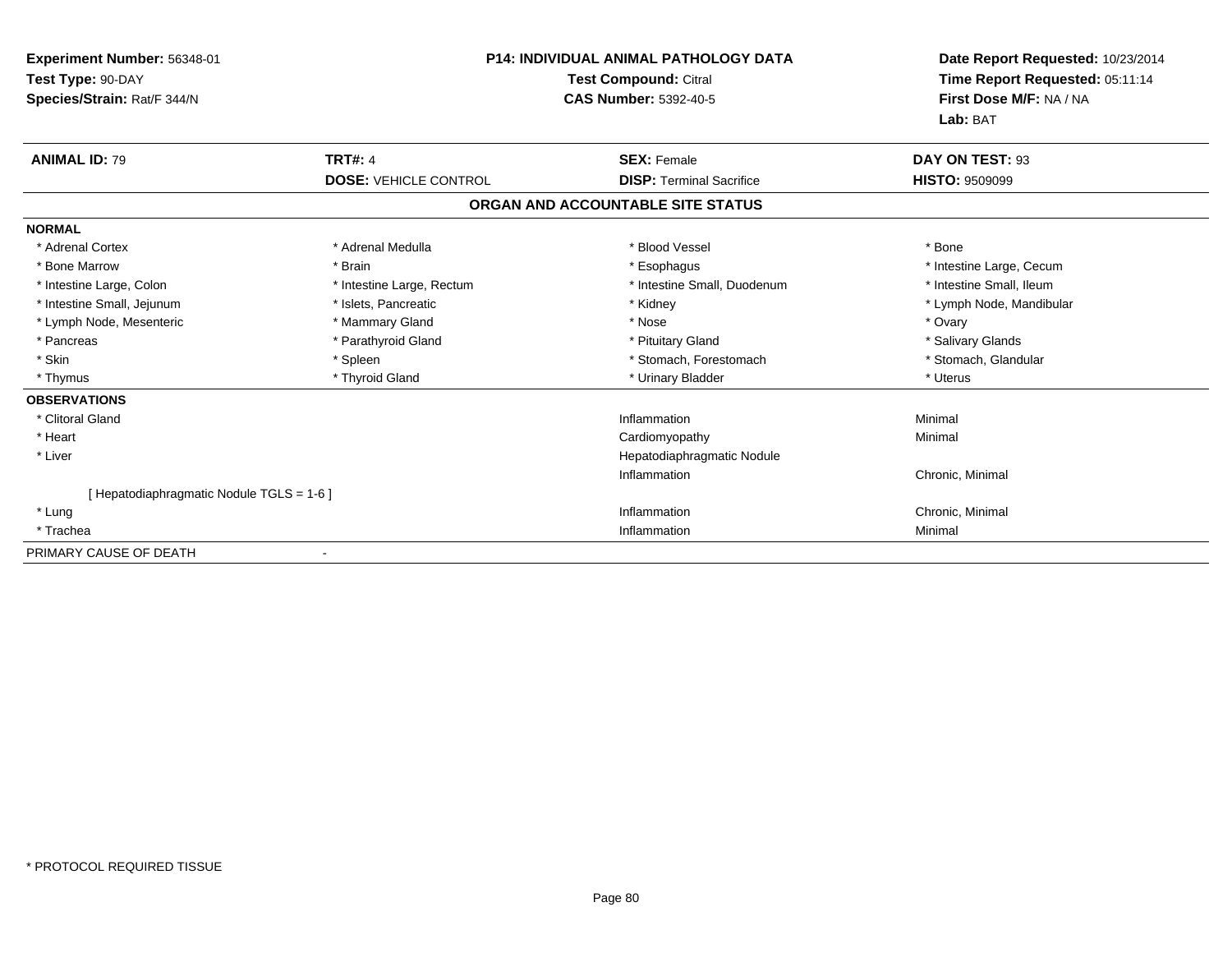| <b>Experiment Number: 56348-01</b><br>Test Type: 90-DAY<br>Species/Strain: Rat/F 344/N |                              | <b>P14: INDIVIDUAL ANIMAL PATHOLOGY DATA</b><br><b>Test Compound: Citral</b><br><b>CAS Number: 5392-40-5</b> | Date Report Requested: 10/23/2014<br>Time Report Requested: 05:11:14<br>First Dose M/F: NA / NA<br>Lab: BAT |
|----------------------------------------------------------------------------------------|------------------------------|--------------------------------------------------------------------------------------------------------------|-------------------------------------------------------------------------------------------------------------|
| <b>ANIMAL ID: 80</b>                                                                   | <b>TRT#: 4</b>               | <b>SEX: Female</b>                                                                                           | DAY ON TEST: 93                                                                                             |
|                                                                                        | <b>DOSE: VEHICLE CONTROL</b> | <b>DISP: Terminal Sacrifice</b>                                                                              | HISTO: 9509100                                                                                              |
|                                                                                        |                              | ORGAN AND ACCOUNTABLE SITE STATUS                                                                            |                                                                                                             |
| <b>NORMAL</b>                                                                          |                              |                                                                                                              |                                                                                                             |
| * Adrenal Cortex                                                                       | * Adrenal Medulla            | * Blood Vessel                                                                                               | * Bone                                                                                                      |
| * Bone Marrow                                                                          | * Brain                      | * Esophagus                                                                                                  | * Heart                                                                                                     |
| * Intestine Large, Cecum                                                               | * Intestine Large, Colon     | * Intestine Large, Rectum                                                                                    | * Intestine Small, Duodenum                                                                                 |
| * Intestine Small, Ileum                                                               | * Intestine Small, Jejunum   | * Islets, Pancreatic                                                                                         | * Lymph Node, Mandibular                                                                                    |
| * Lymph Node, Mesenteric                                                               | * Mammary Gland              | * Ovary                                                                                                      | * Pancreas                                                                                                  |
| * Pituitary Gland                                                                      | * Salivary Glands            | * Skin                                                                                                       | * Spleen                                                                                                    |
| * Stomach, Forestomach                                                                 | * Stomach, Glandular         | * Thymus                                                                                                     | * Thyroid Gland                                                                                             |
| * Urinary Bladder                                                                      | * Uterus                     |                                                                                                              |                                                                                                             |
| <b>MISSING</b>                                                                         |                              |                                                                                                              |                                                                                                             |
| * Parathyroid Gland                                                                    |                              |                                                                                                              |                                                                                                             |
| <b>OBSERVATIONS</b>                                                                    |                              |                                                                                                              |                                                                                                             |
| * Clitoral Gland                                                                       |                              | Inflammation                                                                                                 | Minimal                                                                                                     |
| * Kidney                                                                               |                              | Mineralization                                                                                               | Minimal                                                                                                     |
| * Liver                                                                                |                              | Inflammation                                                                                                 | Chronic, Minimal                                                                                            |
| * Lung                                                                                 |                              | Inflammation                                                                                                 | Chronic, Minimal                                                                                            |
| * Nose                                                                                 |                              | Inflammation                                                                                                 | Minimal                                                                                                     |
| * Trachea                                                                              |                              | Inflammation                                                                                                 | Minimal                                                                                                     |
| PRIMARY CAUSE OF DEATH                                                                 |                              |                                                                                                              |                                                                                                             |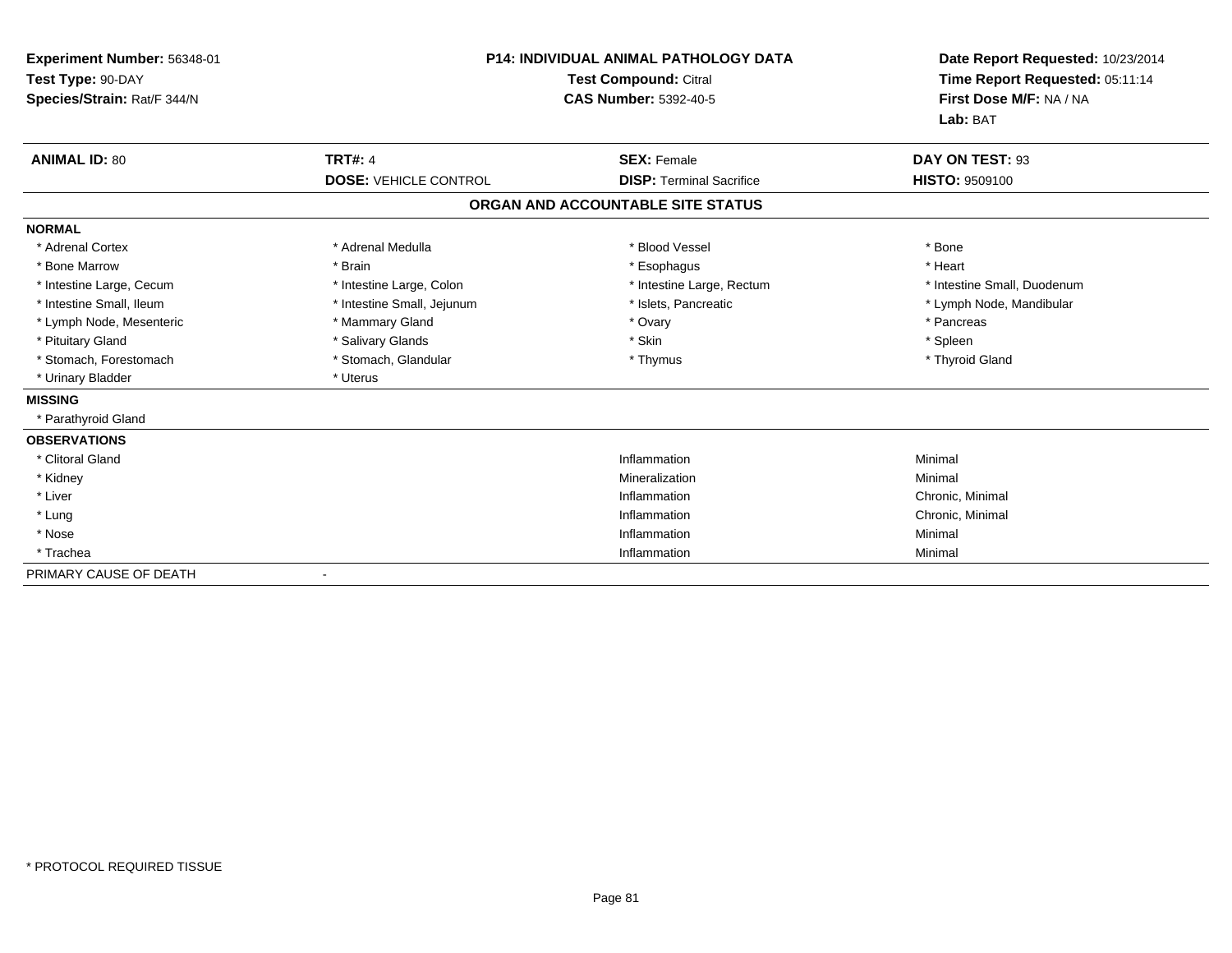| Experiment Number: 56348-01<br>Test Type: 90-DAY<br>Species/Strain: Rat/F 344/N |                       | <b>P14: INDIVIDUAL ANIMAL PATHOLOGY DATA</b><br><b>Test Compound: Citral</b><br><b>CAS Number: 5392-40-5</b> | Date Report Requested: 10/23/2014<br>Time Report Requested: 05:11:14<br>First Dose M/F: NA / NA<br>Lab: BAT |
|---------------------------------------------------------------------------------|-----------------------|--------------------------------------------------------------------------------------------------------------|-------------------------------------------------------------------------------------------------------------|
| <b>ANIMAL ID: 90</b>                                                            | TRT#: 6               | <b>SEX: Female</b>                                                                                           | DAY ON TEST: 93                                                                                             |
|                                                                                 | <b>DOSE: 3900 PPM</b> | <b>DISP: Terminal Sacrifice</b>                                                                              | <b>HISTO: 9509110</b>                                                                                       |
|                                                                                 |                       | ORGAN AND ACCOUNTABLE SITE STATUS                                                                            |                                                                                                             |
| <b>NORMAL</b>                                                                   |                       |                                                                                                              |                                                                                                             |
| Liver                                                                           |                       |                                                                                                              |                                                                                                             |
| PRIMARY CAUSE OF DEATH                                                          |                       |                                                                                                              |                                                                                                             |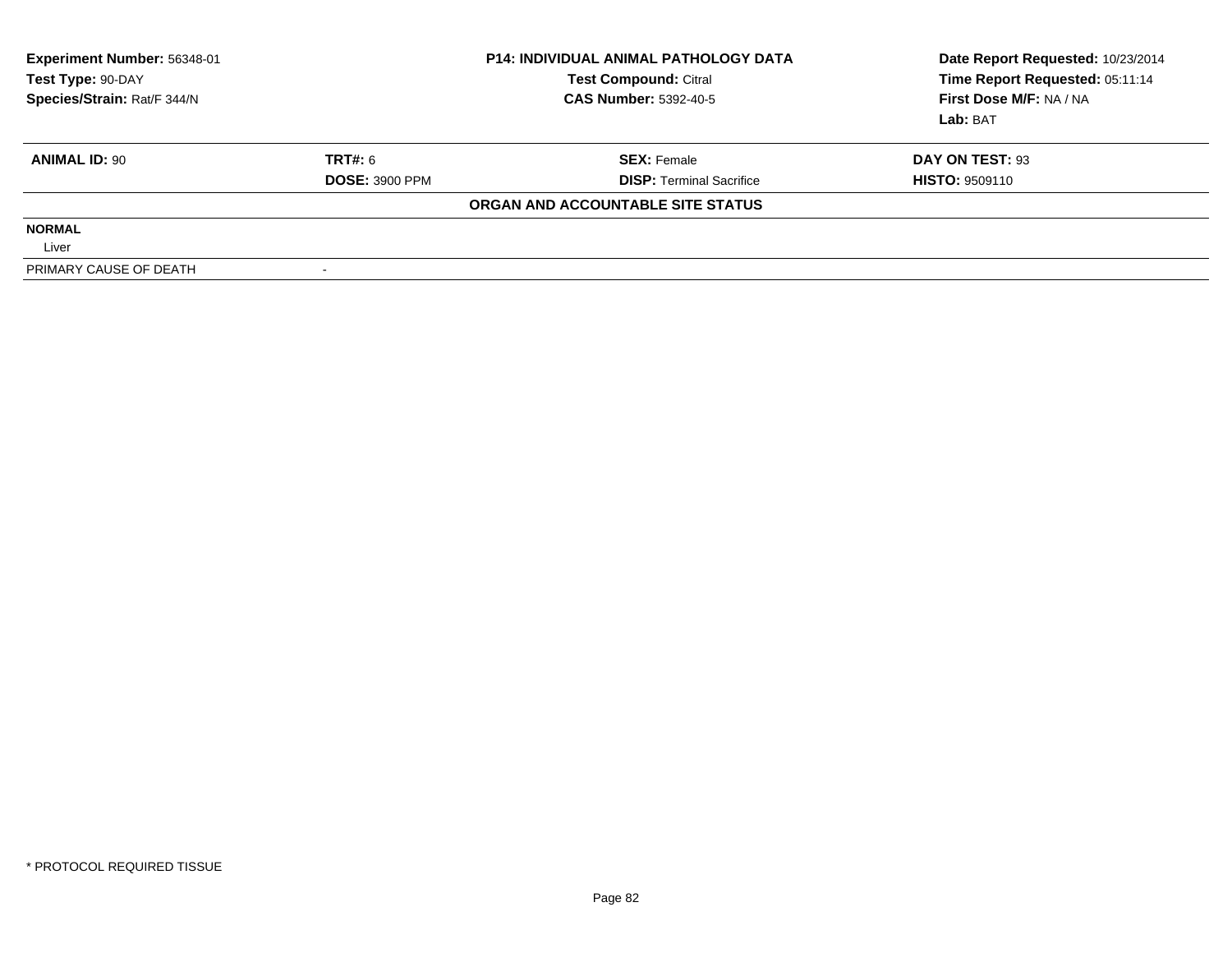| Experiment Number: 56348-01<br>Test Type: 90-DAY<br>Species/Strain: Rat/F 344/N |                       | <b>P14: INDIVIDUAL ANIMAL PATHOLOGY DATA</b><br><b>Test Compound: Citral</b><br><b>CAS Number: 5392-40-5</b> | Date Report Requested: 10/23/2014<br>Time Report Requested: 05:11:14<br>First Dose M/F: NA / NA<br>Lab: BAT |
|---------------------------------------------------------------------------------|-----------------------|--------------------------------------------------------------------------------------------------------------|-------------------------------------------------------------------------------------------------------------|
| <b>ANIMAL ID: 91</b>                                                            | TRT#: 8               | <b>SEX: Female</b>                                                                                           | DAY ON TEST: 93                                                                                             |
|                                                                                 | <b>DOSE: 7800 PPM</b> | <b>DISP: Terminal Sacrifice</b>                                                                              | <b>HISTO: 9509111</b>                                                                                       |
|                                                                                 |                       | ORGAN AND ACCOUNTABLE SITE STATUS                                                                            |                                                                                                             |
| <b>NORMAL</b>                                                                   |                       |                                                                                                              |                                                                                                             |
| <b>Bone Marrow</b>                                                              |                       |                                                                                                              |                                                                                                             |
| PRIMARY CAUSE OF DEATH                                                          |                       |                                                                                                              |                                                                                                             |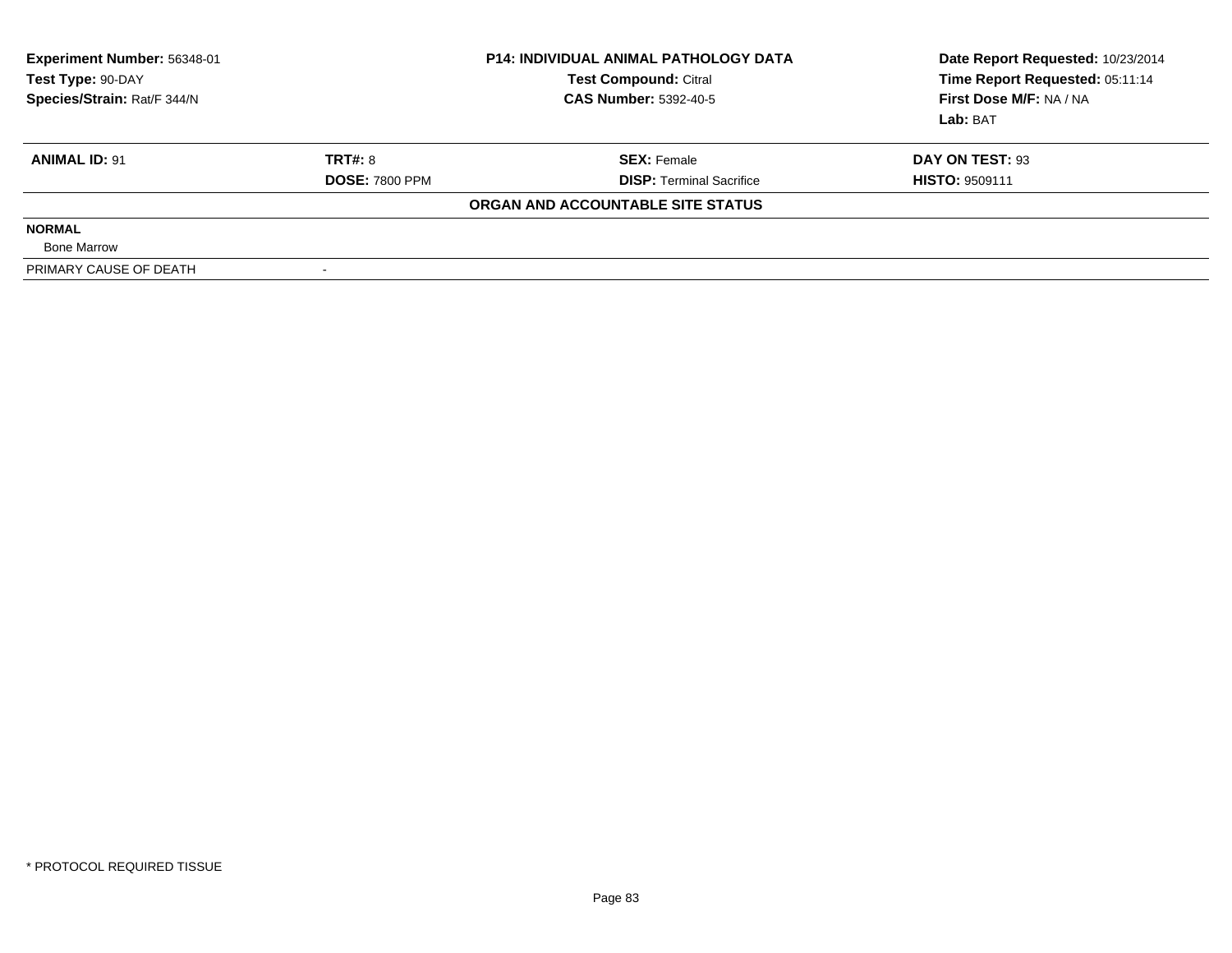| <b>Experiment Number: 56348-01</b><br>Test Type: 90-DAY<br>Species/Strain: Rat/F 344/N |                       | <b>P14: INDIVIDUAL ANIMAL PATHOLOGY DATA</b><br><b>Test Compound: Citral</b><br><b>CAS Number: 5392-40-5</b> | Date Report Requested: 10/23/2014<br>Time Report Requested: 05:11:14<br>First Dose M/F: NA / NA<br>Lab: BAT |
|----------------------------------------------------------------------------------------|-----------------------|--------------------------------------------------------------------------------------------------------------|-------------------------------------------------------------------------------------------------------------|
| <b>ANIMAL ID: 92</b>                                                                   | <b>TRT#: 8</b>        | <b>SEX: Female</b>                                                                                           | DAY ON TEST: 93                                                                                             |
|                                                                                        | <b>DOSE: 7800 PPM</b> | <b>DISP:</b> Terminal Sacrifice                                                                              | <b>HISTO: 9509112</b>                                                                                       |
|                                                                                        |                       | ORGAN AND ACCOUNTABLE SITE STATUS                                                                            |                                                                                                             |
| <b>NORMAL</b>                                                                          |                       |                                                                                                              |                                                                                                             |
| <b>Bone Marrow</b>                                                                     |                       |                                                                                                              |                                                                                                             |
| PRIMARY CAUSE OF DEATH                                                                 |                       |                                                                                                              |                                                                                                             |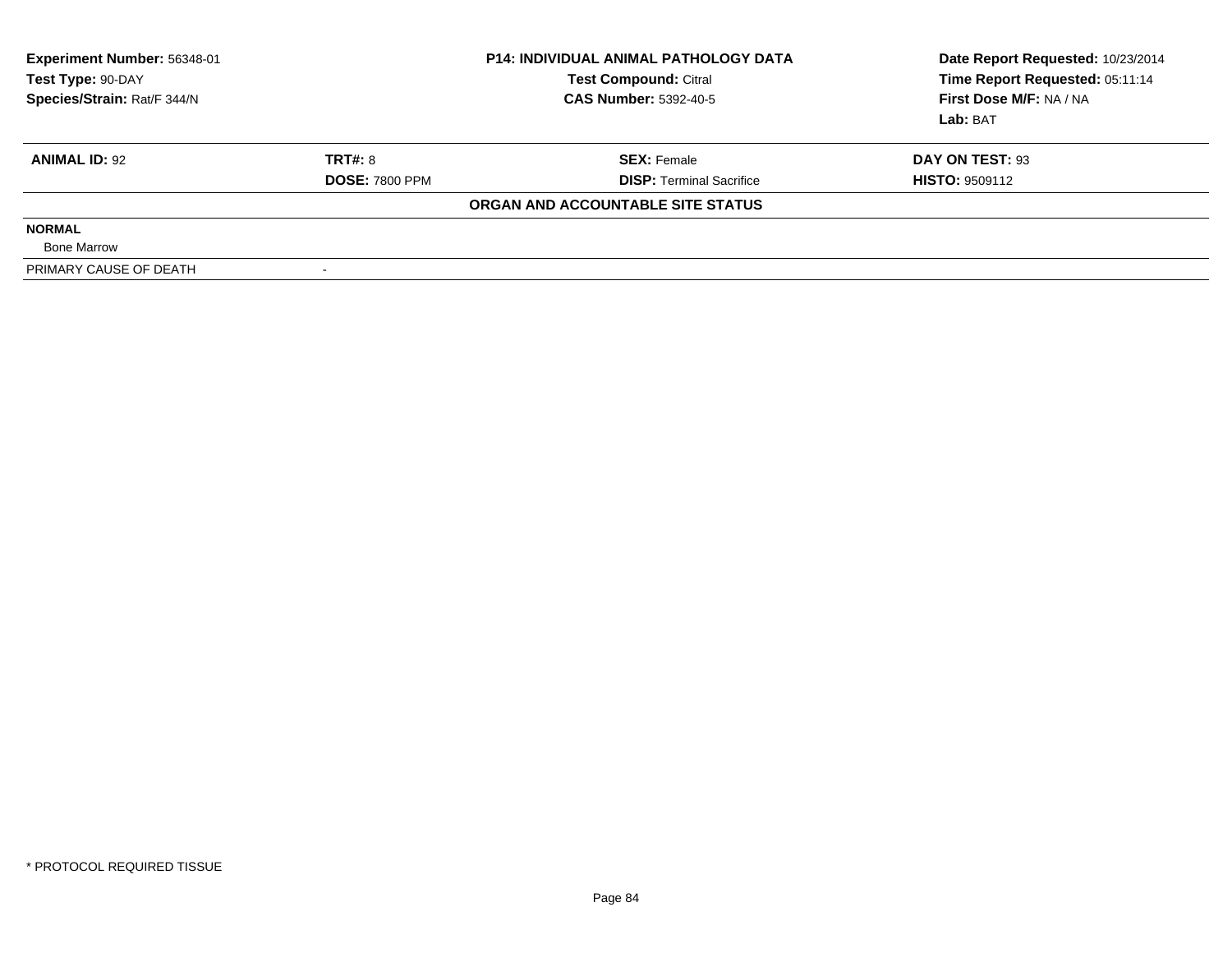| <b>Experiment Number: 56348-01</b><br><b>Test Compound: Citral</b><br>Test Type: 90-DAY<br>Species/Strain: Rat/F 344/N<br><b>CAS Number: 5392-40-5</b> |                       | <b>P14: INDIVIDUAL ANIMAL PATHOLOGY DATA</b> | Date Report Requested: 10/23/2014<br>Time Report Requested: 05:11:14<br>First Dose M/F: NA / NA<br>Lab: BAT |
|--------------------------------------------------------------------------------------------------------------------------------------------------------|-----------------------|----------------------------------------------|-------------------------------------------------------------------------------------------------------------|
| <b>ANIMAL ID: 93</b>                                                                                                                                   | <b>TRT#: 8</b>        | <b>SEX: Female</b>                           | DAY ON TEST: 93                                                                                             |
|                                                                                                                                                        | <b>DOSE: 7800 PPM</b> | <b>DISP:</b> Terminal Sacrifice              | <b>HISTO: 9509113</b>                                                                                       |
|                                                                                                                                                        |                       | ORGAN AND ACCOUNTABLE SITE STATUS            |                                                                                                             |
| <b>NORMAL</b>                                                                                                                                          |                       |                                              |                                                                                                             |
| <b>Bone Marrow</b>                                                                                                                                     |                       |                                              |                                                                                                             |
| PRIMARY CAUSE OF DEATH                                                                                                                                 |                       |                                              |                                                                                                             |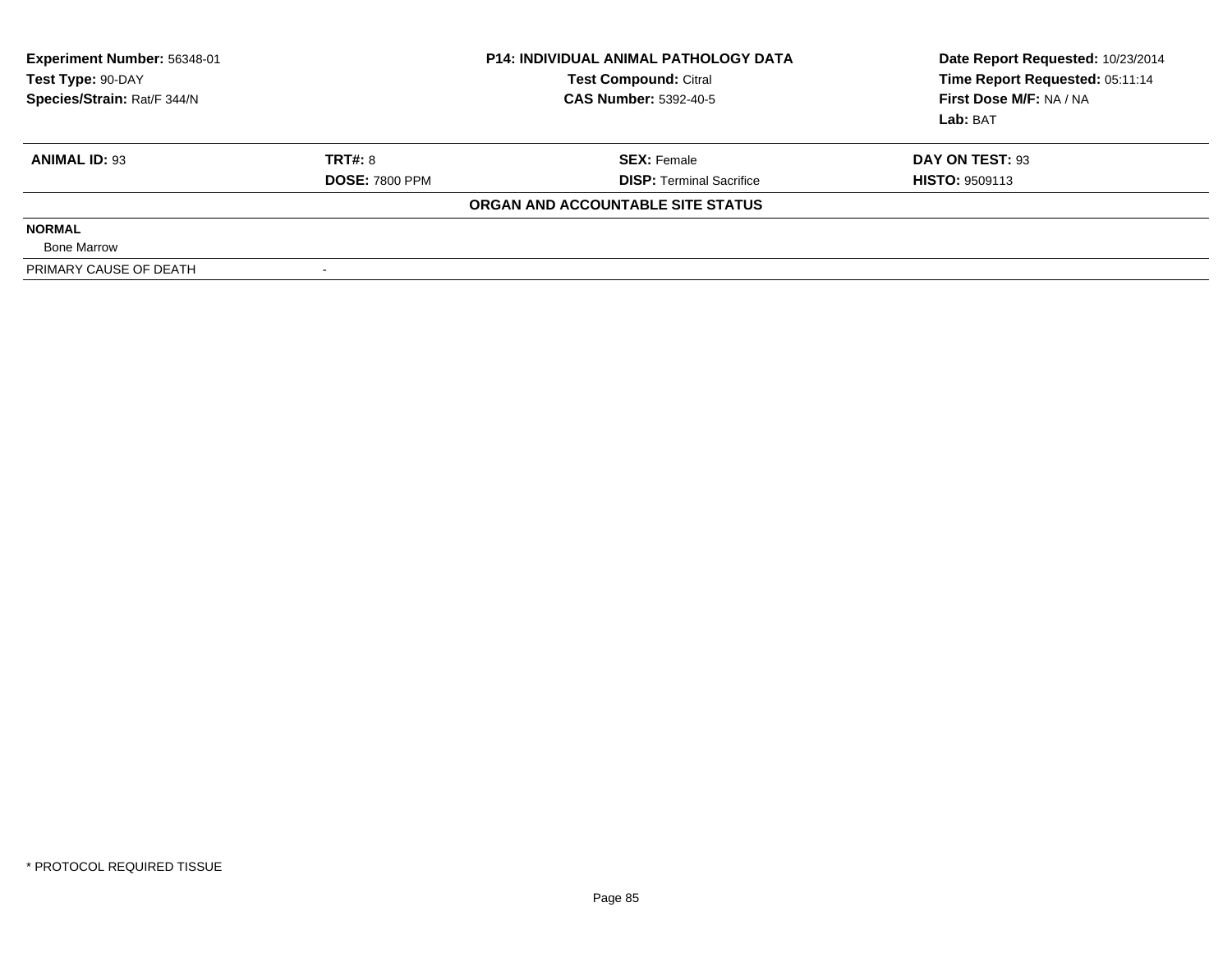| Experiment Number: 56348-01<br>Test Type: 90-DAY<br>Species/Strain: Rat/F 344/N |                       | <b>P14: INDIVIDUAL ANIMAL PATHOLOGY DATA</b><br><b>Test Compound: Citral</b><br><b>CAS Number: 5392-40-5</b> | Date Report Requested: 10/23/2014<br>Time Report Requested: 05:11:14<br>First Dose M/F: NA / NA<br>Lab: BAT |
|---------------------------------------------------------------------------------|-----------------------|--------------------------------------------------------------------------------------------------------------|-------------------------------------------------------------------------------------------------------------|
| <b>ANIMAL ID: 94</b>                                                            | <b>TRT#: 8</b>        | <b>SEX: Female</b>                                                                                           | DAY ON TEST: 93                                                                                             |
|                                                                                 | <b>DOSE: 7800 PPM</b> | <b>DISP: Terminal Sacrifice</b>                                                                              | <b>HISTO: 9509114</b>                                                                                       |
|                                                                                 |                       | ORGAN AND ACCOUNTABLE SITE STATUS                                                                            |                                                                                                             |
| <b>NORMAL</b>                                                                   |                       |                                                                                                              |                                                                                                             |
| <b>Bone Marrow</b>                                                              |                       |                                                                                                              |                                                                                                             |
| PRIMARY CAUSE OF DEATH                                                          |                       |                                                                                                              |                                                                                                             |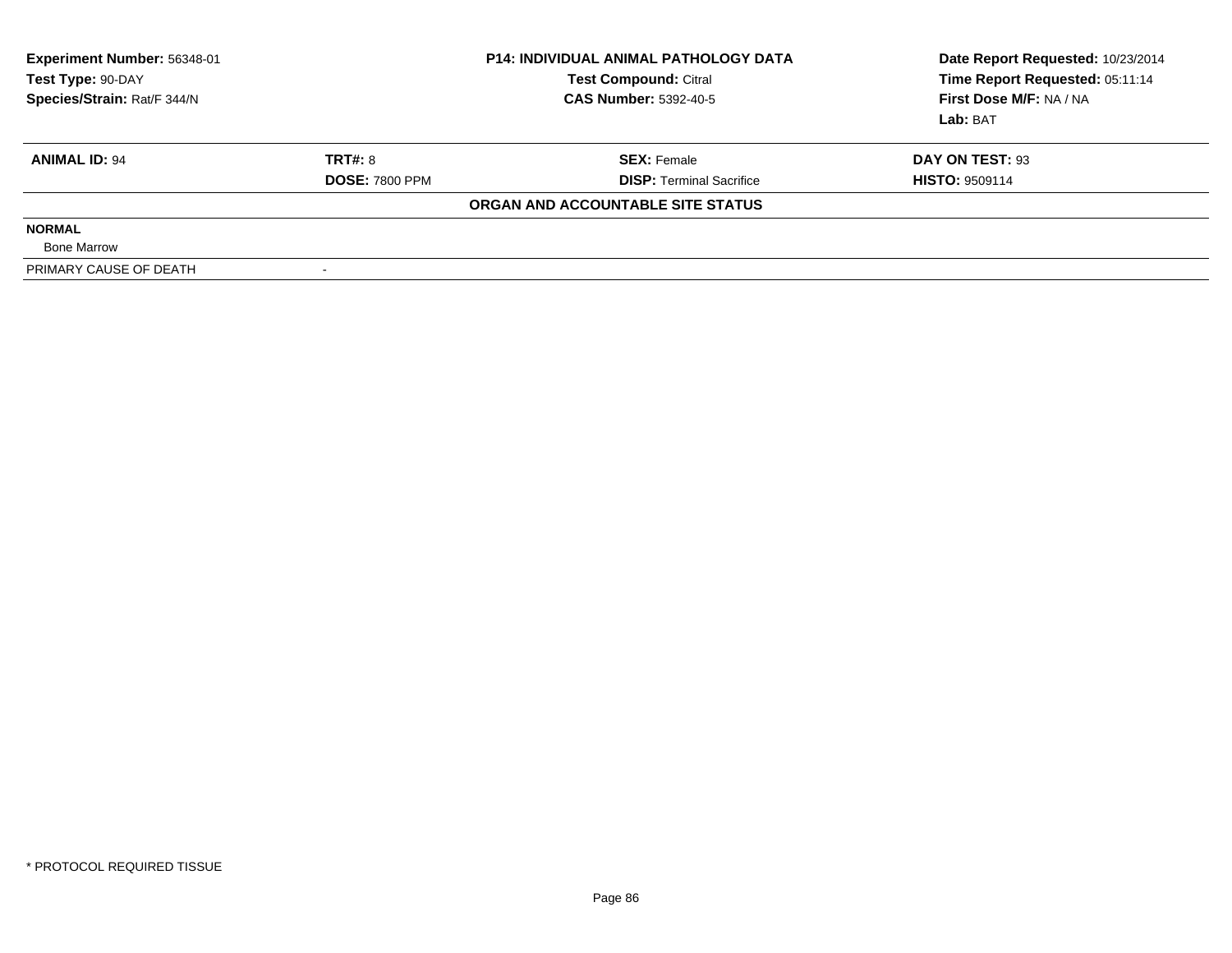| Experiment Number: 56348-01<br>Test Type: 90-DAY<br>Species/Strain: Rat/F 344/N |                       | <b>P14: INDIVIDUAL ANIMAL PATHOLOGY DATA</b><br><b>Test Compound: Citral</b><br><b>CAS Number: 5392-40-5</b> | Date Report Requested: 10/23/2014<br>Time Report Requested: 05:11:14<br>First Dose M/F: NA / NA<br>Lab: BAT |  |
|---------------------------------------------------------------------------------|-----------------------|--------------------------------------------------------------------------------------------------------------|-------------------------------------------------------------------------------------------------------------|--|
| <b>ANIMAL ID: 95</b>                                                            | TRT#: 8               | <b>SEX: Female</b>                                                                                           | DAY ON TEST: 93                                                                                             |  |
|                                                                                 | <b>DOSE: 7800 PPM</b> | <b>DISP:</b> Terminal Sacrifice                                                                              | <b>HISTO: 9509115</b>                                                                                       |  |
|                                                                                 |                       | ORGAN AND ACCOUNTABLE SITE STATUS                                                                            |                                                                                                             |  |
| <b>NORMAL</b>                                                                   |                       |                                                                                                              |                                                                                                             |  |
| <b>Bone Marrow</b>                                                              |                       |                                                                                                              |                                                                                                             |  |
| PRIMARY CAUSE OF DEATH                                                          |                       |                                                                                                              |                                                                                                             |  |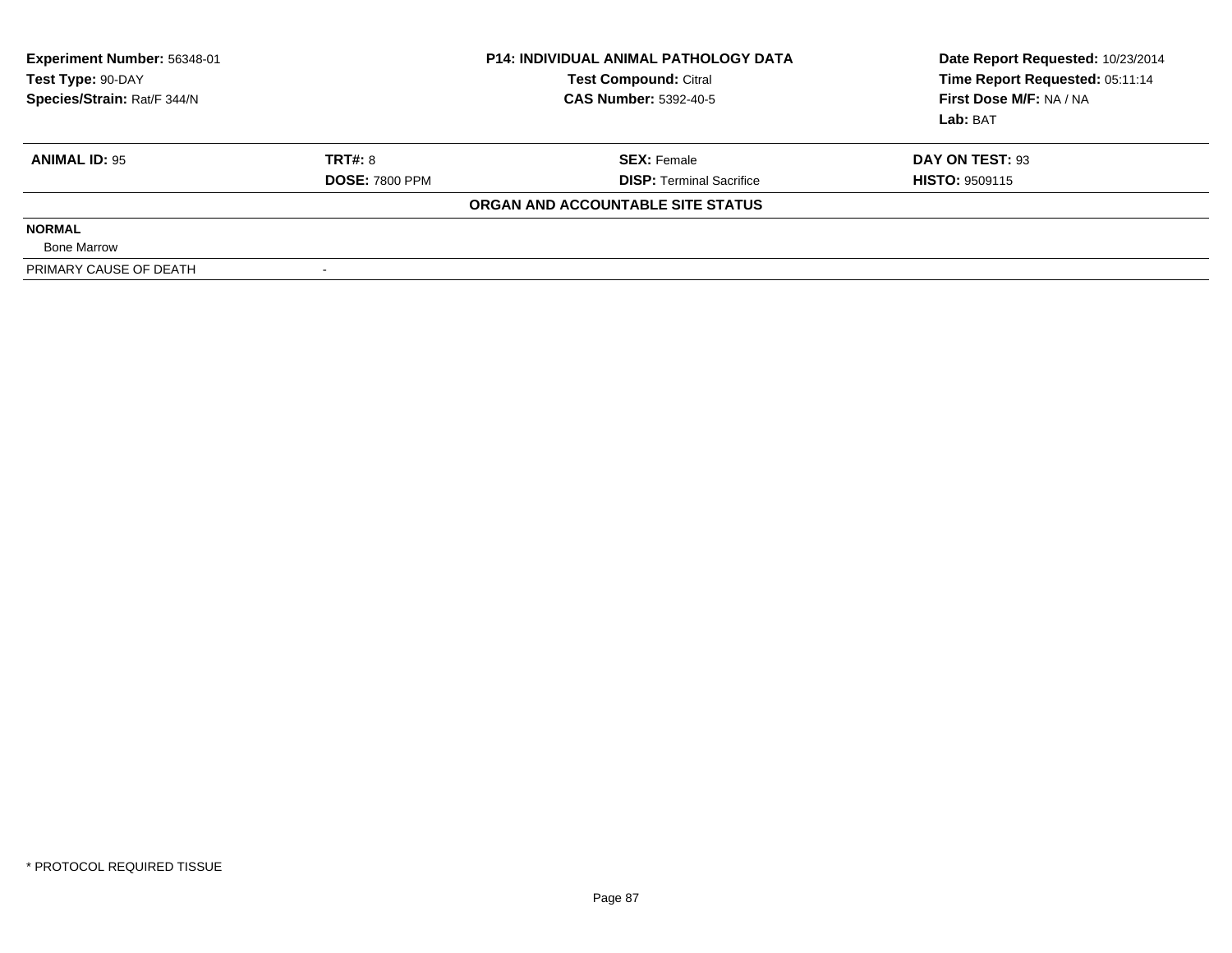| Experiment Number: 56348-01<br>Test Type: 90-DAY<br>Species/Strain: Rat/F 344/N |                       | <b>P14: INDIVIDUAL ANIMAL PATHOLOGY DATA</b><br><b>Test Compound: Citral</b><br><b>CAS Number: 5392-40-5</b> | Date Report Requested: 10/23/2014<br>Time Report Requested: 05:11:14<br>First Dose M/F: NA / NA<br>Lab: BAT |  |
|---------------------------------------------------------------------------------|-----------------------|--------------------------------------------------------------------------------------------------------------|-------------------------------------------------------------------------------------------------------------|--|
| <b>ANIMAL ID: 96</b>                                                            | TRT#: 8               | <b>SEX: Female</b>                                                                                           | DAY ON TEST: 93                                                                                             |  |
|                                                                                 | <b>DOSE: 7800 PPM</b> | <b>DISP:</b> Terminal Sacrifice                                                                              | <b>HISTO: 9509116</b>                                                                                       |  |
|                                                                                 |                       | ORGAN AND ACCOUNTABLE SITE STATUS                                                                            |                                                                                                             |  |
| <b>NORMAL</b>                                                                   |                       |                                                                                                              |                                                                                                             |  |
| <b>Bone Marrow</b>                                                              |                       |                                                                                                              |                                                                                                             |  |
| PRIMARY CAUSE OF DEATH                                                          |                       |                                                                                                              |                                                                                                             |  |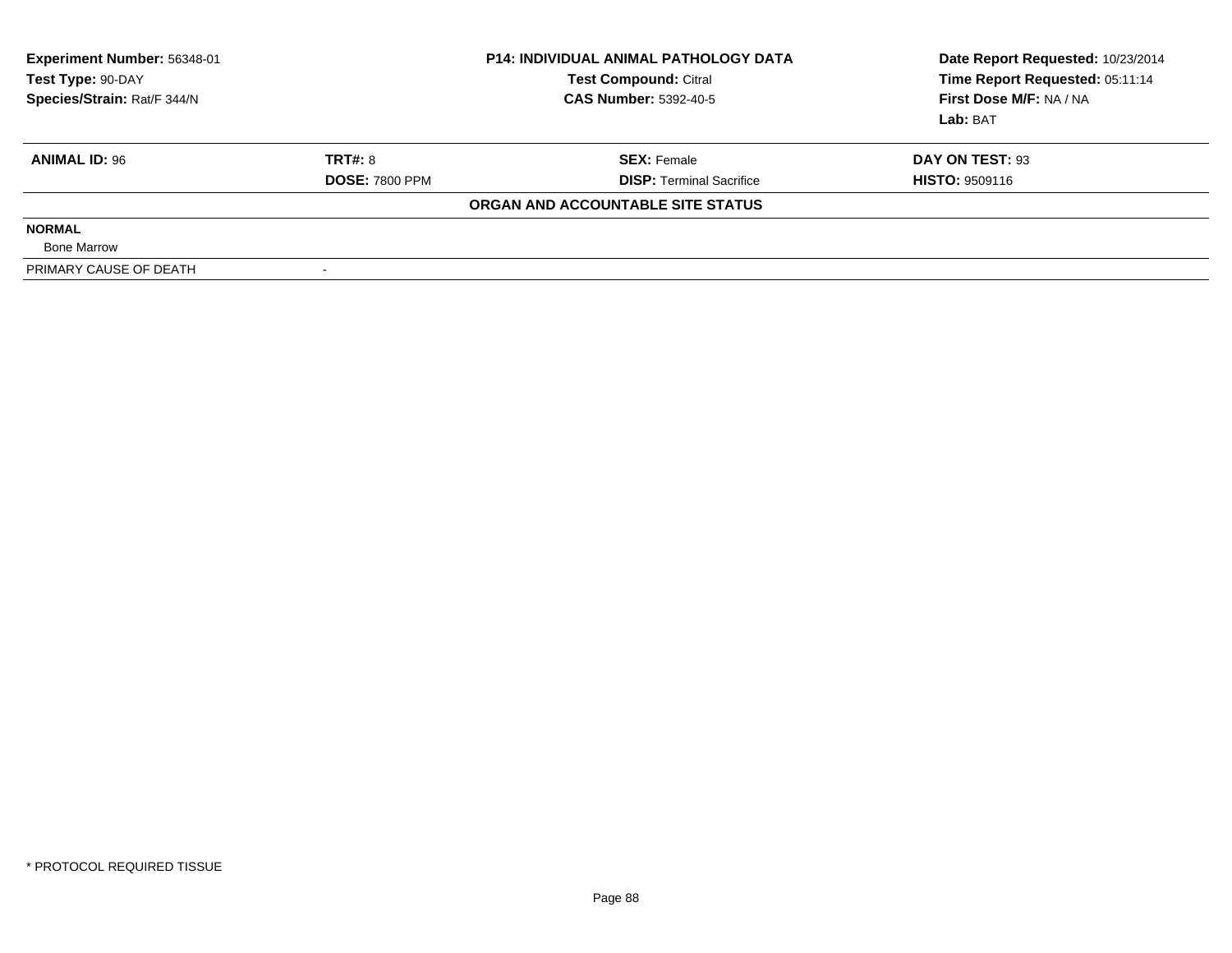| Experiment Number: 56348-01<br>Test Type: 90-DAY<br>Species/Strain: Rat/F 344/N |                       | <b>P14: INDIVIDUAL ANIMAL PATHOLOGY DATA</b><br><b>Test Compound: Citral</b><br><b>CAS Number: 5392-40-5</b> | Date Report Requested: 10/23/2014<br>Time Report Requested: 05:11:14<br>First Dose M/F: NA / NA<br>Lab: BAT |
|---------------------------------------------------------------------------------|-----------------------|--------------------------------------------------------------------------------------------------------------|-------------------------------------------------------------------------------------------------------------|
| <b>ANIMAL ID: 97</b>                                                            | <b>TRT#: 8</b>        | <b>SEX: Female</b>                                                                                           | DAY ON TEST: 93                                                                                             |
|                                                                                 | <b>DOSE: 7800 PPM</b> | <b>DISP: Terminal Sacrifice</b>                                                                              | <b>HISTO: 9509117</b>                                                                                       |
|                                                                                 |                       | ORGAN AND ACCOUNTABLE SITE STATUS                                                                            |                                                                                                             |
| <b>NORMAL</b>                                                                   |                       |                                                                                                              |                                                                                                             |
| <b>Bone Marrow</b>                                                              |                       |                                                                                                              |                                                                                                             |
| <b>OBSERVATIONS</b>                                                             |                       |                                                                                                              |                                                                                                             |
| Intestine Large, Colon                                                          |                       | Leiomyosarcoma                                                                                               |                                                                                                             |
| [Leiomyosarcoma TGLS = 1-6]                                                     |                       |                                                                                                              |                                                                                                             |
| PRIMARY CAUSE OF DEATH                                                          |                       |                                                                                                              |                                                                                                             |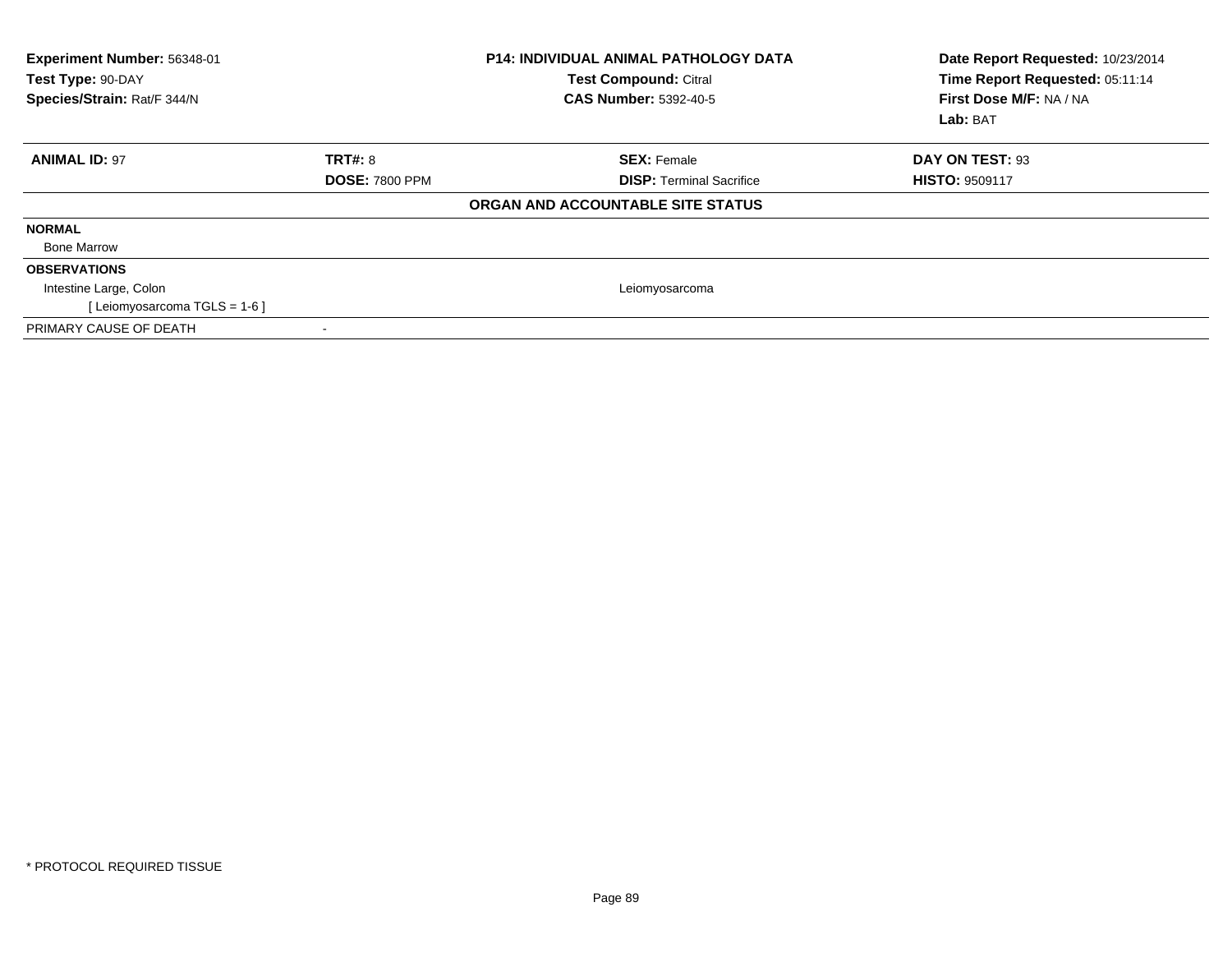| Experiment Number: 56348-01<br>Test Type: 90-DAY<br>Species/Strain: Rat/F 344/N |                       | <b>P14: INDIVIDUAL ANIMAL PATHOLOGY DATA</b><br><b>Test Compound: Citral</b><br><b>CAS Number: 5392-40-5</b> | Date Report Requested: 10/23/2014<br>Time Report Requested: 05:11:14<br>First Dose M/F: NA / NA<br>Lab: BAT |  |
|---------------------------------------------------------------------------------|-----------------------|--------------------------------------------------------------------------------------------------------------|-------------------------------------------------------------------------------------------------------------|--|
| <b>ANIMAL ID: 98</b>                                                            | TRT#: 8               | <b>SEX: Female</b>                                                                                           | DAY ON TEST: 93                                                                                             |  |
|                                                                                 | <b>DOSE: 7800 PPM</b> | <b>DISP:</b> Terminal Sacrifice                                                                              | <b>HISTO: 9509118</b>                                                                                       |  |
|                                                                                 |                       | ORGAN AND ACCOUNTABLE SITE STATUS                                                                            |                                                                                                             |  |
| <b>NORMAL</b>                                                                   |                       |                                                                                                              |                                                                                                             |  |
| <b>Bone Marrow</b>                                                              |                       |                                                                                                              |                                                                                                             |  |
| PRIMARY CAUSE OF DEATH                                                          |                       |                                                                                                              |                                                                                                             |  |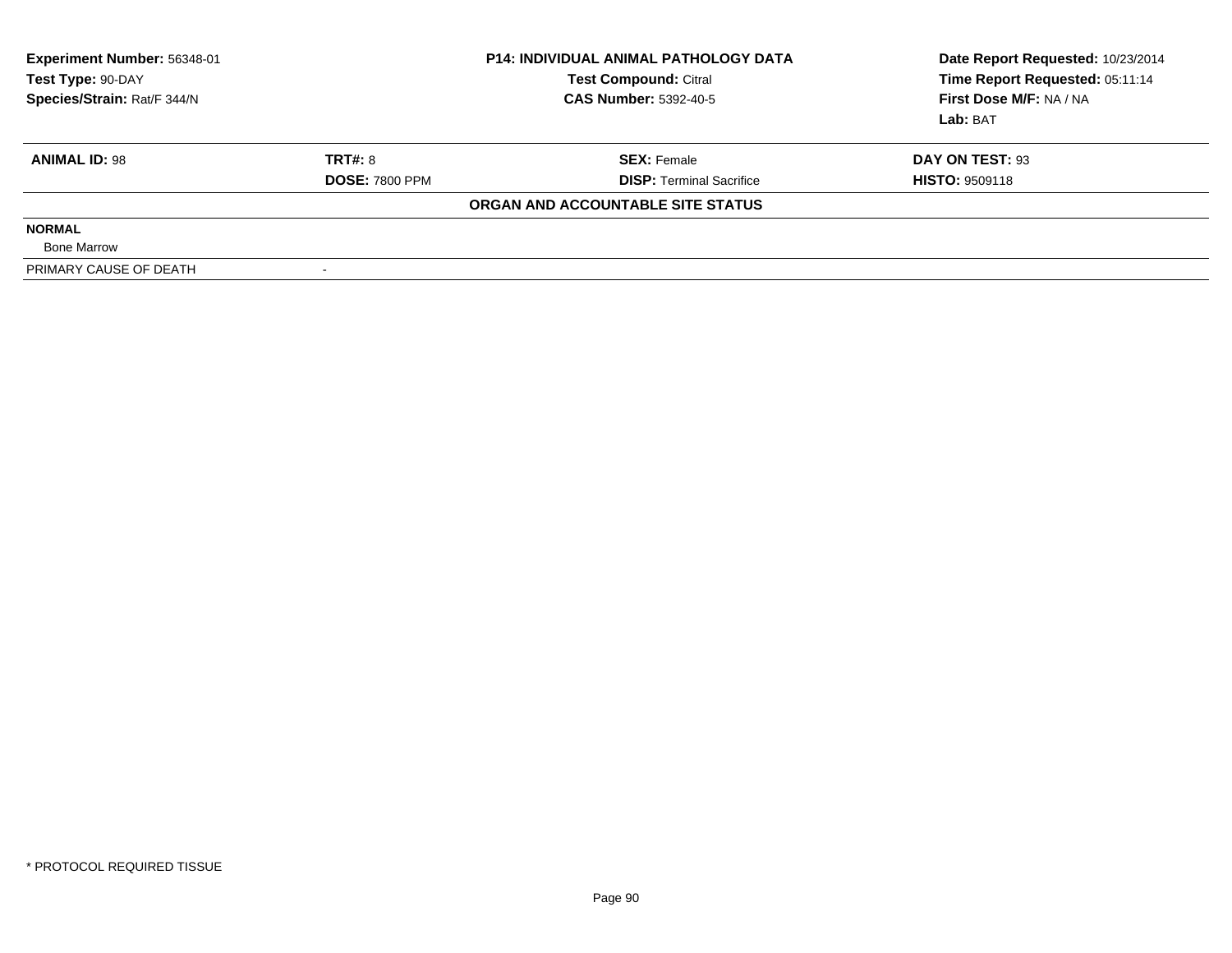| Experiment Number: 56348-01<br><b>Test Compound: Citral</b><br>Test Type: 90-DAY<br>Species/Strain: Rat/F 344/N<br><b>CAS Number: 5392-40-5</b> |                       | <b>P14: INDIVIDUAL ANIMAL PATHOLOGY DATA</b> | Date Report Requested: 10/23/2014<br>Time Report Requested: 05:11:14<br>First Dose M/F: NA / NA<br>Lab: BAT |
|-------------------------------------------------------------------------------------------------------------------------------------------------|-----------------------|----------------------------------------------|-------------------------------------------------------------------------------------------------------------|
| <b>ANIMAL ID: 99</b>                                                                                                                            | <b>TRT#: 8</b>        | <b>SEX: Female</b>                           | DAY ON TEST: 93                                                                                             |
|                                                                                                                                                 | <b>DOSE: 7800 PPM</b> | <b>DISP: Terminal Sacrifice</b>              | <b>HISTO: 9509119</b>                                                                                       |
|                                                                                                                                                 |                       | ORGAN AND ACCOUNTABLE SITE STATUS            |                                                                                                             |
| <b>NORMAL</b>                                                                                                                                   |                       |                                              |                                                                                                             |
| <b>Bone Marrow</b>                                                                                                                              |                       |                                              |                                                                                                             |
| PRIMARY CAUSE OF DEATH                                                                                                                          |                       |                                              |                                                                                                             |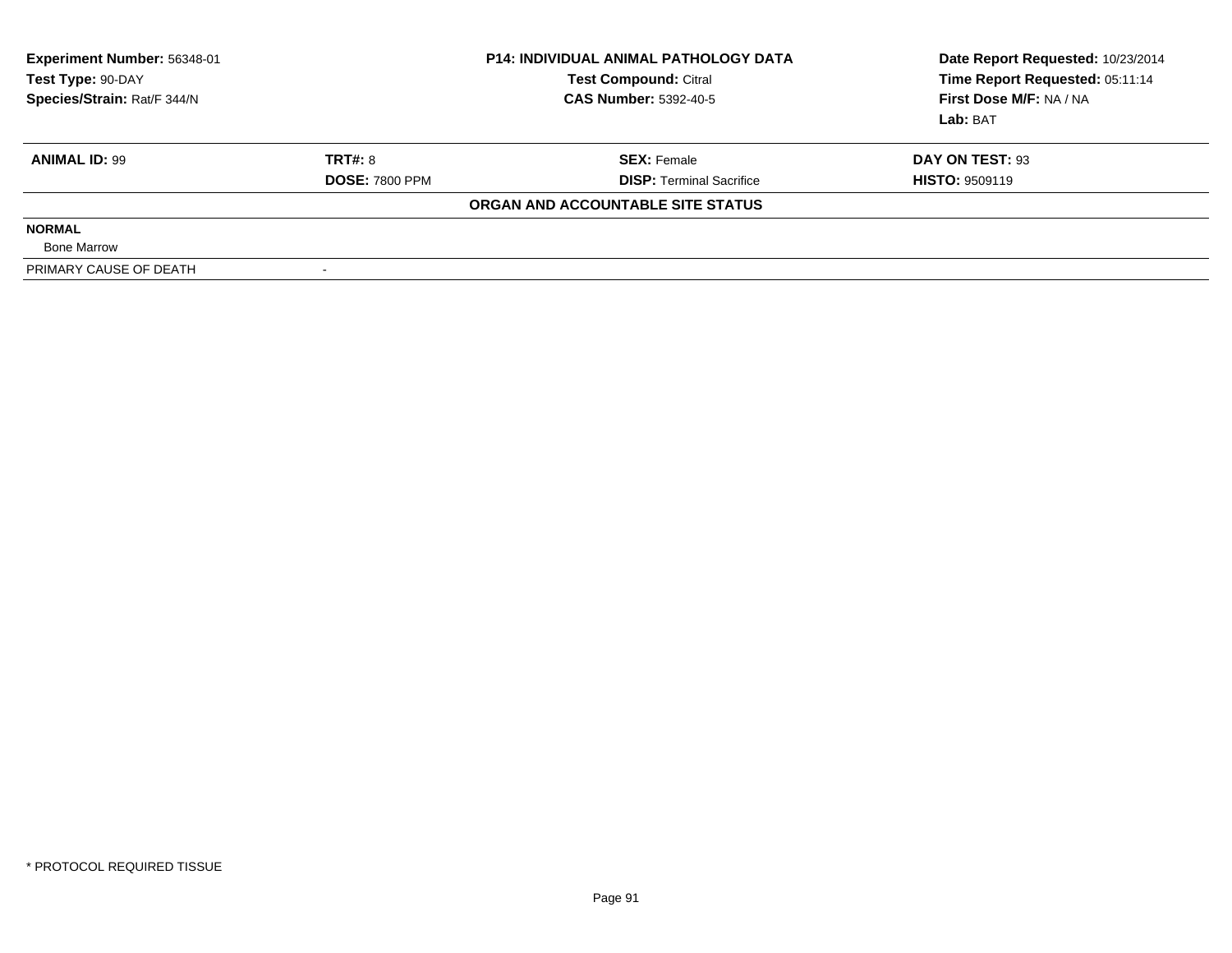| <b>Experiment Number: 56348-01</b><br><b>Test Compound: Citral</b><br>Test Type: 90-DAY<br>Species/Strain: Rat/F 344/N<br><b>CAS Number: 5392-40-5</b> |                       | <b>P14: INDIVIDUAL ANIMAL PATHOLOGY DATA</b> | Date Report Requested: 10/23/2014<br>Time Report Requested: 05:11:14<br>First Dose M/F: NA / NA<br>Lab: BAT |
|--------------------------------------------------------------------------------------------------------------------------------------------------------|-----------------------|----------------------------------------------|-------------------------------------------------------------------------------------------------------------|
| <b>ANIMAL ID: 100</b>                                                                                                                                  | <b>TRT#: 8</b>        | <b>SEX: Female</b>                           | DAY ON TEST: 93                                                                                             |
|                                                                                                                                                        | <b>DOSE: 7800 PPM</b> | <b>DISP:</b> Terminal Sacrifice              | <b>HISTO: 9509120</b>                                                                                       |
|                                                                                                                                                        |                       | ORGAN AND ACCOUNTABLE SITE STATUS            |                                                                                                             |
| <b>NORMAL</b>                                                                                                                                          |                       |                                              |                                                                                                             |
| <b>Bone Marrow</b>                                                                                                                                     |                       |                                              |                                                                                                             |
| PRIMARY CAUSE OF DEATH                                                                                                                                 |                       |                                              |                                                                                                             |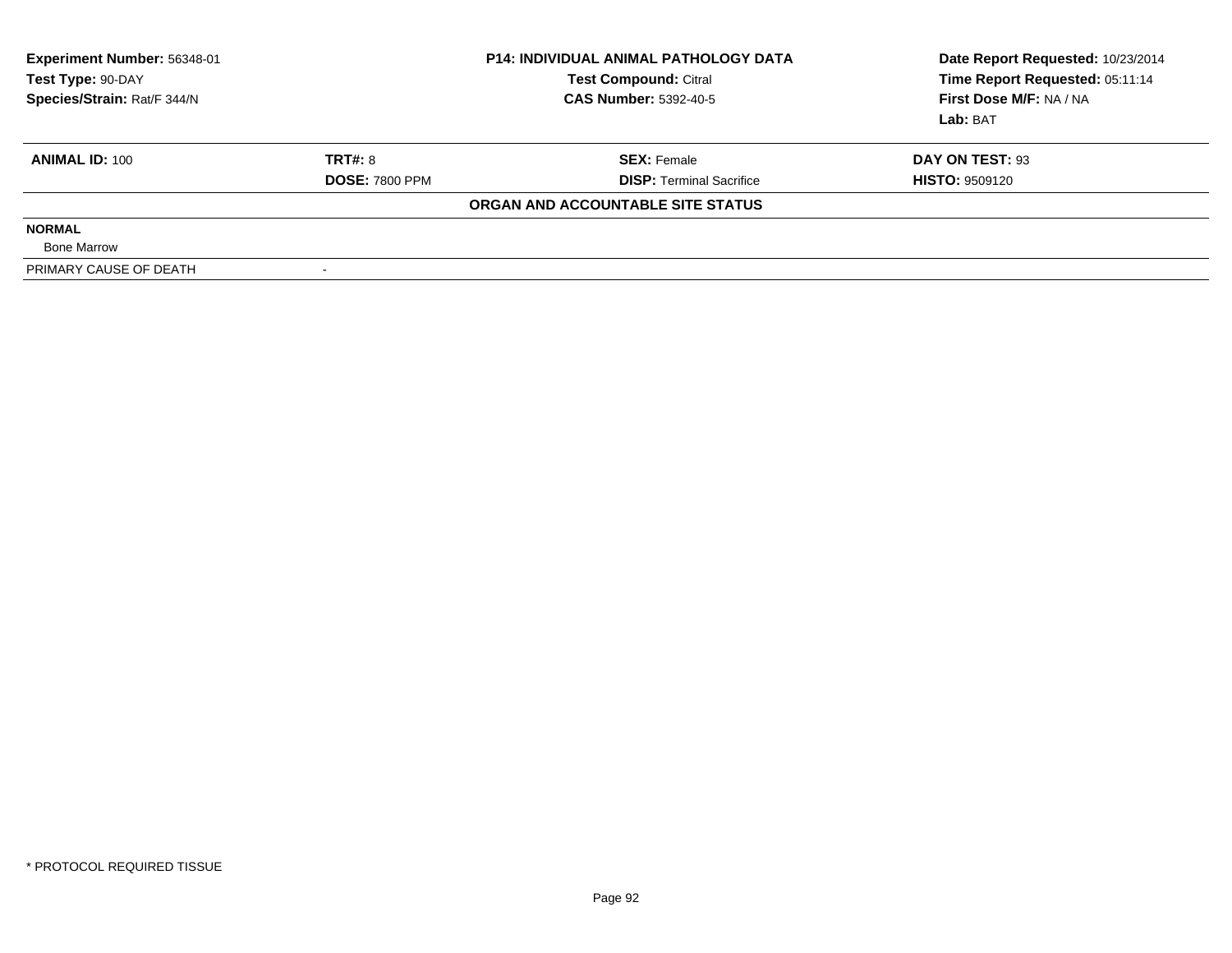| Experiment Number: 56348-01<br>Test Type: 90-DAY<br>Species/Strain: Rat/F 344/N |                            | <b>P14: INDIVIDUAL ANIMAL PATHOLOGY DATA</b><br><b>Test Compound: Citral</b><br><b>CAS Number: 5392-40-5</b> | Date Report Requested: 10/23/2014<br>Time Report Requested: 05:11:14<br>First Dose M/F: NA / NA<br>Lab: BAT |
|---------------------------------------------------------------------------------|----------------------------|--------------------------------------------------------------------------------------------------------------|-------------------------------------------------------------------------------------------------------------|
| <b>ANIMAL ID: 101</b>                                                           | <b>TRT#: 10</b>            | <b>SEX: Female</b>                                                                                           | DAY ON TEST: 93                                                                                             |
|                                                                                 | <b>DOSE: 15600 PPM</b>     | <b>DISP: Terminal Sacrifice</b><br>ORGAN AND ACCOUNTABLE SITE STATUS                                         | <b>HISTO: 9509121</b>                                                                                       |
| <b>NORMAL</b>                                                                   |                            |                                                                                                              |                                                                                                             |
| * Adrenal Cortex                                                                | * Adrenal Medulla          | * Blood Vessel                                                                                               | * Bone                                                                                                      |
| * Bone Marrow                                                                   | * Brain                    | * Esophagus                                                                                                  | * Heart                                                                                                     |
| * Intestine Large, Cecum                                                        | * Intestine Large, Colon   | * Intestine Large, Rectum                                                                                    | * Intestine Small, Duodenum                                                                                 |
| * Intestine Small, Ileum                                                        | * Intestine Small, Jejunum | * Islets, Pancreatic                                                                                         | * Lung                                                                                                      |
| * Lymph Node, Mandibular                                                        | * Lymph Node, Mesenteric   | * Mammary Gland                                                                                              | * Nose                                                                                                      |
| * Ovary                                                                         | * Pancreas                 | * Parathyroid Gland                                                                                          | * Pituitary Gland                                                                                           |
| * Salivary Glands                                                               | * Skin                     | * Spleen                                                                                                     | * Stomach, Forestomach                                                                                      |
| * Stomach, Glandular                                                            | * Thymus                   | * Thyroid Gland                                                                                              | * Trachea                                                                                                   |
| * Urinary Bladder                                                               | * Uterus                   |                                                                                                              |                                                                                                             |
| <b>OBSERVATIONS</b>                                                             |                            |                                                                                                              |                                                                                                             |
| * Clitoral Gland                                                                |                            | Inflammation                                                                                                 | Minimal                                                                                                     |
| * Kidney                                                                        | <b>Renal Tubule</b>        | Regeneration                                                                                                 | Minimal                                                                                                     |
| * Liver                                                                         |                            | Inflammation                                                                                                 | Chronic, Minimal                                                                                            |
| PRIMARY CAUSE OF DEATH                                                          |                            |                                                                                                              |                                                                                                             |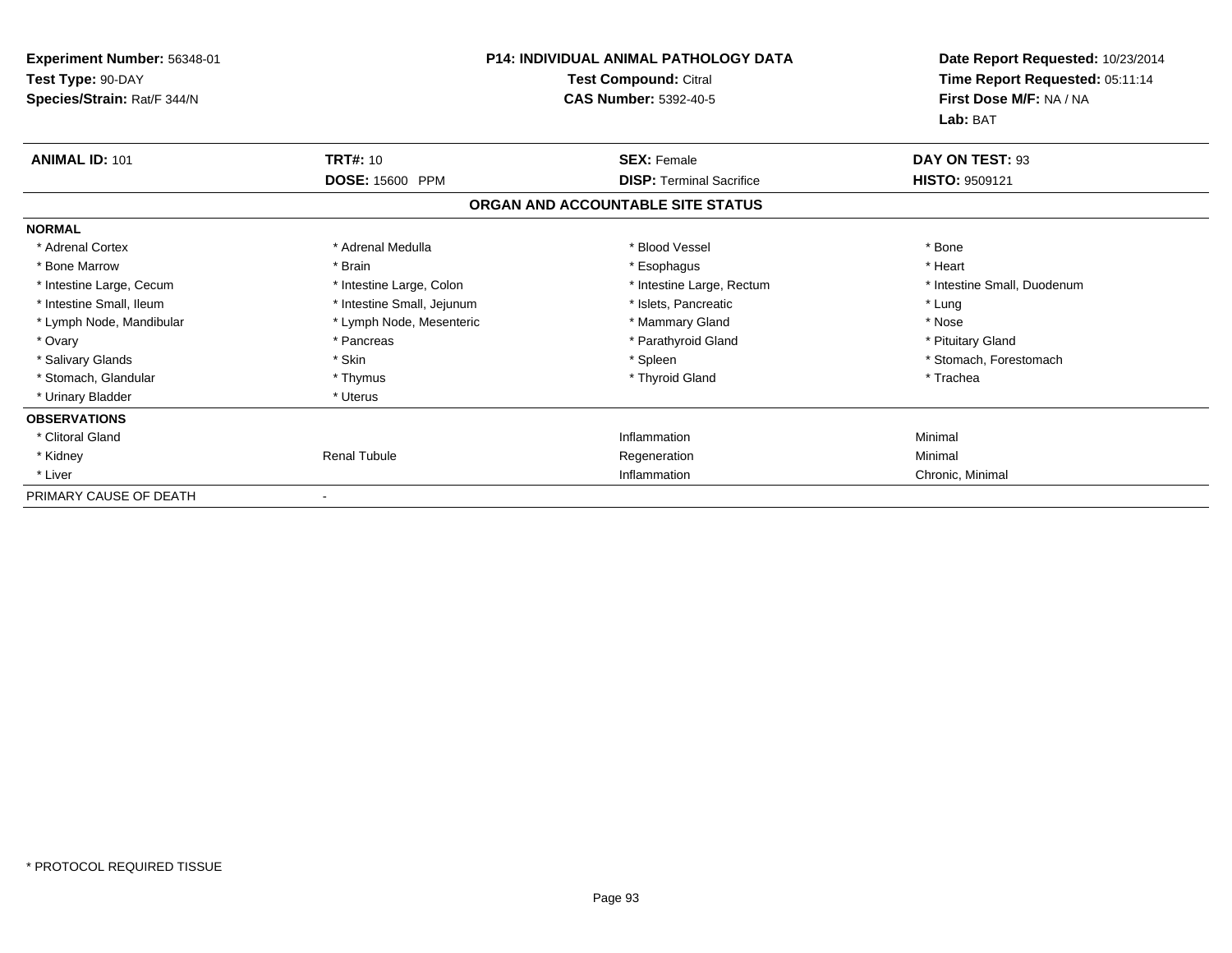| Experiment Number: 56348-01<br>Test Type: 90-DAY<br>Species/Strain: Rat/F 344/N | <b>P14: INDIVIDUAL ANIMAL PATHOLOGY DATA</b><br>Test Compound: Citral<br><b>CAS Number: 5392-40-5</b> |                                   |                            | Date Report Requested: 10/23/2014<br>Time Report Requested: 05:11:14<br>First Dose M/F: NA / NA<br>Lab: BAT |
|---------------------------------------------------------------------------------|-------------------------------------------------------------------------------------------------------|-----------------------------------|----------------------------|-------------------------------------------------------------------------------------------------------------|
| <b>ANIMAL ID: 102</b>                                                           | <b>TRT#: 10</b>                                                                                       | <b>SEX: Female</b>                | DAY ON TEST: 93            |                                                                                                             |
|                                                                                 | <b>DOSE: 15600 PPM</b>                                                                                | <b>DISP: Terminal Sacrifice</b>   | <b>HISTO: 9509122</b>      |                                                                                                             |
|                                                                                 |                                                                                                       | ORGAN AND ACCOUNTABLE SITE STATUS |                            |                                                                                                             |
| <b>NORMAL</b>                                                                   |                                                                                                       |                                   |                            |                                                                                                             |
| * Adrenal Cortex                                                                | * Adrenal Medulla                                                                                     | * Blood Vessel                    | * Bone                     |                                                                                                             |
| * Brain                                                                         | * Esophagus                                                                                           | * Intestine Large, Cecum          | * Intestine Large, Colon   |                                                                                                             |
| * Intestine Large, Rectum                                                       | * Intestine Small, Duodenum                                                                           | * Intestine Small, Ileum          | * Intestine Small, Jejunum |                                                                                                             |
| * Islets, Pancreatic                                                            | * Liver                                                                                               | * Lung                            | * Lymph Node, Mandibular   |                                                                                                             |
| * Lymph Node, Mesenteric                                                        | * Mammary Gland                                                                                       | * Nose                            | * Ovary                    |                                                                                                             |
| * Pancreas                                                                      | * Parathyroid Gland                                                                                   | * Pituitary Gland                 | * Salivary Glands          |                                                                                                             |
| * Skin                                                                          | * Spleen                                                                                              | * Stomach, Forestomach            | * Stomach, Glandular       |                                                                                                             |
| * Thymus                                                                        | * Thyroid Gland                                                                                       | * Urinary Bladder                 | * Uterus                   |                                                                                                             |
| <b>OBSERVATIONS</b>                                                             |                                                                                                       |                                   |                            |                                                                                                             |
| * Bone Marrow                                                                   |                                                                                                       | Atrophy                           | Minimal                    |                                                                                                             |
| * Clitoral Gland                                                                |                                                                                                       | Inflammation                      | Minimal                    |                                                                                                             |
| * Heart                                                                         |                                                                                                       | Cardiomyopathy                    | Minimal                    |                                                                                                             |
| * Kidney                                                                        |                                                                                                       | Mineralization                    | Minimal                    |                                                                                                             |
| * Trachea                                                                       |                                                                                                       | Inflammation                      | Minimal                    |                                                                                                             |
| PRIMARY CAUSE OF DEATH                                                          | $\overline{\phantom{a}}$                                                                              |                                   |                            |                                                                                                             |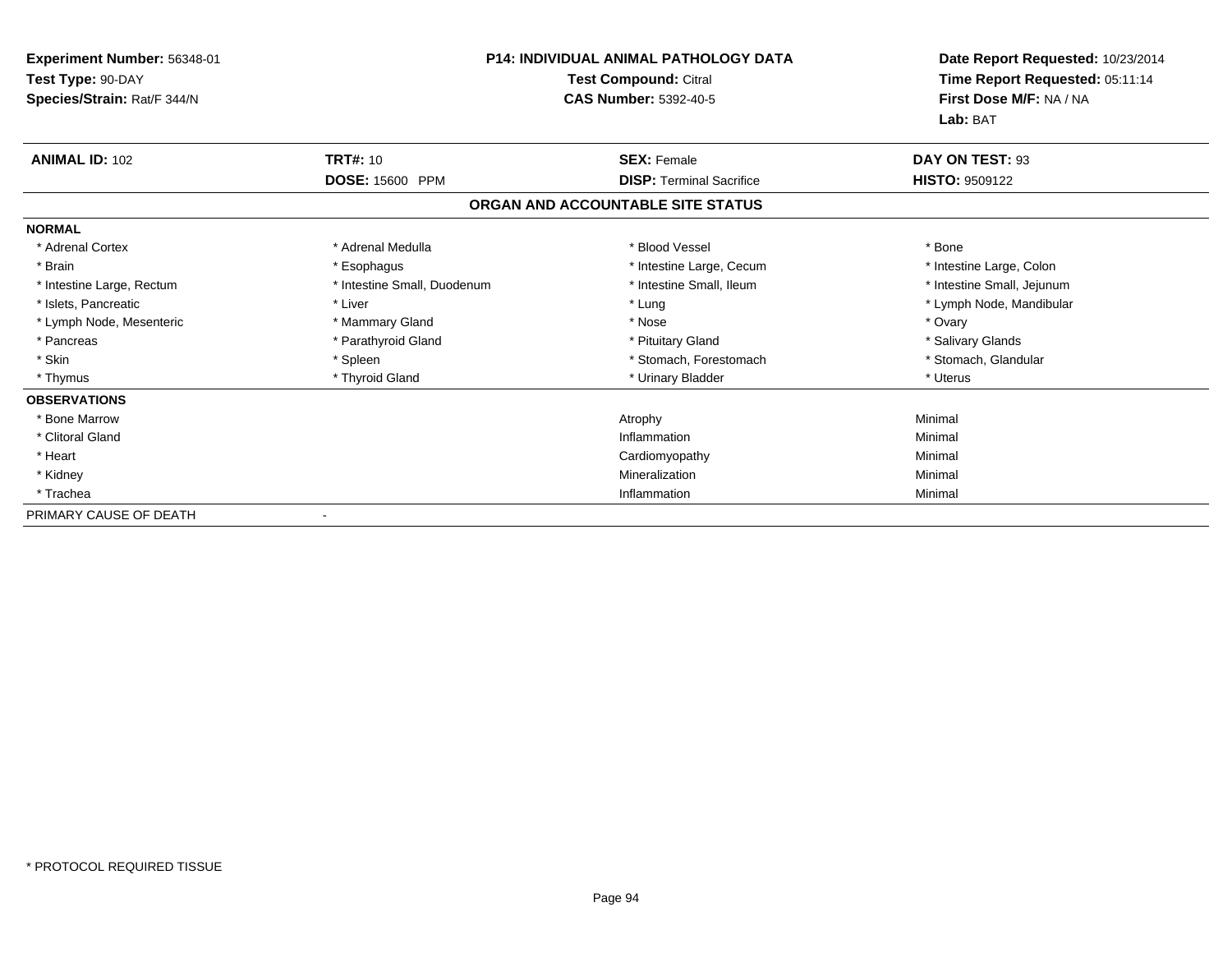| Experiment Number: 56348-01<br>Test Type: 90-DAY<br>Species/Strain: Rat/F 344/N | <b>P14: INDIVIDUAL ANIMAL PATHOLOGY DATA</b><br><b>Test Compound: Citral</b><br><b>CAS Number: 5392-40-5</b> |                                   | Date Report Requested: 10/23/2014<br>Time Report Requested: 05:11:14<br>First Dose M/F: NA / NA<br>Lab: BAT |
|---------------------------------------------------------------------------------|--------------------------------------------------------------------------------------------------------------|-----------------------------------|-------------------------------------------------------------------------------------------------------------|
| <b>ANIMAL ID: 103</b>                                                           | <b>TRT#: 10</b>                                                                                              | <b>SEX: Female</b>                | DAY ON TEST: 93                                                                                             |
|                                                                                 | <b>DOSE: 15600 PPM</b>                                                                                       | <b>DISP: Terminal Sacrifice</b>   | HISTO: 9509123                                                                                              |
|                                                                                 |                                                                                                              | ORGAN AND ACCOUNTABLE SITE STATUS |                                                                                                             |
| <b>NORMAL</b>                                                                   |                                                                                                              |                                   |                                                                                                             |
| * Adrenal Cortex                                                                | * Adrenal Medulla                                                                                            | * Blood Vessel                    | * Bone                                                                                                      |
| * Brain                                                                         | * Clitoral Gland                                                                                             | * Esophagus                       | * Heart                                                                                                     |
| * Intestine Large, Cecum                                                        | * Intestine Large, Colon                                                                                     | * Intestine Small, Duodenum       | * Intestine Small, Ileum                                                                                    |
| * Intestine Small, Jejunum                                                      | * Islets. Pancreatic                                                                                         | * Kidney                          | * Lung                                                                                                      |
| * Lymph Node, Mandibular                                                        | * Lymph Node, Mesenteric                                                                                     | * Mammary Gland                   | * Nose                                                                                                      |
| * Ovary                                                                         | * Pancreas                                                                                                   | * Parathyroid Gland               | * Pituitary Gland                                                                                           |
| * Salivary Glands                                                               | * Skin                                                                                                       | * Spleen                          | * Stomach, Forestomach                                                                                      |
| * Stomach, Glandular                                                            | * Thymus                                                                                                     | * Thyroid Gland                   | * Trachea                                                                                                   |
| * Uterus                                                                        |                                                                                                              |                                   |                                                                                                             |
| <b>OBSERVATIONS</b>                                                             |                                                                                                              |                                   |                                                                                                             |
| * Bone Marrow                                                                   |                                                                                                              | Atrophy                           | Minimal                                                                                                     |
| * Intestine Large, Rectum                                                       |                                                                                                              | Parasite Metazoan                 |                                                                                                             |
| * Liver                                                                         |                                                                                                              | Inflammation                      | Chronic, Minimal                                                                                            |
| * Urinary Bladder                                                               |                                                                                                              | Inflammation                      | Minimal                                                                                                     |
| PRIMARY CAUSE OF DEATH                                                          |                                                                                                              |                                   |                                                                                                             |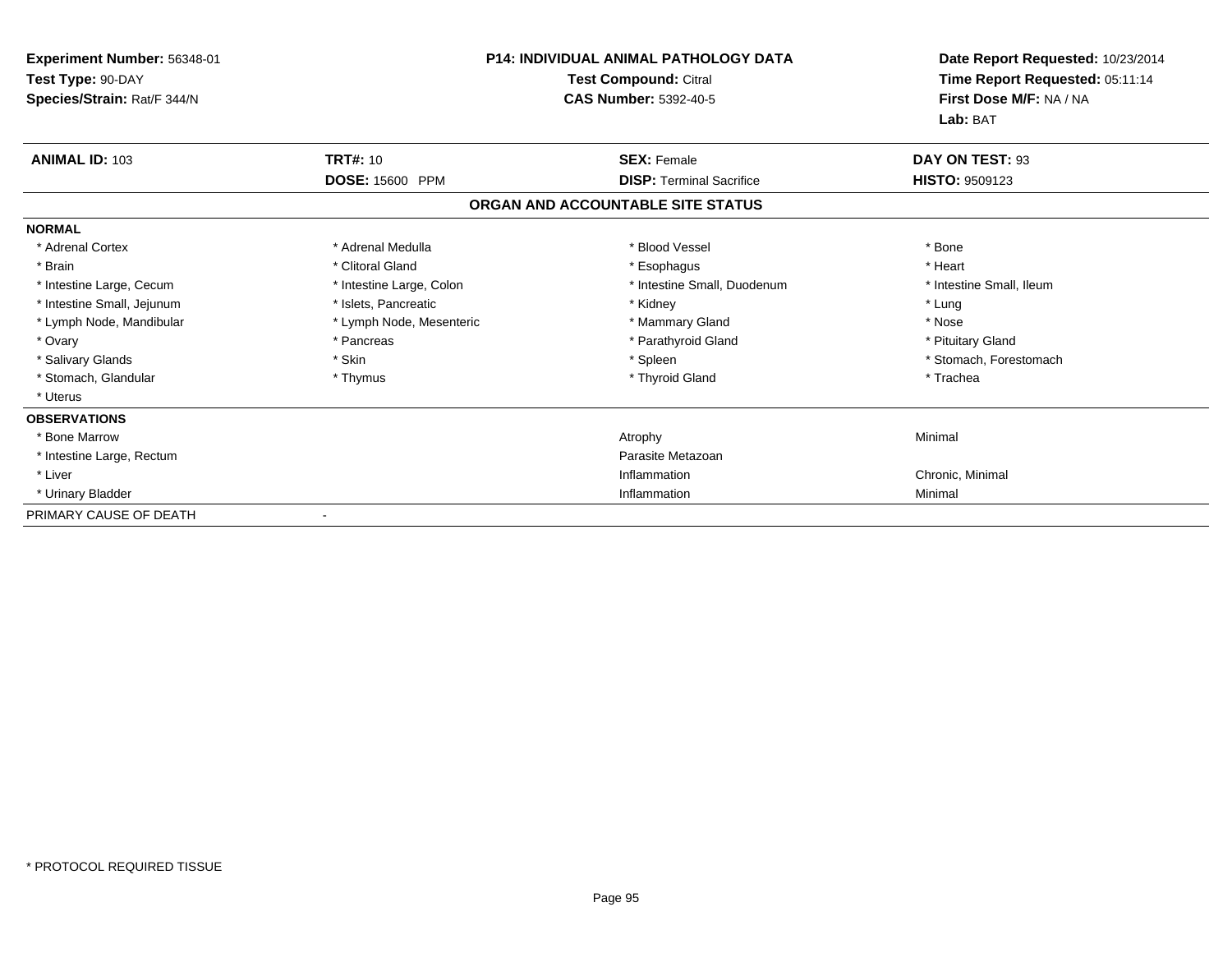| Experiment Number: 56348-01<br>Test Type: 90-DAY<br>Species/Strain: Rat/F 344/N | <b>P14: INDIVIDUAL ANIMAL PATHOLOGY DATA</b><br>Test Compound: Citral<br><b>CAS Number: 5392-40-5</b> |                                   | Date Report Requested: 10/23/2014<br>Time Report Requested: 05:11:14<br>First Dose M/F: NA / NA<br>Lab: BAT |
|---------------------------------------------------------------------------------|-------------------------------------------------------------------------------------------------------|-----------------------------------|-------------------------------------------------------------------------------------------------------------|
| <b>ANIMAL ID: 104</b>                                                           | <b>TRT#: 10</b>                                                                                       | <b>SEX: Female</b>                | DAY ON TEST: 93                                                                                             |
|                                                                                 | DOSE: 15600 PPM                                                                                       | <b>DISP: Terminal Sacrifice</b>   | <b>HISTO: 9509124</b>                                                                                       |
|                                                                                 |                                                                                                       | ORGAN AND ACCOUNTABLE SITE STATUS |                                                                                                             |
| <b>NORMAL</b>                                                                   |                                                                                                       |                                   |                                                                                                             |
| * Adrenal Cortex                                                                | * Adrenal Medulla                                                                                     | * Blood Vessel                    | * Bone                                                                                                      |
| * Brain                                                                         | * Esophagus                                                                                           | * Heart                           | * Intestine Large, Cecum                                                                                    |
| * Intestine Large, Colon                                                        | * Intestine Small, Duodenum                                                                           | * Intestine Small, Ileum          | * Intestine Small, Jejunum                                                                                  |
| * Islets, Pancreatic                                                            | * Kidney                                                                                              | * Lung                            | * Lymph Node, Mandibular                                                                                    |
| * Lymph Node, Mesenteric                                                        | * Mammary Gland                                                                                       | * Nose                            | * Ovary                                                                                                     |
| * Pancreas                                                                      | * Parathyroid Gland                                                                                   | * Pituitary Gland                 | * Salivary Glands                                                                                           |
| * Skin                                                                          | * Spleen                                                                                              | * Stomach, Forestomach            | * Stomach, Glandular                                                                                        |
| * Thymus                                                                        | * Thyroid Gland                                                                                       | * Trachea                         | * Urinary Bladder                                                                                           |
| * Uterus                                                                        |                                                                                                       |                                   |                                                                                                             |
| <b>OBSERVATIONS</b>                                                             |                                                                                                       |                                   |                                                                                                             |
| * Bone Marrow                                                                   |                                                                                                       | Atrophy                           | Minimal                                                                                                     |
| * Clitoral Gland                                                                |                                                                                                       | Inflammation                      | Minimal                                                                                                     |
| * Intestine Large, Rectum                                                       |                                                                                                       | Parasite Metazoan                 |                                                                                                             |
| * Liver                                                                         |                                                                                                       | Inflammation                      | Chronic, Minimal                                                                                            |
| PRIMARY CAUSE OF DEATH                                                          |                                                                                                       |                                   |                                                                                                             |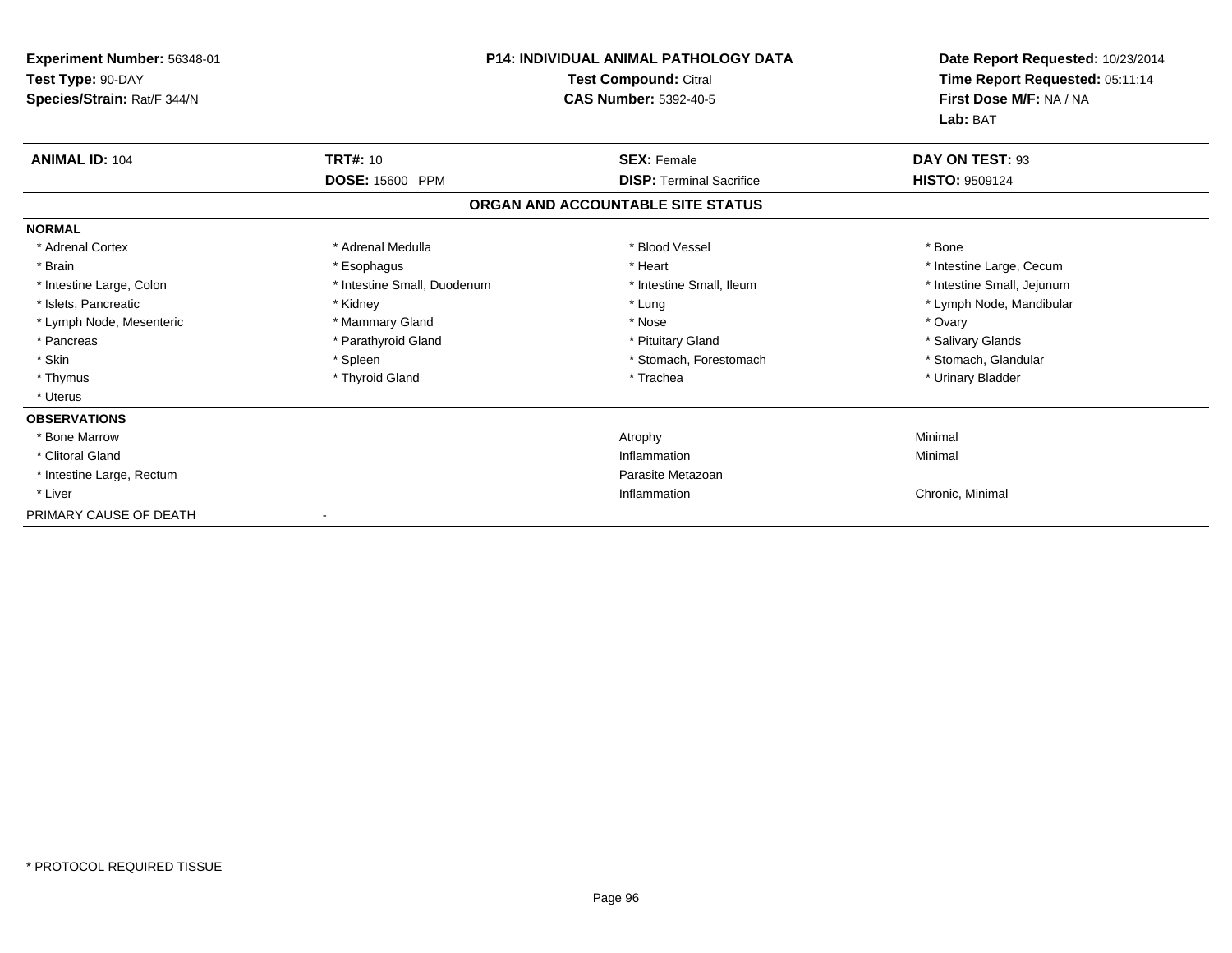| <b>Experiment Number: 56348-01</b><br>Test Type: 90-DAY<br>Species/Strain: Rat/F 344/N | <b>P14: INDIVIDUAL ANIMAL PATHOLOGY DATA</b><br><b>Test Compound: Citral</b><br><b>CAS Number: 5392-40-5</b> |                                   | Date Report Requested: 10/23/2014<br>Time Report Requested: 05:11:14<br>First Dose M/F: NA / NA<br>Lab: BAT |
|----------------------------------------------------------------------------------------|--------------------------------------------------------------------------------------------------------------|-----------------------------------|-------------------------------------------------------------------------------------------------------------|
| <b>ANIMAL ID: 105</b>                                                                  | <b>TRT#: 10</b>                                                                                              | <b>SEX: Female</b>                | DAY ON TEST: 93                                                                                             |
|                                                                                        | DOSE: 15600 PPM                                                                                              | <b>DISP: Terminal Sacrifice</b>   | HISTO: 9509125                                                                                              |
|                                                                                        |                                                                                                              | ORGAN AND ACCOUNTABLE SITE STATUS |                                                                                                             |
| <b>NORMAL</b>                                                                          |                                                                                                              |                                   |                                                                                                             |
| * Adrenal Cortex                                                                       | * Adrenal Medulla                                                                                            | * Blood Vessel                    | * Bone                                                                                                      |
| * Brain                                                                                | * Esophagus                                                                                                  | * Heart                           | * Intestine Large, Cecum                                                                                    |
| * Intestine Large, Colon                                                               | * Intestine Small, Duodenum                                                                                  | * Intestine Small, Ileum          | * Intestine Small, Jejunum                                                                                  |
| * Islets, Pancreatic                                                                   | * Lung                                                                                                       | * Lymph Node, Mandibular          | * Lymph Node, Mesenteric                                                                                    |
| * Mammary Gland                                                                        | * Ovary                                                                                                      | * Pancreas                        | * Parathyroid Gland                                                                                         |
| * Pituitary Gland                                                                      | * Salivary Glands                                                                                            | * Skin                            | * Spleen                                                                                                    |
| * Stomach, Forestomach                                                                 | * Stomach, Glandular                                                                                         | * Thymus                          | * Thyroid Gland                                                                                             |
| * Trachea                                                                              | * Urinary Bladder                                                                                            | * Uterus                          |                                                                                                             |
| <b>OBSERVATIONS</b>                                                                    |                                                                                                              |                                   |                                                                                                             |
| * Bone Marrow                                                                          |                                                                                                              | Atrophy                           | Minimal                                                                                                     |
| * Clitoral Gland                                                                       |                                                                                                              | Inflammation                      | Minimal                                                                                                     |
| * Intestine Large, Rectum                                                              |                                                                                                              | Parasite Metazoan                 |                                                                                                             |
| * Kidney                                                                               |                                                                                                              | Mineralization                    | Minimal                                                                                                     |
| * Liver                                                                                |                                                                                                              | Inflammation                      | Chronic, Minimal                                                                                            |
| * Nose                                                                                 |                                                                                                              | Inflammation                      | Minimal                                                                                                     |
| PRIMARY CAUSE OF DEATH                                                                 |                                                                                                              |                                   |                                                                                                             |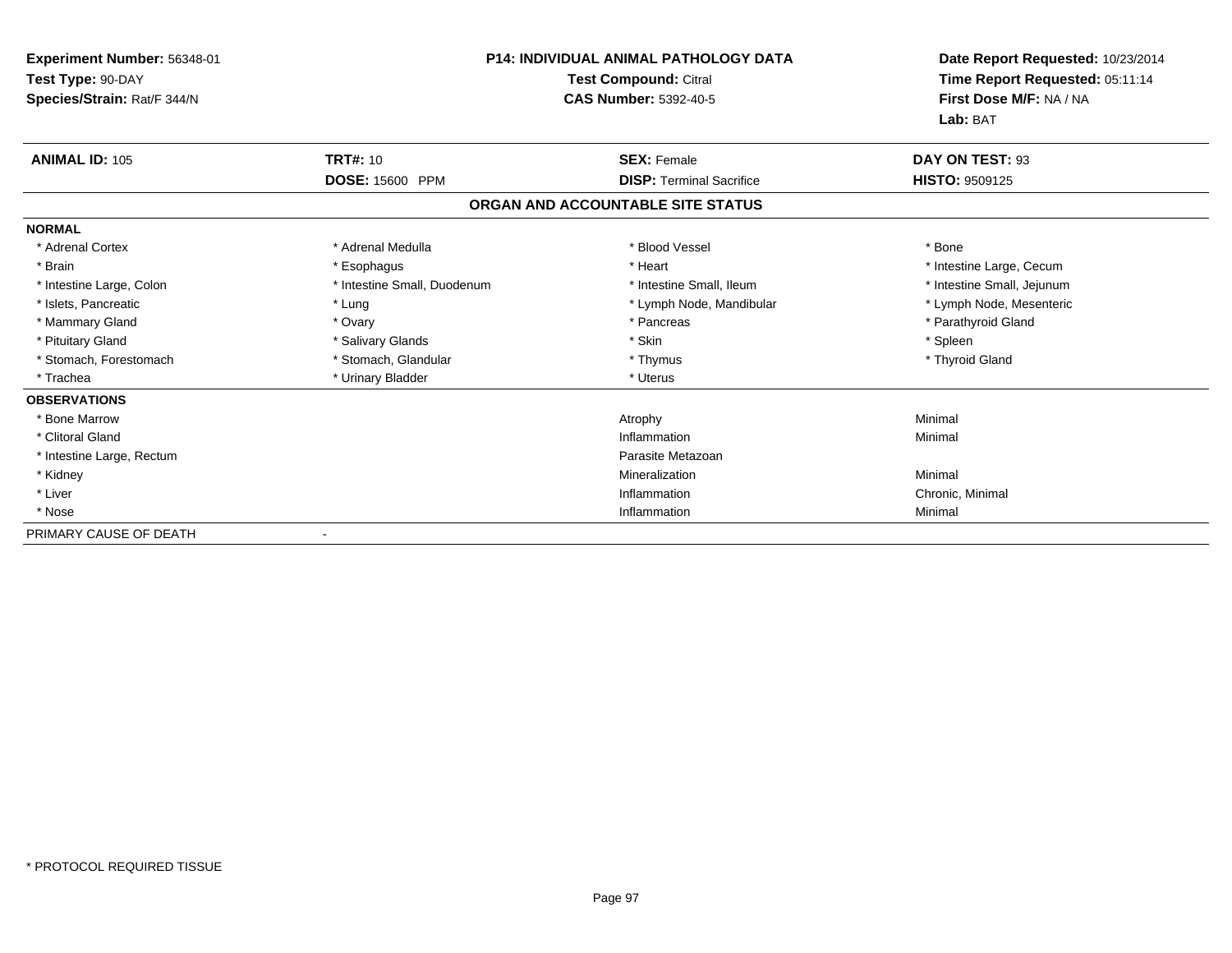| Experiment Number: 56348-01<br>Test Type: 90-DAY<br>Species/Strain: Rat/F 344/N | <b>P14: INDIVIDUAL ANIMAL PATHOLOGY DATA</b><br>Test Compound: Citral<br><b>CAS Number: 5392-40-5</b> |                                   | Date Report Requested: 10/23/2014<br>Time Report Requested: 05:11:14<br>First Dose M/F: NA / NA<br>Lab: BAT |
|---------------------------------------------------------------------------------|-------------------------------------------------------------------------------------------------------|-----------------------------------|-------------------------------------------------------------------------------------------------------------|
| <b>ANIMAL ID: 106</b>                                                           | <b>TRT#: 10</b>                                                                                       | <b>SEX: Female</b>                | DAY ON TEST: 93                                                                                             |
|                                                                                 | DOSE: 15600 PPM                                                                                       | <b>DISP: Terminal Sacrifice</b>   | <b>HISTO: 9509126</b>                                                                                       |
|                                                                                 |                                                                                                       | ORGAN AND ACCOUNTABLE SITE STATUS |                                                                                                             |
| <b>NORMAL</b>                                                                   |                                                                                                       |                                   |                                                                                                             |
| * Adrenal Cortex                                                                | * Adrenal Medulla                                                                                     | * Blood Vessel                    | * Bone                                                                                                      |
| * Brain                                                                         | * Esophagus                                                                                           | * Intestine Large, Cecum          | * Intestine Large, Colon                                                                                    |
| * Intestine Large, Rectum                                                       | * Intestine Small, Duodenum                                                                           | * Intestine Small, Ileum          | * Intestine Small, Jejunum                                                                                  |
| * Islets, Pancreatic                                                            | * Kidney                                                                                              | * Liver                           | * Lung                                                                                                      |
| * Lymph Node, Mandibular                                                        | * Lymph Node, Mesenteric                                                                              | * Mammary Gland                   | * Nose                                                                                                      |
| * Ovary                                                                         | * Pancreas                                                                                            | * Parathyroid Gland               | * Pituitary Gland                                                                                           |
| * Salivary Glands                                                               | * Skin                                                                                                | * Spleen                          | * Stomach, Forestomach                                                                                      |
| * Stomach, Glandular                                                            | * Thymus                                                                                              | * Thyroid Gland                   | * Trachea                                                                                                   |
| * Urinary Bladder                                                               | * Uterus                                                                                              |                                   |                                                                                                             |
| <b>OBSERVATIONS</b>                                                             |                                                                                                       |                                   |                                                                                                             |
| * Bone Marrow                                                                   |                                                                                                       | Atrophy                           | Minimal                                                                                                     |
| * Clitoral Gland                                                                |                                                                                                       | Inflammation                      | Minimal                                                                                                     |
| * Heart                                                                         |                                                                                                       | Cardiomyopathy                    | Minimal                                                                                                     |
| PRIMARY CAUSE OF DEATH                                                          |                                                                                                       |                                   |                                                                                                             |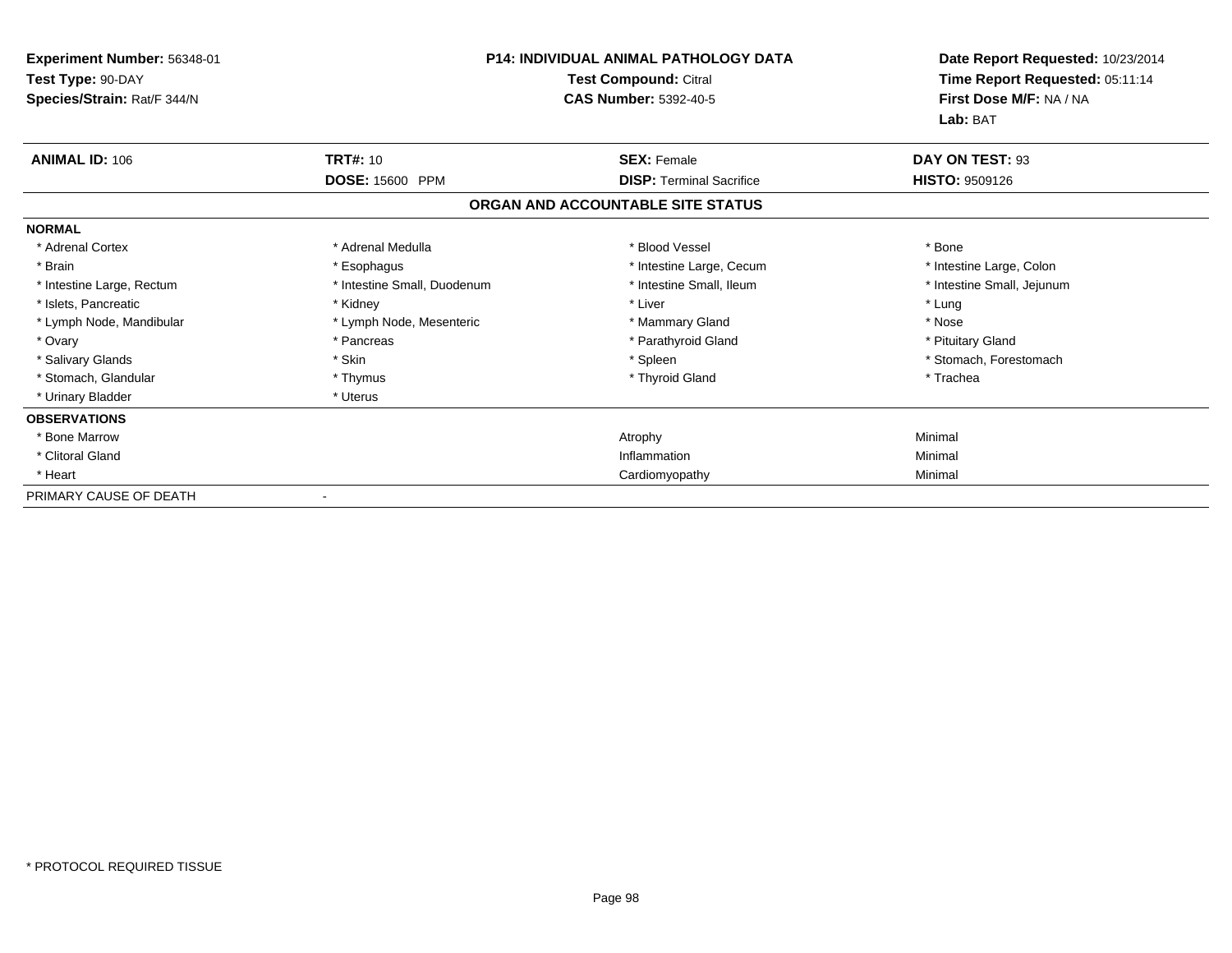| Experiment Number: 56348-01<br>Test Type: 90-DAY<br>Species/Strain: Rat/F 344/N | <b>P14: INDIVIDUAL ANIMAL PATHOLOGY DATA</b><br><b>Test Compound: Citral</b><br><b>CAS Number: 5392-40-5</b> |                                                                                                                                                            | Date Report Requested: 10/23/2014<br>Time Report Requested: 05:11:14<br>First Dose M/F: NA / NA<br>Lab: BAT |
|---------------------------------------------------------------------------------|--------------------------------------------------------------------------------------------------------------|------------------------------------------------------------------------------------------------------------------------------------------------------------|-------------------------------------------------------------------------------------------------------------|
| <b>ANIMAL ID: 107</b>                                                           | <b>TRT#: 10</b>                                                                                              | <b>SEX: Female</b>                                                                                                                                         | DAY ON TEST: 93                                                                                             |
|                                                                                 | DOSE: 15600 PPM                                                                                              | <b>DISP: Terminal Sacrifice</b>                                                                                                                            | <b>HISTO: 9509127</b>                                                                                       |
|                                                                                 |                                                                                                              | ORGAN AND ACCOUNTABLE SITE STATUS                                                                                                                          |                                                                                                             |
| <b>NORMAL</b>                                                                   |                                                                                                              |                                                                                                                                                            |                                                                                                             |
| * Adrenal Cortex                                                                | * Adrenal Medulla                                                                                            | * Blood Vessel                                                                                                                                             | * Bone                                                                                                      |
| * Brain                                                                         | * Esophagus                                                                                                  | * Intestine Large, Cecum                                                                                                                                   | * Intestine Large, Colon                                                                                    |
| * Intestine Large, Rectum                                                       | * Intestine Small, Duodenum                                                                                  | * Intestine Small, Ileum                                                                                                                                   | * Intestine Small, Jejunum                                                                                  |
| * Islets, Pancreatic                                                            | * Kidney                                                                                                     | * Liver                                                                                                                                                    | * Lung                                                                                                      |
| * Lymph Node, Mandibular                                                        | * Lymph Node, Mesenteric                                                                                     | * Mammary Gland                                                                                                                                            | * Nose                                                                                                      |
| * Ovary                                                                         | * Parathyroid Gland                                                                                          | * Pituitary Gland                                                                                                                                          | * Salivary Glands                                                                                           |
| * Skin                                                                          | * Spleen                                                                                                     | * Stomach, Forestomach                                                                                                                                     | * Stomach, Glandular                                                                                        |
| * Thymus                                                                        | * Thyroid Gland                                                                                              | * Urinary Bladder                                                                                                                                          | * Uterus                                                                                                    |
| <b>OBSERVATIONS</b>                                                             |                                                                                                              |                                                                                                                                                            |                                                                                                             |
| * Bone Marrow                                                                   |                                                                                                              | Atrophy                                                                                                                                                    | Minimal                                                                                                     |
| * Clitoral Gland                                                                |                                                                                                              | Inflammation                                                                                                                                               | Minimal                                                                                                     |
| * Heart                                                                         |                                                                                                              | Cardiomyopathy                                                                                                                                             | Minimal                                                                                                     |
| * Pancreas                                                                      |                                                                                                              | Atrophy                                                                                                                                                    | Minimal                                                                                                     |
| * Trachea                                                                       |                                                                                                              | Inflammation                                                                                                                                               | Minimal                                                                                                     |
| * Uterus                                                                        |                                                                                                              |                                                                                                                                                            |                                                                                                             |
|                                                                                 |                                                                                                              | Note: Left horn on slide and normal microscopically. Right horn had extreme hypoplasia (aplasia) on gross, and not presented for microscopic exam (TGL-1). |                                                                                                             |

PRIMARY CAUSE OF DEATH-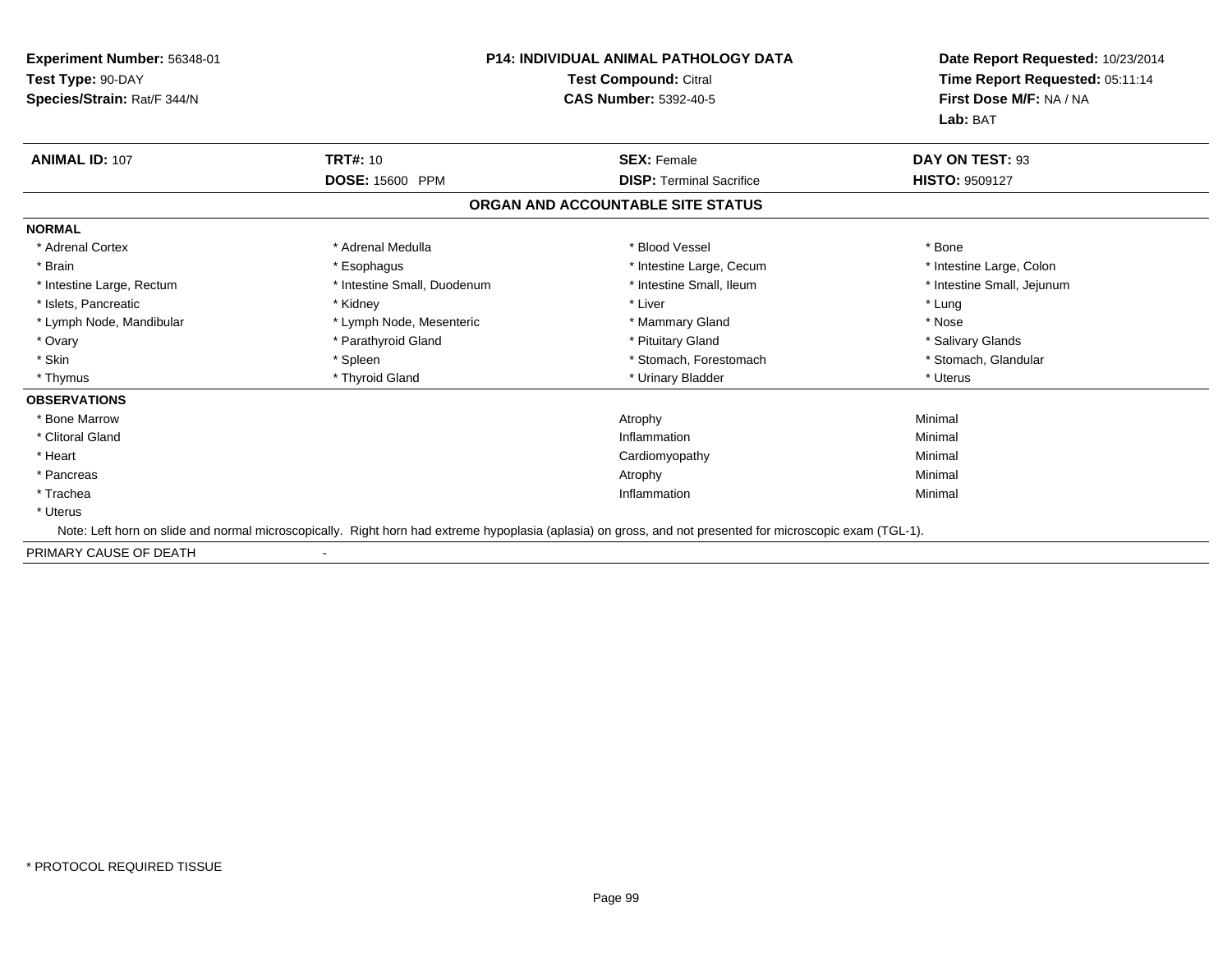| Experiment Number: 56348-01<br>Test Type: 90-DAY<br>Species/Strain: Rat/F 344/N |                             | <b>P14: INDIVIDUAL ANIMAL PATHOLOGY DATA</b><br><b>Test Compound: Citral</b><br><b>CAS Number: 5392-40-5</b>                                             | Date Report Requested: 10/23/2014<br>Time Report Requested: 05:11:14<br>First Dose M/F: NA / NA<br>Lab: BAT |
|---------------------------------------------------------------------------------|-----------------------------|----------------------------------------------------------------------------------------------------------------------------------------------------------|-------------------------------------------------------------------------------------------------------------|
| <b>ANIMAL ID: 108</b>                                                           | <b>TRT#: 10</b>             | <b>SEX: Female</b>                                                                                                                                       | DAY ON TEST: 93                                                                                             |
|                                                                                 | DOSE: 15600 PPM             | <b>DISP: Terminal Sacrifice</b>                                                                                                                          | HISTO: 9509128                                                                                              |
|                                                                                 |                             | ORGAN AND ACCOUNTABLE SITE STATUS                                                                                                                        |                                                                                                             |
| <b>NORMAL</b>                                                                   |                             |                                                                                                                                                          |                                                                                                             |
| * Adrenal Cortex                                                                | * Adrenal Medulla           | * Blood Vessel                                                                                                                                           | * Bone                                                                                                      |
| * Brain                                                                         | * Esophagus                 | * Intestine Large, Cecum                                                                                                                                 | * Intestine Large, Colon                                                                                    |
| * Intestine Large, Rectum                                                       | * Intestine Small, Duodenum | * Intestine Small, Ileum                                                                                                                                 | * Intestine Small, Jejunum                                                                                  |
| * Islets, Pancreatic                                                            | * Lung                      | * Lymph Node, Mandibular                                                                                                                                 | * Lymph Node, Mesenteric                                                                                    |
| * Mammary Gland                                                                 | * Nose                      | * Ovary                                                                                                                                                  | * Pancreas                                                                                                  |
| * Parathyroid Gland                                                             | * Pituitary Gland           | * Salivary Glands                                                                                                                                        | * Skin                                                                                                      |
| * Spleen                                                                        | * Stomach, Forestomach      | * Stomach, Glandular                                                                                                                                     | * Thymus                                                                                                    |
| * Thyroid Gland                                                                 | * Urinary Bladder           | * Uterus                                                                                                                                                 |                                                                                                             |
| <b>OBSERVATIONS</b>                                                             |                             |                                                                                                                                                          |                                                                                                             |
| * Bone Marrow                                                                   |                             | Atrophy                                                                                                                                                  | Minimal                                                                                                     |
| * Clitoral Gland                                                                |                             | Inflammation                                                                                                                                             | Minimal                                                                                                     |
|                                                                                 |                             | Note: Inflammation insufficient to account for gross interpretation of enlarged size. Suspect quantity of secretion was related to gross interpretation. |                                                                                                             |
| * Heart                                                                         |                             | Cardiomyopathy                                                                                                                                           | Minimal                                                                                                     |
| * Kidney                                                                        |                             | Mineralization                                                                                                                                           | Minimal                                                                                                     |
| * Liver                                                                         |                             | Inflammation                                                                                                                                             | Chronic, Minimal                                                                                            |
| * Trachea                                                                       |                             | Inflammation                                                                                                                                             | Minimal                                                                                                     |
| PRIMARY CAUSE OF DEATH                                                          |                             |                                                                                                                                                          |                                                                                                             |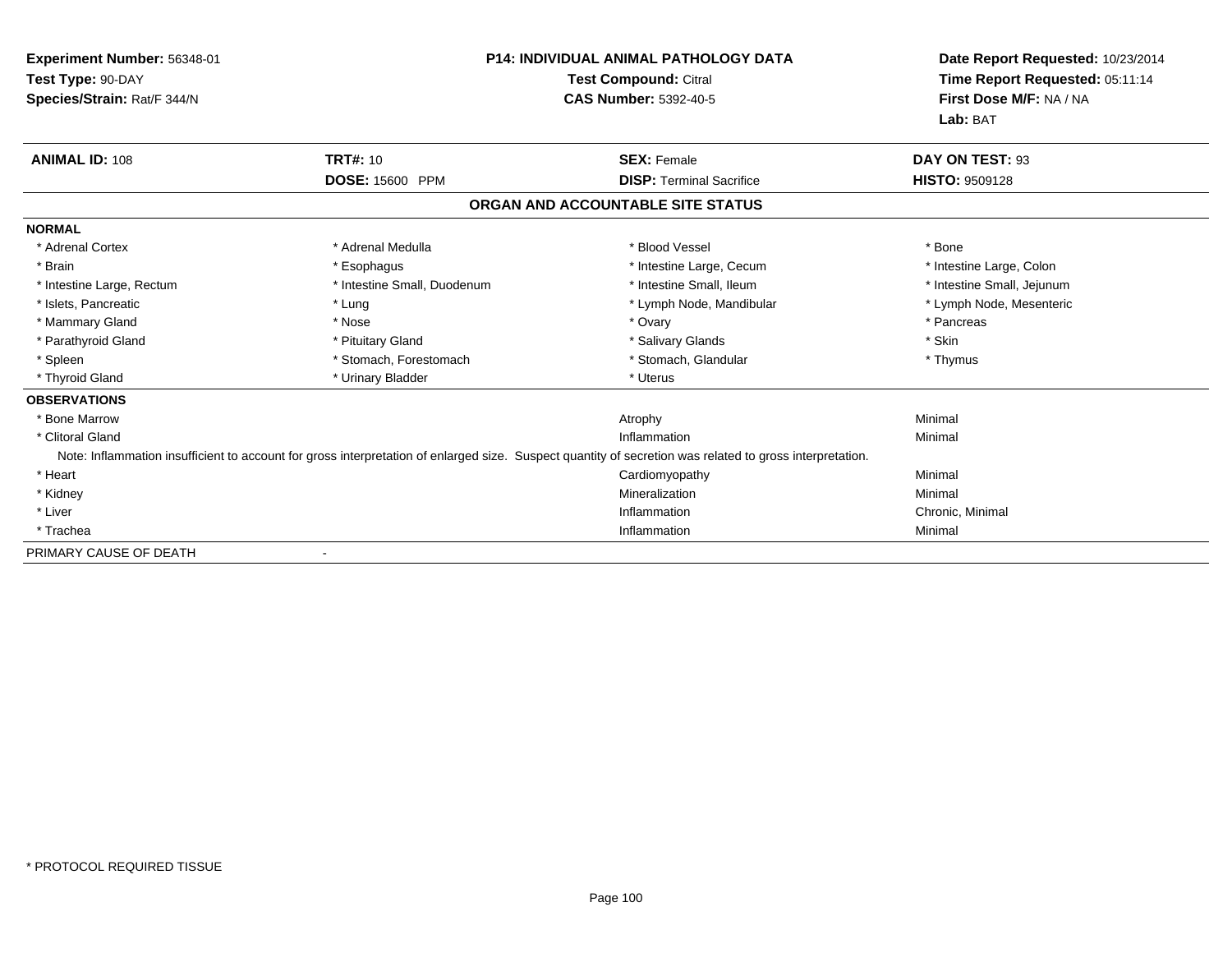| <b>Experiment Number: 56348-01</b><br>Test Type: 90-DAY<br>Species/Strain: Rat/F 344/N | <b>P14: INDIVIDUAL ANIMAL PATHOLOGY DATA</b><br>Test Compound: Citral<br><b>CAS Number: 5392-40-5</b> |                                   | Date Report Requested: 10/23/2014<br>Time Report Requested: 05:11:14<br>First Dose M/F: NA / NA<br>Lab: BAT |
|----------------------------------------------------------------------------------------|-------------------------------------------------------------------------------------------------------|-----------------------------------|-------------------------------------------------------------------------------------------------------------|
| <b>ANIMAL ID: 109</b>                                                                  | <b>TRT#: 10</b>                                                                                       | <b>SEX: Female</b>                | DAY ON TEST: 93                                                                                             |
|                                                                                        | <b>DOSE: 15600 PPM</b>                                                                                | <b>DISP: Terminal Sacrifice</b>   | <b>HISTO: 9509129</b>                                                                                       |
|                                                                                        |                                                                                                       | ORGAN AND ACCOUNTABLE SITE STATUS |                                                                                                             |
| <b>NORMAL</b>                                                                          |                                                                                                       |                                   |                                                                                                             |
| * Adrenal Cortex                                                                       | * Adrenal Medulla                                                                                     | * Blood Vessel                    | * Bone                                                                                                      |
| * Brain                                                                                | * Clitoral Gland                                                                                      | * Esophagus                       | * Heart                                                                                                     |
| * Intestine Large, Cecum                                                               | * Intestine Large, Colon                                                                              | * Intestine Large, Rectum         | * Intestine Small, Duodenum                                                                                 |
| * Intestine Small, Ileum                                                               | * Intestine Small, Jejunum                                                                            | * Islets, Pancreatic              | * Kidney                                                                                                    |
| * Liver                                                                                | * Lung                                                                                                | * Lymph Node, Mandibular          | * Lymph Node, Mesenteric                                                                                    |
| * Mammary Gland                                                                        | * Ovary                                                                                               | * Pancreas                        | * Parathyroid Gland                                                                                         |
| * Pituitary Gland                                                                      | * Salivary Glands                                                                                     | * Skin                            | * Spleen                                                                                                    |
| * Stomach, Forestomach                                                                 | * Stomach, Glandular                                                                                  | * Thymus                          | * Thyroid Gland                                                                                             |
| * Trachea                                                                              | * Urinary Bladder                                                                                     | * Uterus                          |                                                                                                             |
| <b>OBSERVATIONS</b>                                                                    |                                                                                                       |                                   |                                                                                                             |
| * Bone Marrow                                                                          |                                                                                                       | Atrophy                           | Minimal                                                                                                     |
| * Nose                                                                                 |                                                                                                       | Inflammation                      | Minimal                                                                                                     |
| PRIMARY CAUSE OF DEATH                                                                 |                                                                                                       |                                   |                                                                                                             |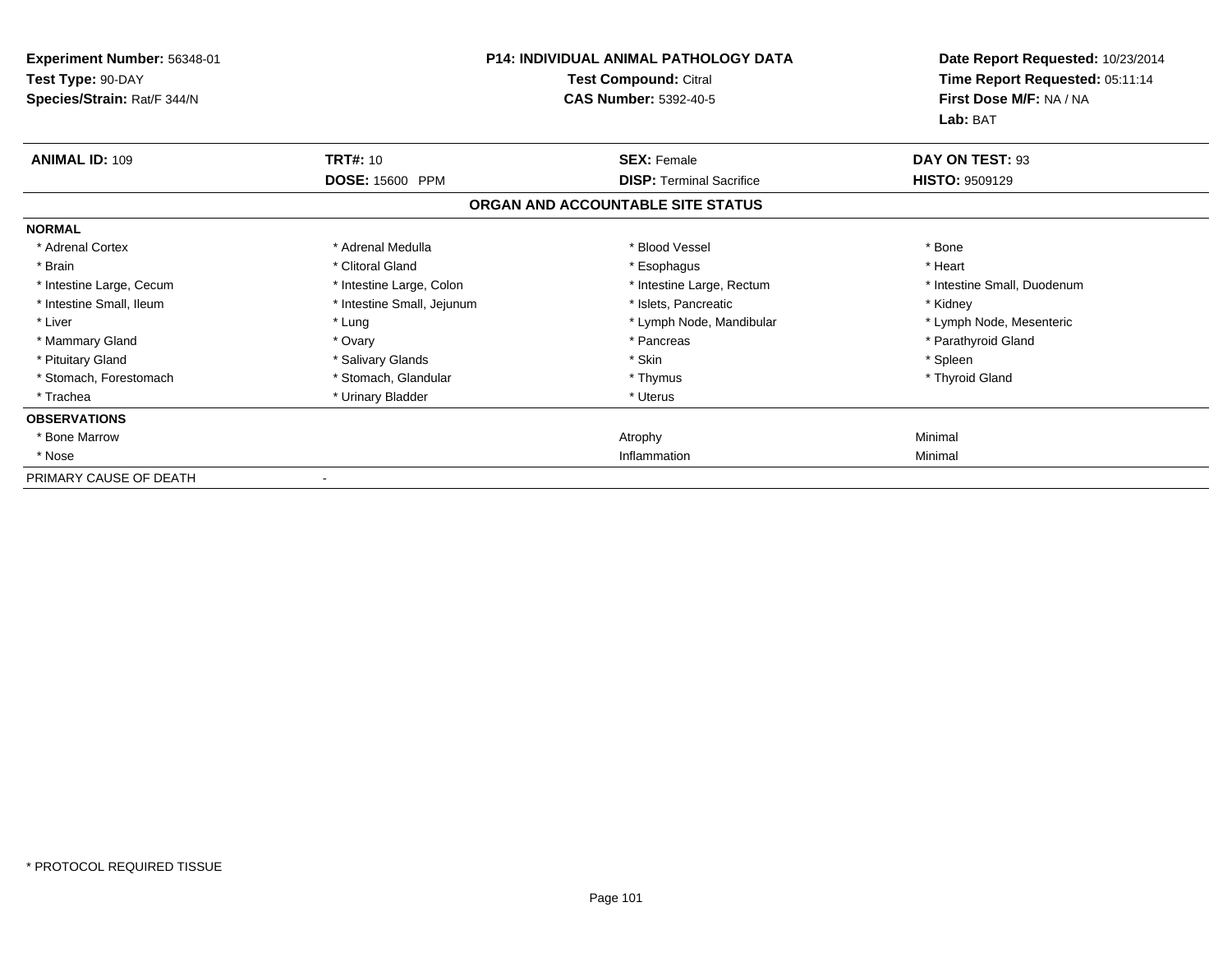| <b>Experiment Number: 56348-01</b><br>Test Type: 90-DAY<br>Species/Strain: Rat/F 344/N | <b>P14: INDIVIDUAL ANIMAL PATHOLOGY DATA</b><br>Test Compound: Citral<br><b>CAS Number: 5392-40-5</b> |                                   | Date Report Requested: 10/23/2014<br>Time Report Requested: 05:11:14<br>First Dose M/F: NA / NA<br>Lab: BAT |
|----------------------------------------------------------------------------------------|-------------------------------------------------------------------------------------------------------|-----------------------------------|-------------------------------------------------------------------------------------------------------------|
| <b>ANIMAL ID: 110</b>                                                                  | <b>TRT#: 10</b>                                                                                       | <b>SEX: Female</b>                | DAY ON TEST: 93                                                                                             |
|                                                                                        | <b>DOSE: 15600 PPM</b>                                                                                | <b>DISP: Terminal Sacrifice</b>   | <b>HISTO: 9509130</b>                                                                                       |
|                                                                                        |                                                                                                       | ORGAN AND ACCOUNTABLE SITE STATUS |                                                                                                             |
| <b>NORMAL</b>                                                                          |                                                                                                       |                                   |                                                                                                             |
| * Adrenal Cortex                                                                       | * Adrenal Medulla                                                                                     | * Blood Vessel                    | * Bone                                                                                                      |
| * Bone Marrow                                                                          | * Brain                                                                                               | * Clitoral Gland                  | * Esophagus                                                                                                 |
| * Heart                                                                                | * Intestine Large, Cecum                                                                              | * Intestine Large, Colon          | * Intestine Large, Rectum                                                                                   |
| * Intestine Small, Duodenum                                                            | * Intestine Small, Ileum                                                                              | * Intestine Small, Jejunum        | * Islets, Pancreatic                                                                                        |
| * Liver                                                                                | * Lymph Node, Mandibular                                                                              | * Lymph Node, Mesenteric          | * Mammary Gland                                                                                             |
| * Nose                                                                                 | * Ovary                                                                                               | * Pancreas                        | * Parathyroid Gland                                                                                         |
| * Pituitary Gland                                                                      | * Salivary Glands                                                                                     | * Skin                            | * Spleen                                                                                                    |
| * Stomach, Forestomach                                                                 | * Stomach, Glandular                                                                                  | * Thymus                          | * Thyroid Gland                                                                                             |
| * Trachea                                                                              | * Urinary Bladder                                                                                     | * Uterus                          |                                                                                                             |
| <b>OBSERVATIONS</b>                                                                    |                                                                                                       |                                   |                                                                                                             |
| * Kidney                                                                               |                                                                                                       | Mineralization                    | Minimal                                                                                                     |
| * Lung                                                                                 |                                                                                                       | Inflammation                      | Chronic, Minimal                                                                                            |
| PRIMARY CAUSE OF DEATH                                                                 |                                                                                                       |                                   |                                                                                                             |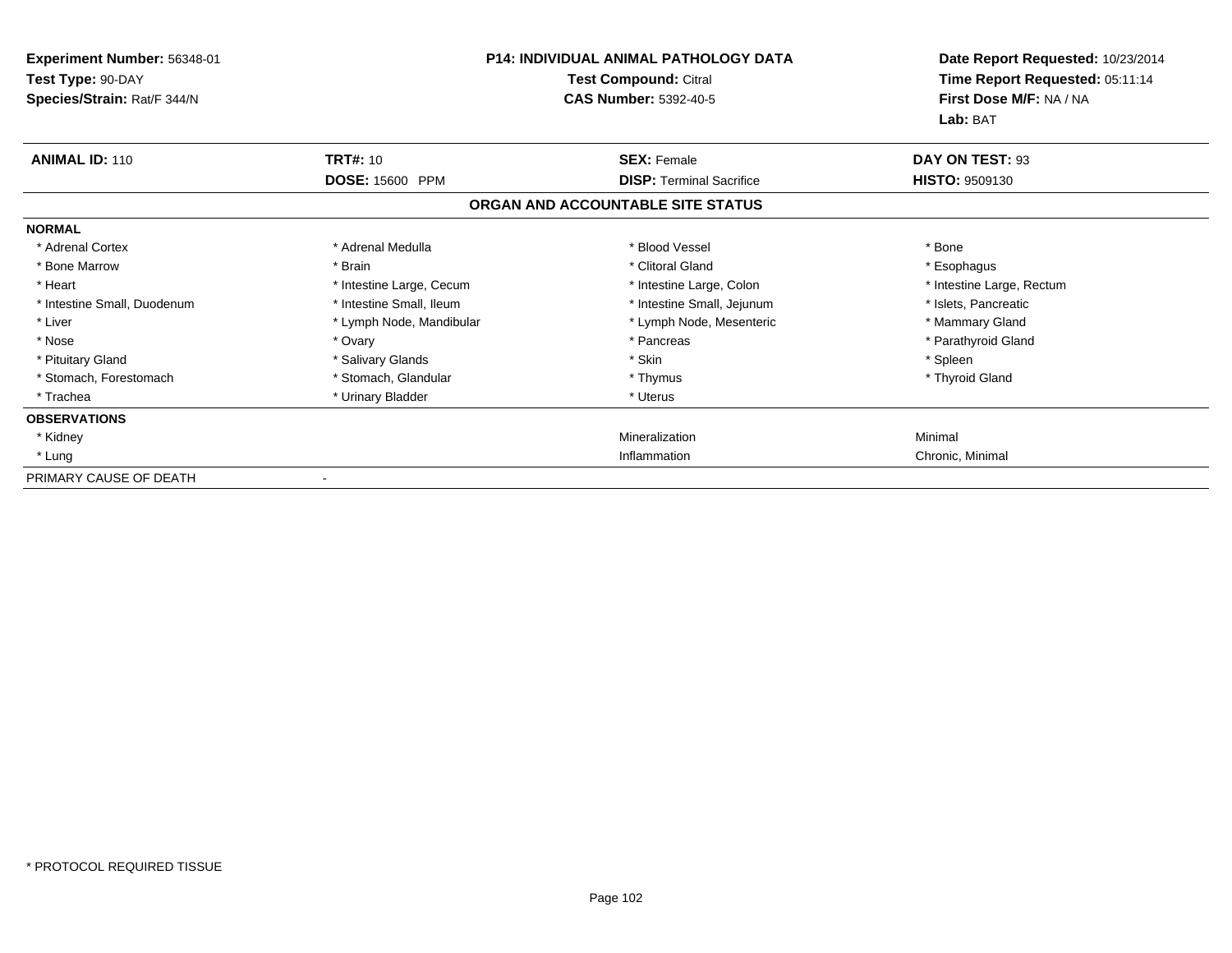| Experiment Number: 56348-01<br>Test Type: 90-DAY<br>Species/Strain: Rat/F 344/N | <b>P14: INDIVIDUAL ANIMAL PATHOLOGY DATA</b><br>Test Compound: Citral<br><b>CAS Number: 5392-40-5</b> |                                   | Date Report Requested: 10/23/2014<br>Time Report Requested: 05:11:14<br>First Dose M/F: NA / NA<br>Lab: BAT |
|---------------------------------------------------------------------------------|-------------------------------------------------------------------------------------------------------|-----------------------------------|-------------------------------------------------------------------------------------------------------------|
| <b>ANIMAL ID: 111</b>                                                           | <b>TRT#: 12</b>                                                                                       | <b>SEX: Female</b>                | DAY ON TEST: 9                                                                                              |
|                                                                                 | DOSE: 31300 PPM                                                                                       | <b>DISP:</b> Moribund Sacrifice   | <b>HISTO: 9509131</b>                                                                                       |
|                                                                                 |                                                                                                       | ORGAN AND ACCOUNTABLE SITE STATUS |                                                                                                             |
| <b>NORMAL</b>                                                                   |                                                                                                       |                                   |                                                                                                             |
| * Adrenal Cortex                                                                | * Adrenal Medulla                                                                                     | * Blood Vessel                    | * Bone                                                                                                      |
| * Bone Marrow                                                                   | * Brain                                                                                               | * Clitoral Gland                  | * Esophagus                                                                                                 |
| * Heart                                                                         | * Intestine Large, Cecum                                                                              | * Intestine Large, Colon          | * Intestine Large, Rectum                                                                                   |
| * Intestine Small, Duodenum                                                     | * Intestine Small, Ileum                                                                              | * Intestine Small, Jejunum        | * Islets, Pancreatic                                                                                        |
| * Lung                                                                          | * Lymph Node, Mandibular                                                                              | * Lymph Node, Mesenteric          | * Mammary Gland                                                                                             |
| * Nose                                                                          | * Ovary                                                                                               | * Pancreas                        | * Pituitary Gland                                                                                           |
| * Salivary Glands                                                               | * Skin                                                                                                | * Spleen                          | * Stomach, Forestomach                                                                                      |
| * Stomach, Glandular                                                            | * Thymus                                                                                              | * Thyroid Gland                   | * Trachea                                                                                                   |
| * Urinary Bladder                                                               | * Uterus                                                                                              |                                   |                                                                                                             |
| <b>MISSING</b>                                                                  |                                                                                                       |                                   |                                                                                                             |
| * Parathyroid Gland                                                             |                                                                                                       |                                   |                                                                                                             |
| <b>OBSERVATIONS</b>                                                             |                                                                                                       |                                   |                                                                                                             |
| * Kidney                                                                        |                                                                                                       | Mineralization                    | Minimal                                                                                                     |
| * Liver                                                                         |                                                                                                       | Inflammation                      | Chronic, Minimal                                                                                            |
| PRIMARY CAUSE OF DEATH                                                          | - UNCERTAIN                                                                                           |                                   |                                                                                                             |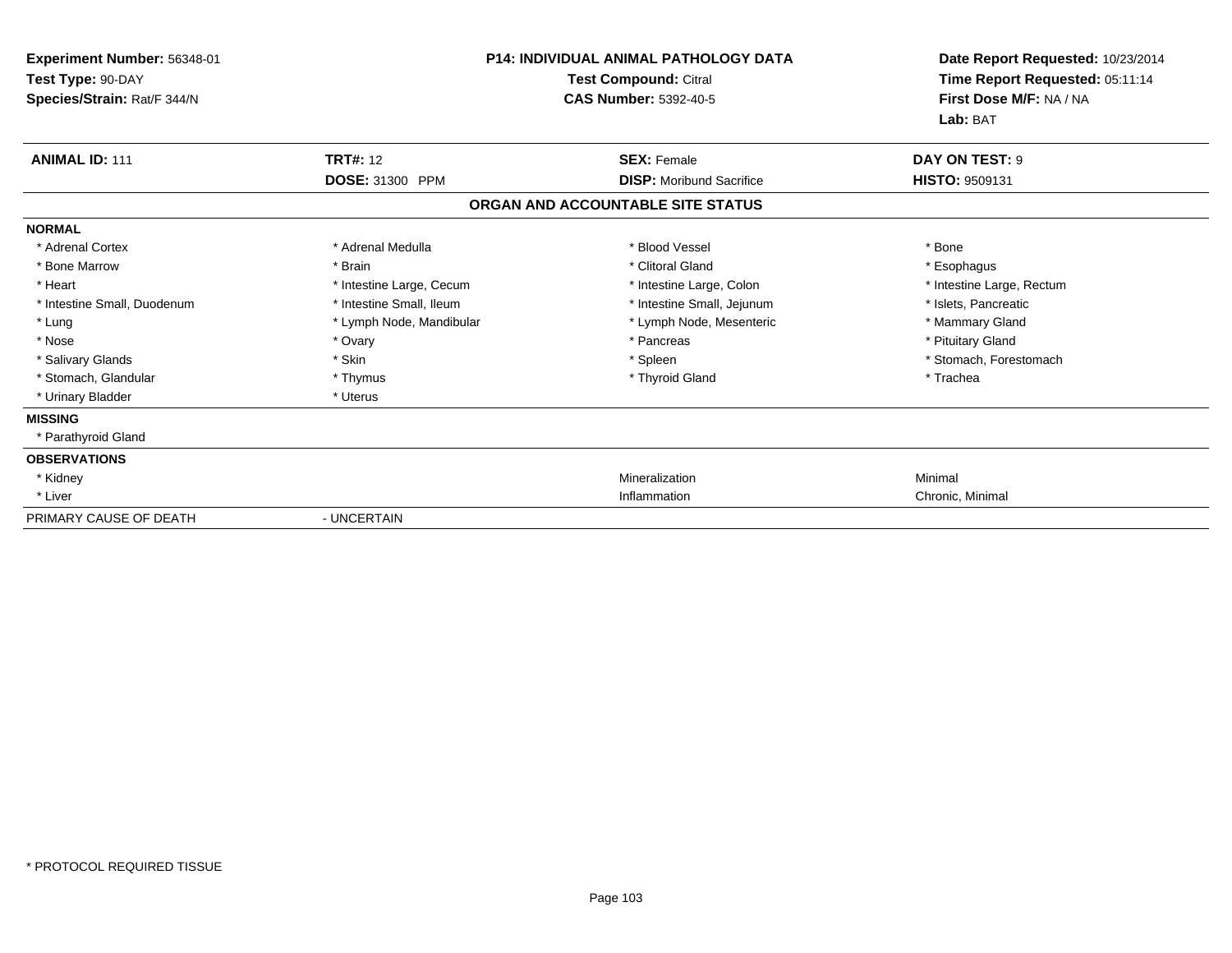| <b>Experiment Number: 56348-01</b><br>Test Type: 90-DAY<br>Species/Strain: Rat/F 344/N |                            | <b>P14: INDIVIDUAL ANIMAL PATHOLOGY DATA</b><br>Test Compound: Citral<br><b>CAS Number: 5392-40-5</b> | Date Report Requested: 10/23/2014<br>Time Report Requested: 05:11:14<br>First Dose M/F: NA / NA<br>Lab: BAT |
|----------------------------------------------------------------------------------------|----------------------------|-------------------------------------------------------------------------------------------------------|-------------------------------------------------------------------------------------------------------------|
| <b>ANIMAL ID: 112</b>                                                                  | <b>TRT#: 12</b>            | <b>SEX: Female</b>                                                                                    | DAY ON TEST: 9                                                                                              |
|                                                                                        | <b>DOSE: 31300 PPM</b>     | <b>DISP:</b> Moribund Sacrifice                                                                       | <b>HISTO: 9509132</b>                                                                                       |
|                                                                                        |                            | ORGAN AND ACCOUNTABLE SITE STATUS                                                                     |                                                                                                             |
| <b>NORMAL</b>                                                                          |                            |                                                                                                       |                                                                                                             |
| * Adrenal Cortex                                                                       | * Adrenal Medulla          | * Blood Vessel                                                                                        | * Bone                                                                                                      |
| * Brain                                                                                | * Clitoral Gland           | * Esophagus                                                                                           | * Heart                                                                                                     |
| * Intestine Large, Cecum                                                               | * Intestine Large, Colon   | * Intestine Large, Rectum                                                                             | * Intestine Small, Duodenum                                                                                 |
| * Intestine Small, Ileum                                                               | * Intestine Small, Jejunum | * Islets, Pancreatic                                                                                  | * Kidney                                                                                                    |
| * Liver                                                                                | * Lung                     | * Lymph Node, Mandibular                                                                              | * Lymph Node, Mesenteric                                                                                    |
| * Mammary Gland                                                                        | * Nose                     | * Ovary                                                                                               | * Pancreas                                                                                                  |
| * Parathyroid Gland                                                                    | * Pituitary Gland          | * Salivary Glands                                                                                     | * Skin                                                                                                      |
| * Spleen                                                                               | * Stomach, Forestomach     | * Stomach, Glandular                                                                                  | * Thymus                                                                                                    |
| * Thyroid Gland                                                                        | * Trachea                  | * Urinary Bladder                                                                                     | * Uterus                                                                                                    |
| <b>OBSERVATIONS</b>                                                                    |                            |                                                                                                       |                                                                                                             |
| * Bone Marrow                                                                          |                            | Hemorrhage                                                                                            | Minimal                                                                                                     |
| PRIMARY CAUSE OF DEATH                                                                 | - UNCERTAIN                |                                                                                                       |                                                                                                             |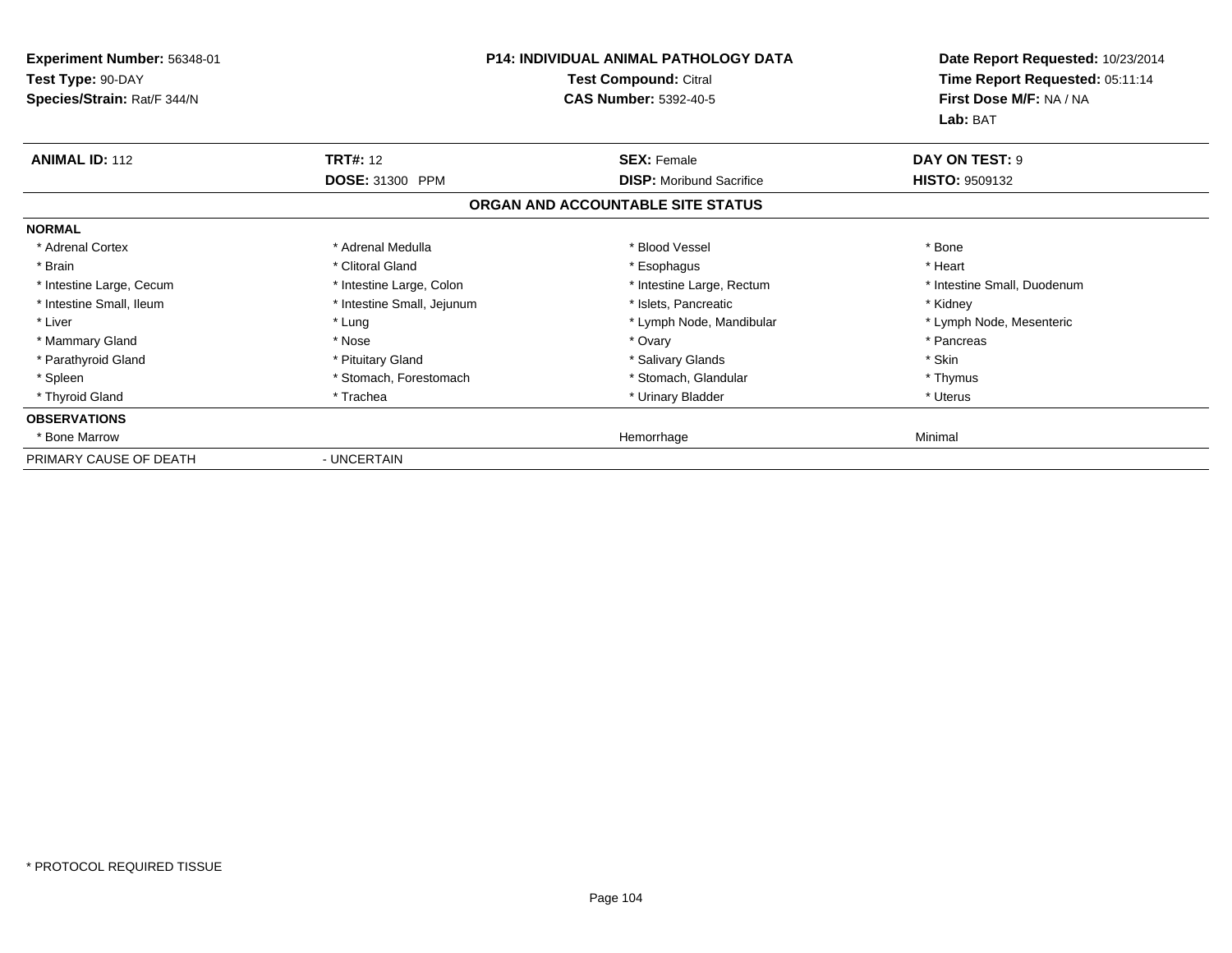| Experiment Number: 56348-01<br>Test Type: 90-DAY<br>Species/Strain: Rat/F 344/N |                            | <b>P14: INDIVIDUAL ANIMAL PATHOLOGY DATA</b><br>Test Compound: Citral<br><b>CAS Number: 5392-40-5</b> | Date Report Requested: 10/23/2014<br>Time Report Requested: 05:11:14<br>First Dose M/F: NA / NA<br>Lab: BAT |
|---------------------------------------------------------------------------------|----------------------------|-------------------------------------------------------------------------------------------------------|-------------------------------------------------------------------------------------------------------------|
| <b>ANIMAL ID: 113</b>                                                           | <b>TRT#: 12</b>            | <b>SEX: Female</b>                                                                                    | DAY ON TEST: 9                                                                                              |
|                                                                                 | DOSE: 31300 PPM            | <b>DISP:</b> Moribund Sacrifice                                                                       | HISTO: 9509133                                                                                              |
|                                                                                 |                            | ORGAN AND ACCOUNTABLE SITE STATUS                                                                     |                                                                                                             |
| <b>NORMAL</b>                                                                   |                            |                                                                                                       |                                                                                                             |
| * Adrenal Cortex                                                                | * Adrenal Medulla          | * Blood Vessel                                                                                        | * Bone                                                                                                      |
| * Brain                                                                         | * Clitoral Gland           | * Esophagus                                                                                           | * Heart                                                                                                     |
| * Intestine Large, Cecum                                                        | * Intestine Large, Colon   | * Intestine Large, Rectum                                                                             | * Intestine Small, Duodenum                                                                                 |
| * Intestine Small, Ileum                                                        | * Intestine Small, Jejunum | * Islets, Pancreatic                                                                                  | * Kidney                                                                                                    |
| * Liver                                                                         | * Lung                     | * Lymph Node, Mandibular                                                                              | * Lymph Node, Mesenteric                                                                                    |
| * Mammary Gland                                                                 | * Nose                     | * Ovary                                                                                               | * Pancreas                                                                                                  |
| * Parathyroid Gland                                                             | * Pituitary Gland          | * Salivary Glands                                                                                     | * Skin                                                                                                      |
| * Spleen                                                                        | * Stomach, Forestomach     | * Stomach, Glandular                                                                                  | * Thyroid Gland                                                                                             |
| * Trachea                                                                       | * Urinary Bladder          | * Uterus                                                                                              |                                                                                                             |
| <b>OBSERVATIONS</b>                                                             |                            |                                                                                                       |                                                                                                             |
| * Bone Marrow                                                                   |                            | Atrophy                                                                                               | Moderate                                                                                                    |
|                                                                                 |                            | Hemorrhage                                                                                            | Moderate                                                                                                    |
| * Ovary                                                                         |                            |                                                                                                       |                                                                                                             |
| Note: fewer CL's noted than in controls; interpreted to be due to immaturity    |                            |                                                                                                       |                                                                                                             |
| * Thymus                                                                        |                            | Atrophy                                                                                               | Marked                                                                                                      |
| PRIMARY CAUSE OF DEATH                                                          | - UNCERTAIN                |                                                                                                       |                                                                                                             |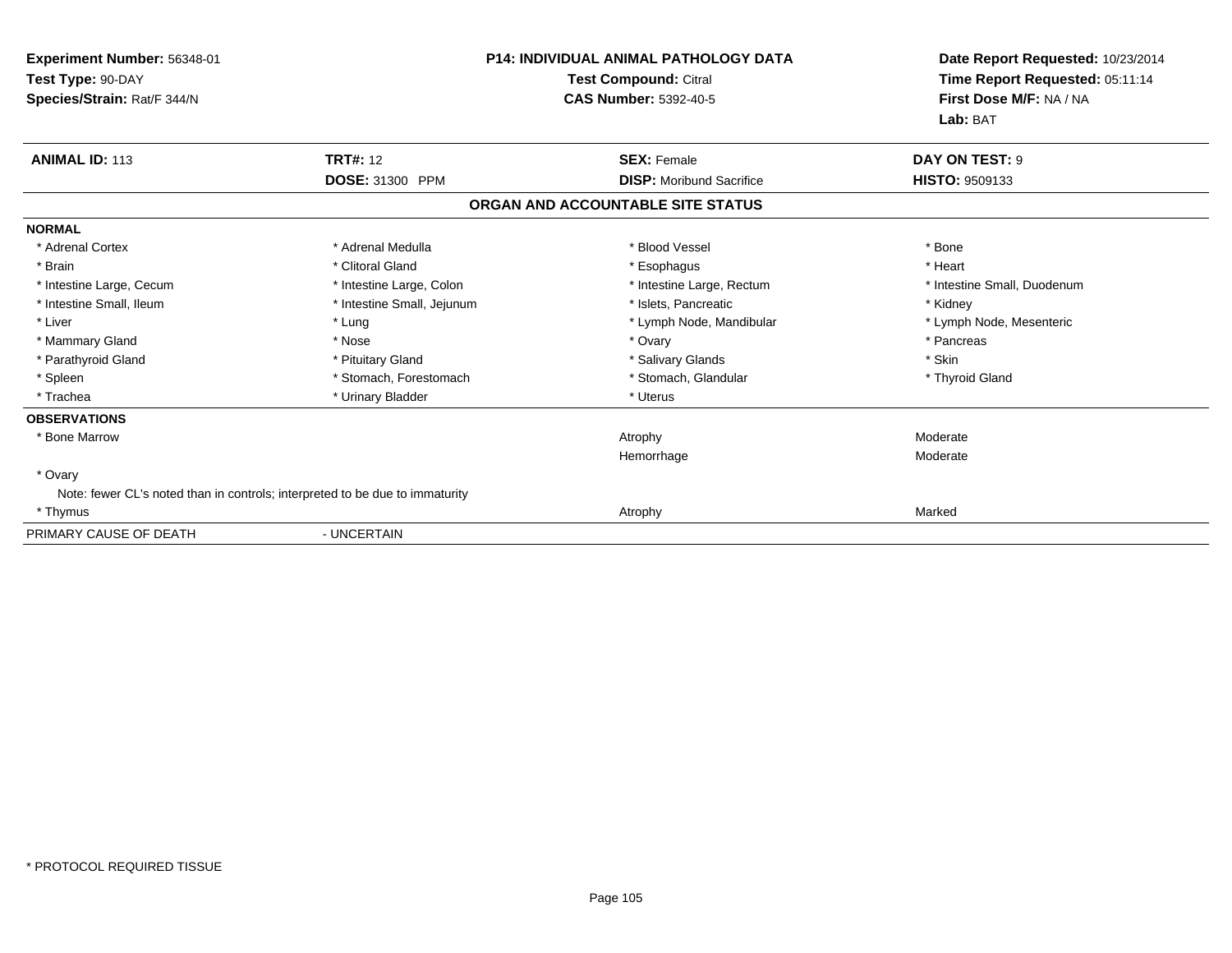| Experiment Number: 56348-01<br>Test Type: 90-DAY<br>Species/Strain: Rat/F 344/N | <b>P14: INDIVIDUAL ANIMAL PATHOLOGY DATA</b><br>Test Compound: Citral<br><b>CAS Number: 5392-40-5</b> |                                   | Date Report Requested: 10/23/2014<br>Time Report Requested: 05:11:14<br>First Dose M/F: NA / NA<br>Lab: BAT |
|---------------------------------------------------------------------------------|-------------------------------------------------------------------------------------------------------|-----------------------------------|-------------------------------------------------------------------------------------------------------------|
| <b>ANIMAL ID: 114</b>                                                           | <b>TRT#: 12</b>                                                                                       | <b>SEX: Female</b>                | DAY ON TEST: 9                                                                                              |
|                                                                                 | DOSE: 31300 PPM                                                                                       | <b>DISP:</b> Moribund Sacrifice   | <b>HISTO: 9509134</b>                                                                                       |
|                                                                                 |                                                                                                       | ORGAN AND ACCOUNTABLE SITE STATUS |                                                                                                             |
| <b>NORMAL</b>                                                                   |                                                                                                       |                                   |                                                                                                             |
| * Adrenal Cortex                                                                | * Adrenal Medulla                                                                                     | * Blood Vessel                    | * Bone                                                                                                      |
| * Brain                                                                         | * Clitoral Gland                                                                                      | * Esophagus                       | * Heart                                                                                                     |
| * Intestine Large, Cecum                                                        | * Intestine Large, Colon                                                                              | * Intestine Large, Rectum         | * Intestine Small, Duodenum                                                                                 |
| * Intestine Small, Ileum                                                        | * Intestine Small, Jejunum                                                                            | * Islets, Pancreatic              | * Kidney                                                                                                    |
| * Liver                                                                         | * Lung                                                                                                | * Lymph Node, Mandibular          | * Lymph Node, Mesenteric                                                                                    |
| * Mammary Gland                                                                 | * Nose                                                                                                | * Ovary                           | * Pancreas                                                                                                  |
| * Parathyroid Gland                                                             | * Pituitary Gland                                                                                     | * Salivary Glands                 | * Skin                                                                                                      |
| * Spleen                                                                        | * Stomach, Glandular                                                                                  | * Thymus                          | * Thyroid Gland                                                                                             |
| * Trachea                                                                       | * Urinary Bladder                                                                                     | * Uterus                          |                                                                                                             |
| <b>OBSERVATIONS</b>                                                             |                                                                                                       |                                   |                                                                                                             |
| * Bone Marrow                                                                   |                                                                                                       | Hemorrhage                        | Minimal                                                                                                     |
| * Ovary                                                                         |                                                                                                       |                                   |                                                                                                             |
| Note: no CL's noted, due to immaturity                                          |                                                                                                       |                                   |                                                                                                             |
| * Stomach, Forestomach                                                          |                                                                                                       | Hyperkeratosis                    | Mild                                                                                                        |
|                                                                                 | Epithelium                                                                                            | Hyperplasia                       | Mild                                                                                                        |
| PRIMARY CAUSE OF DEATH                                                          | - UNCERTAIN                                                                                           |                                   |                                                                                                             |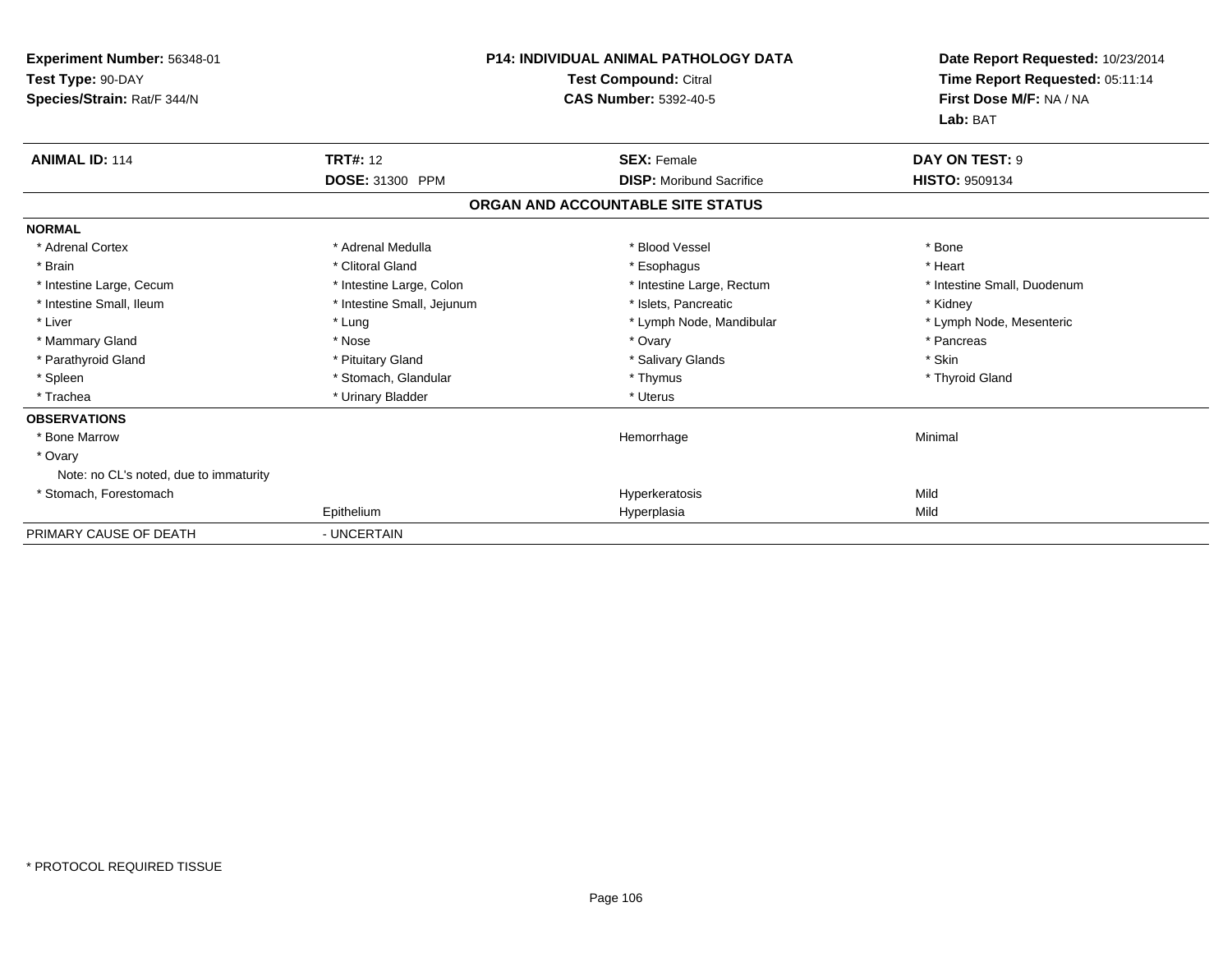| Experiment Number: 56348-01<br>Test Type: 90-DAY<br>Species/Strain: Rat/F 344/N | <b>P14: INDIVIDUAL ANIMAL PATHOLOGY DATA</b><br>Test Compound: Citral<br><b>CAS Number: 5392-40-5</b> |                                   | Date Report Requested: 10/23/2014<br>Time Report Requested: 05:11:14<br>First Dose M/F: NA / NA<br>Lab: BAT |  |
|---------------------------------------------------------------------------------|-------------------------------------------------------------------------------------------------------|-----------------------------------|-------------------------------------------------------------------------------------------------------------|--|
| <b>ANIMAL ID: 115</b>                                                           | <b>TRT#: 12</b>                                                                                       | <b>SEX: Female</b>                | DAY ON TEST: 9                                                                                              |  |
|                                                                                 | <b>DOSE: 31300 PPM</b>                                                                                | <b>DISP:</b> Moribund Sacrifice   | <b>HISTO: 9509135</b>                                                                                       |  |
|                                                                                 |                                                                                                       | ORGAN AND ACCOUNTABLE SITE STATUS |                                                                                                             |  |
| <b>NORMAL</b>                                                                   |                                                                                                       |                                   |                                                                                                             |  |
| * Adrenal Cortex                                                                | * Adrenal Medulla                                                                                     | * Blood Vessel                    | * Bone                                                                                                      |  |
| * Brain                                                                         | * Clitoral Gland                                                                                      | * Esophagus                       | * Heart                                                                                                     |  |
| * Intestine Large, Cecum                                                        | * Intestine Large, Colon                                                                              | * Intestine Large, Rectum         | * Intestine Small, Duodenum                                                                                 |  |
| * Intestine Small, Ileum                                                        | * Intestine Small, Jejunum                                                                            | * Islets, Pancreatic              | * Lung                                                                                                      |  |
| * Lymph Node, Mandibular                                                        | * Lymph Node, Mesenteric                                                                              | * Mammary Gland                   | * Nose                                                                                                      |  |
| * Ovary                                                                         | * Pancreas                                                                                            | * Parathyroid Gland               | * Pituitary Gland                                                                                           |  |
| * Salivary Glands                                                               | * Skin                                                                                                | * Spleen                          | * Stomach, Forestomach                                                                                      |  |
| * Stomach, Glandular                                                            | * Thymus                                                                                              | * Thyroid Gland                   | * Trachea                                                                                                   |  |
| * Urinary Bladder                                                               | * Uterus                                                                                              |                                   |                                                                                                             |  |
| <b>OBSERVATIONS</b>                                                             |                                                                                                       |                                   |                                                                                                             |  |
| * Bone Marrow                                                                   |                                                                                                       | Atrophy                           | Minimal                                                                                                     |  |
|                                                                                 |                                                                                                       | Hemorrhage                        | Moderate                                                                                                    |  |
| * Kidney                                                                        |                                                                                                       | Mineralization                    | Minimal                                                                                                     |  |
| * Liver                                                                         |                                                                                                       | Inflammation                      | Chronic, Minimal                                                                                            |  |
| PRIMARY CAUSE OF DEATH                                                          | - UNCERTAIN                                                                                           |                                   |                                                                                                             |  |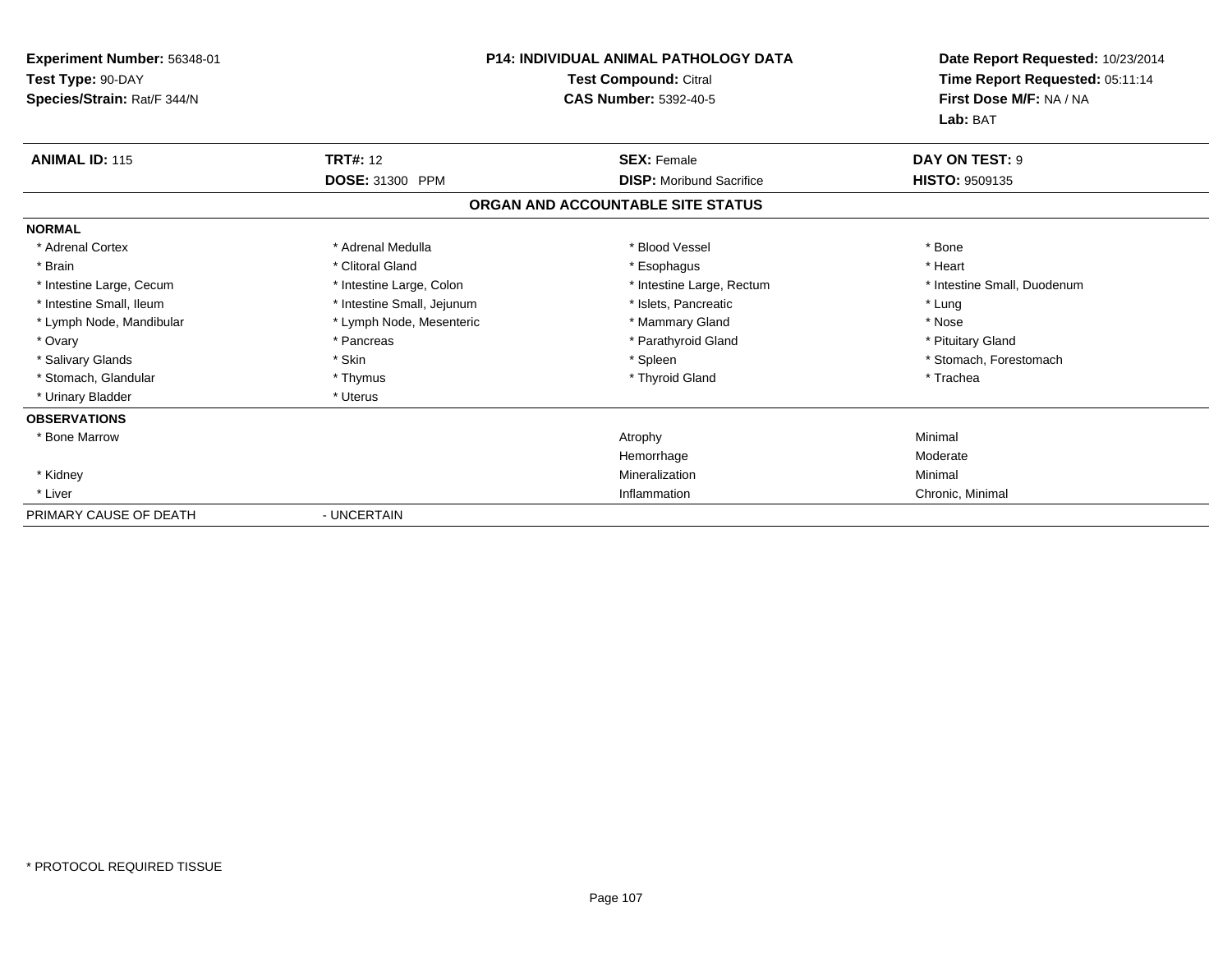| Experiment Number: 56348-01<br>Test Type: 90-DAY<br>Species/Strain: Rat/F 344/N | <b>P14: INDIVIDUAL ANIMAL PATHOLOGY DATA</b><br><b>Test Compound: Citral</b><br><b>CAS Number: 5392-40-5</b> |                                   | Date Report Requested: 10/23/2014<br>Time Report Requested: 05:11:14<br>First Dose M/F: NA / NA<br>Lab: BAT |
|---------------------------------------------------------------------------------|--------------------------------------------------------------------------------------------------------------|-----------------------------------|-------------------------------------------------------------------------------------------------------------|
| <b>ANIMAL ID: 116</b>                                                           | <b>TRT#: 12</b>                                                                                              | <b>SEX: Female</b>                | DAY ON TEST: 9                                                                                              |
|                                                                                 | DOSE: 31300 PPM                                                                                              | <b>DISP:</b> Moribund Sacrifice   | <b>HISTO: 9509136</b>                                                                                       |
|                                                                                 |                                                                                                              | ORGAN AND ACCOUNTABLE SITE STATUS |                                                                                                             |
| <b>NORMAL</b>                                                                   |                                                                                                              |                                   |                                                                                                             |
| * Adrenal Cortex                                                                | * Adrenal Medulla                                                                                            | * Blood Vessel                    | * Bone                                                                                                      |
| * Brain                                                                         | * Clitoral Gland                                                                                             | * Esophagus                       | * Heart                                                                                                     |
| * Intestine Large, Cecum                                                        | * Intestine Large, Colon                                                                                     | * Intestine Large, Rectum         | * Intestine Small, Duodenum                                                                                 |
| * Intestine Small, Ileum                                                        | * Intestine Small, Jejunum                                                                                   | * Islets, Pancreatic              | * Kidney                                                                                                    |
| * Liver                                                                         | * Lung                                                                                                       | * Lymph Node, Mandibular          | * Lymph Node, Mesenteric                                                                                    |
| * Mammary Gland                                                                 | * Nose                                                                                                       | * Ovary                           | * Pancreas                                                                                                  |
| * Parathyroid Gland                                                             | * Pituitary Gland                                                                                            | * Salivary Glands                 | * Skin                                                                                                      |
| * Spleen                                                                        | * Stomach, Forestomach                                                                                       | * Stomach, Glandular              | * Thyroid Gland                                                                                             |
| * Trachea                                                                       | * Urinary Bladder                                                                                            | * Uterus                          |                                                                                                             |
| <b>OBSERVATIONS</b>                                                             |                                                                                                              |                                   |                                                                                                             |
| * Bone Marrow                                                                   |                                                                                                              | Atrophy                           | Minimal                                                                                                     |
|                                                                                 |                                                                                                              | Hemorrhage                        | Moderate                                                                                                    |
| * Ovary                                                                         |                                                                                                              |                                   |                                                                                                             |
| Note: no CL's due to immaturity                                                 |                                                                                                              |                                   |                                                                                                             |
| * Thymus                                                                        |                                                                                                              | Atrophy                           | Moderate                                                                                                    |
| PRIMARY CAUSE OF DEATH                                                          | - UNCERTAIN                                                                                                  |                                   |                                                                                                             |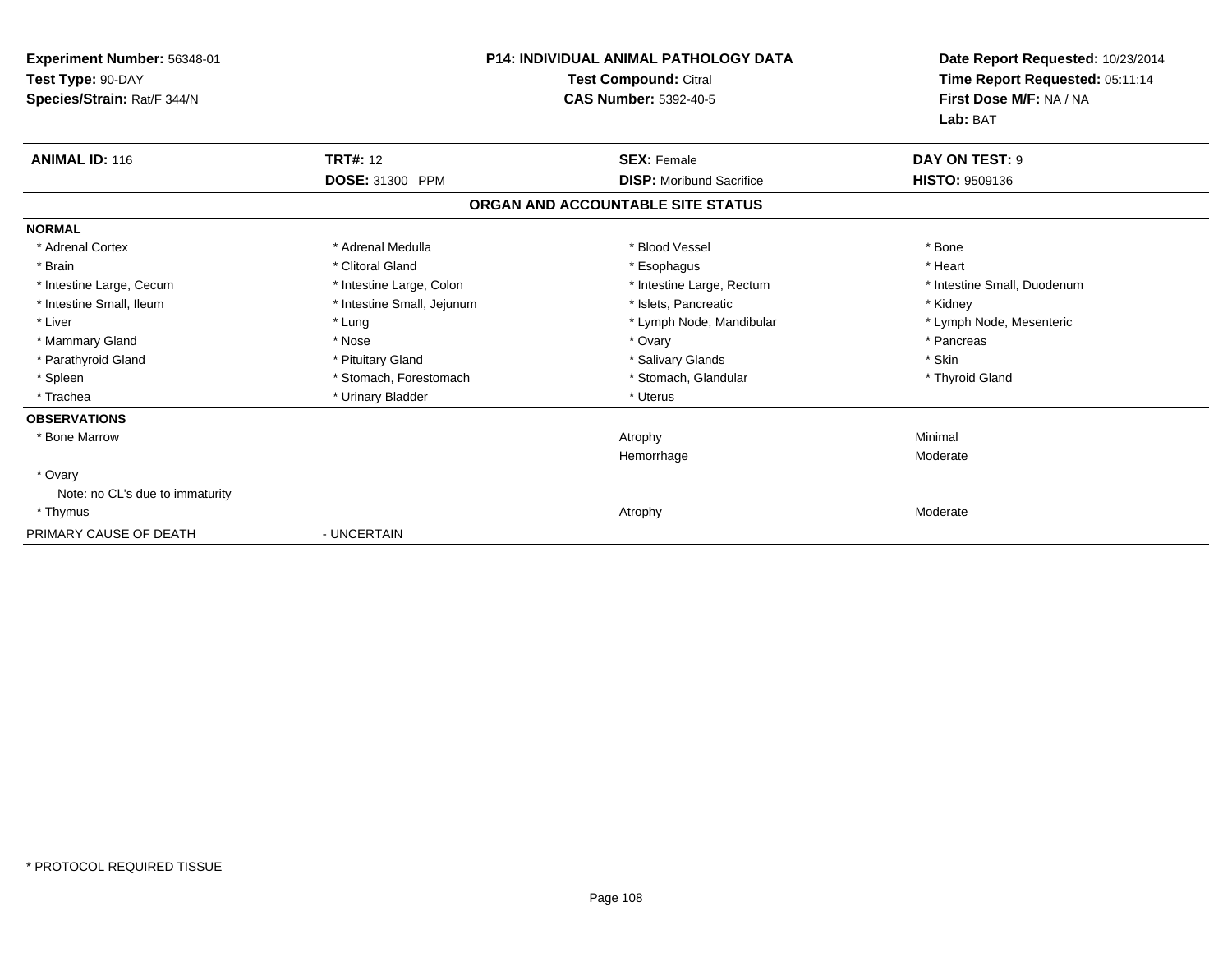| Experiment Number: 56348-01<br>Test Type: 90-DAY<br>Species/Strain: Rat/F 344/N | <b>P14: INDIVIDUAL ANIMAL PATHOLOGY DATA</b><br><b>Test Compound: Citral</b><br><b>CAS Number: 5392-40-5</b> |                                   | Date Report Requested: 10/23/2014<br>Time Report Requested: 05:11:14<br>First Dose M/F: NA / NA<br>Lab: BAT |
|---------------------------------------------------------------------------------|--------------------------------------------------------------------------------------------------------------|-----------------------------------|-------------------------------------------------------------------------------------------------------------|
| <b>ANIMAL ID: 117</b>                                                           | <b>TRT#: 12</b>                                                                                              | <b>SEX: Female</b>                | DAY ON TEST: 9                                                                                              |
|                                                                                 | DOSE: 31300 PPM                                                                                              | <b>DISP:</b> Moribund Sacrifice   | <b>HISTO: 9509137</b>                                                                                       |
|                                                                                 |                                                                                                              | ORGAN AND ACCOUNTABLE SITE STATUS |                                                                                                             |
| <b>NORMAL</b>                                                                   |                                                                                                              |                                   |                                                                                                             |
| * Adrenal Cortex                                                                | * Adrenal Medulla                                                                                            | * Blood Vessel                    | * Bone                                                                                                      |
| * Brain                                                                         | * Clitoral Gland                                                                                             | * Esophagus                       | * Heart                                                                                                     |
| * Intestine Large, Cecum                                                        | * Intestine Large, Colon                                                                                     | * Intestine Large, Rectum         | * Intestine Small, Duodenum                                                                                 |
| * Intestine Small, Ileum                                                        | * Intestine Small, Jejunum                                                                                   | * Islets, Pancreatic              | * Liver                                                                                                     |
| * Lung                                                                          | * Lymph Node, Mandibular                                                                                     | * Lymph Node, Mesenteric          | * Nose                                                                                                      |
| * Ovary                                                                         | * Pancreas                                                                                                   | * Parathyroid Gland               | * Pituitary Gland                                                                                           |
| * Salivary Glands                                                               | * Skin                                                                                                       | * Spleen                          | * Stomach, Glandular                                                                                        |
| * Thymus                                                                        | * Thyroid Gland                                                                                              | * Trachea                         | * Urinary Bladder                                                                                           |
| * Uterus                                                                        |                                                                                                              |                                   |                                                                                                             |
| <b>MISSING</b>                                                                  |                                                                                                              |                                   |                                                                                                             |
| * Mammary Gland                                                                 |                                                                                                              |                                   |                                                                                                             |
| <b>OBSERVATIONS</b>                                                             |                                                                                                              |                                   |                                                                                                             |
| * Bone Marrow                                                                   |                                                                                                              | Hemorrhage                        | Minimal                                                                                                     |
| * Kidney                                                                        |                                                                                                              | Mineralization                    | Minimal                                                                                                     |
| * Ovary                                                                         |                                                                                                              |                                   |                                                                                                             |
| Note: no CL's due to immaturity                                                 |                                                                                                              |                                   |                                                                                                             |
| * Stomach, Forestomach                                                          |                                                                                                              | Hyperkeratosis                    | Minimal                                                                                                     |
|                                                                                 | Epithelium                                                                                                   | Hyperplasia                       | Minimal                                                                                                     |
| PRIMARY CAUSE OF DEATH                                                          | - UNCERTAIN                                                                                                  |                                   |                                                                                                             |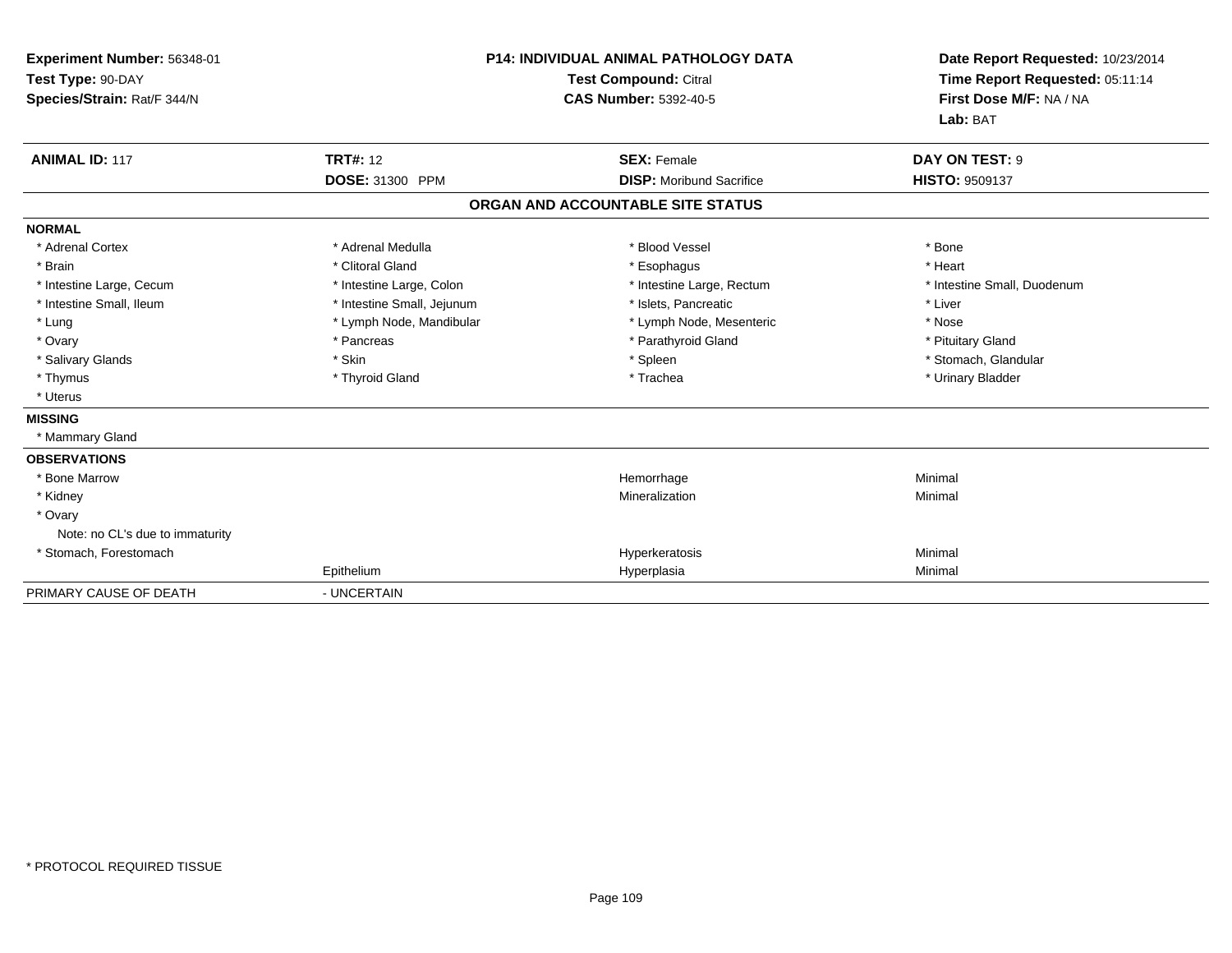| Experiment Number: 56348-01<br>Test Type: 90-DAY<br>Species/Strain: Rat/F 344/N | <b>P14: INDIVIDUAL ANIMAL PATHOLOGY DATA</b><br>Test Compound: Citral<br><b>CAS Number: 5392-40-5</b> |                                   | Date Report Requested: 10/23/2014<br>Time Report Requested: 05:11:14<br>First Dose M/F: NA / NA<br>Lab: BAT |  |
|---------------------------------------------------------------------------------|-------------------------------------------------------------------------------------------------------|-----------------------------------|-------------------------------------------------------------------------------------------------------------|--|
| <b>ANIMAL ID: 118</b>                                                           | <b>TRT#: 12</b>                                                                                       | <b>SEX: Female</b>                | DAY ON TEST: 9                                                                                              |  |
|                                                                                 | <b>DOSE: 31300 PPM</b>                                                                                | <b>DISP:</b> Moribund Sacrifice   | <b>HISTO: 9509138</b>                                                                                       |  |
|                                                                                 |                                                                                                       | ORGAN AND ACCOUNTABLE SITE STATUS |                                                                                                             |  |
| <b>NORMAL</b>                                                                   |                                                                                                       |                                   |                                                                                                             |  |
| * Adrenal Cortex                                                                | * Adrenal Medulla                                                                                     | * Blood Vessel                    | * Bone                                                                                                      |  |
| * Brain                                                                         | * Clitoral Gland                                                                                      | * Esophagus                       | * Heart                                                                                                     |  |
| * Intestine Large, Cecum                                                        | * Intestine Large, Colon                                                                              | * Intestine Large, Rectum         | * Intestine Small, Duodenum                                                                                 |  |
| * Intestine Small, Ileum                                                        | * Intestine Small, Jejunum                                                                            | * Islets. Pancreatic              | * Kidney                                                                                                    |  |
| * Liver                                                                         | * Lung                                                                                                | * Lymph Node, Mandibular          | * Lymph Node, Mesenteric                                                                                    |  |
| * Ovary                                                                         | * Pancreas                                                                                            | * Parathyroid Gland               | * Pituitary Gland                                                                                           |  |
| * Salivary Glands                                                               | * Skin                                                                                                | * Spleen                          | * Stomach, Glandular                                                                                        |  |
| * Thymus                                                                        | * Thyroid Gland                                                                                       | * Trachea                         | * Urinary Bladder                                                                                           |  |
| * Uterus                                                                        |                                                                                                       |                                   |                                                                                                             |  |
| <b>MISSING</b>                                                                  |                                                                                                       |                                   |                                                                                                             |  |
| * Mammary Gland                                                                 |                                                                                                       |                                   |                                                                                                             |  |
| <b>OBSERVATIONS</b>                                                             |                                                                                                       |                                   |                                                                                                             |  |
| * Bone Marrow                                                                   |                                                                                                       | Hemorrhage                        | Mild                                                                                                        |  |
| * Nose                                                                          |                                                                                                       | Inflammation                      | Minimal                                                                                                     |  |
| * Ovary                                                                         |                                                                                                       |                                   |                                                                                                             |  |
| Note: no CL's due to immaturity                                                 |                                                                                                       |                                   |                                                                                                             |  |
| * Stomach, Forestomach                                                          |                                                                                                       | Hyperkeratosis                    | Minimal                                                                                                     |  |
|                                                                                 | Epithelium                                                                                            | Hyperplasia                       | Minimal                                                                                                     |  |
| PRIMARY CAUSE OF DEATH                                                          | - UNCERTAIN                                                                                           |                                   |                                                                                                             |  |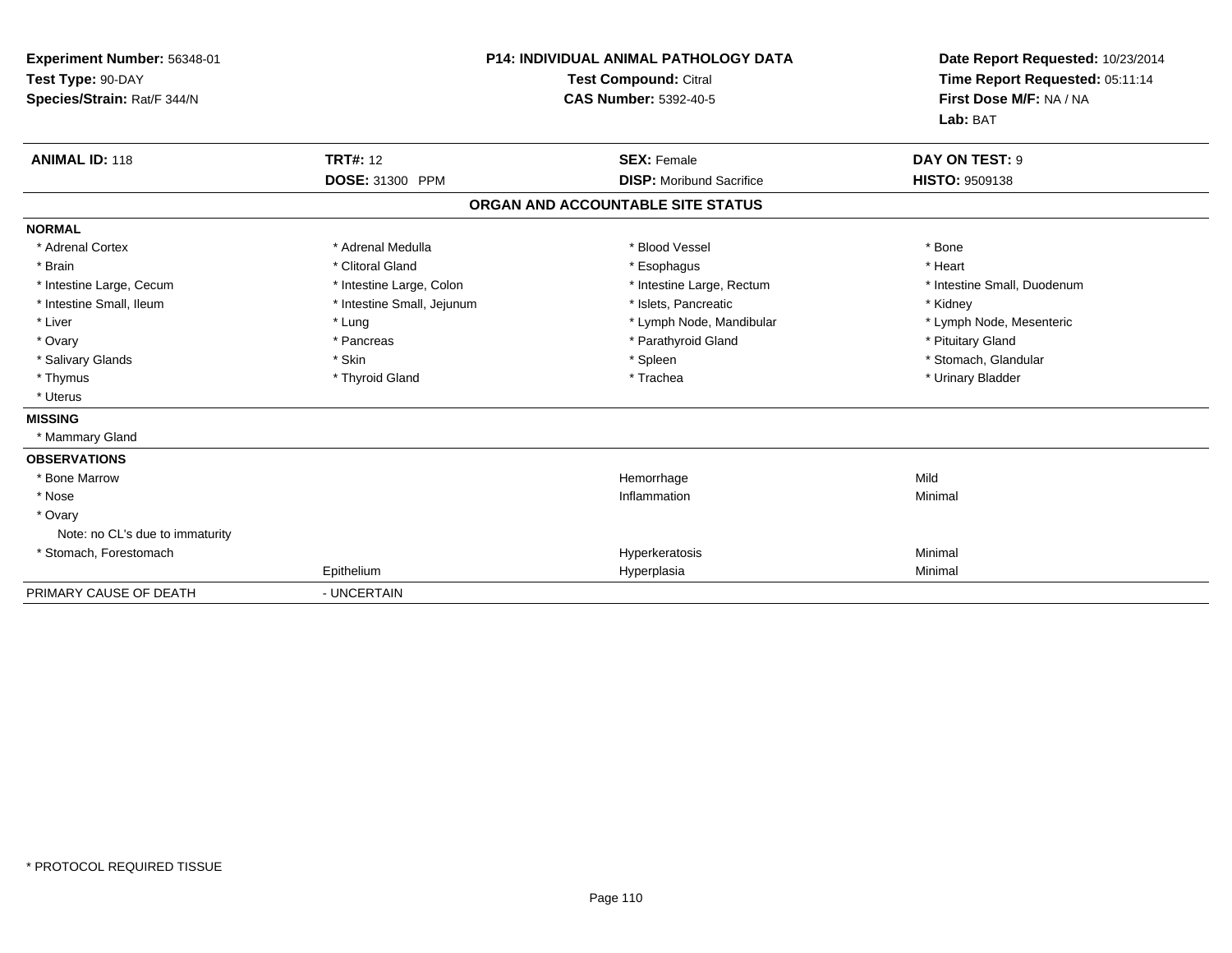| Experiment Number: 56348-01<br>Test Type: 90-DAY<br>Species/Strain: Rat/F 344/N<br><b>ANIMAL ID: 119</b> | <b>TRT#: 12</b>            | <b>P14: INDIVIDUAL ANIMAL PATHOLOGY DATA</b><br>Test Compound: Citral<br><b>CAS Number: 5392-40-5</b><br><b>SEX: Female</b> | Date Report Requested: 10/23/2014<br>Time Report Requested: 05:11:14<br>First Dose M/F: NA / NA<br>Lab: BAT<br>DAY ON TEST: 9 |
|----------------------------------------------------------------------------------------------------------|----------------------------|-----------------------------------------------------------------------------------------------------------------------------|-------------------------------------------------------------------------------------------------------------------------------|
|                                                                                                          | DOSE: 31300 PPM            | <b>DISP:</b> Moribund Sacrifice                                                                                             | <b>HISTO: 9509139</b>                                                                                                         |
|                                                                                                          |                            | ORGAN AND ACCOUNTABLE SITE STATUS                                                                                           |                                                                                                                               |
| <b>NORMAL</b>                                                                                            |                            |                                                                                                                             |                                                                                                                               |
| * Adrenal Cortex                                                                                         | * Adrenal Medulla          | * Blood Vessel                                                                                                              | * Bone                                                                                                                        |
| * Brain                                                                                                  | * Clitoral Gland           | * Esophagus                                                                                                                 | * Heart                                                                                                                       |
| * Intestine Large, Cecum                                                                                 | * Intestine Large, Colon   | * Intestine Large, Rectum                                                                                                   | * Intestine Small, Duodenum                                                                                                   |
| * Intestine Small, Ileum                                                                                 | * Intestine Small, Jejunum | * Islets, Pancreatic                                                                                                        | * Lung                                                                                                                        |
| * Lymph Node, Mandibular                                                                                 | * Lymph Node, Mesenteric   | * Mammary Gland                                                                                                             | * Nose                                                                                                                        |
| * Ovary                                                                                                  | * Pancreas                 | * Pituitary Gland                                                                                                           | * Salivary Glands                                                                                                             |
| * Skin                                                                                                   | * Spleen                   | * Stomach, Glandular                                                                                                        | * Thyroid Gland                                                                                                               |
| * Trachea                                                                                                | * Urinary Bladder          | * Uterus                                                                                                                    |                                                                                                                               |
| <b>MISSING</b>                                                                                           |                            |                                                                                                                             |                                                                                                                               |
| * Parathyroid Gland                                                                                      |                            |                                                                                                                             |                                                                                                                               |
| <b>OBSERVATIONS</b>                                                                                      |                            |                                                                                                                             |                                                                                                                               |
| * Bone Marrow                                                                                            |                            | Hemorrhage                                                                                                                  | Moderate                                                                                                                      |
| * Kidney                                                                                                 |                            | Mineralization                                                                                                              | Minimal                                                                                                                       |
| * Liver                                                                                                  |                            | Hepatodiaphragmatic Nodule                                                                                                  |                                                                                                                               |
| [Hepatodiaphragmatic Nodule TGLS = 1-6]                                                                  |                            |                                                                                                                             |                                                                                                                               |
| * Ovary                                                                                                  |                            |                                                                                                                             |                                                                                                                               |
| Note: no CL's due to immaturity                                                                          |                            |                                                                                                                             |                                                                                                                               |
| * Stomach, Forestomach                                                                                   |                            | Hyperkeratosis                                                                                                              | Mild                                                                                                                          |
|                                                                                                          | Epithelium                 | Hyperplasia                                                                                                                 | Minimal                                                                                                                       |
| * Thymus                                                                                                 |                            | Atrophy                                                                                                                     | Mild                                                                                                                          |
| PRIMARY CAUSE OF DEATH                                                                                   | - UNCERTAIN                |                                                                                                                             |                                                                                                                               |